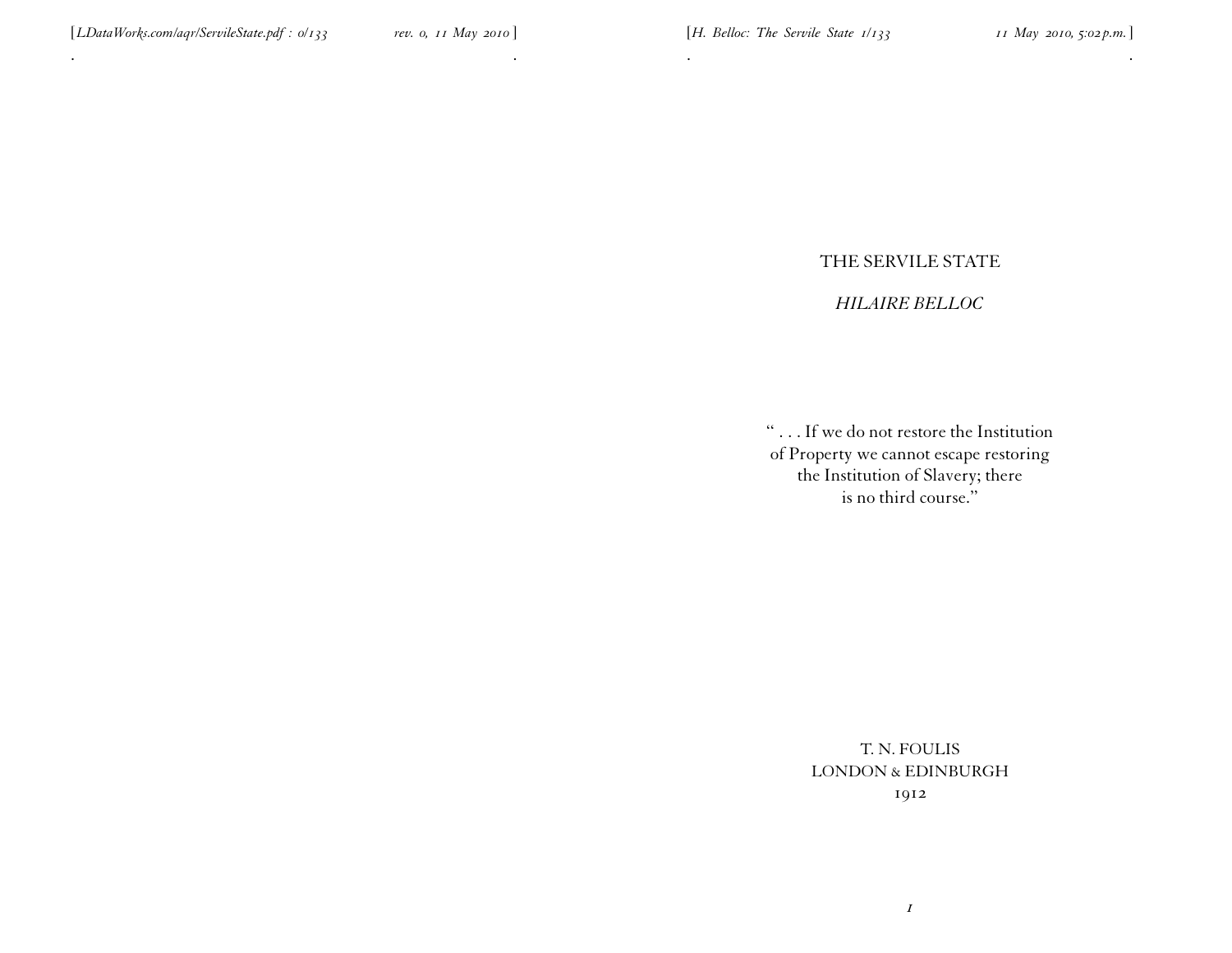Digitized for Microsoft Corporation by the Internet Archive in 2007. From University of Toronto. May be used for non-commercial, personal research, or educational purposes, or any fair use. May not be indexed in <sup>a</sup> commercial service.

. .

http://www.archive.org/details/servilestateoobelluoft

*To*

. .

E. S. P. HAYNES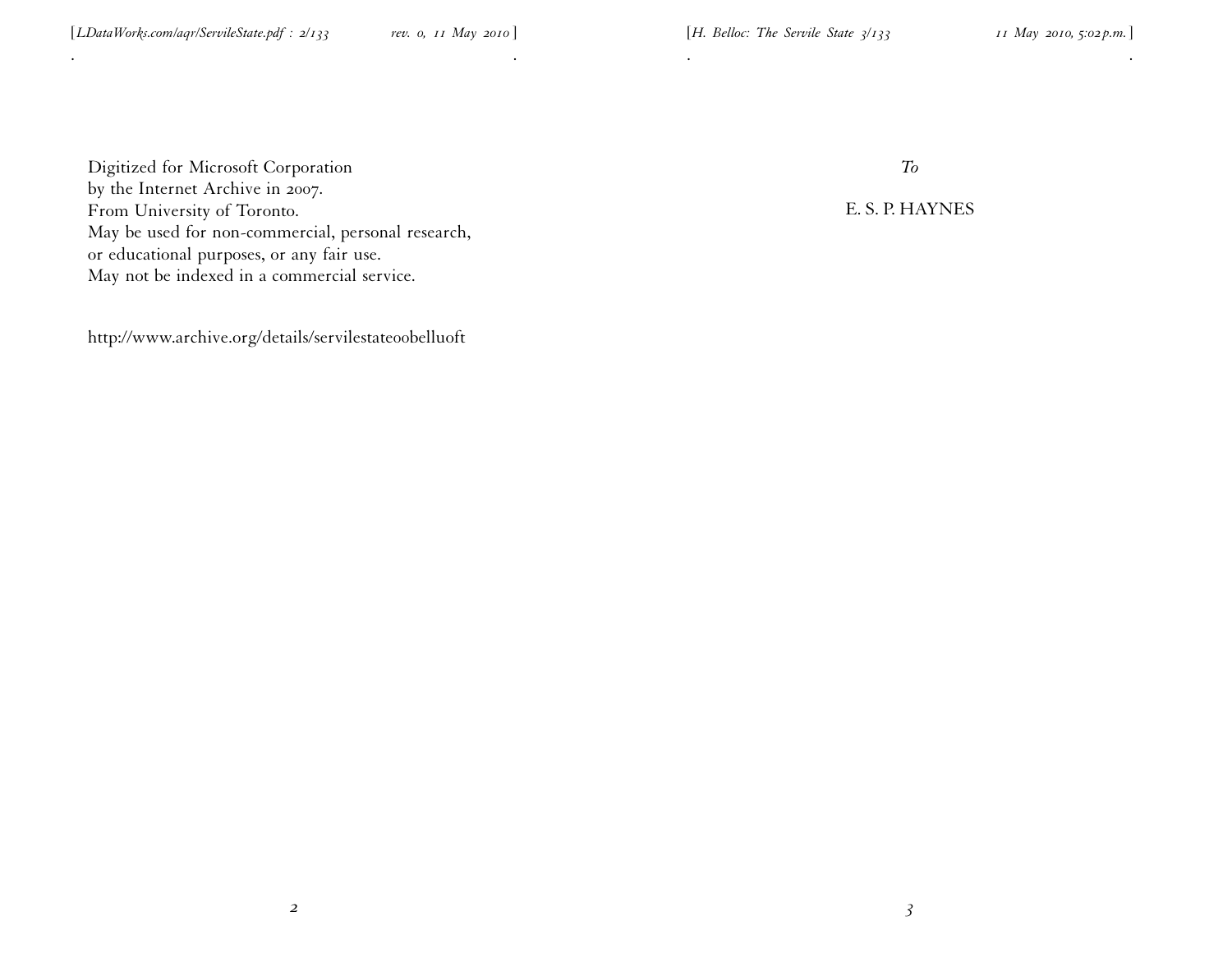. .

# SYNOPSIS OF THE SERVILE STATE

. .

#### INTRODUCTION

THE SUBJECT OF THIS BOOK:—It is written to maintain the thesis that industrial society as we know it will tend towards the re-establishment of slavery—The sections into which the book will be divided **9** 

#### SECTION I

DEFINITIONS:—What wealth is and why necessary to man—How produced The meaning of the words *Capital*, *Proletariat*, *Property*, *Means of Production*—The definition of the *Capitalist State*—The definition of the SERVILE STATE— What it is and what it is not—The re-establishment of status in the <sup>p</sup>lace of contract—That servitude is not <sup>a</sup> question of degree but of kind—Summary of these definitions *13*

#### SECTION II

OUR CIVILISATION WAS ORIGINALLY SERVILE:— The Servile institution in Pagan antiquity—Its fundamental character—A Pagan society took it for granted—The institution disturbed by the advent of the Christian Church *27*

#### SECTION III

How THE SERVILE INSTITUTION WAS FOR A TIME DISSOLVED:—The subconscious effect of the Faith in this matter—The main elements of Pagan economic society—The Villa—The transformation of the agricultural slave into the Christian *serf*—Next into the Christian *peasant*—The corresponding erection throughout Christendom of the DIS-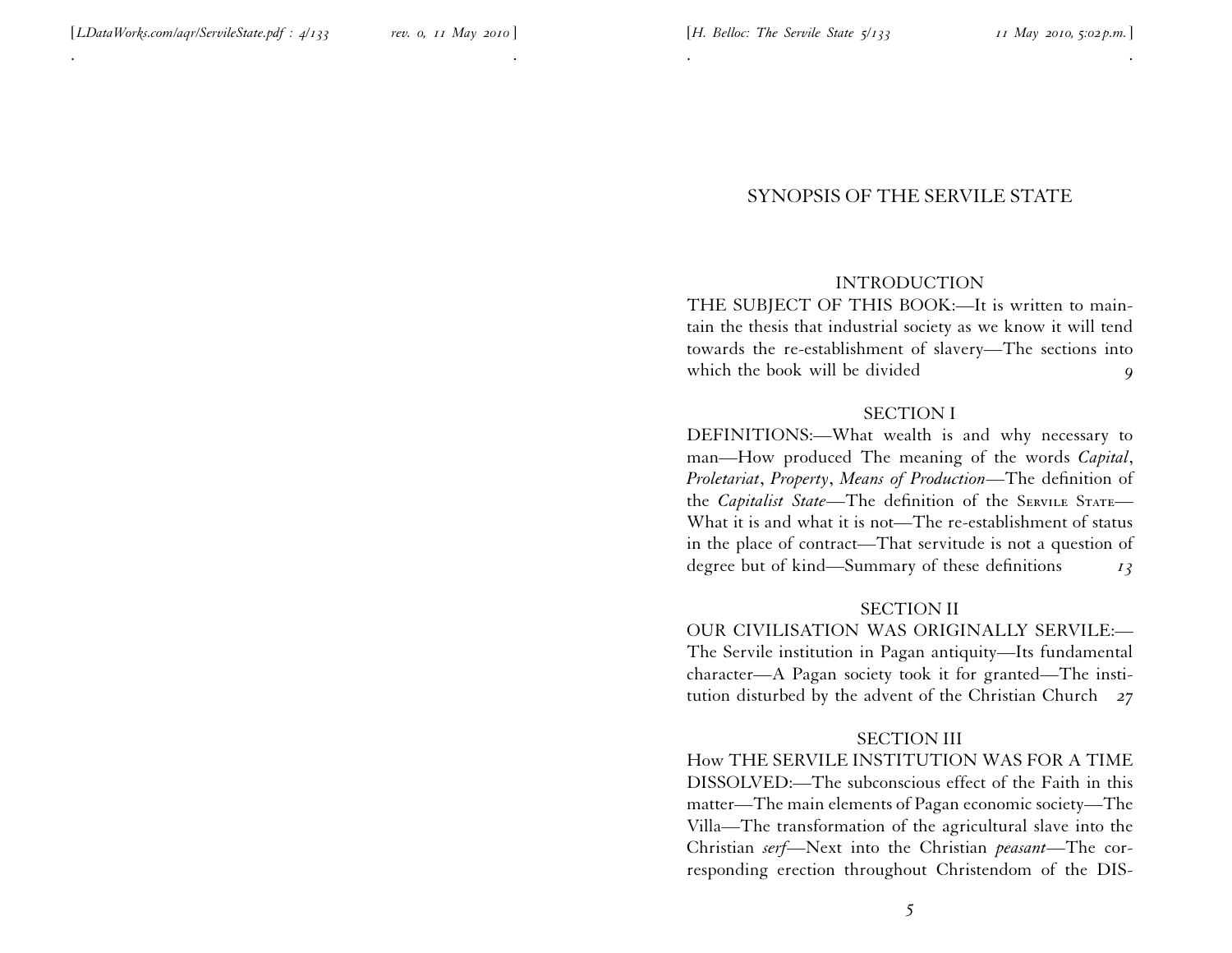. .

TRIBUTIVE STATE—It is nearly complete at the close of the Middle Ages ''It was not machinery that lost us our freedom, it was the loss of <sup>a</sup> free mind'' *33*

#### SECTION IV

HOW THE DISTRIBUTIVE STATE FAILED:—This failure original in England—The story of the decline from Distributive property to Capitalism—The economic revolution of the sixteenth century The confiscation of monastic land— What might have happened had the State retained it—As <sup>a</sup> fact that land is captured by an oligarchy England is Capitalist *before* the advent of the industrial revolution Therefore modern industry, proceeding from England, has grown in <sup>a</sup> Capitalist mould *43*

### SECTION V

THE CAPITALIST STATE IN PROPORTION AS IT GROWS PERFECT GROWS UNSTABLE—It can of its nature be but <sup>a</sup> transitory <sup>p</sup>hase lying between an earlier and <sup>a</sup> later stable state of society The two internal strains which render it unstable—(*a*) The conflict between its social realities and its moral and legal basis—(*b*) The insecurity and insufficiency to which it condemns free citizens The few possessors can gran<sup>t</sup> or withhold livelihood from the many nonpossessors Capitalism is so unstable that it dares not proceed to its own logical conclusion, but tends to restrict competi tion among owners, and insecurity and insufficiency among non-owners *59*

# SECTION VI

# THE STABLE SOLUTIONS OF THIS INSTABILITY:

The three stable social arrangements which alone can take the <sup>p</sup>lace of unstable Capitalism—The *Distributive* solution, *Synopsis*

the *Collectivist* solution, the *Servile* solution—The reformer will not openly advocate the Servile solution—There remain only the Distributive and the Collectivist solution *69*

. .

#### SECTION VII

SOCIALISM is THE EASIEST APPARENT SOLUTION OF THE CAPITALIST CRUX:—A contrast between the reformer making for Distribution and the reformer making for Socialism (or Collectivism)—The difficulties met by the first type—He is working against the grain—The second is working with the grain—Collectivism <sup>a</sup> natural development of Capitalism It appeals both to Capitalist and Proletarian— None the less we shall see that the Collectivist attempt is doomed to fail and to produce <sup>a</sup> thing very different from its object to wit, the Servile State *73*

#### SECTION VIII

THE REFORMERS AND THE REFORMED ARE BOTH MAKING FOR THE SERVILE STATE: There are two types of reformers working along the line of least resistance— These are the Socialist and the Practical Man—The Socialist again is of two kinds, The Humanist and the Statistician— The Humanist would like both to confiscate from the owners and to establish security and sufficiency for the non-owners He is allowed to do the second thing by establishing servile conditions He is forbidden to do the first—The Statistician is quite content so long as he can run and organise the poor— Both are canalised towards the Servile State and both are shepherded off their ideal Collectivist State—Meanwhile the grea<sup>t</sup> mass, the proletariat, upon whom the reformers are at work, though retaining the instinct of ownership, has lost any experience of it and is subject to private law much more than to the law of the Courts—This is exactly what hap-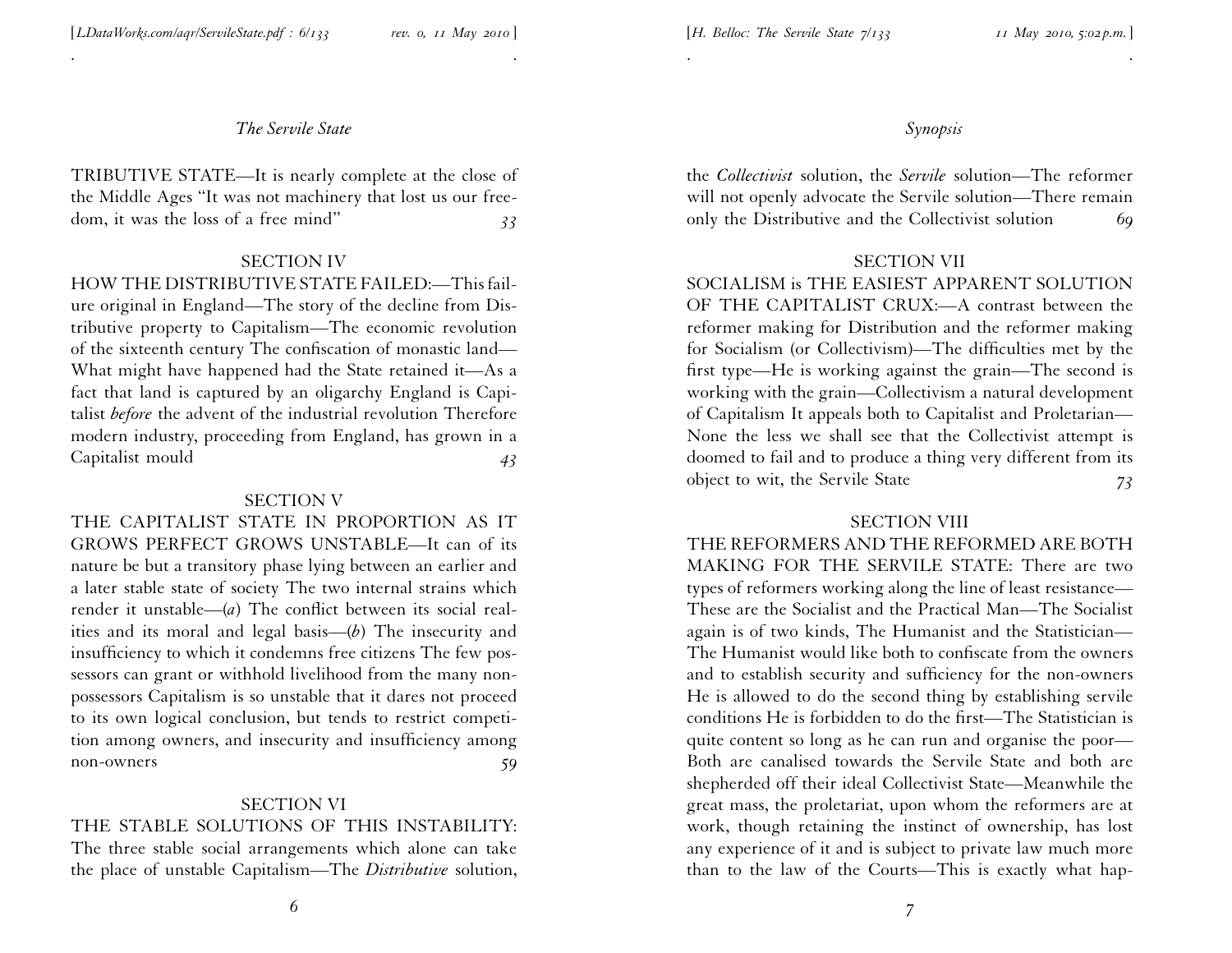. .

pened in the pas<sup>t</sup> during the converse change from Slavery to Freedom—Private Law became stronger than Public at the beginning of the Dark Ages The owners welcomed the changes which maintained them in ownership and ye<sup>t</sup> increased the security of their revenue To-day the non-owners will welcome whatever keeps them <sup>a</sup> wage-earning class but increases their wages and their security without insisting on the expropriation of the owners *83*

An Appendix showing that the Collectivist proposal to ''Buy- Out'' the Capitalist in lieu of expropriating him is vain. *<sup>102</sup>*

### SECTION IX

THE SERVILE STATE HAS BEGUN:—The manifestation of the Servile State in law or proposals of law will fall into two sorts—(*a*) Laws or proposals of law compelling the proletariat to work—(*b*) Financial operations riveting the grip of capitalists more strongly upon society—As to (*a*), we find it ALREADY at work in measures such as the Insurance Act and proposals such as Compulsory Arbitration, the enforcement of Trades Union bargains and the erection of ''Labour Colonies,'' etc., for the ''unemployable'' As to the second, we find that so-called ''Municipal'' or ''Socialist'' experiments in acquiring the means of production have ALREADY increased and are continually increasing the dependence of so ciety upon the Capitalist *109*

CONCLUSION *131*

$$
I3I
$$

# INTRODUCTION THE SUBJECT OF THIS BOOK

. .

# THIS BOOK IS WRITTEN TO MAINTAIN and prove the following truth:

That our free modern society in which the means of production are owned by <sup>a</sup> few being necessarily in unstable equilibrium, it is tending to reach <sup>a</sup> condition of stable equilibrium BY THE ESTABLISHMENT OF COM-PULSORY LABOUR LEGALLY ENFORCIBLE UPON THOSE WHO DO NOT OWN THE MEANS OF PRO-DUCTION FOR THE ADVANTAGE OF THOSE WHO DO. With this principle of compulsion applied against the non-owners there must also come <sup>a</sup> difference in their status; and in the eyes of society and of its positive law men will be divided into two sets: the first economically free and politi cally free, possessed of the means of production, and securely confirmed in that possession; the second economically unfree and politically unfree, but at first secured by their very lack of freedom in certain necessaries of life and in <sup>a</sup> minimum of well-being beneath which they shall not fall.

Society having reached such <sup>a</sup> condition would be released from its presen<sup>t</sup> internal strains and would have taken on <sup>a</sup> form which would be stable: that is, capable of being indefinitely prolonged without change. In it would be resolved the various factors of instability which increasingly disturb that form of society called *Capitalist*, and men would be satisfied to accept, and to continue in, such a settlement.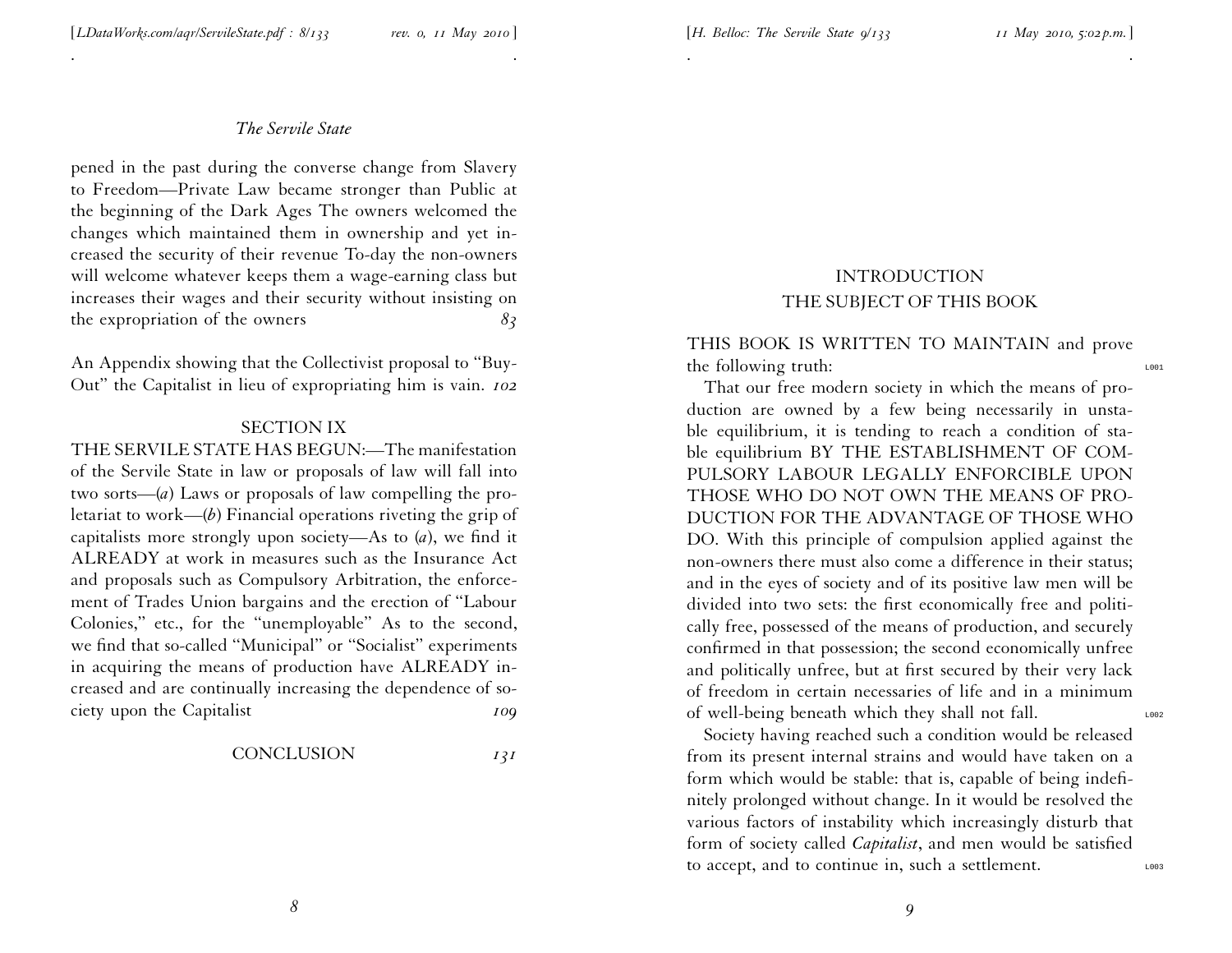[*LDataWorks.com/aqr/ServileState.pdf : 10/133 rev. 0, <sup>11</sup> May <sup>2010</sup>* ]

#### *The Servile State*

. .

To such <sup>a</sup> stable society <sup>I</sup> shall <sup>g</sup>ive, for reasons which will be described in the next section, the title of THE SERVILE STATE.

<sup>I</sup> shall not undertake to judge whether this approaching organisation of our modern society be good or evil. <sup>I</sup> shall concern myself only with showing the necessary tendency towards it which has long existed and the recent social provisions which show that it has actually begun.

This new state will be acceptable to those who desire consciously or by implication the re-establishment among us of <sup>a</sup> difference of status between possessor and non-possessor: it will be distasteful to those who regard such <sup>a</sup> distinction with ill favour or with dread.

My business will not be to enter into the discussion between these two types of modern thinkers, but to point out to each and to both that that which the one favours and the other would fly is upon them.

<sup>I</sup> shall prove my thesis in particular from the case of the industrial society of Great Britain, including that small, alien, and exceptional corner of Ireland, which suffers or enjoys industrial conditions to-day.

I shall divide the matter thus:

 $(I)$  I shall lay down certain definitions.

(2) Next, <sup>I</sup> shall describe the institution of slavery and THE SERVILE STATE of which it is the basis, as these were in the ancient world.

I shall then:  $\frac{1012}{200}$ 

(3) Sketch very briefly the process whereby that age-long institution of slavery was slowly dissolved during the Christian centuries, and whereby the resulting mediaeval system, based upon highly divided property in the means of produc- $\frac{1}{1013}$   $\frac{1}{1013}$ 

#### *Introduction*

(4) wrecked in certain areas of Europe as it approached completion, and had substituted for it, in practice though not in legal theory, a society based upon CAPITALISM.

. .

(5) Next, <sup>I</sup> shall show how Capitalism was of its nature unstable, because its social realities were in conflict with all existing or possible systems of law, and because its effects in denying *sufficiency* and *security* were intolerable to men; how being thus *unstable*, it consequently presented <sup>a</sup> *problem* which demanded <sup>a</sup> solution: to wit, the establishment of some stable form of society whose law and social practice should correspond, and whose economic results, by providing *sufficiency* and *security*, should be tolerable to human nature.

(6) I shall next present the only three possible solutions:— $\frac{1}{2}$  LO16

(*a*) Collectivism, or the <sup>p</sup>lacing of the means of production in the hands of the political officers of the community.

(*b*) Property, or the re-establishment of <sup>a</sup> Distributive State in which the mass of citizens should severally own the means of production.

(*c*) Slavery, or <sup>a</sup> Servile State in which those who do not own the means of production shall be legally compelled to work for those who do, and shall receive in exchange <sup>a</sup> security of livelihood.

Now, seeing the distaste which the remains of our long Christian tradition has bred in us for directly advocating the third solution and boldly supporting the re-establishment of slavery, the first two alone are open to reformers: (1) <sup>a</sup> reaction towards <sup>a</sup> condition of well-divided property or the *Distributive State*; (2) an attempt to achieve the ideal *Collectivist* **State**.

It can easily be shown that this second solution appeals most naturally and easily to <sup>a</sup> society already Capitalist on account of the difficulty which'' such <sup>a</sup> society has to discover the energy, the will, and the vision requisite for the first solution.  $\frac{1}{2}$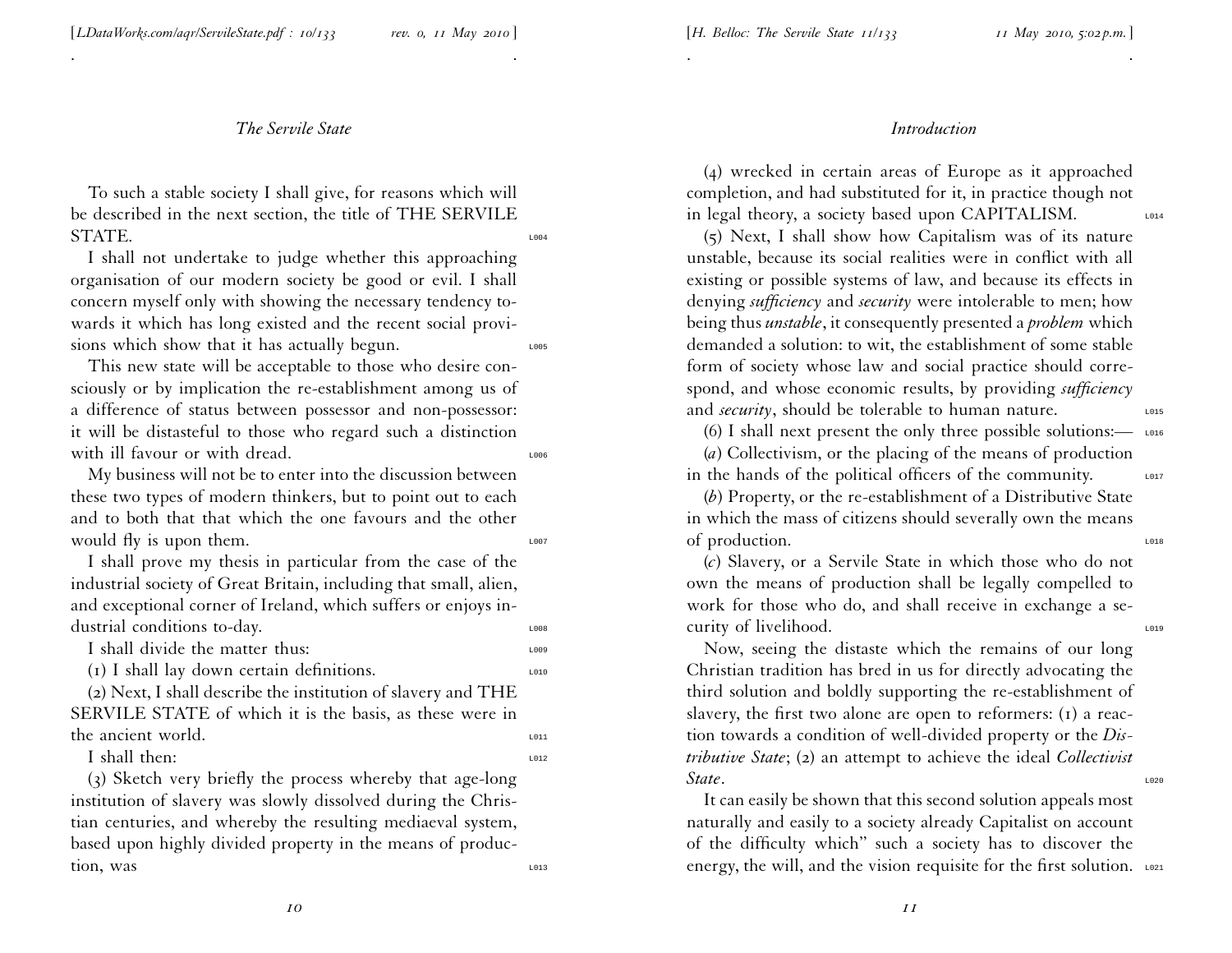#### [*H. Belloc: The Servile State <sup>13</sup>/133 <sup>11</sup> May 2010, 5:02 p.m.*]

#### *The Servile State*

. .

(7) <sup>I</sup> shall next proceed to show how the pursuit of this ideal Collectivist State which is bred of Capitalism leads men acting upon <sup>a</sup> Capitalist society not towards the Collectivist State nor anything like it, but to that third utterly different thing—the *Servile State*.

To this eighth section <sup>I</sup> shall add an appendix showing how the attempt to achieve Collectivism gradually by public purchase is based upon an illusion.

(8) Recognising that theoretical argumen<sup>t</sup> of this kind, though intellectually convincing, is not sufficient to the establishment of my thesis, <sup>I</sup> shall conclude by <sup>g</sup>iving examples from modern English legislation, which examples prove that the Servile State is actually upon us.

Such is the scheme I design for this book.

# SECTION ONE DEFINITIONS

. .

MAN, LIKE EVERY OTHER ORGANISM, can only live by the transformation of his environment to his own use. He must transform his environment from <sup>a</sup> condition where it is less to a condition where it is more subservient to his needs.  $\frac{1}{2}$ 

That special, conscious, and intelligent transformation of his environment which is peculiar to the peculiar intelligence and creative faculty of man we call the *Production of Wealth*. L027

*Wealth* is matter which has been consciously and intelligently transformed from <sup>a</sup> condition in which it is less to <sup>a</sup> condition in which it is more serviceable to a human need.  $\frac{1}{2}$ 

Without *Wealth* man cannot exist. The production of it is <sup>a</sup> necessity to him, and though it proceeds from the more to the less necessary, and even to those forms of production which we call luxuries, ye<sup>t</sup> in any <sup>g</sup>iven human society there is <sup>a</sup> certain *kind* and <sup>a</sup> certain *amount* of wealth without which human life cannot be lived: as, for instance, in England today, certain forms of cooked and elaborately prepared food, clothing, warmth, and habitation.

Therefore, to control the production of wealth is to control human life itself. To refuse man the opportunity for the production of wealth is to refuse him the opportunity for life; and, in general, the way in which the production of wealth is by law permitted is the only way in which the citizens can legally exist,

*12*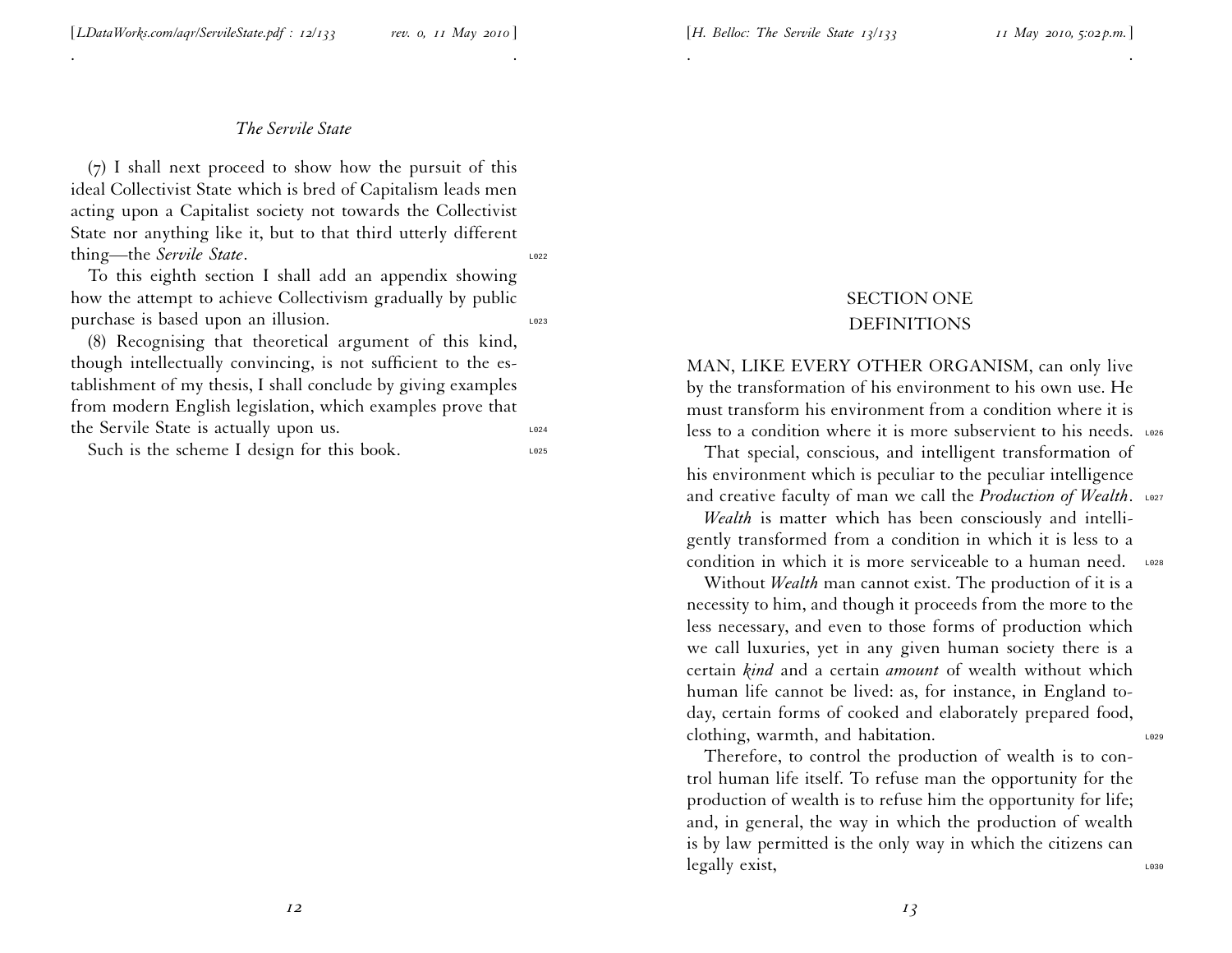. .

Wealth can only be produced by the application of human energy, mental and <sup>p</sup>hysical, to the forces of nature around us, and to the material which those forces inform.

This human energy so applicable to the material world and its forces we will call *Labour*. As for that material and those natural forces, we will call them, for the sake of shortness, by the narrow, but conventionally accepted, term *Land*. Loss

It would seem, therefore, that all problems connected with the production of wealth, and all discussion thereupon, involve but two principal original factors, to wit, *Labour* and *Land*. But it so happens that the conscious, artificial, and intelligent action of man upon nature, corresponding to his pe culiar character compared with other created beings, intro duces a third factor of the utmost importance.

Man proceeds to create wealth by ingenious methods of varying and often increasing complexity, and aids himself by the construction of *implements*. These soon become in each new department of the production as truly necessary to that production as *labour* and *land*. Further, any process of production takes <sup>a</sup> certain time; during that time the producer must be fed, and clothed, and housed, and the rest of it. There must therefore be an *accumulation of wealth* created in the past, and reserved with the object of maintaining labour during its effort to produce for the future.

Whether it be the making of an instrument or tool, or the setting aside of <sup>a</sup> store of provisions, *labour* applied to *land* for either purpose is not producing wealth for immediate consumption. It is setting aside and reserving somewhat, and that *somewhat* is always necessary in varying proportions according to the simplicity or complexity of the economic society to the production of wealth.  $\frac{1035}{2035}$ 

To such wealth reserved and set aside for the purposes of future production, and not for immediate consumption,

## *Definitions*

whether it be in the form of instruments and tools, or in the form of stores for the maintenance of labour during the process of production, we give the name of *Capital*.

. .

There are thus three factors in the production of all human wealth, which we may conventionally term *Land*, *Capital*, and *Labour*. Let us a set of the set of the set of the set of the set of the set of the set of the set of the set of the set of the set of the set of the set of the set of the set of the set of the set of the set of the set

When we talk of the *Means of Production* we signify land and capital combined. Thus, when we say that <sup>a</sup> man is ''dispossessed of the means of production,'' or cannot produce wealth save by the leave of another who ''possesses the means of production,'' we mean that he is the master only of his labour and has no control, in any useful amount, over either capital, or land, or both combined.

A man politically free, that is, one who enjoys the right before the law to exercise his energies when he <sup>p</sup>leases (or not at all if he does not so <sup>p</sup>lease), but not possessed by legal right of control over any useful amount of the means of production, we call *proletarian*, and any considerable class composed of such men we call a *proletariat*.

*Property* is <sup>a</sup> term used for that arrangemen<sup>t</sup> in society whereby the control of land and of wealth made from land, including therefore all the means of production, is vested in some person or corporation. Thus we may say of <sup>a</sup> building, including the land upon which it stands, that it is the ''prop erty'' of such and such <sup>a</sup> citizen, or family, or college, or of the State, meaning that those who ''own'' such property are guaranteed by the laws in the right to use it or withhold it from use. *Private property* signifies such wealth (including the means of production) as may, by the arrangements of society, be in the control of persons or corporations *other* than the political bodies of which these persons or corporations are in another aspec<sup>t</sup> members. What distinguishes private property is not that the possessor thereof is less than the State, or is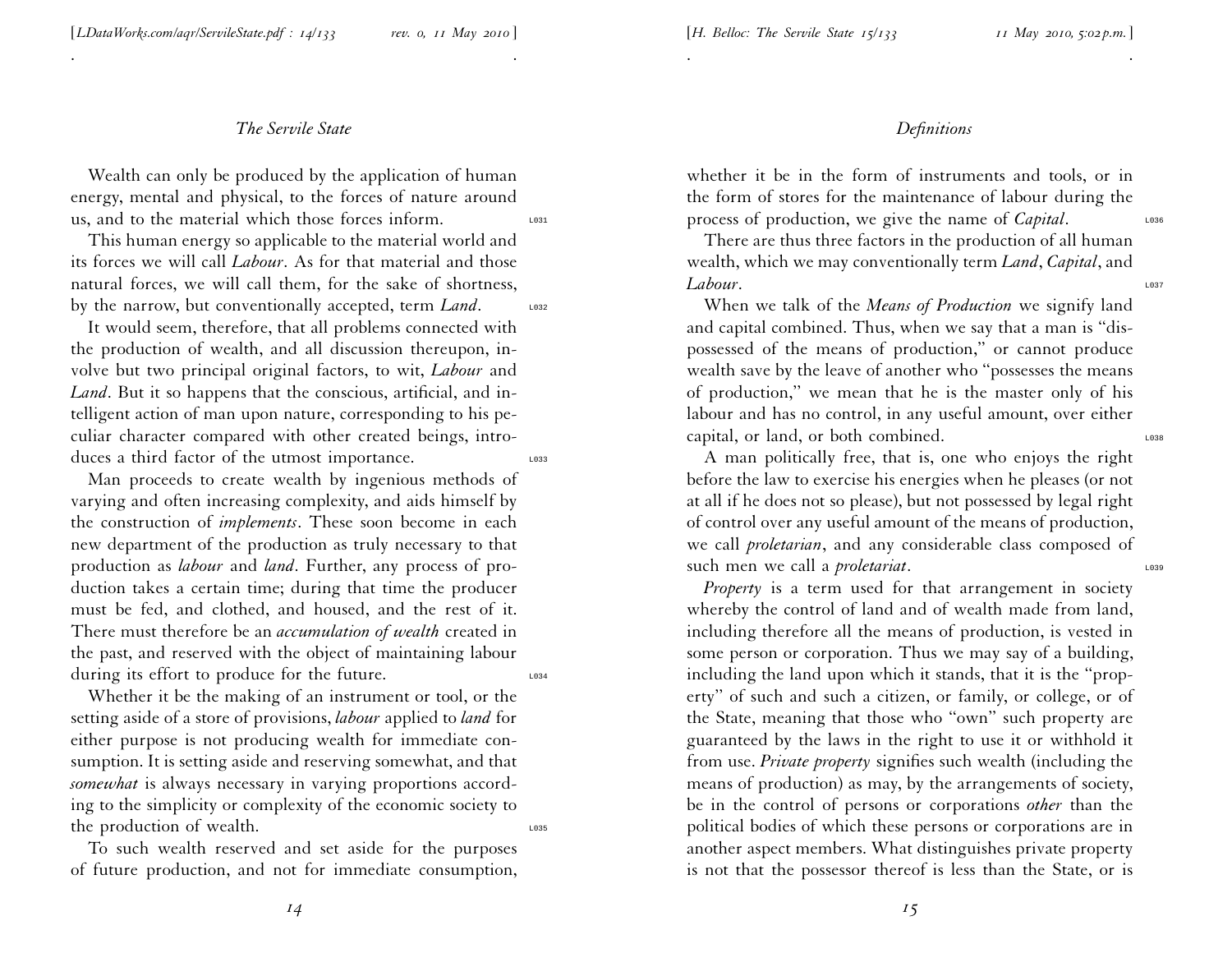. .

only <sup>a</sup> par<sup>t</sup> of the State (for were that so we should talk of municipal property as private property), but rather that the owner may exercise his control over it to his own advantage, and not as <sup>a</sup> trustee for society, nor in the hierarchy of political institutions. Thus Mr Jones is <sup>a</sup> citizen of Manchester, but he does not own his private property as <sup>a</sup> citizen of Manchester, he owns it as Mr Jones, whereas, if the house next to his own be owned by the Manchester municipality, they own it only because they are <sup>a</sup> political body standing for the whole community of the town. Mr Jones might move to Glasgow and still own his property in Manchester, but the municipality of Manchester can only own its property in connection with the corporate political life of the town.

An ideal society in which the means of production should be in the hands of the political officers of the community we call *Collectivist*, or more generally *Socialist*.<sup>1</sup>

A society in which private property in land and capital, that is, the ownership and therefore the control of the means of production, is confined to some number of free citizens not large enough to determine the social mass of the State, while the rest have not such property and are therefore proletarian, we call *Capitalist*; and the method by which wealth is produced in such <sup>a</sup> society can only be the application of labour, the determining mass of which must necessarily be proletarian, to land and capital, in such fashion that, of the total wealth produced, the Proletariat which labours shall only receive a portion.

The two marks, then, defining the Capitalist State are: (1) That the citizens thereof are politically free: i.e. can use or withhold at will their possessions or their labour, but are also

## *Definitions*

. The contract of the contract of the contract of the contract of the contract of the contract of the contract of the contract of the contract of the contract of the contract of the contract of the contract of the contrac

(2) divided into capitalist and proletarian in such proportions that the State as <sup>a</sup> whole is not characterised by the institution of ownership among free citizens, but by the restrictio n of ownership to <sup>a</sup> section markedly less than the whole, or even to <sup>a</sup> small minority. Such <sup>a</sup> *Capitalist State* is essentially divided into two classes of free citizens, the one capitalist or owning, the other propertyless or proletarian.

My last definition concerns the Servile State itself, and since the idea is both somewhat novel and also the subject of this book, I will not only establish but expand its definition.

The definition of the Servile State is as follows: ''*That arrangemen<sup>t</sup> of society in which so considerable <sup>a</sup> number of the families and individuals are constrained by positive law to labour* for the advantage of other families and individuals as to stamp the *whole community with the mark of such labour we call* THE SERVILE STATE."

Note first certain negative limitations in the above which must be clearly seized if we are not to lose clear thinking in a fog of metaphor and rhetoric.

That society is not servile in which men are intelligently constrained to labour by enthusiasm, by <sup>a</sup> religious tenet, or indirectly from fear of destitution, or directly from love of gain, or from the common sense which teaches them that by their labour they may increase their well-being.

A clear boundary exists between the servile and the nonservile condition of labour, and the conditions upon either side of that boundary utterly differ one from another. Where there is *compulsion* applicable by *positive law* to men of <sup>a</sup> certain *status*, and such compulsion enforced in the last resort by the powers at the disposal of the State, there is the institution of *Slavery*; and if that institution be sufficiently expanded the whole State may be said to repose upon <sup>a</sup> servile basis, and is <sup>a</sup> Servile State.

<sup>&</sup>lt;sup>1</sup> Save in this special sense of "Collectivist," the word "Socialist" has either no clear meaning, or is used synonymously with other older and better-known words.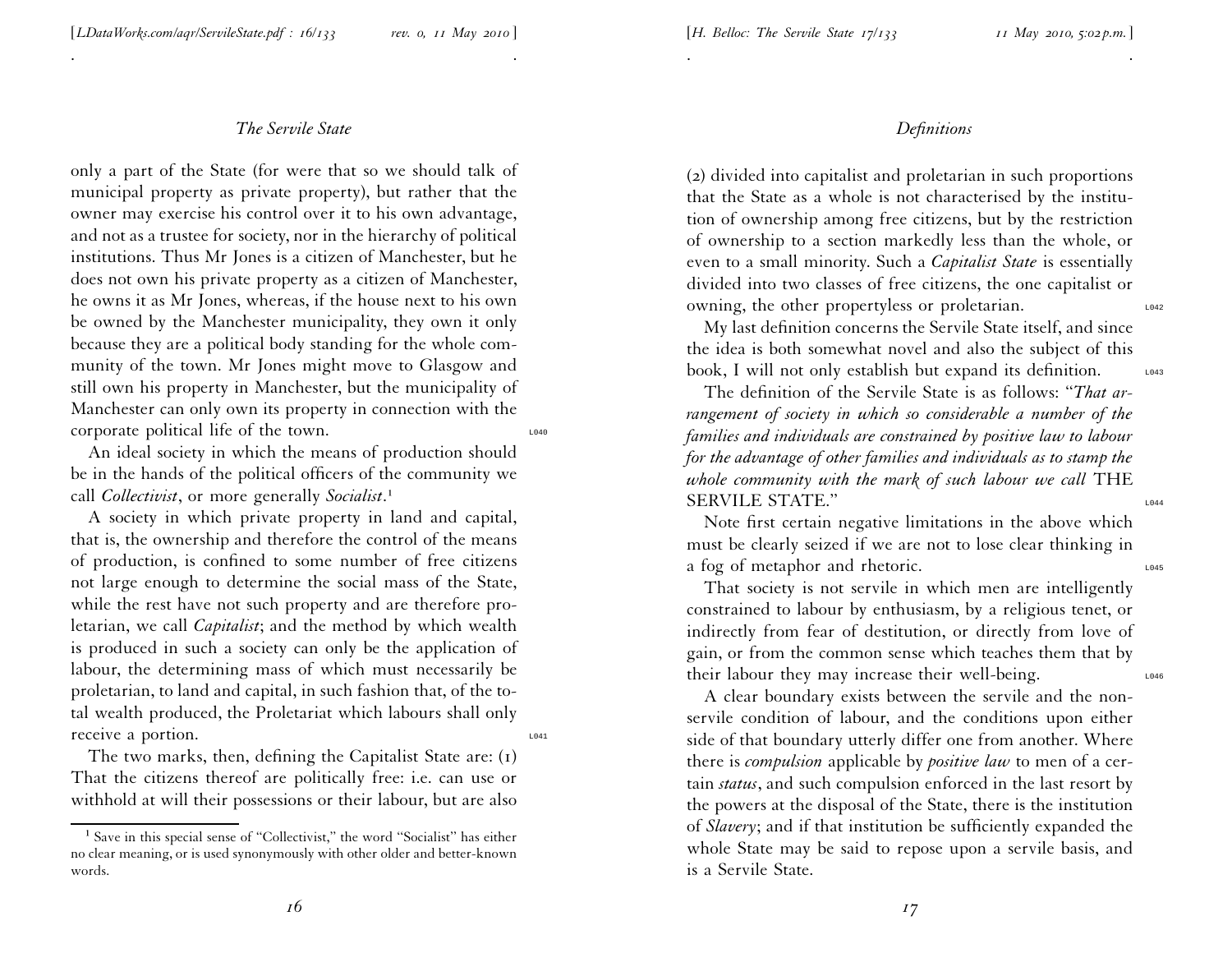. .

Where such formal, legal status is absent the conditions are not servile; and the difference between servitude and freedom, appreciable in <sup>a</sup> thousand details of actual life, is most <sup>g</sup>laring in this: that the free man can refuse his labour and use that refusal as an instrument wherewith to *bargain*; while the slave has no such instrument or power to bargain at all, but is dependent for his well-being upon the custom of society, backed by the regulation of such of its laws as may protect and guarantee the slave.  $\frac{1047}{2047}$ 

Next, let it be observed that the State is not servile because the mere institution of slavery is to be discovered somewhere within its confines. The State is only servile when so considerable <sup>a</sup> body of forced labour is affected by the compulsion of positive law as to give a character to the whole community.  $\frac{1048}{200}$ 

Similarly, that State is not servile in which *all* citizens are liable to submit their energies to the compulsion of positive law, and must labour at the discretion of State officials. By loose metaphor and for rhetorical purposes men who dislike Collectivism (for instance) or the discipline of <sup>a</sup> regiment will talk of the ''servile'' conditions of such organisations. But for the purposes of strict definition and clear thinking it is essential to remember that <sup>a</sup> servile condition only exists by contrast with <sup>a</sup> free condition. The servile condition is presen<sup>t</sup> in society only when there is also presen<sup>t</sup> the free citizen for whose benefit the slave works under the compulsion of positive law. L049

Again, it should be noted that this word ''servile'' in no way connotes the worst, nor even necessarily <sup>a</sup> bad, arrangemen<sup>t</sup> of society, This point is so clear that it should hardly delay us; but <sup>a</sup> confusion between the rhetorical and the precise use of the word servile <sup>I</sup> have discovered to embarrass public discussion of the matter so much that I must once more emphasise what should be self-evident.

## *Definitions*

. .

The discussion as to whether the institution of slavery be <sup>a</sup> good or <sup>a</sup> bad one, or be relatively better or worse than other alternative institutions, has nothing whatever to do with the exact definition of that institution. Thus Monarchy consists in throwing the responsibility for the direction of society upon an individual. One can imagine some Roman of the first century praising the new Imperial power, but through <sup>a</sup> muddle-headed tradition against ''kings'' swearing that he would never tolerate <sup>a</sup> ''monarchy.'' Such <sup>a</sup> fellow would have been <sup>a</sup> very futile critic of public affairs under Trajan, but no more futile than <sup>a</sup> man who swears that nothing shall make him a "slave," though well prepared to accept laws that compel him to labour without his consent, under the force of public law, and upon terms dictated by others.

Many would argue that <sup>a</sup> man so compelled to labour, guaranteed against insecurity and against insufficiency of food, housing and clothing, promised subsistence for his old age, and <sup>a</sup> similar set of advantages for his posterity, would be <sup>a</sup> grea<sup>t</sup> deal better off than <sup>a</sup> free man lacking all these things. But the argumen<sup>t</sup> does not affect the definition attaching to the word servile. A devout Christian of blameless life drift ing upon an ice-flow in the Arctic night, without food or any prospec<sup>t</sup> of succour, is not so comfortably circumstanced as the Khedive of Egypt; but it would be folly in establishing the definition of the words ''Christian'' and ''Mahommedan'' to bring this contrast into account.

We must then, throughout this inquiry, keep strictly to the economic aspec<sup>t</sup> of the case. Only when that is established and when the modern tendency to the re-establishment of slavery is clear, are we free to discuss the advantages and disadvantages of the revolution through which we are passing. Loss

It must further be grasped that the essential mark of the Servile Institution does not depend upon the ownership of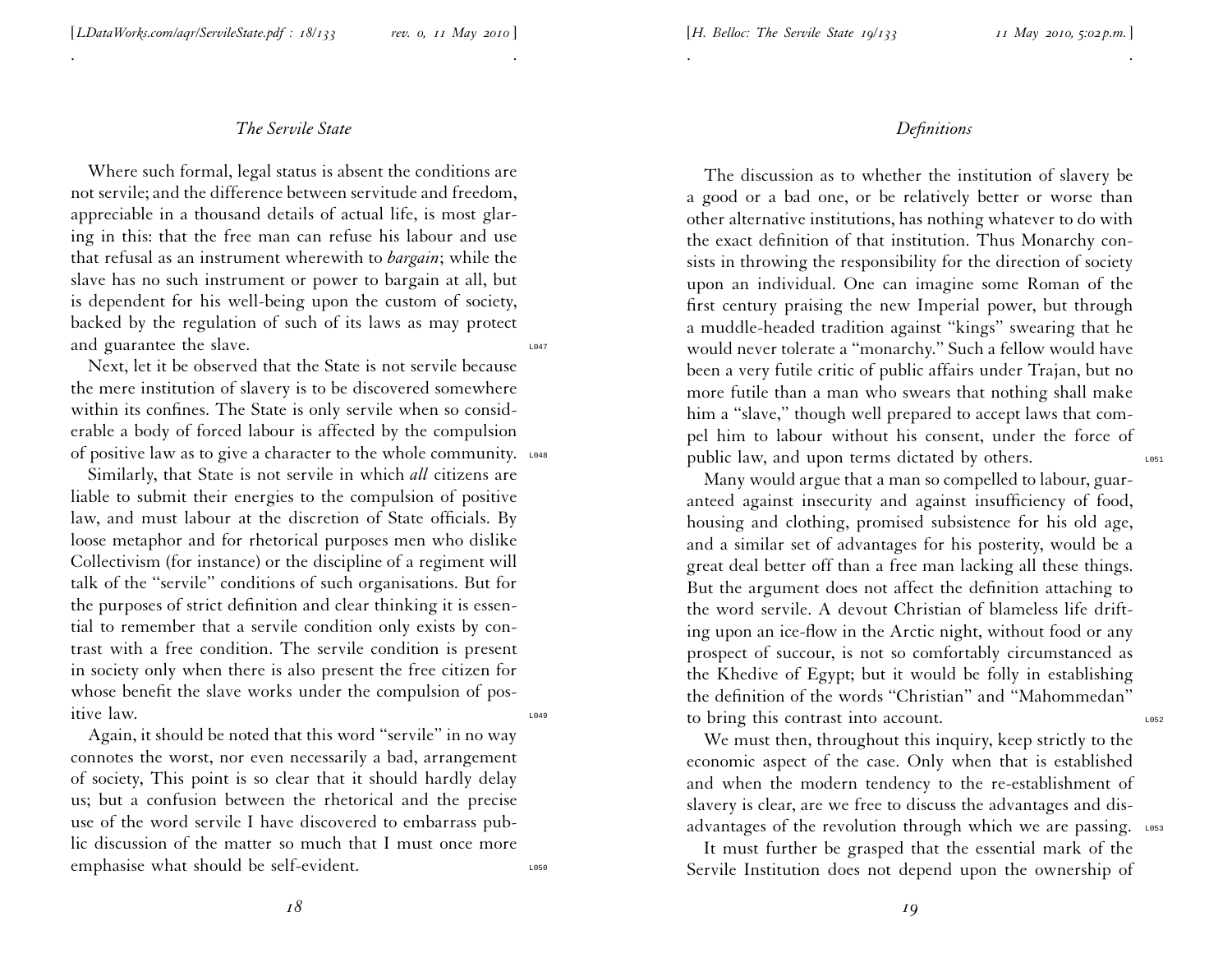. .

the slave by <sup>a</sup> particular master. That the institution of slavery tends to that form under the various forces composing human nature and human society is probable enough. That if or when slavery were re-established in England <sup>a</sup> particular man would in time be found the slave not of Capitalism in general but of, say, the Shell Oil Trust in particular, is <sup>a</sup> very likely development; and we know that in societies where the institution was of immemorial antiquity such direct pos session of the slave by the free man or corporation of free men had come to be the rule. But my point is that such <sup>a</sup> mark is not essential to the character of slavery. As an initial <sup>p</sup>hase in the institution of slavery, or even as <sup>a</sup> permanen<sup>t</sup> <sup>p</sup>hase marking society for an indefinite time, it is perfectly easy to conceive of <sup>a</sup> whole class rendered servile by positive law, and compelled by such law to labour for the advantage of another non-servile free class, without any direct act of possession permitted to one man over the person of another. L054

The final contrast thus established between slave and free might be maintained by the State guaranteeing to the *unfree*, security in their subsistence, to the *free*, security in their property and profits, rent and interest. What would mark the slave in such <sup>a</sup> society would be his belonging to that set or status which was compelled by no matter what definition to labour, and was thus cut off from the other set or status not compelled to labour, but free to labour or not as it willed. Loss

Again, the Servile State would certainly exist even though <sup>a</sup> man, being only compelled to labour during <sup>a</sup> portion of his time, were free to bargain and even to accumulate in his "free" time. The old lawyers used to distinguish between a serf ''in gross'' and <sup>a</sup> serf ''regardant.'' A serf ''in gross'' was one who was <sup>a</sup> serf at all times and <sup>p</sup>laces, and not in respec<sup>t</sup> to <sup>a</sup> particular lord. A serf ''regardant'' was <sup>a</sup> serf only in his bondage to serve <sup>a</sup> particular lord. He was free as against

### *Definitions*

other men. And one might perfectly well have slaves who were only slaves "regardant" to a particular type of employment during particular hours. But they would be slaves none the less, and if their hours were many and their class numerous, the State which they supported would be a Servile State. LOS6

. .

Lastly, let it be remembered that the servile condition remains as truly an institution of the State when it attaches permanently and irrevocably at any one time to <sup>a</sup> particular set of human beings as when it attaches to <sup>a</sup> particular class throughout their lives. Thus the laws of Paganism permitted the slave to be enfranchised by his master: it further permit ted children or prisoners to be sold into slavery. The Servile Institution, though perpetually changing in the elements of its composition, was still an unchanging factor in the State. Similarly, though the State should only subject to slavery those who had less than <sup>a</sup> certain income, while leaving men free by inheritance or otherwise to pass out of, and by loss to pass into, the slave class, that slave class, though fluctuating as to its composition, would still permanently exist.

Thus, if the modern industrial State shall make <sup>a</sup> law by which servile conditions shall not attach to those capable of earning more than <sup>a</sup> certain sum by their own labour, but shall attach to those who earn less than this sum; or if the modern industrial State defines manual labour in <sup>a</sup> particular fashion, renders it compulsory during <sup>a</sup> fixed time for those who undertake it, but leaves them free to turn later to other occupations if they choose, undoubtedly such distinc tions, though they attach to conditions and not to individuals, establish the Servile Institution.

Some considerable number must be manual workers by definition, and while they were so defined would be slaves. Here again the composition of the Servile class would fluctuate, but the class would be permanen<sup>t</sup> and large enough to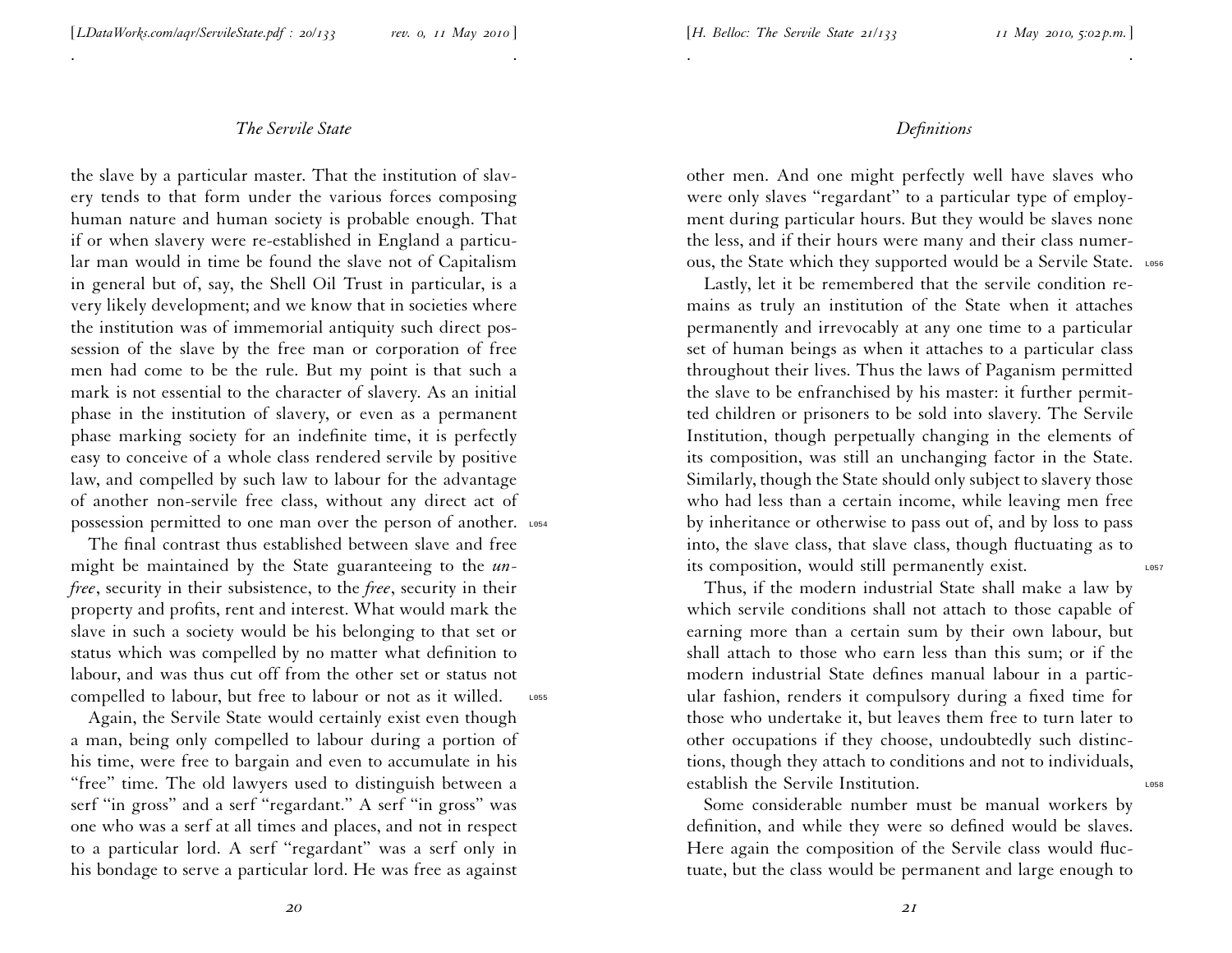. .

stamp all society. <sup>I</sup> need not insist upon the practical effect: that such <sup>a</sup> class, once established, tends to be fixed in the grea<sup>t</sup> majority of those which make it up, and that the individuals entering or leaving it tend to become few compared to the whole mass.

There is one last point to be considered in this definition. LOGO It is this:  $\frac{1061}{2061}$ 

Since, in the nature of things, <sup>a</sup> free society must enforce <sup>a</sup> contract (a free society consisting in nothing else but the enforcement of free contracts), how far can that be called <sup>a</sup> Servile condition which is the result of contract nominally or really free? In other words, is not <sup>a</sup> contract to labour, however freely entered into, servile of its nature when enforced by the State?

For instance, <sup>I</sup> have no food or clothing, nor do <sup>I</sup> possess the means of production whereby <sup>I</sup> can produce any wealth in exchange for such. <sup>I</sup> am so circumstanced that an owner of the Means of Production will not allow me access to those Means unless <sup>I</sup> sign <sup>a</sup> contract to serve him for <sup>a</sup> week at <sup>a</sup> wage of bare subsistence. Does the State in enforcing that contract make me for that week a slave?

Obviously not. For the institution of Slavery presupposes <sup>a</sup> certain attitude of mind in the free man and in the slave, <sup>a</sup> habit of living in either, and the stamp of both those habits upon society. No such effects are produced by <sup>a</sup> contract enforceable by the length of one week. The duration of human life is such, and the prospec<sup>t</sup> of posterity, that the fulfilling of such <sup>a</sup> contract in no way wounds the senses of liberty and of choice.

What of <sup>a</sup> month, <sup>a</sup> year, ten years, <sup>a</sup> lifetime? Suppose an extreme case, and <sup>a</sup> destitute man to sign <sup>a</sup> contract binding him and all his children who were minors to work for <sup>a</sup> bare subsistence until his own death, or the attainment of majority

# *Definitions*

of the children, whichever event might happen latest; would the State in forcing that contract be making the man a slave? LO65

. .

As undoubtedly as it would not be making him <sup>a</sup> slave in the first case, it would be making him a slave in the second. LO66

One can only say to ancient sophistical difficulties of this kind, that the sense of men establishes for itself the true limits of any object, as of freedom. What freedom is, or is not, in so far as mere measure of time is concerned (though of course much else than time enters in), human habit determines; but the enforcing of <sup>a</sup> contract of service certainly or probably leaving <sup>a</sup> choice after its expiration is consonant with free dom. The enforcement of <sup>a</sup> contract probably binding one's whole life is not consonant with freedom. One binding to service a man's natural heirs is intolerable to freedom.

Consider another converse point. A man binds himself to work for life and his children after him so far as the law may permit him to bind them in <sup>a</sup> particular society, but that not for <sup>a</sup> bare subsistence, but for so large <sup>a</sup> wage that he will be wealthy in <sup>a</sup> few years, and his posterity, when the contract is completed, wealthier still. Does the State in forcing such <sup>a</sup> contract make the fortunate employee <sup>a</sup> slave? No. For it is in the essence of slavery that subsistence or little more than subsistence should be guaranteed to the slave. Slavery exists in order that the Free should benefit by its existence, and connotes <sup>a</sup> condition in which the men subjected to it may demand secure existence, but little more.

If anyone were to draw an exact line, and to say that <sup>a</sup> lifecontract enforceable by law was slavery at so many shillings <sup>a</sup> week, but ceased to be slavery after that margin, his effort would be folly. None the less, there is <sup>a</sup> standard of subsistence in any one society, the guarantee of which (or little more) under an obligation to labour by compulsion is slavery, while the guarantee of very much more is not slavery.  $\frac{1069}{2069}$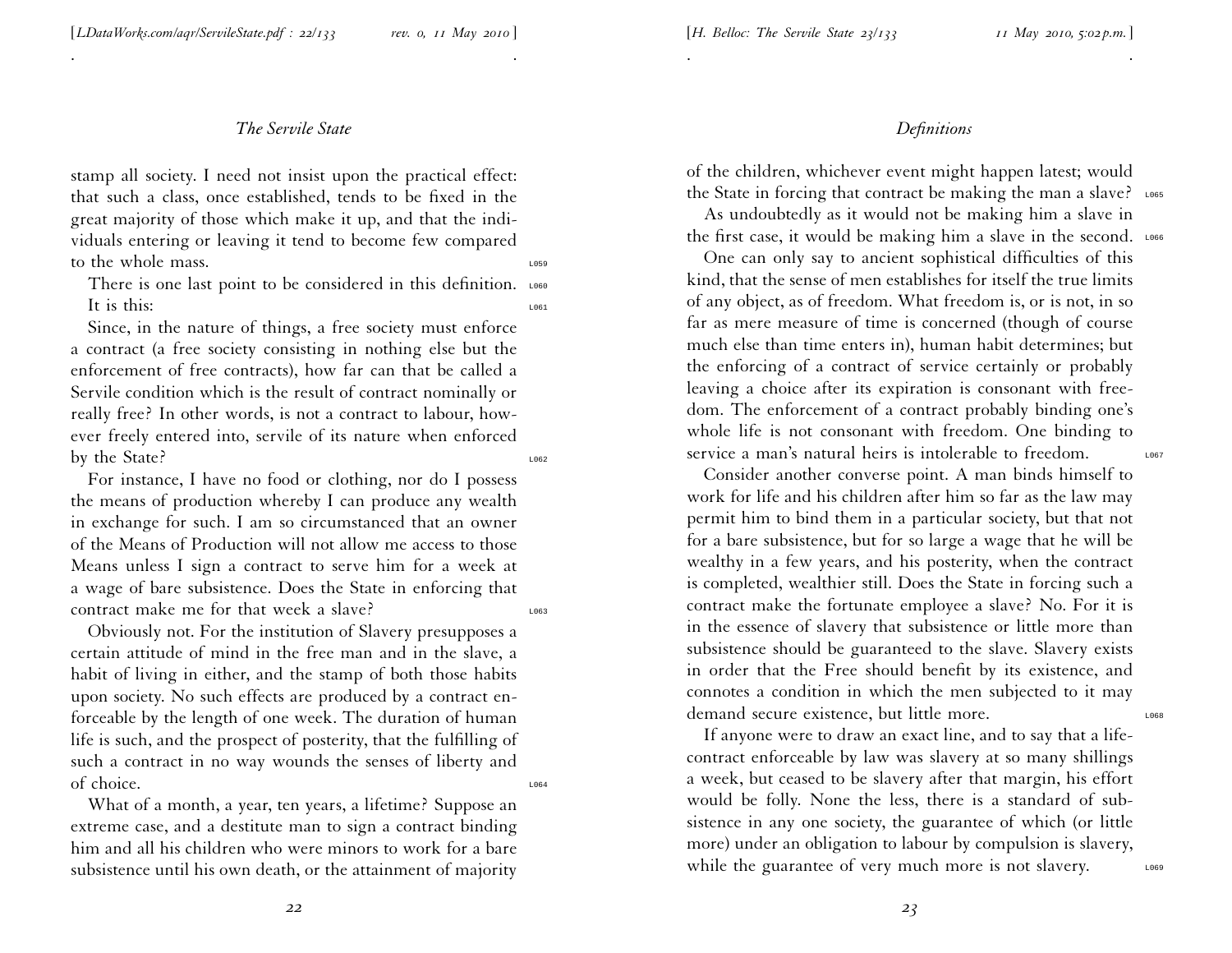. .

This verbal jugglery might be continued. It is <sup>a</sup> type of verbal difficulty apparen<sup>t</sup> in every inquiry open to the professional disputant, but of no effect upon the mind of the honest inquirer whose business is not dialectic but truth. Love

It is always possible by establishing <sup>a</sup> cross-section in <sup>a</sup> set of definitions to pose the unanswerable difficulty of degree, but that will never affect the realities of discussion. We know, for instance, what is meant by torture when it exists in <sup>a</sup> code of laws, and when it is forbidden. No imaginary difficulties of degree between pulling <sup>a</sup> man's hair and scalping him, between warming him and burning him alive, will disturb <sup>a</sup> reformer whose business it is to expunge torture from some penal code.

In the same way we know what is and what is not compulsory labour, what is and what is not the Servile Condition. Its test is, <sup>I</sup> repeat, the withdrawal from <sup>a</sup> man of his free choice to labour or not to labour, here or there, for such and such an object; and the compelling of him by positive law to labour for the advantage of others who do not fall under the same compulsion.

Where you have *that*, you have slavery: with all the manifold, spiritual, and political results of that ancient institution.  $\frac{1073}{200}$ 

Where you have slavery affecting <sup>a</sup> class of such considerable size as to mark and determine the character of the State, there you have the Servile State.

To sum up, then:—The SERVILE STATE is that in which we find so considerable <sup>a</sup> body of families and individuals dis tinguished from *free citizens* by the mark of compulsory labour as to stamp <sup>a</sup> general character upon society, and all the chief characters, good or evil, attaching to the institution of slavery will be found permeating such <sup>a</sup> State, whether the slaves be directly and personally attached to their masters, only indi-

#### *Definitions*

. .

rectly attached through the medium of the State, or attached in <sup>a</sup> third manner through their subservience to corporations or to particular industries. The slave so compelled to labour will be one dispossessed of the means of production, and compelled by law to labour for the advantage of all or any who are possessed thereof. And the distinguishing mark of the slave proceeds from the special action upon him of <sup>a</sup> positive law which first separates one body of men, the less-free, from another, the more-free, in the function of contract within the general body of the community.

Now, from <sup>a</sup> purely Servile conception of production and of the arrangemen<sup>t</sup> of society we Europeans sprang. The Immemorial pas<sup>t</sup> of Europe is <sup>a</sup> Servile past. During some centuries which the Church raised, permeated, and constructed, Europe was gradually released or divorced from this immemorial and fundamental conception of slavery; to that con ception, to that institution, our Industrial or Capitalist society is now upon its return. We are re-establishing the slave.  $\frac{1076}{2076}$ 

Before proceeding to the proof of this, <sup>I</sup> shall, in the next few pages, digress to sketch very briefly the process whereby the old Pagan slavery was transformed into <sup>a</sup> free society some centuries ago. <sup>I</sup> shall then outline the further process whereby the new non-servile society was wrecked at the Reformation in certain areas of Europe, and particularly in England. There was gradually produced in its stead the transitory <sup>p</sup>hase of society (now nearing its end) called generally *Capitalism* or the *Capitalist* State.

Such <sup>a</sup> digression, being purely historical, is not logically necessary to <sup>a</sup> consideration of our subject, but it is of grea<sup>t</sup> value to the reader, because the knowledge of how, in reality and in the concrete, things have moved better enables us to

*24*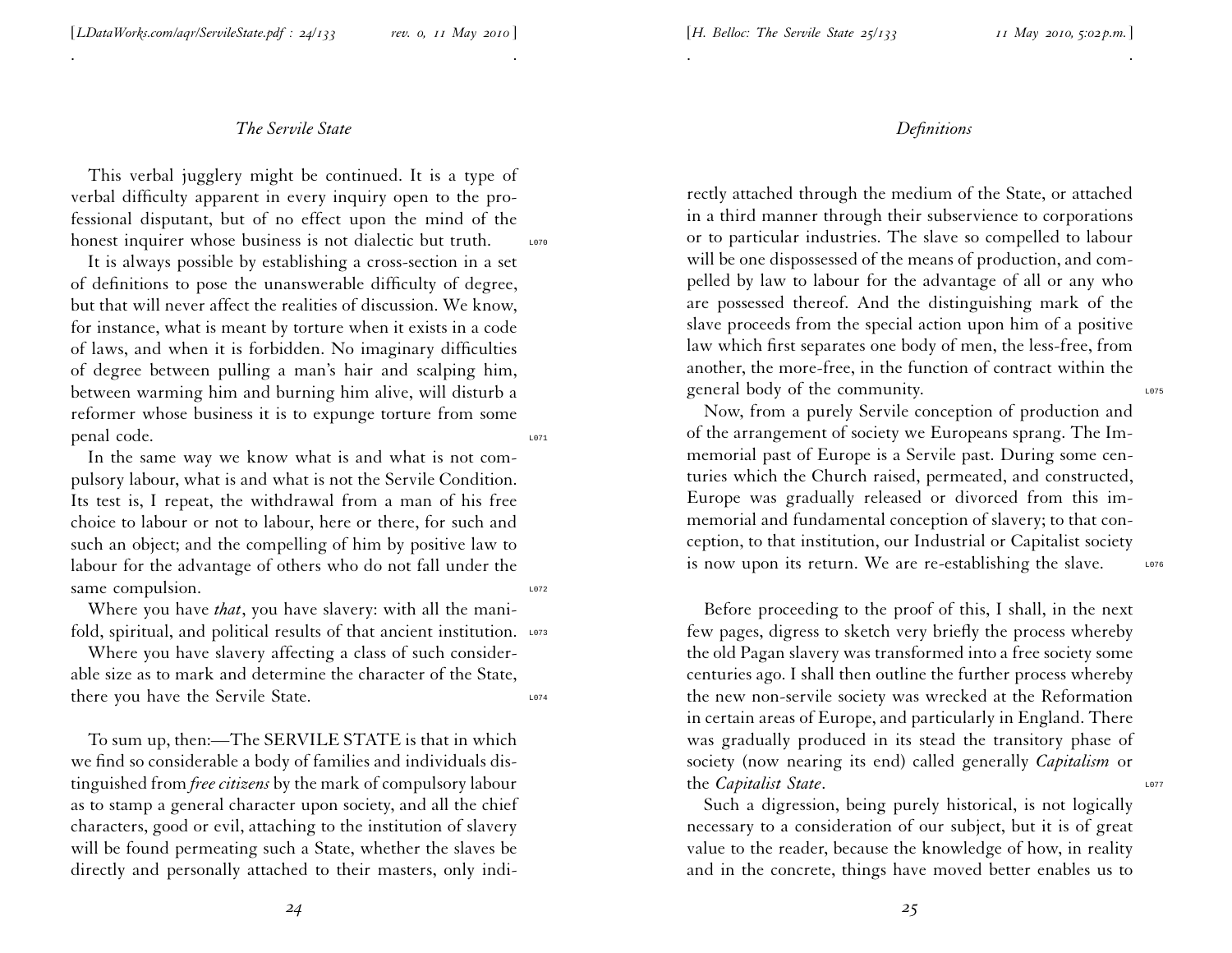. .

understand the logical process whereby they tend towards <sup>a</sup> particular goal in the future.

One could prove the tendency towards the Servile State in England to-day to <sup>a</sup> man who knew nothing of the pas<sup>t</sup> of Europe; but that tendency will seem to him far more reasonably probable, far more <sup>a</sup> matter of experience and less <sup>a</sup> matter of mere deduction, when he knows what our society once was, and how it changed into what we know to-day. Lo79

# SECTION TWO OUR CIVILISATION WAS ORIGINALLY SERVILE

. .

IN NO MATTER WHAT FIELD OF THE European pas<sup>t</sup> we make our research, we find, from two thousand years ago upwards, one fundamental institution whereupon the whole of society reposes; that fundamental institution is Slavery. LO80

There is here no distinction between the highly civilised City-State of the Mediterranean, with its letters, its <sup>p</sup>lastic art, and its code of laws, with all that makes <sup>a</sup> civilisation and this stretching back far beyond any surviving record, there is here no distinction between that civilised body and the Northern and Western societies of the Celtic tribes, or of the little known hordes that wandered in the Germanies. *All* indifferently reposed upon slavery. It was <sup>a</sup> fundamental conception of society. It was everywhere present, nowhere disputed. Loss

There *is* <sup>a</sup> distinction (or would appear to be) between Europeans and Asiatics in this matter. The religion and morals of the one so differed in their very origin from those of the other that every social institution was touched by the contrast and Slavery among the rest.

But with that we need not concern ourselves. My point is that our European ancestry, those men from whom we are descended and whose blood runs with little admixture in our veins, took slavery for granted, made of it the economic <sup>p</sup>ivot upon which the production of wealth should turn, and never doubted but that it was normal to all human society.

It is a matter of capital importance to seize this.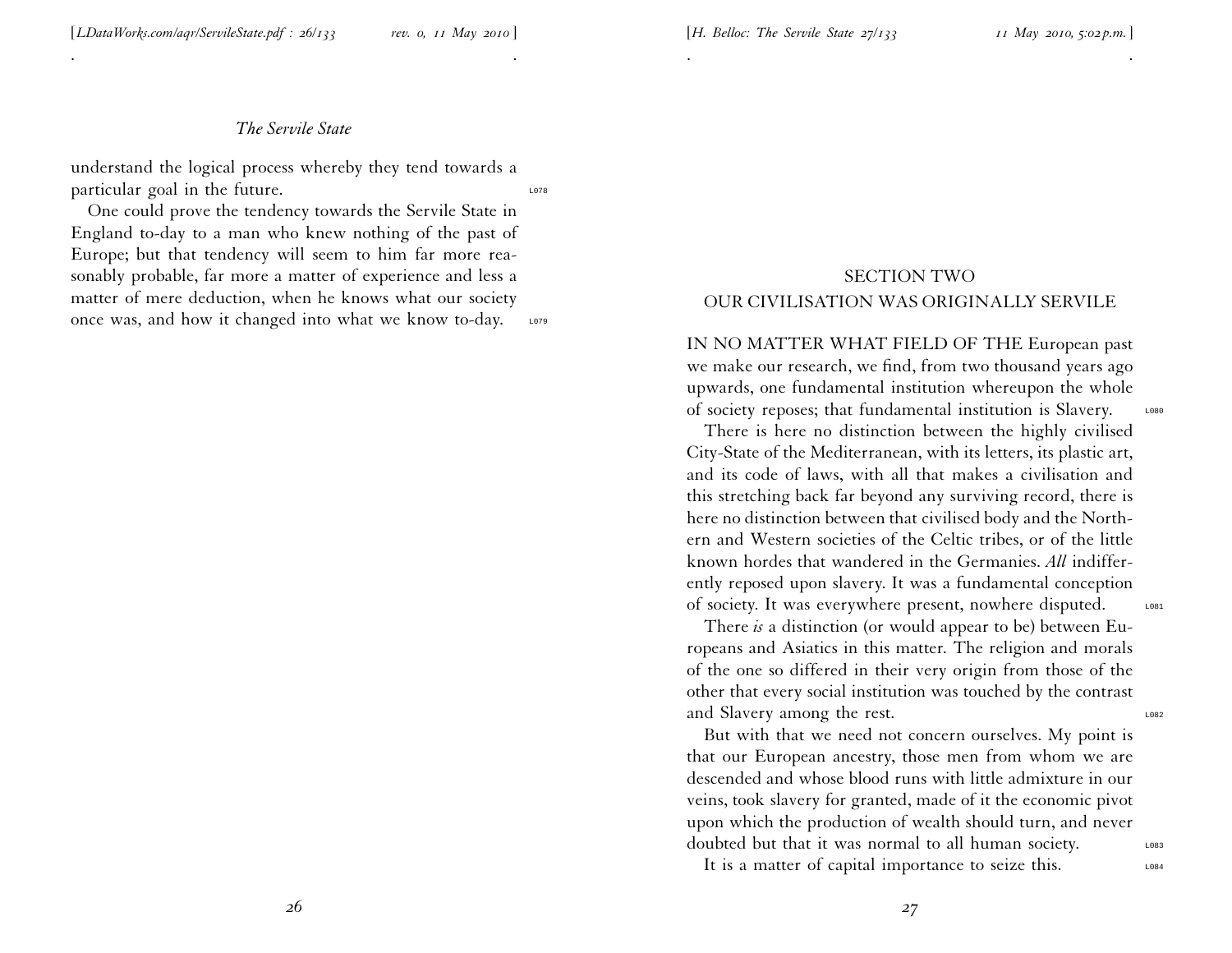. .

An arrangemen<sup>t</sup> of such <sup>a</sup> sort would not have endured without intermission (and indeed without question) for man y centuries, nor have been found emerging fully grown from that vast space of unrecorded time during which barbarism and civilisation flourished side by side in Europe, had there not been something in it, good or evil, native to our blood. LORES

There was no question in those ancient societies from which we spring of making subject races into slaves by the might of conquering races. All that is the guess-work of the universi ties. Not only is there no proof of it, rather all the existing proof is the other way. The Greek had <sup>a</sup> Greek slave, the Latin <sup>a</sup> Latin slave, the German <sup>a</sup> German slave, the Celt <sup>a</sup> Celtic slave. The theory that ''superior races'' invaded <sup>a</sup> land, either drove out the original inhabitants or reduced them to slavery, is one which has no argumen<sup>t</sup> either from our presen<sup>t</sup> knowledge of man's mind or from recorded evidence. Indeed, the most striking feature of that Servile Basis upon which Pa ganism reposed was the human equality recognised between master and slave. The master might kill the slave, but both were of one race and each was human to the other.

This spiritual value was not, as <sup>a</sup> further pernicious <sup>p</sup>iece of guess-work would dream, <sup>a</sup> ''growth'' or <sup>a</sup> ''progress.'' The doctrine of human equality was inherent in the very stuff of antiquity, as it is inherent in those societies which have not lost tradition.

We may presume that the barbarian of the North would grasp the grea<sup>t</sup> truth with less facility than the civilised man of the Mediterranean, because barbarism everywhere shows <sup>a</sup> retrogression in intellectual power; but the proof that the Servile Institution was <sup>a</sup> social arrangemen<sup>t</sup> rather than <sup>a</sup> distinction of type is patent from the coincidence everywhere of Emancipation with Slavery. Pagan Europe not only thought the existence of Slaves <sup>a</sup> natural necessity to society, but equally

#### *Our Civilisation was Originally Servile*

. .

thought that upon <sup>g</sup>iving <sup>a</sup> Slave his freedom the enfranchise d man would naturally step, though perhaps after the interval of some lineage, into the ranks of free society. Great poets and grea<sup>t</sup> artists, statesmen and soldiers were little troubled by the memory of a servile ancestry.

On the other hand, there was <sup>a</sup> perpetual recruitment of the Servile Institution just as there was <sup>a</sup> perpetual emanci pation from it, proceeding year after year; and the natural or normal method of recruitment is most clearly apparen<sup>t</sup> to us in the simple and barbaric societies which the observation of contemporary civilised Pagans enables us to judge. L089

It was poverty that made the slave.

Prisoners of war taken in set combat afforded one mode of recruitment, and there was also the raiding of men by <sup>p</sup>irates in the outer lands and the selling of them in the slave markets of the South. But at once the cause of the recruitment and the permanen<sup>t</sup> suppor<sup>t</sup> of the institution of slavery was the indigence of the man who sold himself into slavery, *or was born into it*; for it was <sup>a</sup> rule of Pagan Slavery that the slave bred the slave, and that even if one of the parents were free the offspring was a slave.  $\frac{1091}{2091}$ 

The society of antiquity, therefore, was normally divided (as must at last be the society of any servile state) into clearly marked sections: there was upon the one hand the citizen who had <sup>a</sup> voice in the conduct of the State, who would often labour but labour of his own free will and who was normally possessed of property; upon the other hand, there was <sup>a</sup> mass dispossessed of the means of production and compelled by positive law to labour at command.

It is true that in the further developments of society the accumulation of private savings by <sup>a</sup> slave was tolerated and that slaves so favoured did sometimes purchase their freedom. Lo93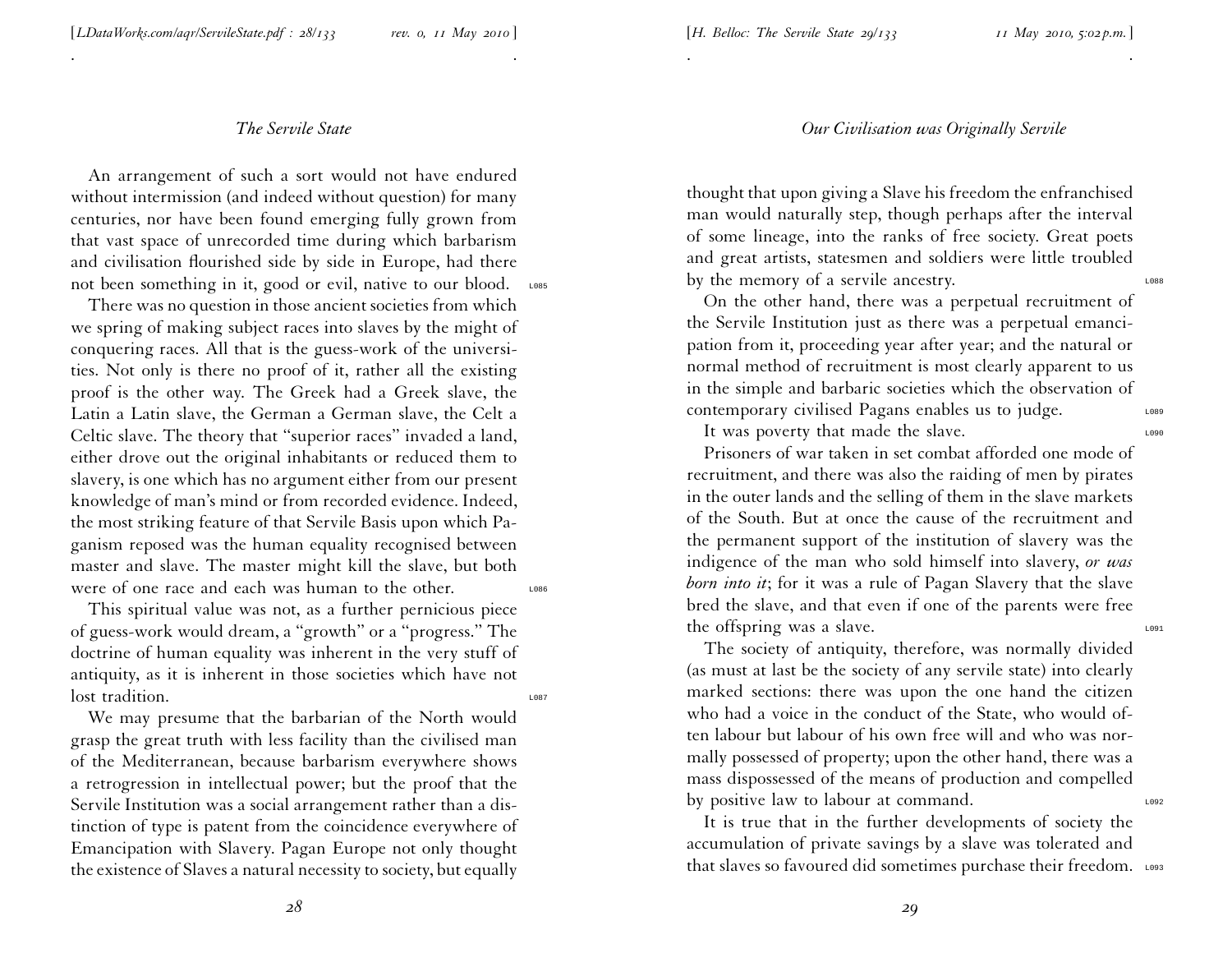. .

It is further true that in the confusion of the last generations of Paganism there arose in some of the grea<sup>t</sup> cities <sup>a</sup> considerable class of men who, though free, were dispossessed of the means of production. But these last never existed in <sup>a</sup> sufficient proportion to stamp the whole State of society with <sup>a</sup> character drawn from their proletarian circumstance. To the end the Pagan world remained <sup>a</sup> world of free proprietors possessed, in various degrees, of the land and of the capital whereby wealth may be produced, and applying to that land and capital for the purpose of producing wealth, *compulsory*  $labor.$ 

Certain features in that original Servile State from which we all spring should be carefully noted by way of conclusion. Lo95

First, though all nowadays contrast slavery with freedom to the advantage of the latter, ye<sup>t</sup> men then accepted slavery freely as an alternative to indigence.

Secondly (and this is most important for our judgment of the Servile Institution as <sup>a</sup> whole, and of the chances of its return), in all those centuries we find no organised effort, nor (what is still more significant) do we find any *complaint of conscience* against the institution which condemned the bulk of human beings to forced labour.

Slaves may be found in the literary exercises of the time bewailing their lot—and joking about it; some <sup>p</sup>hilosophers will complain that an ideal society should contain no slaves; others will excuse the establishment of slavery upon this <sup>p</sup>lea or that, while granting that it offends the dignity of man. The greater par<sup>t</sup> will argue of the State that it is necessarily Servile. But no one, slave or free, dreams of abolishing or even of changing the thing. You have no martyrs for the case of ''freedom'' as against ''slavery.'' The so-called Servile wars are the resistance on the par<sup>t</sup> of escaped slaves to any attempt at recapture, but they are not accompanied by an accepted affir-

#### *Our Civilisation was Originally Servile*

mation that servitude is an intolerable thing; nor is that note struck at all from the unknown beginnings to the Catholic endings of the Pagan world. Slavery is irksome, undignified, woeful; but it is, to them, of the nature of things.

. .

You may say, to be brief, that this arrangemen<sup>t</sup> of society was the very air which Pagan Antiquity breathed.

Its grea<sup>t</sup> works, its leisure and its domestic life, its humour, its reserves of power, all depend upon the fact that its society Was that of the Servile State.

Men were happy in that arrangement, or, at least, as happy as men ever are.

The attempt to escape by <sup>a</sup> personal effort, whether of thrift, of adventure, or of flattery to <sup>a</sup> master, from the Servile condition had never even so much of driving power behind it as the attempt many show to-day to escape from the rank of wage-earners to those of employers. Servitude did not seem <sup>a</sup> hell into which <sup>a</sup> man would rather die than sink, or out of which at any sacrifice whatsoever <sup>a</sup> man would raise himself. It was <sup>a</sup> condition accepted by those who suffered it as much as by those who enjoyed it, and <sup>a</sup> perfectly necessary par<sup>t</sup> of all that men did and thought.

You find no barbarian from some free <sup>p</sup>lace astonished at the institution of Slavery; you find no Slave pointing to <sup>a</sup> society in which Slavery was unknown as towards <sup>a</sup> happier land. To our ancestors not only for those few centuries during which we have record of their actions, but apparently during an illimitable past, the division of society into those who must work under compulsion and those who would benefit by their labour was the very <sup>p</sup>lan of the State apar<sup>t</sup> from which they could hardly think of society as existing at all.

Let all this be clearly grasped. It is fundamental to an understanding of the problem before us. Slavery is no novel experience in the history of Europe; nor is one suffering an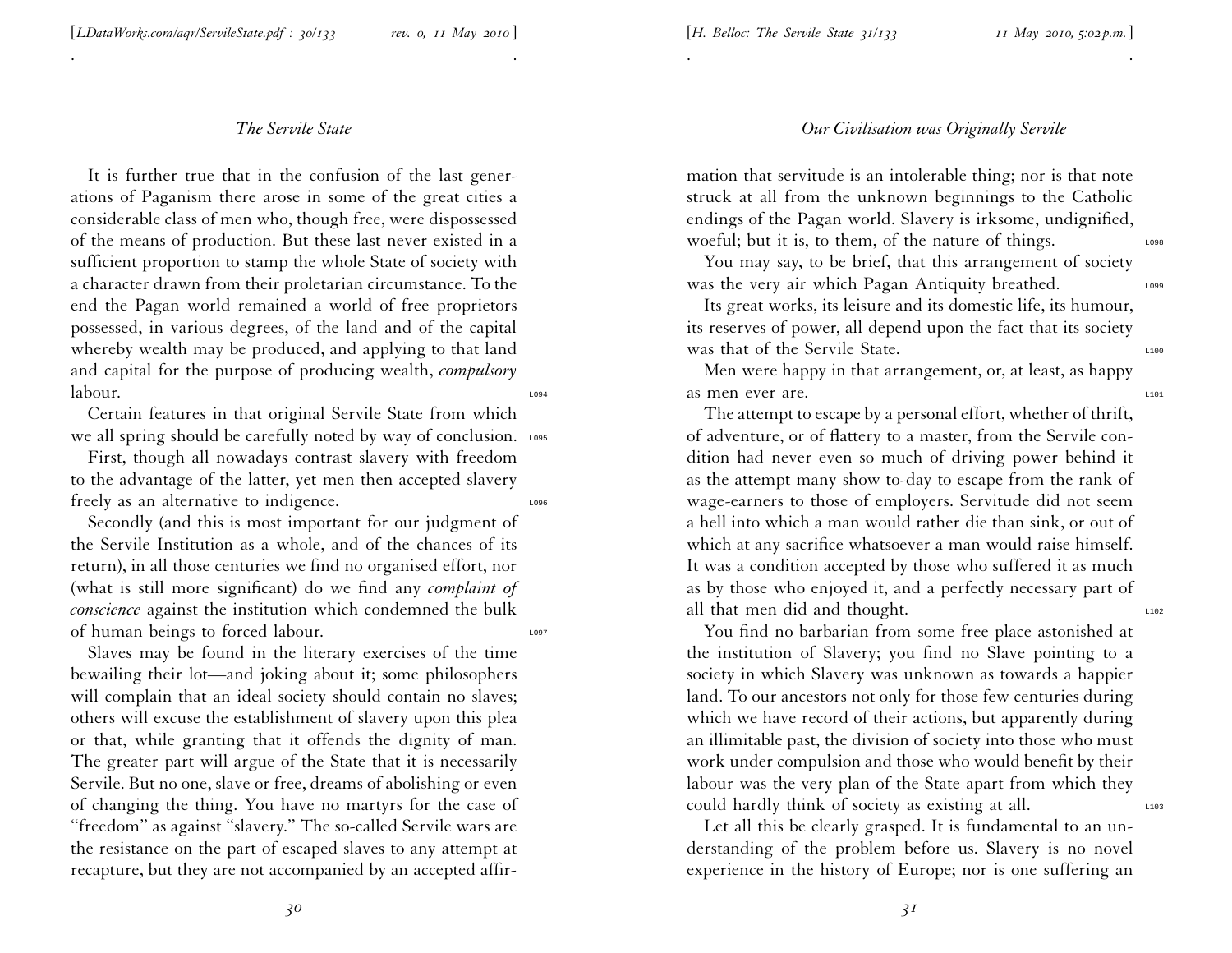. .

odd dream when one talks of Slavery as acceptable to European men. Slavery was of the very stuff of Europe for thousands upon thousands of years, until Europe engaged upon that considerable moral experiment called *The Faith*, which many believe to be now accomplished and discarded, and in the failure of which it would seem that the old and primary institution of Slavery must return.

For there came upon us Europeans after all those centuries, and centuries of <sup>a</sup> settled social order which was erected upon Slavery as upon <sup>a</sup> sure foundation, the experiment called the Christian Church. Law

Among the by-products of this experiment, very slowly emerging from the old Pagan world, and not long completed before Christendom itself suffered <sup>a</sup> shipwreck, was the exceedingly gradual transformation of the Servile State into something other: <sup>a</sup> society of owners. And how that something other did proceed from the Pagan Servile State <sup>I</sup> will next explain.

# SECTION THREE HOW THE SERVILE INSTITUTION WAS FOR A TIME DISSOLVED

. .

THE PROCESS BY WHICH SLAVERY disappeared among Christian men, though very lengthy in its development (it covered close upon <sup>a</sup> thousand years), and though exceedingly complicated in its detail, may be easily and briefly grasped in its main lines.

Let it first be clearly understood that the vast revolution through which the European mind passed between the first and the fourth centuries (that revolution which is often termed the Conversion of the World to Christianity, but which should for purposes of historical accuracy be called the Growth of the Church) included no attack upon the Servile Institution. L108

No dogma of the Church pronounced Slavery to be immoral, or the sale and purchase of men to be <sup>a</sup> sin, or the imposition of compulsory labour upon <sup>a</sup> Christian to be <sup>a</sup> contravention of any human right.

The emancipation of Slaves was indeed regarded as <sup>a</sup> good work by the Faithful: but so was it regarded by the Pagan. It was, on the face of it, <sup>a</sup> service rendered to one's fellowmen. The sale of Christians to Pagan masters was abhorrent to the later empire of the Barbarian Invasions, not because slavery in itself was condemned, but because it was <sup>a</sup> sort of treason to civilisation to force men away from Civilisation to Barbarism. In general you will discover no pronouncemen<sup>t</sup> against slavery as an institution, nor any moral definition attacking it,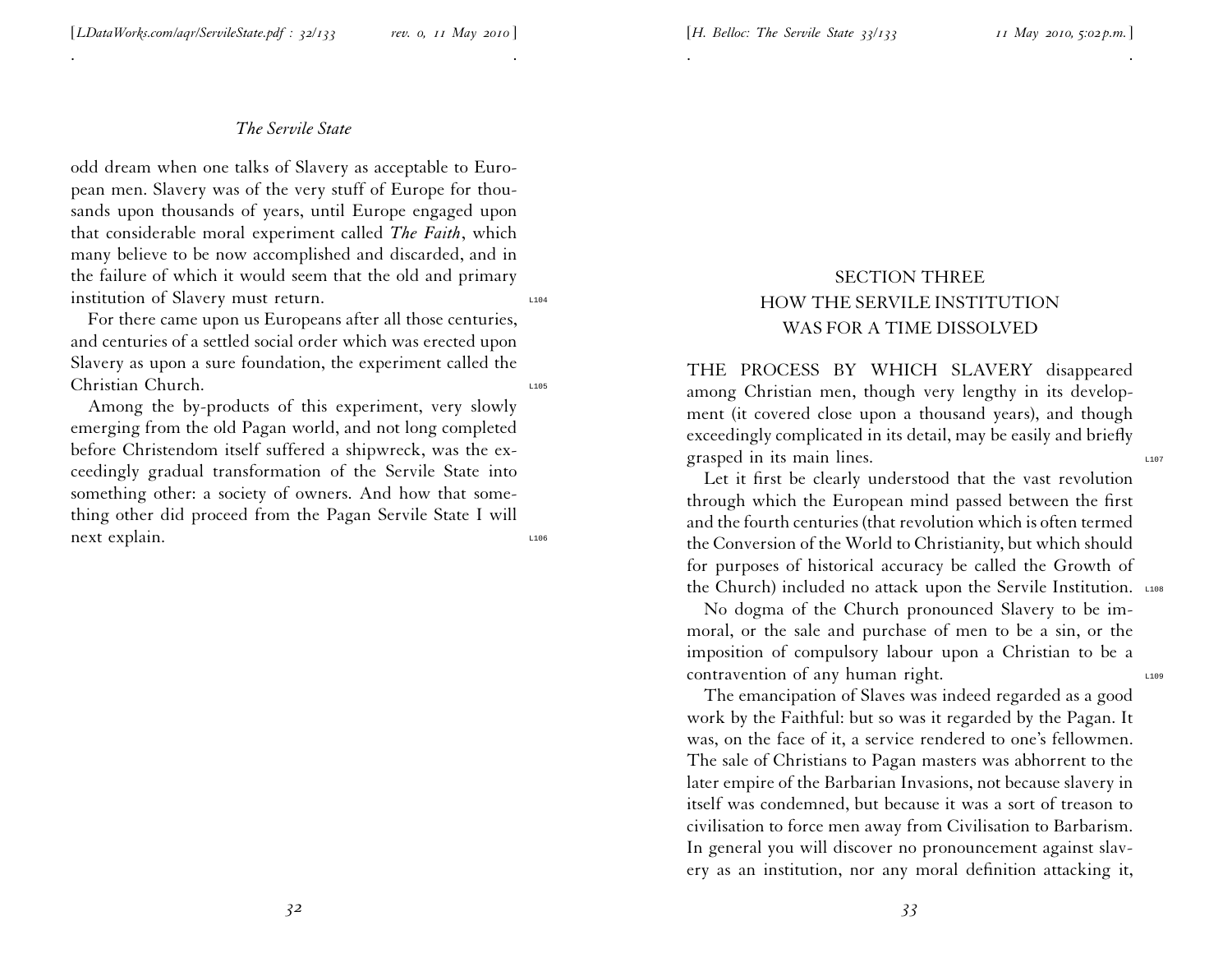#### [*H. Belloc: The Servile State <sup>35</sup>/133 <sup>11</sup> May 2010, 5:02 p.m.*]

### *The Servile State*

. .

throughout all those early Christian centuries during which it none the less effectively disappears.

The form of its disappearance is well worth noting. It be<sup>g</sup>ins with the establishment as the fundamental unit of production in Western Europe of those grea<sup>t</sup> landed estates, com monly lying in the hands of <sup>a</sup> single proprietor, and generally known as VILLAE.

There were, of course, many other forms of human ag<sup>g</sup>lomeration: small peasan<sup>t</sup> farms owned in absolute proprietorship by their petty masters; groups of free men associated in what was called <sup>a</sup> *Vicus*; manufactories in which groups of slaves were industrially organised to the profit of their mas ter; and, govern-, ing the regions around them, the scheme of Roman towns.

But of all these the *Villa* was the dominating type; and as society passed from the high civilisation of the first four centuries into the simplicity of the Dark Ages, the *Villa*, the unit of agricultural production, became more and more the model of all society.

Now the *Villa* began as <sup>a</sup> considerable extent of land, containing, like <sup>a</sup> modern English estate, pasture, arable, water, wood and heath, or waste land. It was owned by <sup>a</sup> *dominus* or *lord* in absolute proprietorship, to sell, or leave by will, to do with it whatsoever he chose. It was cultivated for him by *Slaves* to whom he owed nothing in return, and whom it was simply his interest to keep alive and to continue breeding in order that they might perpetuate his wealth.

<sup>I</sup> concentrate particularly upon these Slaves, the grea<sup>t</sup> majority of the human beings inhabiting the land, because, although there arose in the Dark Ages, when the Roman Em<sup>p</sup>ire was passing into the society of the Middle Ages, other social elements within the *Villae*—the Freed men who owed the lord <sup>a</sup> modified service, and even occasionally indepen-

#### *How the Servile Institution was for <sup>a</sup> Time Dissolved*

dent citizens presen<sup>t</sup> through <sup>a</sup> contract terminable and freely entered into—yet it is the *Slave* who is the mark of all that society.

. .

At its origin, then, the Roman *Villa* was <sup>a</sup> <sup>p</sup>iece of absolute property, the production of wealth upon which was due to the application of slave labour to the natural resources of the <sup>p</sup>lace; and that slave labour was as much the property of the  $\log$  lord as was the land itself.

The first modification which this arrangemen<sup>t</sup> showed in the new society which accompanied the growth and establishment of the Church in the Roman world, was <sup>a</sup> sort of customary rule which modified the old arbitrary position of the Slave.  $\frac{1}{2}$ 

The Slave was still <sup>a</sup> Slave, but it was both more convenient in the decay of communications and public power, and more consonant with the social spirit of the time to make sure of that Slave's produce by asking him for no more than certain customary dues. The Slave and his descendants became more or less rooted to one spot. Some were still bought and sold, but in decreasing numbers. As the generations passed <sup>a</sup> larger and <sup>a</sup> larger proportion lived where and as their fathers had lived, and the produce which they raised was fixed more and more at <sup>a</sup> certain amount, which the lord was content to receive and ask no more. The arrangemen<sup>t</sup> was made workable by leaving to the Slave all the remaining produce of his own labour. There was <sup>a</sup> sort of implied bargain here, in the absence of public powers and in the decline of the old highly centralised and vigorous system which could always guarantee to the master the full product of the Slave's effort. The bargain implied was, that if the Slave Community of the *Villa* would produce for the benefit of its Lord not less than <sup>a</sup> certain customary amount of goods from the soil of the *Villa*, the Lord could count on their always exercising that effort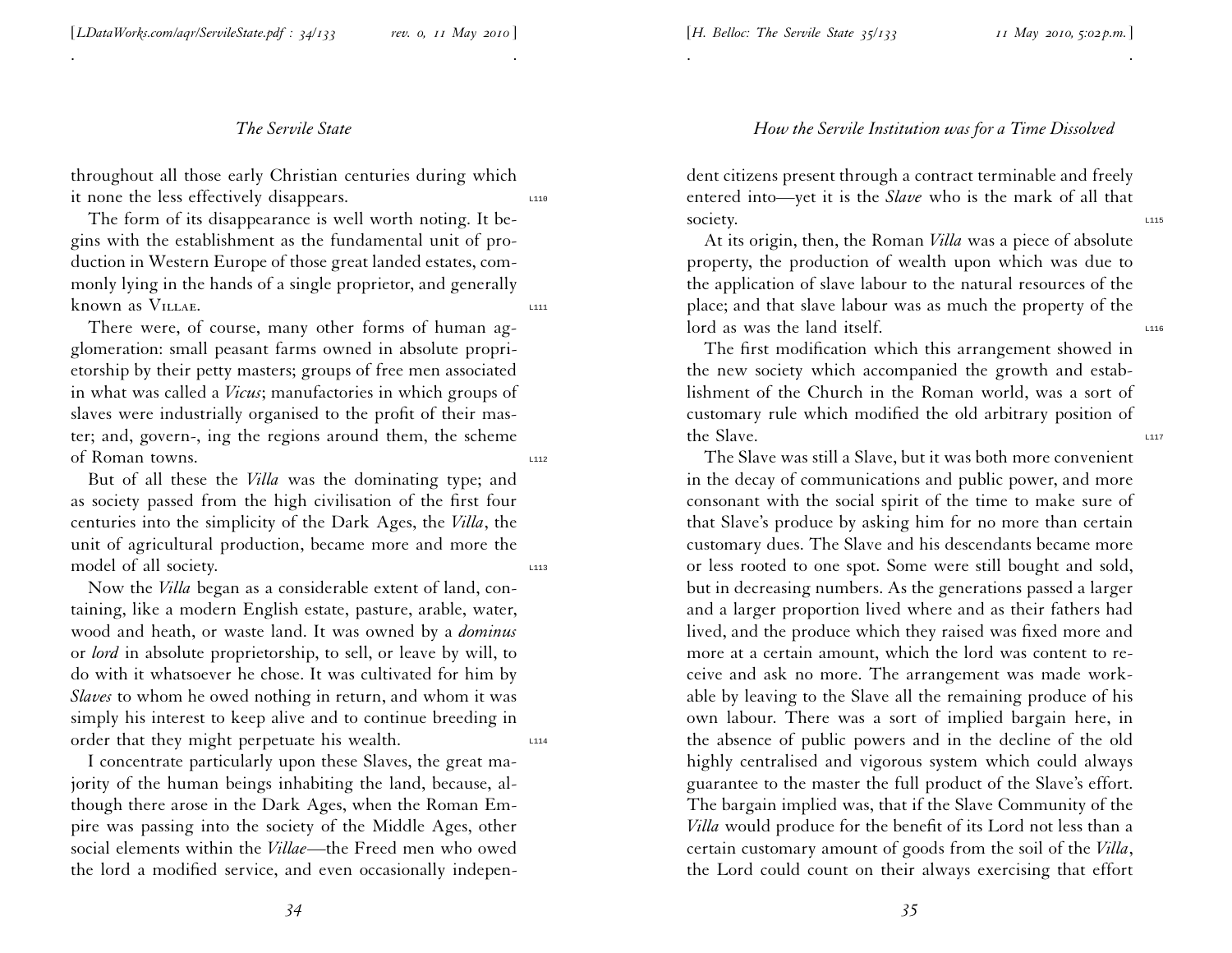[*LDataWorks.com/aqr/ServileState.pdf : <sup>3</sup>6/133 rev. 0, <sup>11</sup> May <sup>2010</sup>* ]

## *The Servile State*

. .

by leaving to them all the surplus, which they could increase, if they willed, indefinitely.

By the ninth century, when this process had been gradually at work for <sup>a</sup> matter of some three hundred years, one fixed form of productive unit began to be apparen<sup>t</sup> throughout Western Christendom.

The old absolutely owned estate had come to be divided into three portions. One of these was pasture and arable land, reserved privately to the lord, and called *domain*: that is, lord's land. Another was in the occupation, and already almost in the possession (practically, though not legally), of those who had once been Slaves. A third was common land over which both the Lord and the Slave exercised each their various rights, which rights were minutely remembered and held sacred by custom. For instance, in <sup>a</sup> certain village, if there was beech pasture for three hundred swine, the lord might pu<sup>t</sup> in but fifty: two hundred and fifty were the rights of the "village." L120

Upon the first of these portions, Domain, wealth was produced by the obedience of the Slave for certain fixed hours of labour. He must come so many days <sup>a</sup> week, or upon such and such occasions (all fixed and customary), to till the land of the Domain for his Lord, and *all* the produce of this must be handed over to the Lord though, of course, <sup>a</sup> daily wage in kind was allowed, for the labourer must live.  $\qquad \qquad \text{L121}$ 

Upon the second portion, ''Land in Villenage,'' which was nearly always the most of the arable and pasture land of the *Villae*, the Slaves worked by rules and customs which they gradually came to elaborate for themselves. They worked under an officer of their own, sometimes nominated, sometimes elected: nearly always, in practice, <sup>a</sup> man suitable to them and more or less of their choice; though this co-operative work upon the old Slave-ground was controlled by the general customs of the village, common to lord and slave alike,

and the principal officer over both kinds of land was the Lord's Steward.

. .

Of the wealth so produced by the Slaves, <sup>a</sup> certain fixed portion (estimated originally in kind) was payable to the Lord's Bailiff, and became the property of the Lord.

Finally, on the third division of the land, the "Waste," the ''Wood,'' the ''Heath,'' and certain common pastures, wealth was produced as elsewhere by the labour of those who had once been the Slaves, but divided in customary proportions between them and their master. Thus, such and such <sup>a</sup> water meadow would have grazing for so many oxen; the number was rigidly defined, and of that number so many would be the Lord's and so many the Villagers'.

During the eighth, ninth and tenth centuries this system crystallised and became so natural in men's eyes that the original servile character of the working folk upon the *Villa* was forgotten.

The documents of the time are rare. These three centuries are the crucible of Europe, and record is drowned and burnt in them. Our study of their social conditions, especially in the latter part, are matter rather of inference than of direct evidence. But the sale and purchase of men, already exceptional at the beginning of this period, is almost unknown before the end of it. Apart from domestic slaves within the household, slavery in the old sense which Pagan antiquity gave that institution had been transformed out of all knowledge, and when, with the eleventh century, the true Middle Ages begin to spring from the soil of the Dark Ages, and <sup>a</sup> new civilisation to arise, though the old word *servus* (the Latin for <sup>a</sup> slave) is still used for the man who works the soil, his status in the now increasing number of documents which we can consult is wholly changed; we can certainly no longer translate the word by the English word *slave*; we are compelled to

# *How the Servile Institution was for <sup>a</sup> Time Dissolved*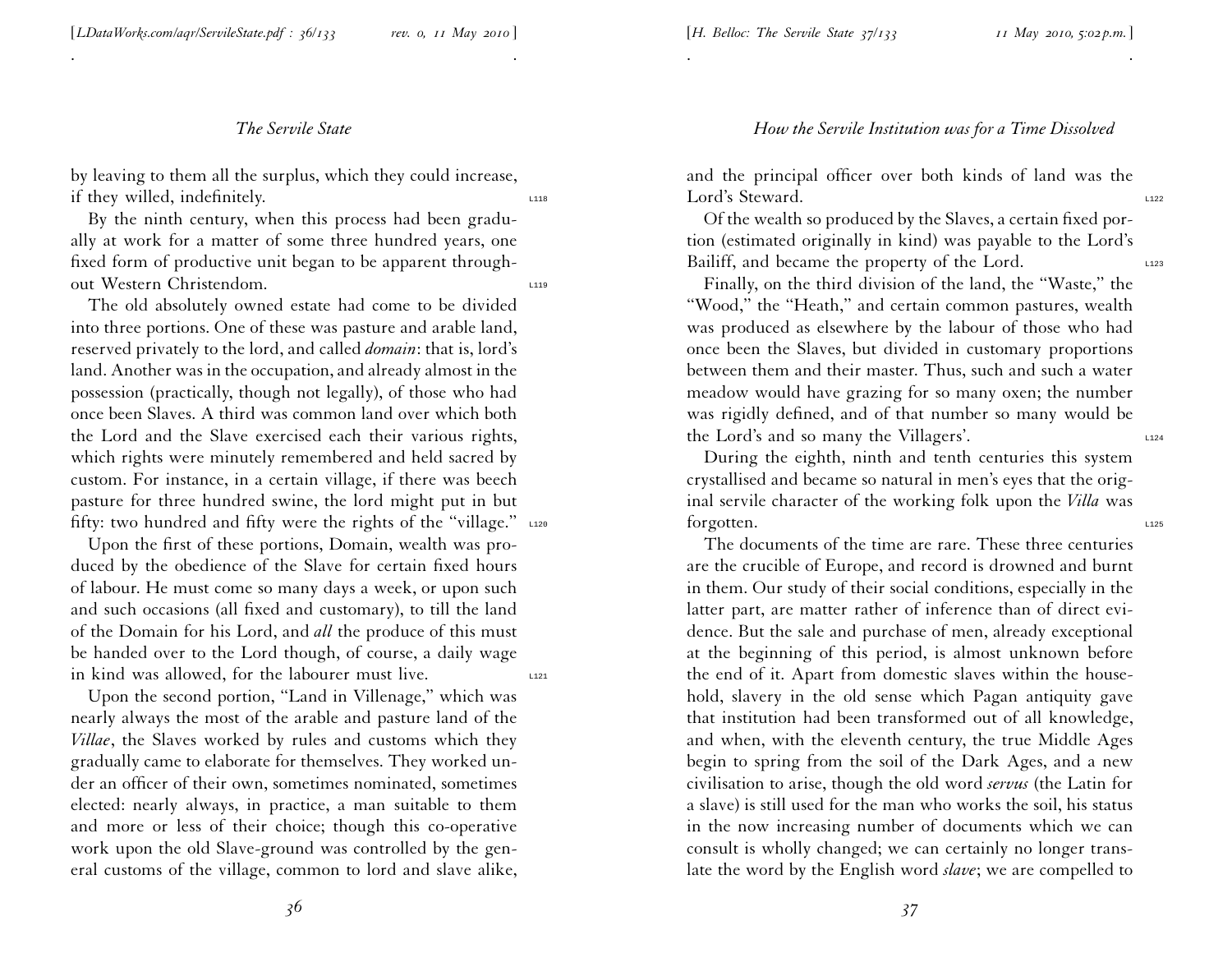[*LDataWorks.com/aqr/ServileState.pdf : <sup>3</sup>8/133 rev. 0, <sup>11</sup> May <sup>2010</sup>* ]

## *The Servile State*

. .

translate it by <sup>a</sup> new word with very different connotations: the word *serf*.

The Serf of the early Middle Ages, of the eleventh and early twelfth centuries, of the Crusades and the Norman Conquest, is already nearly <sup>a</sup> peasant. He is indeed bound in legal theory to the soil upon which he was born. In social practice, all that is required of him is that his family should till its quota of servile land, and that the dues to the lord shall not fail from absence of labour. That duty fulfilled, it is easy and common for members of the serf-class to enter the professions and the Church, or to go wild; to become men practically free in the growing industries of the towns. With every passing generation the ancient servile conception of the labourer's status grows more and more dim, and the Courts and the practice of society treat him more and more as <sup>a</sup> man strictly bound to certain dues and to certain periodical labour within his industrial unit, but in all other respects free.  $\frac{1}{2}$ 

As the civilisation of the Middle Ages develops, as wealth increases and the arts progressively flourish, this character of freedom becomes more marked. In spite of attempts in time of scarcity (as after <sup>a</sup> <sup>p</sup>lague) to insist upon the old rights to compulsory labour, the habit of commuting these rights for money-payments and dues has grown too strong to be resisted.

If at the end of the fourteenth century, let us say, or at the beginning of the fifteenth, you had visited some Squire upon his estate in France or in England, he would have told you of the whole of it, ''These are my lands.'' But the peasan<sup>t</sup> (as he now was) would have said also of his holding, ''This is my land.'' He could not be evicted from it. The dues which he was customarily bound to pay were but <sup>a</sup> fraction of its total produce. He could not always sell it, but it was always inheritable from father to son; and, in general, at the close of

*How the Servile Institution was for <sup>a</sup> Time Dissolved*

this long process of <sup>a</sup> thousand years the Slave had become <sup>a</sup> free man for all the ordinary purposes of society. He bought and sold. He saved as he willed, he invested, he built, he drained at his discretion, and if he improved the land it was to his own profit.  $\frac{1}{2}$ 

. .

Meanwhile, side by side with this emancipation of mankind in the direct line of descent from the old chattel slaves of the Roman *villa* went, in the Middle Ages, <sup>a</sup> crowd of institutions which all similarly made for <sup>a</sup> distribution of property, and for the destruction of even the fossil remnants of <sup>a</sup> then forgotten Servile State. Thus industry of every kind in the towns, in transport, in crafts, and in commerce, was organised in the form of *Guilds*. And <sup>a</sup> Guild was <sup>a</sup> society partly co-operative, but in the main composed of private owners of capital whose corporation was self-governing, and was designed to check competition between its members: to preven<sup>t</sup> the growth of one at the expense of the other. Above all, most jealously did the Guild safeguard the division of property, so that there should be formed within its ranks no proletariat upon the one side, and no monopolising capitalist upon the other. L130

There was <sup>a</sup> period of apprenticeship at <sup>a</sup> man's entry into <sup>a</sup> Guild, during which he worked for <sup>a</sup> master; but in time he became <sup>a</sup> master in his turn. The existence of such corporations as the normal units of industrial production, of com mercial effort, and of the means of transport, is proof enough of what the social spirit was which had also enfranchised the labourer upon the land. And while such institutions flourished side by side with the no longer servile village communities, freehold or absolute possession of the soil, as distinguished from the tenure of the serf under the lord, also increased.  $\Box$ 

These three forms under which labour was exercised—the serf, secure in his position, and burdened only with regular dues, which were but <sup>a</sup> fraction of his produce; the freeholder,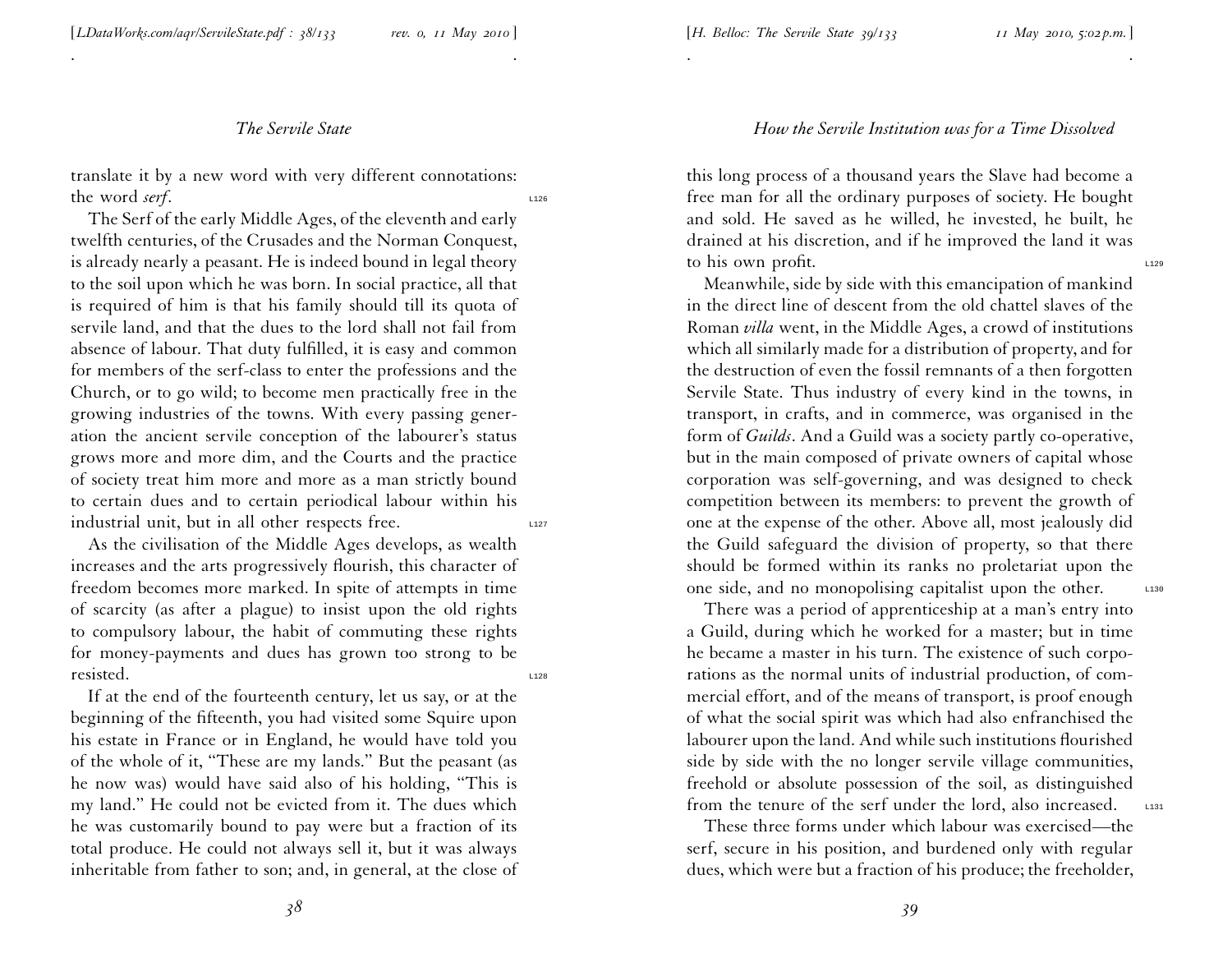. .

<sup>a</sup> man independent save for money dues, which were more of <sup>a</sup> tax than <sup>a</sup> rent; the Guild, in which well-divided capital worked co-operatively for craft production, for transport and for commerce—all three between them were making for <sup>a</sup> society which should be based upon the principle of property. All, or most,—the normal family—should own. And on ownership the freedom of the State should repose.

The State, as the minds of men envisaged it at the close of this process, was an agglomeration of families of varying wealth, but by far the greater number owners of the means of production. It was an agglomeration in which the stability of this *distributive* system (as <sup>I</sup> have called it) was guaranteed by the existence of co-operative bodies, binding men of the same craft or of the same village together; guaranteeing the small proprietor against loss of his economic independence, while at the same time it guaranteed society against the growth of <sup>a</sup> proletariat. If liberty of purchase and of sale, of mortgage and of inheritance was restricted, it was restricted with the social object of preventing the growth of an economic oligarchy which could exploit the rest of the community. The restraints upon liberty were restraints designed for the preservation of liberty; and every action of Mediaeval Society, from the flower of the Middle Ages to the approach of their catastrophe, was directed towards the establishment of <sup>a</sup> State in which men should be economically free through the possession of capital and of land.

Save here and there in legal formulae, or in rare patches isolated and eccentric, the Servile Institution had totally disappeared; nor must it be imagined that anything in the nature of Collectivism had replaced it. There was common land, but it was common land jealously guarded by men who were also personal proprietors of other land. Common property in the village was but one of the forms of property, and was

# *How the Servile Institution was for <sup>a</sup> Time Dissolved*

. .

used rather as the fly-wheel to preserve the regularity of the co-operative machine than as <sup>a</sup> type of holding in any way peculiarly sacred. The Guilds had property in common, but that property was the property necessary to their co-operative life, their Halls, their Funds for Relief, their Religious Endowments. As for the instruments of their trades, those instruments were owned by the individual members, not by the guild, save where they were of so expensive <sup>a</sup> kind as to necessitate a corporate control.

Such was the transformation which had come over European society in the course of ten Christian centuries. Slavery had gone, and in its <sup>p</sup>lace had come that establishment of free possession which seemed so normal to men, and so consonant to <sup>a</sup> happy human life. No particular name was then found for it. To-day, and now that it has disappeared, we must construct an awkward one, and say that the Middle Ages had instinctively conceived and brought into existence the DISTRIBUTIVE STATE.

That excellent consummation of human society passed, as we know, and was in certain Provinces of Europe, but more particularly in Britain, destroyed.

For <sup>a</sup> society in which the determinant mass of families were owners of capital and of land; for one in which production was regulated by self-governing corporations of small owners; and for one in which the misery and insecurity of <sup>a</sup> proletariat was unknown, there came to be substituted the dreadful moral anarchy against which all moral effort is now turned, and which goes by the name of *Capitalism*.

How did such <sup>a</sup> catastrophe come about? Why was it permitted, and upon what historical process did the evil batten? What turned an England economically free into the England which we know today, of which at least one-third is indigent, of which nineteen-twentieths are dispossessed of capital and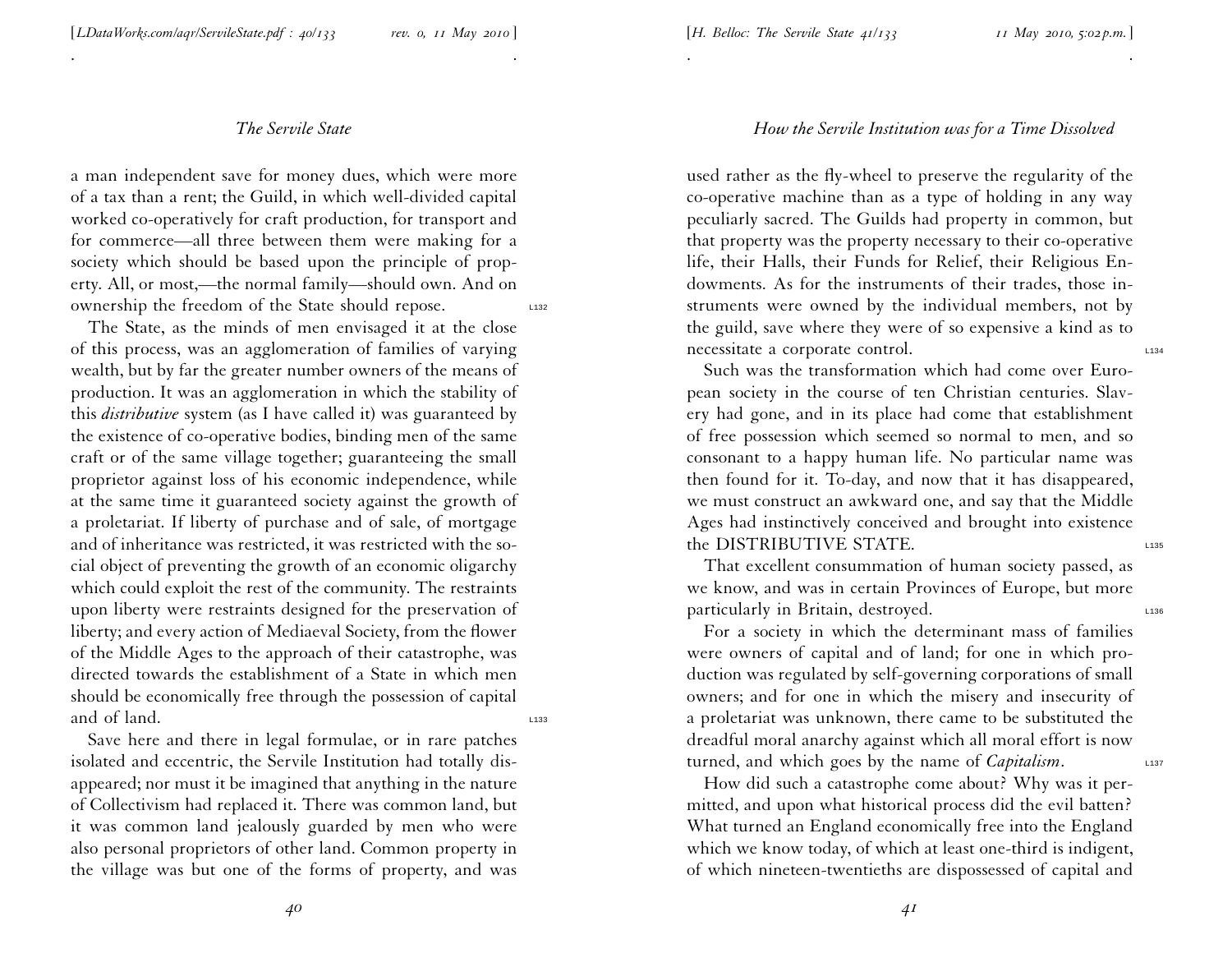. .

of land, and of which the whole industry and national life is controlled upon its economic side by <sup>a</sup> few chance directors of millions, <sup>a</sup> few masters of unsocial and irresponsible monopolies?

The answer most usually <sup>g</sup>iven to this fundamental question in our history, and the one most readily accepted, is that this misfortune came about through <sup>a</sup> material process known as the *Industrial Revolution*. The use of expensive machinery, the concentration of industry and of its implements are imag ined to have enslaved, in some blind way, apar<sup>t</sup> from the human will, the action of English mankind.  $\Box$ 

The explanation is wholly false. No such material cause determined the degradation from which we suffer.

It was the deliberate action of men, evil will in <sup>a</sup> few and apathy of will among the many, which produced <sup>a</sup> catastrophe as human in its causes and inception as in its vile effect. L141

Capitalism was not the growth of the industrial movement, nor of chance material discoveries. A little acquaintance with history and <sup>a</sup> little straightforwardness in the teaching of it would be enough to prove that.

The Industrial System was <sup>a</sup> growth proceeding from Capitalism, not its cause. Capitalism was here in England before the Industrial System came into being; before the use of coal and of the new expensive machinery, and of the concentration of the implements of production in the grea<sup>t</sup> towns. Had Capitalism not been presen<sup>t</sup> before the Industrial Revolution, that revolution might have proved as beneficent to Englishmen as it has proved maleficent. But Capitalism that is, the ownership by <sup>a</sup> few of the springs of life was presen<sup>t</sup> long before the grea<sup>t</sup> discoveries came. It warped the effect of these discoveries and new inventions, and it turned them from <sup>a</sup> good into an evil thing. It was not machinery that lost us our freedom; it was the loss of a free mind.

# SECTION FOUR HOW THE DISTRIBUTIVE STATE FAILED

. .

WITH THE CLOSE OF THE MIDDLE AGES the societies of Western Christendom and England among the rest were economically free.

Property was an institution native to the State and enjoyed by the grea<sup>t</sup> mass of its citizens. Co-operative institutions, voluntary regulations of labour, restricted the completely independent use of property by its owners only in order to keep that institution intact and to preven<sup>t</sup> the absorption of small property by great.

This excellent state of affairs which we had reached after many centuries of Christian development, and in which the old institution of slavery had been finally eliminated from Christendom, did not everywhere survive. In England in particular it was ruined. The seeds of the disaster were sown in the sixteenth century. Its first apparen<sup>t</sup> effects came to light in the seventeenth. During the eighteenth century England came to be finally, though insecurely, established upon <sup>a</sup> pro letarian basis, that is, it had already become <sup>a</sup> society of rich men possessed of the means of production on the one hand, and <sup>a</sup> majority dispossessed of those means upon the other. With the nineteenth century the evil <sup>p</sup>lant had come to its maturity, and England had become before the close of that period <sup>a</sup> purely Capitalist State, the type and model of Capitalism for the whole world: with the means of production tightly held by <sup>a</sup> very small group of citizens, and the whole determining mass of the nation dispossessed of capital and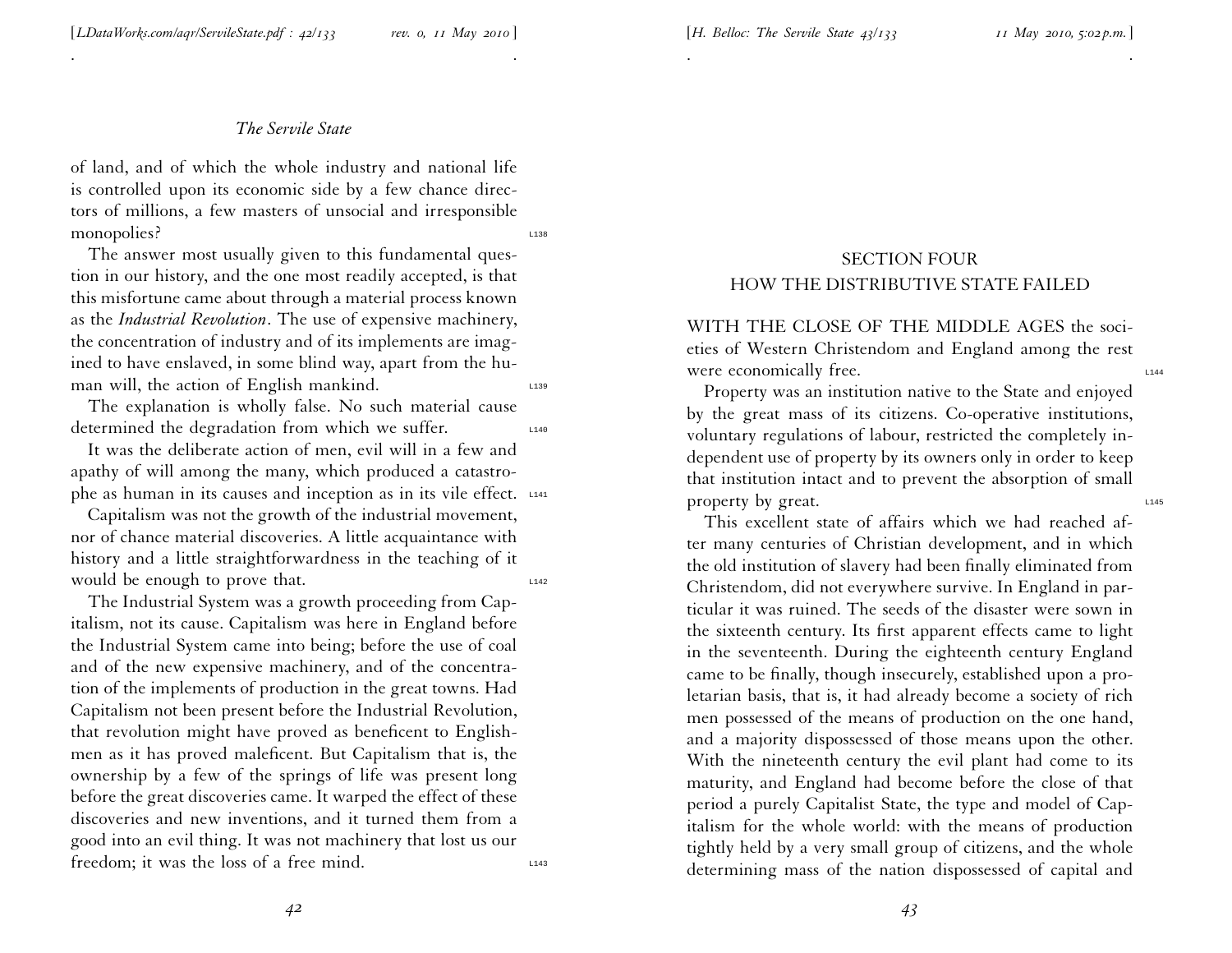. .

land, and dispossessed, therefore, in all cases of security, and in many of sufficiency as well. The mass of Englishmen, still possessed of political, lacked more and more the elements of economic, freedom, and were in <sup>a</sup> worse posture than free citizens have ever found themselves before in the history of Europe. 1146

By what steps did so enormous a catastrophe fall upon us?  $\mu$ 147

The first step in the process consisted in the mishandling of <sup>a</sup> grea<sup>t</sup> economic revolution which marked the sixteenth century. The lands and the accumulated wealth of the monasteries were taken out of, the hands of their old possessors with the intention of vesting them in the Crown—but they passed, as <sup>a</sup> fact, not into the hands of the Crown, but into the hands of an already wealthy section of the community who, after the change was complete, became in the succeeding hundred years the governing power of England.

This is what happened:— $\frac{1}{1149}$ 

The England of the early sixteenth century, the England over which Henry VIII. inherited his powerful Crown in youth, though it was an England in which the grea<sup>t</sup> mass of men owned the land they tilled and the houses in which they dwelt, and the implements with which they worked, was ye<sup>t</sup> an England in which these goods, though widely distributed, were distributed unequally.

Then, as now, the soil and its fixtures were the basis of all wealth, but the proportion between the value of the soil and its fixtures and the value of other means of production (implements, stores of clothing and of subsistence, etc.) was different from what it is now. The land and the fixtures upon it formed <sup>a</sup> very much larger fraction of the totality of the means of production than they do to-day. They represen<sup>t</sup> today not one-half the total means of production of this country, and though they are the necessary foundation for all wealth

#### *How the Distributive State Failed*

. .

production, ye<sup>t</sup> our grea<sup>t</sup> machines, our stores of food and clothing, our coal and oil, our ships and the rest of it, come to more than the true value of the land and of the fixtures upon the land: they come to more than the arable soil and the pasture, the constructional value of the houses, wharves and docks, and so forth. In the early sixteenth century the land and the fixtures upon it came, upon the contrary, to very much more than all other forms of wealth combined.  $\qquad \qquad \text{L151}$ 

Now this form of wealth was here, more than in any other Western European country, already in the hands of <sup>a</sup> wealthy land-owning class at the end of the Middle Ages.

It is impossible to <sup>g</sup>ive exact statistics, because none were gathered, and we can only make general statements based upon inference and research. But, roughly speaking, we may say that of the total value of the land and its fixtures, probably rather more than <sup>a</sup> quarter, though less than <sup>a</sup> third, was in the hands of this wealthy class.

The England of that day was mainly agricultural, and consisted of more than four, but less than six million people, and in every agricultural community you would have the Lord, as he was legally called (the squire, as he was already conversationally termed), in possession of more demesne land than in any other country. On the average you found him, <sup>I</sup> say, owning in this absolute fashion rather more than <sup>a</sup> quarter, perhaps <sup>a</sup> third of the land of the village: in the towns the distribution was more even. Sometimes it was <sup>a</sup> private individual who was in this position, sometimes <sup>a</sup> corporation, but in every village you would have found this demesne land absolutely owned by the political head of the village, occupying <sup>a</sup> considerable proportion of its acreage. The rest, though distributed as property among the less fortunate of the population, and carrying with it houses and implements from which they could not be dispossessed, paid certain dues

*44*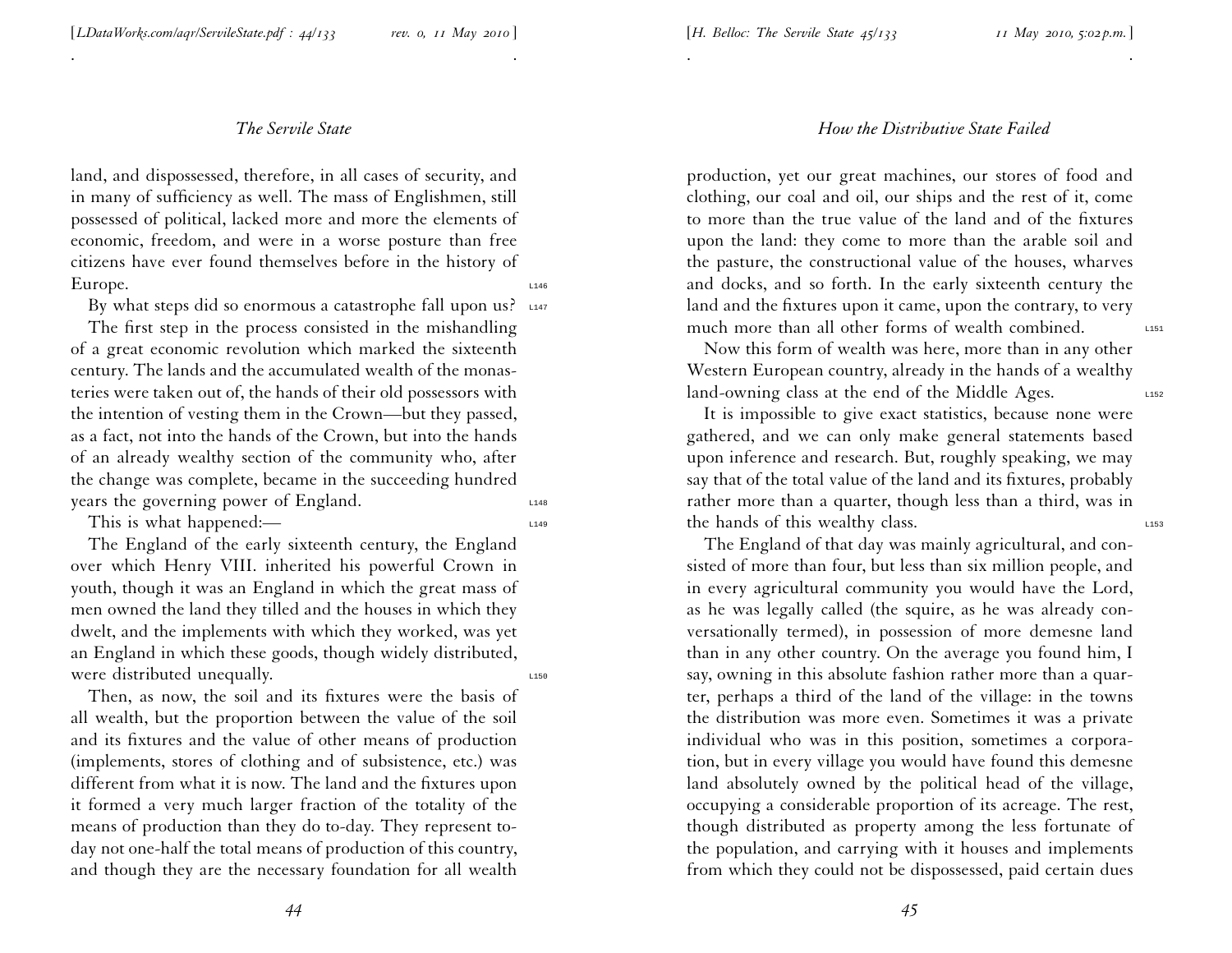. .

to the Lord, and, what was more, the Lord exercised local justice. This class of wealthy land-owners had been also for now one hundred years the Justices upon whom local administration depended.

There was no reason why this state of affairs should not gradually have led to the rise of the Peasant and the decay of the Lord. That is what happened in France, and it might perfectly well have happened here. A peasantry eager to purchase might have gradually extended their holdings at the expense of the demesne land, and to the distribution of property, which was already fairly complete, there might have been added another excellent element, namely, the more equal possession of that property. But any such process of gradual buying by the small man from the great, such as would seem natural to the temper of us European people, and such as has since taken <sup>p</sup>lace nearly everywhere in countries which were left free to act upon their popular instincts, was interrupted in this country by an artificial revolution of the most violent kind. This artificial revolution consisted in the seizing of the monastic lands by the Crown.

It is important to grasp clearly the nature of this operation, for the whole economic future of England was to flow from it.  $\frac{1}{2}$  is the contract of  $\frac{1}{2}$  is the contract of  $\frac{1}{2}$  is the contract of  $\frac{1}{2}$  is the contract of  $\frac{1}{2}$  is the contract of  $\frac{1}{2}$  is the contract of  $\frac{1}{2}$  is the contract of  $\frac{1}{2}$  is t

Of the *demesne* lands, and the power of local administration which they carried with them (a very important feature, as we shall see later), rather more than <sup>a</sup> quarter were in the hands of the Church; the Church was therefore the ''Lord'' of something over 25 per cent, say 28 per cent., or perhaps nearly <sup>30</sup> per cent., of English agricultural communities, and the overseers of <sup>a</sup> like proportion of all English agricultural produce. The Church was further the absolute owner in practice of something like <sup>30</sup> per cent, of the demesne land in the villages, and the receiver of something like <sup>30</sup> per cent., of

#### *How the Distributive State Failed*

. The contract of the contract of the contract of the contract of the contract of the contract of the contract of the contract of the contract of the contract of the contract of the contract of the contract of the contrac

the customary dues, etc., paid by the smaller owners to the greater. All this economic power lay until 1535 in the hands of Cathedral Chapters, communities of monks and nuns, educational establishments conducted by the clergy, and so forth. L157

When the Monastic lands were confiscated by Henry VIII., not the whole of this vast economic influence was suddenly extinguished. The secular clergy remained endowed, and most of the educational establishments, though looted, retained some revenue; but though the whole <sup>30</sup> per cent. did not suffer confiscation, something well over <sup>20</sup> per cent. did, and the revolution effected by this vast operation was by far the most complete, the most sudden, and the most momentous of any that has taken <sup>p</sup>lace in the economic history of any European people.

It was at first *intended* to retain this grea<sup>t</sup> mass of the means of production in the hands of the Crown: that must be clearly remembered by any student of the fortunes of England, and by all who marvel at the contrast between the old England and the new.

Had that intention been firmly maintained, the English State and its governmen<sup>t</sup> would have been the most powerful in Europe.

The Executive (which in those days meant the *King*) would have had <sup>a</sup> greater opportunity for crushing the resistance of the wealthy, for backing its political power with economic power, and for ordering the social life of its subjects than any other executive in Christendom.

Had Henry VIII. and his successors kept the land thus confiscated, the power of the French Monarchy, at which we are astonished, would have been nothing to the power of the  $English.$ 

The King of England would have had in his own hands an instrument of control of the most absolute sort. He would

*46*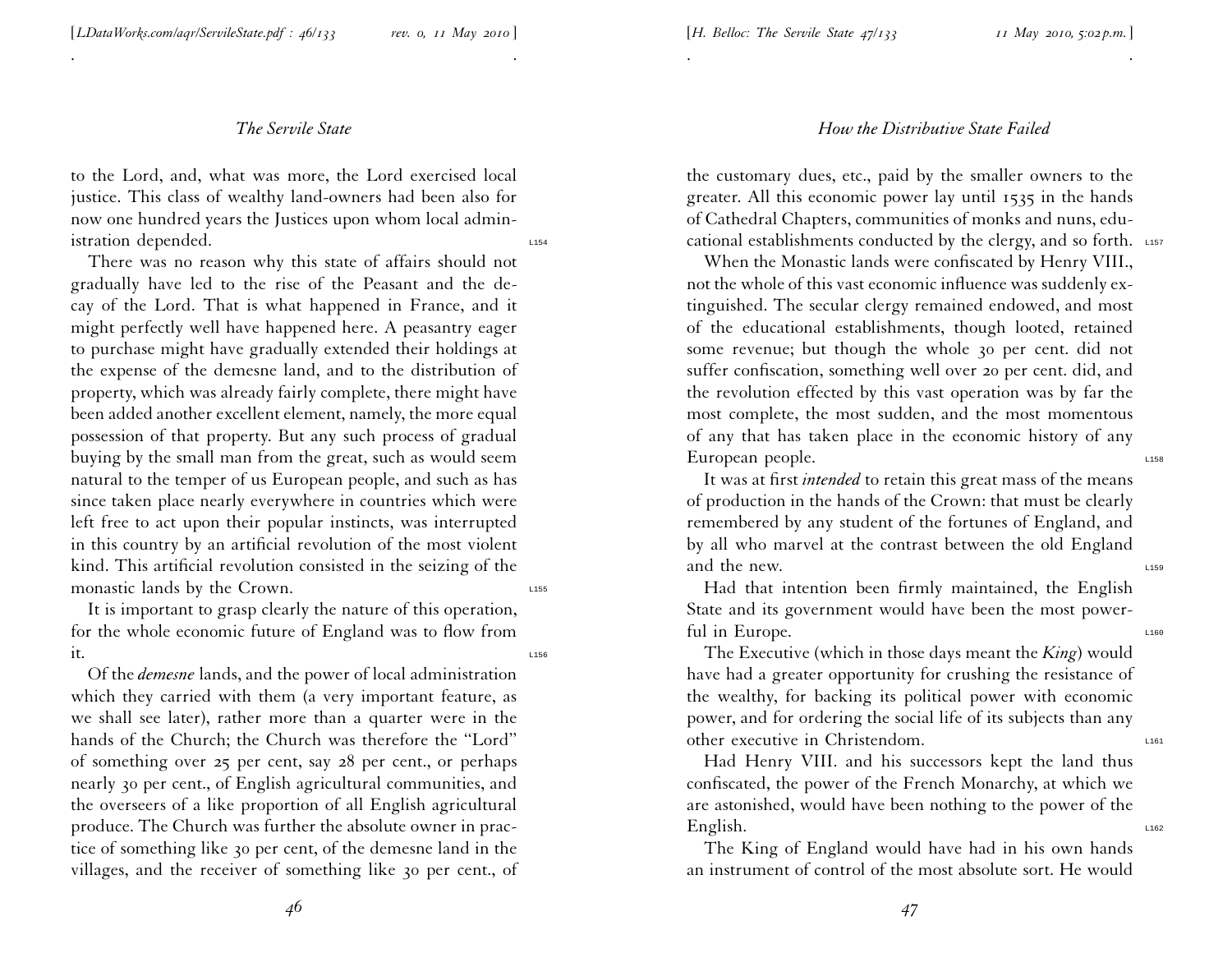. .

presumably have used it, as <sup>a</sup> strong central governmen<sup>t</sup> always does, for the weakening of the wealthier classes, and to the indirect advantage of the mass of the people. At any rate, it would have been <sup>a</sup> very different England indeed from the England we know, if the King had held fast to his own after the dissolution of the monasteries.

Now it is precisely here that the capital point in this grea<sup>t</sup> revolution appears. *The King failed to keep the lands he had seized*. That class of large landowners which already existed and controlled, as <sup>I</sup> have said, anything from <sup>a</sup> quarter to <sup>a</sup> third of the agricultural values of England, were too strong for the monarchy. They insisted upon land being granted to themselves, sometimes freely, sometimes for ridiculously small sums, and they were strong enough in Parliament, and through the local administrative power they had, to see that their demands were satisfied. Nothing that the Crown let go ever went back to the Crown, and year after year more and more of what had once been the monastic land became the absolute possession of the large land-owners.

Observe the effect of this. All over England men who already held in virtually absolute property from one-quarter to one-third of the soil and the <sup>p</sup>loughs and the barns of <sup>a</sup> village, became possessed in <sup>a</sup> very few years of <sup>a</sup> further grea<sup>t</sup> section of the means of production, which turned the scale wholly in their favour. They added to that third <sup>a</sup> new and extra fifth. They became at <sup>a</sup> blow the owners of *half* the land! In many centres of capital importance they had come to own *more* than half the land. They were in many districts not only the unquestioned superiors, but the economic masters of the rest of the community. They could buy to the greatest advantage. They were strictly *competitive*, getting every shilling of due and of rent where the old clerical landlords had been *customary* leaving much to the tenant. They began

## *How the Distributive State Failed*

. The contract of the contract of the contract of the contract of the contract of the contract of the contract of the contract of the contract of the contract of the contract of the contract of the contract of the contrac

to fill the universities, the judiciary. The Crown less and less decided between grea<sup>t</sup> and small. More and more the grea<sup>t</sup> could decide in their own favour. They soon possessed by these operations the bulk of the means of production, and they immediately began the process of eating up the small independent men and gradually forming those grea<sup>t</sup> estates which, in the course of <sup>a</sup> few generations, became identical with the village itself. All over England you may notice that the grea<sup>t</sup> squires' houses date from this revolution or after it. The manorial house, the house of the local grea<sup>t</sup> man as it was in the Middle Ages, survives here and there to show of what immense effect this revolution was. The low-timbered <sup>p</sup>lace with its steadings and outbuildings, only <sup>a</sup> larger farmhouse among the other farmhouses, is turned after the Reformation and thenceforward into <sup>a</sup> palace. Save where grea<sup>t</sup> castles (which were only held of the Crown and not owned) made an exception, the pre-Reformation gentry lived as men richer than, but not the masters of, other farmers around them. *After* the Reformation there began to arise all over England those grea<sup>t</sup> ''country houses'' which rapidly became the typical centres of English agricultural life.

The process was in full swing before Henry died. Unfortunately for England, he left as his heir <sup>a</sup> sickly child, during the six years of whose reign, from <sup>1547</sup> to <sup>1553</sup>, the loot went on at an appalling rate. When he died and Mary came to the throne it was nearly completed. A mass of new families had arisen, wealthy out of all proportion to anything which the older England had known, and bound by <sup>a</sup> common interest to the older families which had joined in the grab. Every single man who sat in Parliament for <sup>a</sup> country required his price for voting the dissolution of the monasteries; every sin<sup>g</sup>le man received it. A list of the members of the Dissolution Parliament is enough to prove this, and, apar<sup>t</sup> from their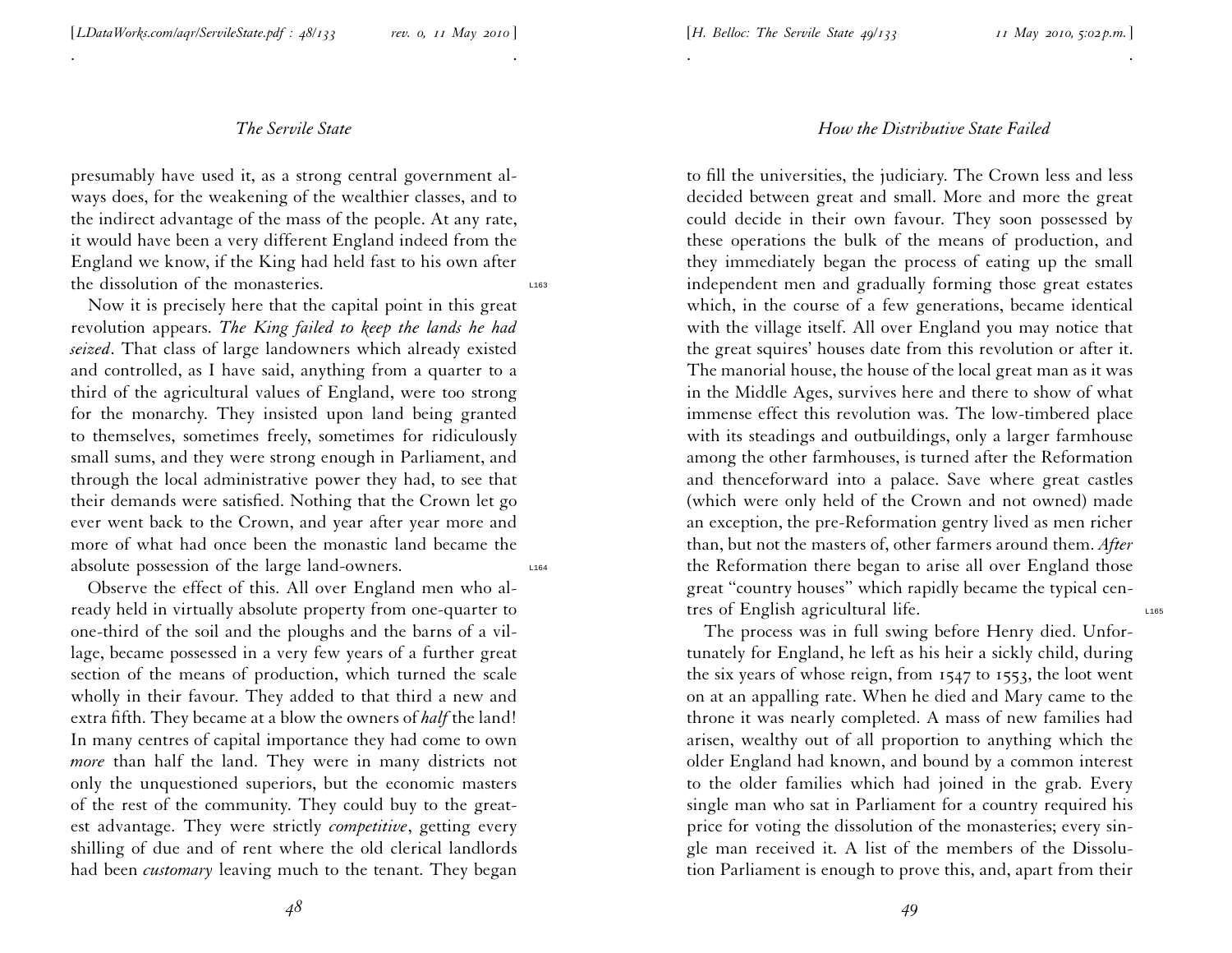. .

power in Parliament, this class had <sup>a</sup> hundred other ways of insisting on their will. The Howards (already of some lineage), the Cavendishes, the Cecils, the Russels, and fifty other new families thus rose upon the ruins of religion; and the process went steadily on until, about one hundred years after its inception, the whole face of England was changed. L166

In the <sup>p</sup>lace of <sup>a</sup> powerful Crown disposing of revenues far greater than that of any subject, you had <sup>a</sup> Crown at its wit's end for money, and dominated by subjects some of whom were its equals in wealth, and who could, especially through the action of Parliament (which they now controlled), do much what they willed with Government.

In other words, by the first third of the seventeenth century, by 1630 –40, the economic revolution was finally accom<sup>p</sup>lished, and the new economic reality thrusting itself upon the old traditions of England was <sup>a</sup> powerful oligarchy of large owners overshadowing an impoverished and dwindled monarchy.

Other causes had contributed to this deplorable result. The change in the value of money had hit the Crown very hard;<sup>1</sup> the peculiar history of the Tudor family, their violent passions, their lack of resolution and of any continuous policy, to some extent the character of Charles I. himself, and many another subsidiary cause may be quoted. But the grea<sup>t</sup> main fact upon which the whole thing is dependent is the fact that the Monastic Lands, at least <sup>a</sup> fifth of the wealth of the country, had been transferred to the grea<sup>t</sup> land-owners, and that

#### *How the Distributive State Failed*

this transference had tipped the scale over entirely in their favour as against the peasantry.

. The contract of the contract of the contract of the contract of the contract of the contract of the contract of the contract of the contract of the contract of the contract of the contract of the contract of the contrac

The diminished and impoverished Crown could no longer stand. It fought against the new wealth, the struggle of the Civil Wars; it was utterly defeated; and when <sup>a</sup> final settlement was arrived at in 1660, you have all the realities of power in the hands of <sup>a</sup> small powerful class of wealthy men, the King still surrounded by the forms and traditions of his old power, but in practice <sup>a</sup> salaried puppet. And in that economic world which underlies all political appearances, the grea<sup>t</sup> dominating note was that <sup>a</sup> few wealthy families had go<sup>t</sup> hold of the bulk of the means of production in England, while the same families exercised all local administrative power and were moreover the Judges, the Higher Education, the Church, and the generals. They quite overshadowed what was left of central government in this country.

Take, as <sup>a</sup> starting-point for what followed, the date 1700. By that time more than half of the English were dispossessed of capital and of land. Not one man in two, even if you reckon the very small owners, inhabited <sup>a</sup> house of which he was the secure possessor, or tilled land from which he could not be turned off.

Such <sup>a</sup> proportion may seem to us to-day <sup>a</sup> wonderfully free arrangement, and certainly if nearly one half of our pop ulation were possessed of the means of production, we should be in <sup>a</sup> very different situation from that in which we find ourselves. But the point to seize is that, though the bad busi ness was very far from completion in or about the year 1700, ye<sup>t</sup> by that date England had already become CAPITALIST. She had already permitted <sup>a</sup> vast section of her population to become *proletarian*, and it is this and *not* the so-called ''Industrial Revolution,'' <sup>a</sup> later thing, which accounts for the terrible social condition in which we find ourselves to-day. L172

 $^1$  The purchasing power of money fell during this century to about a third of its original standard.  $\pounds_3$  (say) would purchase under Charles I. the necessities which £<sup>1</sup> would have purchased under Henry VIII. Nearly all the *receipts* of the Crown were customary. Most of its *expenses* were competitive. It continued to get but  $\pounds$ 1 where it was gradually compelled to pay out  $\pounds$ 3.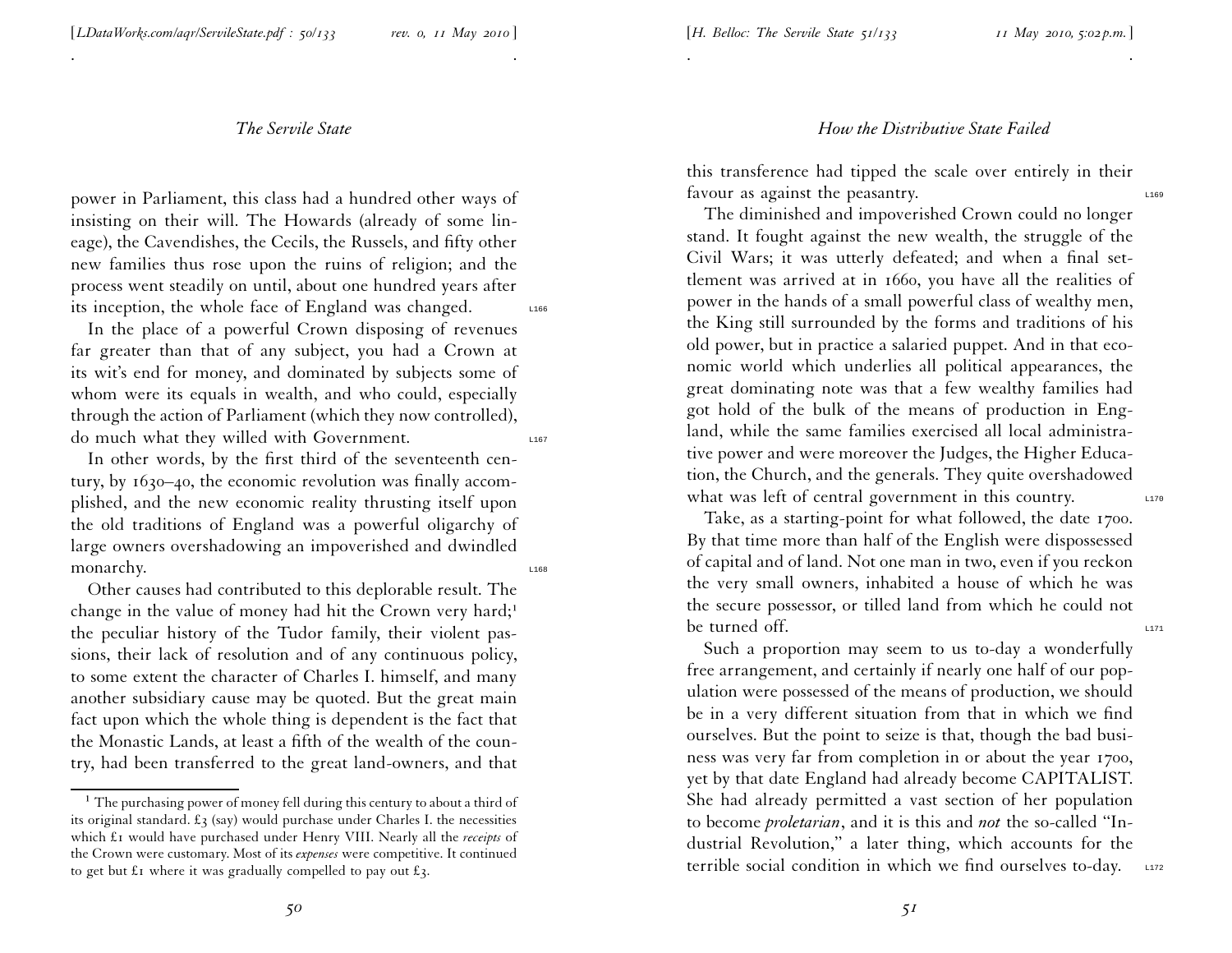[*LDataWorks.com/aqr/ServileState.pdf : <sup>52</sup>/133 rev. 0, <sup>11</sup> May <sup>2010</sup>* ]

## *The Servile State*

. .

How true this is what <sup>I</sup> still have to say in this section will  $\mathsf{prove.}$  Linearly  $\mathsf{prove.}$ 

In an England thus already cursed with <sup>a</sup> very large proletariat class, and in an England already directed by <sup>a</sup> dominating Capitalist class, possessing the means of production, there came a great industrial development.

Had that industrial development come upon <sup>a</sup> people economically free, it would have taken <sup>a</sup> co-operative form. Com ing as it did upon <sup>a</sup> people which had already largely lost its economic freedom, it took at its very origin <sup>a</sup> *Capitalist* form, and this form it has retained, expanded, and perfected throughout two hundred years.

It was in England that the Industrial System arose. It was in England that all its traditions and habits were formed; and because the England in which it arose was already <sup>a</sup> Capitalist England, modern Industrialism, wherever you see it at work to-day, having spread from England, has proceeded upon the Capitalist model.

It was in 1705 that the first practical steam-engine, Newcomen's, was set to work. The life of <sup>a</sup> man elapsed before this invention was made, by Watt's introduction of the condenser, into the grea<sup>t</sup> instrument of production which has transformed our industry but in those sixty years all the ori <sup>g</sup>ins of the Industrial System are to be discovered. It was just before Watt's patent that Hargreaves' spinning-jenny appeared. Thirty years earlier, Abraham Darby of Colebrook Dale, at the end of <sup>a</sup> long series of experiments which had covered more than <sup>a</sup> century, smelted iron-ore successfully with coke. Not twenty years later, King introduced the flying shuttle, the first grea<sup>t</sup> improvement in the hand-loom; and in general the period covered by such <sup>a</sup> life as that of Dr Johnson, born just after Newcomen's engine was first set working, and dying seventy-four years afterwards, when the Industrial

. The contract of the contract of the contract of the contract of the contract of the contract of the contract of the contract of the contract of the contract of the contract of the contract of the contract of the contrac

System was in full blast, covers that grea<sup>t</sup> transformation of England. A man who, as <sup>a</sup> child, could remember the last years of Queen Anne, and who lived to the eve of the French Revolution, saw passing before his eyes the change which transformed English society and has led it to the expansion and peril in which we see it to-day.

What was the characteristic mark of that half-century and more? Why did the new inventions <sup>g</sup>ive us the form of society now known and hated under the name of Industrial? Why did the vast increase in the powers of production, in population and in accumulation of wealth, turn the mass of Englishmen into <sup>a</sup> poverty-stricken proletariat, cut off the rich from the rest of the nation, and develop to the full all the evils which we associate with the Capitalist State?

To that question an answer almost as universal as it is unintelligent has been <sup>g</sup>iven. That answer is not only unintelligen<sup>t</sup> but false, and it will be my business here to show how false it is. The answer so provided in innumerable text-books, and taken almost as <sup>a</sup> commonplace in our universities, is that the new methods of production—the new machinery, the new implements—fatally and of themselves developed <sup>a</sup> Capitalist State in which <sup>a</sup> few should own the means of production and the mass should be proletariat. The new instruments, it is pointed out, were on so vastly greater <sup>a</sup> scale than the old, and were so much more expensive, that the small man could not afford them; while the rich man, who could afford them, ate up by his competition, and reduced from the position of <sup>a</sup> small owner to that of <sup>a</sup> wage-earner, his insufficiently equipped competitor who still attempted to struggle on with the older and cheaper tools. To this (we are told) the advantages of concentration were added in favour of the large owner against the small. Not only were the new instruments expensive almost in proportion to their efficiency, but,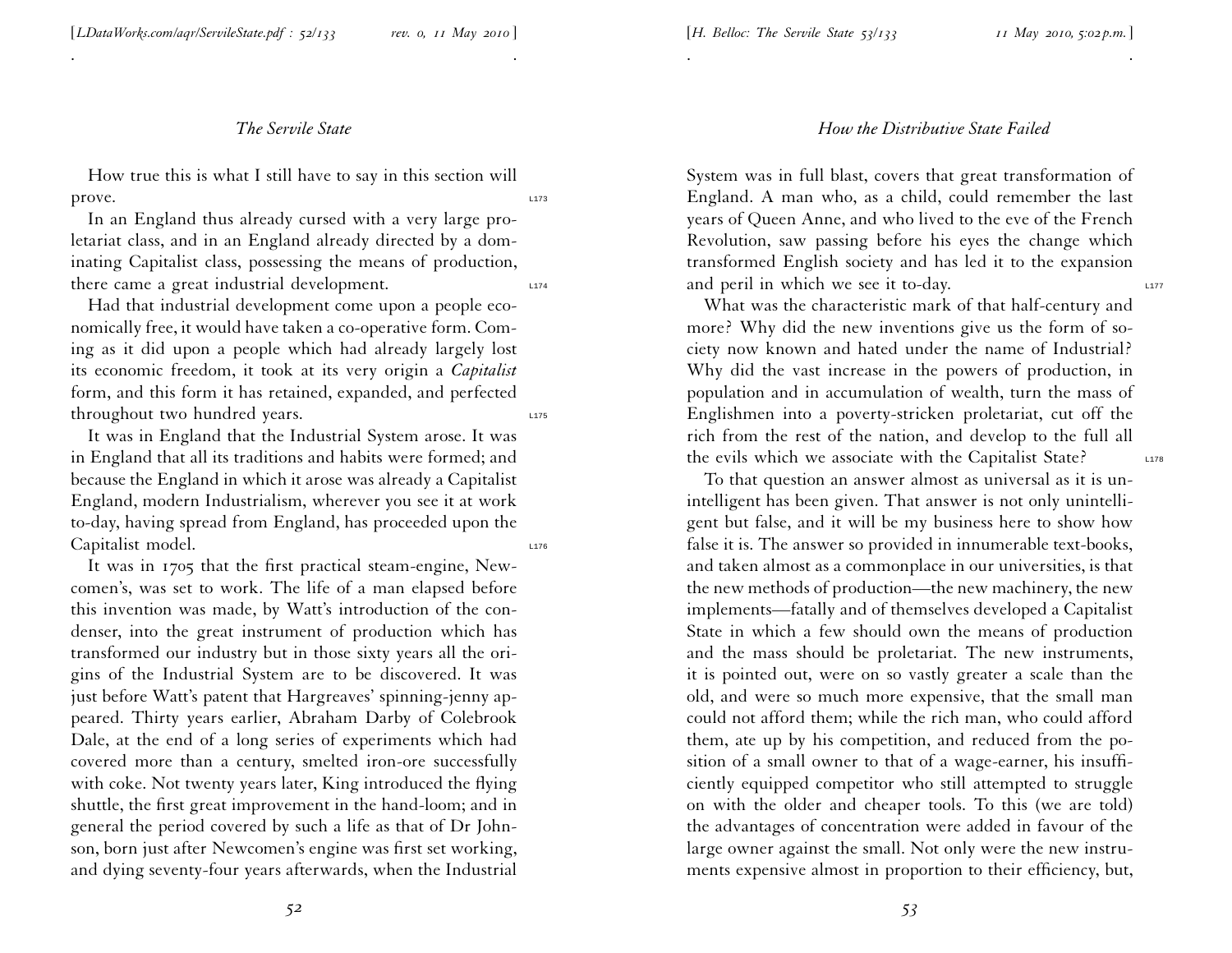. .

especially after the introduction of steam, they were efficient in proportion to their concentration in few <sup>p</sup>laces and under the direction of <sup>a</sup> few men. Under the effect of such false arguments as these we have been taught to believe that the horrors of the Industrial System were <sup>a</sup> blind and necessary product of material and impersonal forces, and that wherever the steam engine, the power loom, the blast furnace and the rest were introduced, there fatally would soon appear <sup>a</sup> little group of owners exploiting a vast majority of the dispossessed. L179

It is astonishing that <sup>a</sup> statement so unhistorical should have gained so general <sup>a</sup> credence. Indeed, were the main truths of English history taught in our schools and universities to-day, were educated men familiar with the determining and major facts of the national past, such follies could never have taken root. The vast growth of the proletariat, the concentration of ownership into the hands of <sup>a</sup> few owners, and the exploitation by those owners of the mass of the community, had no fatal or necessary connection with the discovery of new and perpetually improving methods of production. The evil proceeded indirect historical sequence, proceeded patently and demonstrably, from the fact that England, the seed-plot of the Industrial System, was *already* captured by <sup>a</sup> wealthy oligarchy *before* the series of great discoveries began.

Consider in what way the Industrial System developed upon Capitalist lines. Why were <sup>a</sup> few rich men pu<sup>t</sup> with such ease into possession of the new methods? Why was it normal and natural in their eyes and in that of contemporary society that those who produced the new wealth with the new machinery should be proletarian and dispossessed? Simply because the England upon which the new discoveries had come was *already* an England owned as to its soil and accumulations of wealth by <sup>a</sup> small minority: it was *already* an

### *How the Distributive State Failed*

England in which perhaps half of the whole population was proletarian, and a medium for exploitation ready to hand. L181

. .

When any one of the new industries was launched it had to be *capitalised*; that is, accumulated wealth from some source or other had to be found which would suppor<sup>t</sup> labour in the process of production until that process should be complete. Someone must find the corn and the meat and the housing and the clothing by which should be supported, between the extraction of the raw material and the moment when the consumption of the finished article could begin, the human agents which dealt with that raw material and turned it into the finished product. Had property been well distributed, protected by co-operative guilds fenced round and supported by custom and by the autonomy of grea<sup>t</sup> artisan corporations, those accumulations of wealth, necessary for the launching of each new method of production and for each new perfection of it, would have been discovered in the mass of small owners. *Their* corporations, *their* little parcels of wealth combined would have furnished the *capitalisation* required for the new processes, and men already owners would, as one invention succeeded another, have increased the total wealth of the community without disturbing the balance of distribution. There is no conceivable link in reason or in experience which binds the capitalisation of <sup>a</sup> new process with the idea of <sup>a</sup> few em<sup>p</sup>loying owners and <sup>a</sup> mass of employed non-owners working at <sup>a</sup> wage. Such grea<sup>t</sup> discoveries coming in <sup>a</sup> society like that of the thirteenth century would have blest and enriched mankind. Coming upon the diseased moral conditions of the eighteenth century in this country, they proved a curse. L182

To whom could the new industry turn for capitalisation? The small owner had already largely disappeared. The corporate life and mutual obligations which had supported him and confirmed him in his property had been broken to <sup>p</sup>ieces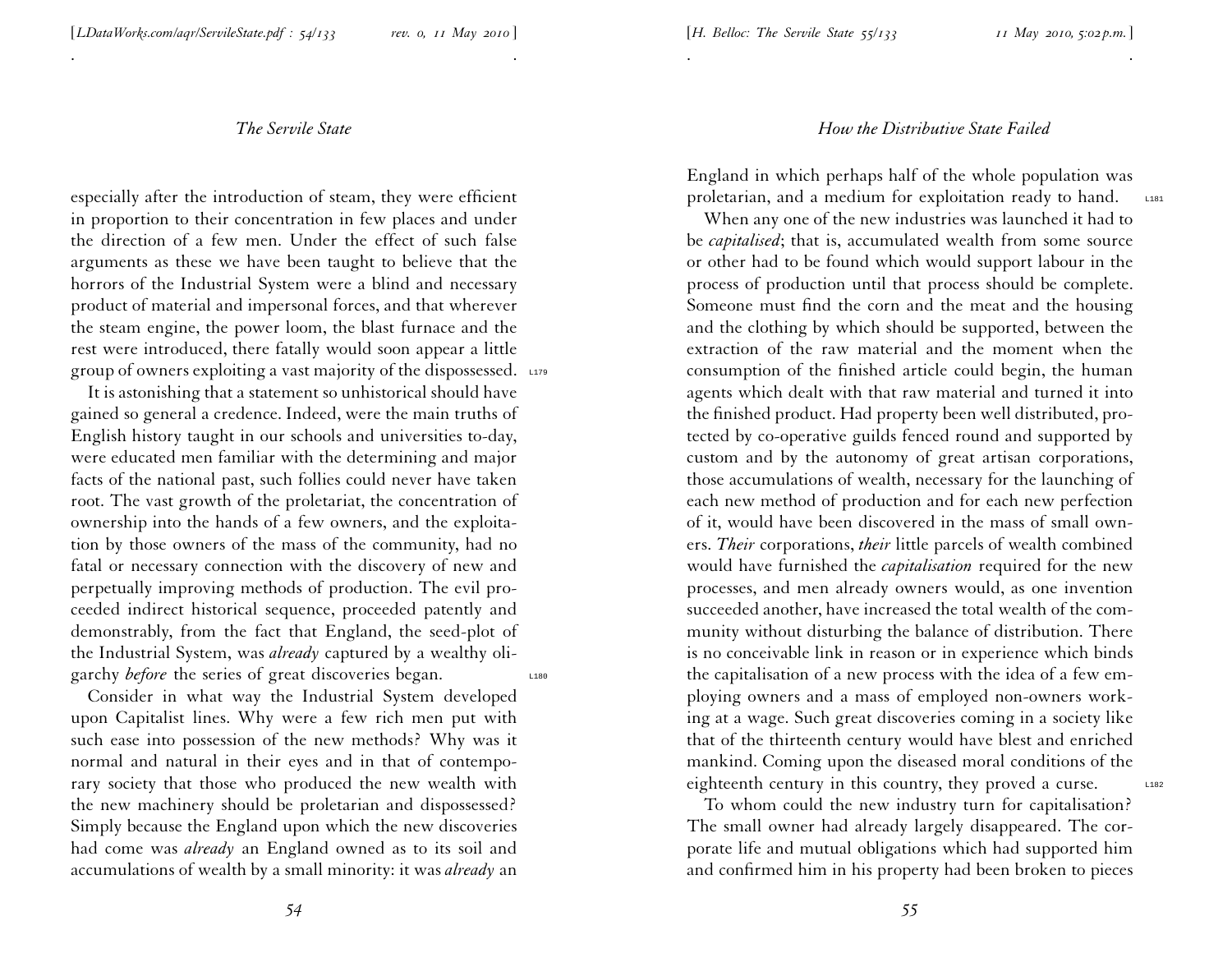. .

by no ''economic development,'' but by the deliberate action of the rich. He was ignorant because his schools had been taken from him and the universities closed to him. He was the more ignorant because the common life which once nourished his social sense and the co-operative arrangements which had once been his defence had disappeared. When you sought an accumulation of corn, of clothing, of housing, of fuel as the indispensable preliminary to the launching of your new industry; when you looked round for someone who could find the accumulated wealth necessary for these considerable experiments, you had to turn to the class which had already monopolised the bulk of the means of production in England. The rich men alone could furnish you with those supplies.  $\Box$ 183

Nor was this all. The supplies once found and the adventure "capitalised," that form of human energy which lay best to hand, which was indefinitely exploitable, weak, ignorant, and desperately necessitous, ready to produce for you upon almost any terms, and <sup>g</sup>lad enough if you would only keep it alive, was the existing proletariat which the new <sup>p</sup>lutocrac y had created when, in cornering the wealth of the country after the Reformation, they had thrust out the mass of Englishmen from the possession of implements, of houses, and of land. L184

The rich class, adopting some new process of production for its private gain, worked it upon those lines of mere compe tition which its avarice had already established. Co-operative tradition was dead. Where would it find its cheapest labour? Obviously among the proletariat not among the remaining small owners. What class would increase under the new wealth? Obviously the proletariat again, without responsibilities, with nothing to leave to its progeny; and as they swelled the capitalist's gain, they enabled him with increasing power to buy out the small owner and send him to swell by another tributary the proletarian mass.

#### *How the Distributive State Failed*

. .

It was upon this account that the Industrial Revolution, as it is called, took in its very origins the form which has made it an almost unmixed curse for the unhappy society in which it has flourished. The rich, already possessed of the accumulations by which that industrial change could alone be nourished, inherited all its succeeding accumulations of im<sup>p</sup>lements and all its increasing accumulations of subsistence. The factory system, starting upon <sup>a</sup> basis of capitalist and proletariat, grew in the mould which had determined its origins. With every new advance the capitalist looked for proletariat grist to feed the productive mill. Every circumstance of that society, the form in which the laws that governed ownership and profit were cast, the obligations of partners, the relations between "master" and "man," directly made for the indefinite expansion of <sup>a</sup> subject, formless, wage-earning class controlled by <sup>a</sup> small body of owners, which body would tend to become smaller and richer still, and to be possessed of power ever greater and greater as the bad business unfolded. L186

The spread of economic oligarchy was everywhere, and not in industry alone. The grea<sup>t</sup> landlords destroyed deliberately and of set purpose and to their own advantage the common rights over common land. The small <sup>p</sup>lutocracy with which they were knit up, and with whose mercantile elements they were now fused, directed everything to its own ends. That strong central governmen<sup>t</sup> which should protect the community against the rapacity of <sup>a</sup> few had gone generations before. Capitalism triumphant wielded all the mechanism of legislation and of information too. It still holds them; and there is not an example of so-called ''Social Reform'' to-day whic h is not demonstrably (though often subconsciously) directed to the further entrenchment and confirmation of an industrial society in which it is taken for granted that <sup>a</sup> few shall own, that the vast majority shall live at <sup>a</sup> wage under them, and

*56*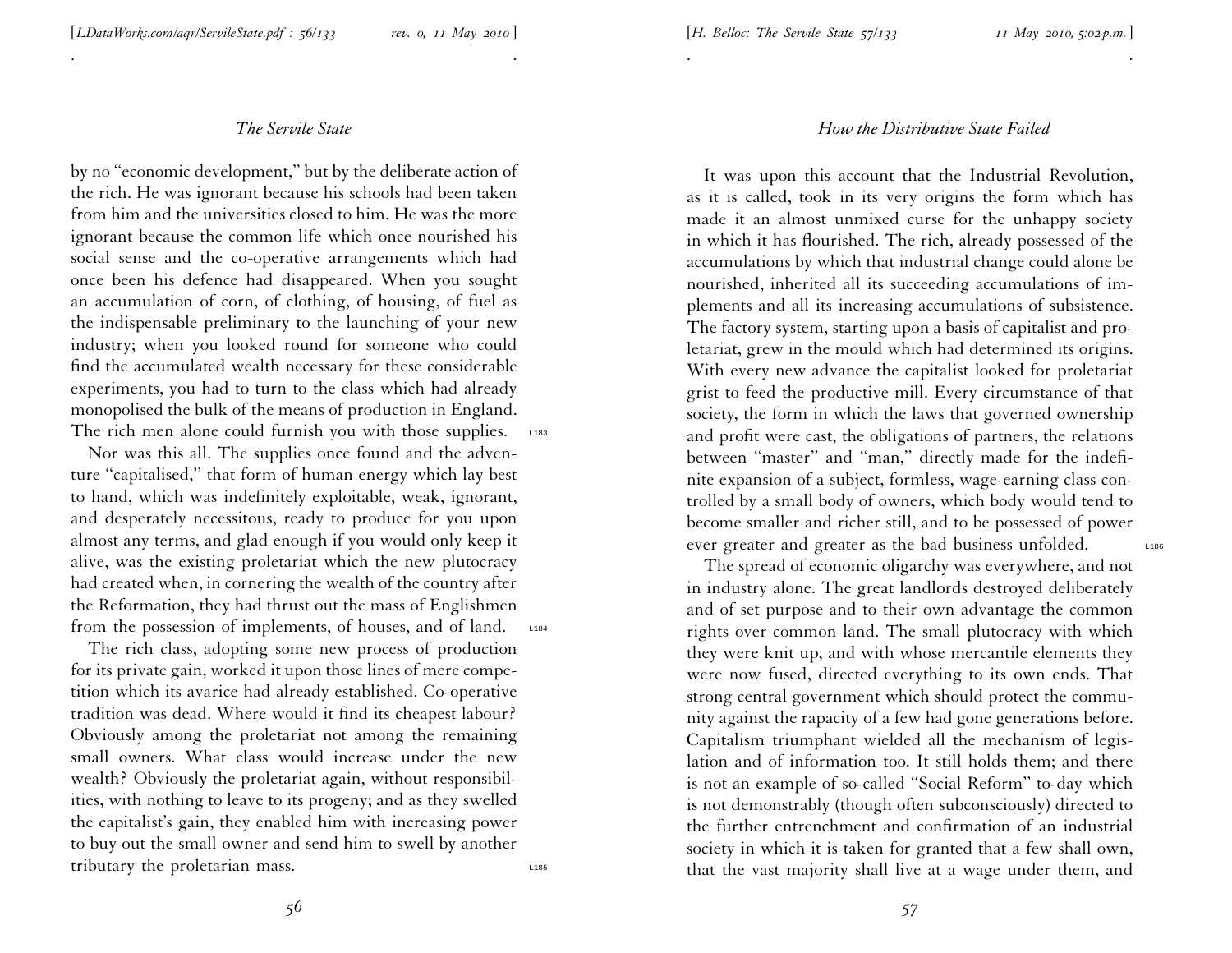. .

that all the bulk of Englishmen may hope for is the amelioration of their lot by regulations and by control from above but not by property; not by freedom.

We all feel and those few of us who have analysed the matter not only feel but know that the Capitalist society thus gradually developed from its origins in the capture of the land four hundred years ago has reached its term. It is almost self evident that it cannot continue in the form which now three generations have known, and it is equally self-evident that some solution must be found for the intolerable and increasing instability with which it has poisoned our lives. But before considering the solutions variously presented by various schools of thought, <sup>I</sup> shall in my next section show how and why the English Capitalist Industrial System is thus intolerably unstable and consequently presents an acute problem which must be solved under pain of social death.

It must be noted that modern Industrialism has spread to many other centres from England. It bears everywhere the features stamped upon it by its origin in this country. L189

# SECTION FIVE THE CAPITALIST STATE IN PROPORTION AS IT GROWS PERFECT GROWS UNSTABLE

. .

FROM THE HISTORICAL DIGRESSION which I have introduced by way of illustrating my subject in the last two sections <sup>I</sup> now return to the general discussion of my thesis and to the logical process by which it may be established.  $\Box$ 

The Capitalist State is unstable, and indeed more properly <sup>a</sup> transitory <sup>p</sup>hase lying between two permanen<sup>t</sup> and stable states of society.

In order to appreciate why this is so, let us recall the definition of the Capitalist State:—

''A society in which the ownership of the means of production is confined to <sup>a</sup> body of free citizens, not large enough to make up properly <sup>a</sup> general character of that society, while the rest are dispossessed of the means of production, and are therefore proletarian, we call *Capitalist*."

Note the several points of such <sup>a</sup> state of affairs. You have private ownership; but it is not private ownership distributed in many hands and thus familiar as an institution to society as <sup>a</sup> whole. Again, you have the grea<sup>t</sup> majority dispossessed but at the same time citizens, that is, men politically free to act, though economically impotent; again, though it is but an inference from our definition, it is <sup>a</sup> necessary inference that there will be under Capitalism <sup>a</sup> conscious, direct, and <sup>p</sup>lanned *exploitation* of the majority, the free citizens who do not own by the minority who are owners. For wealth must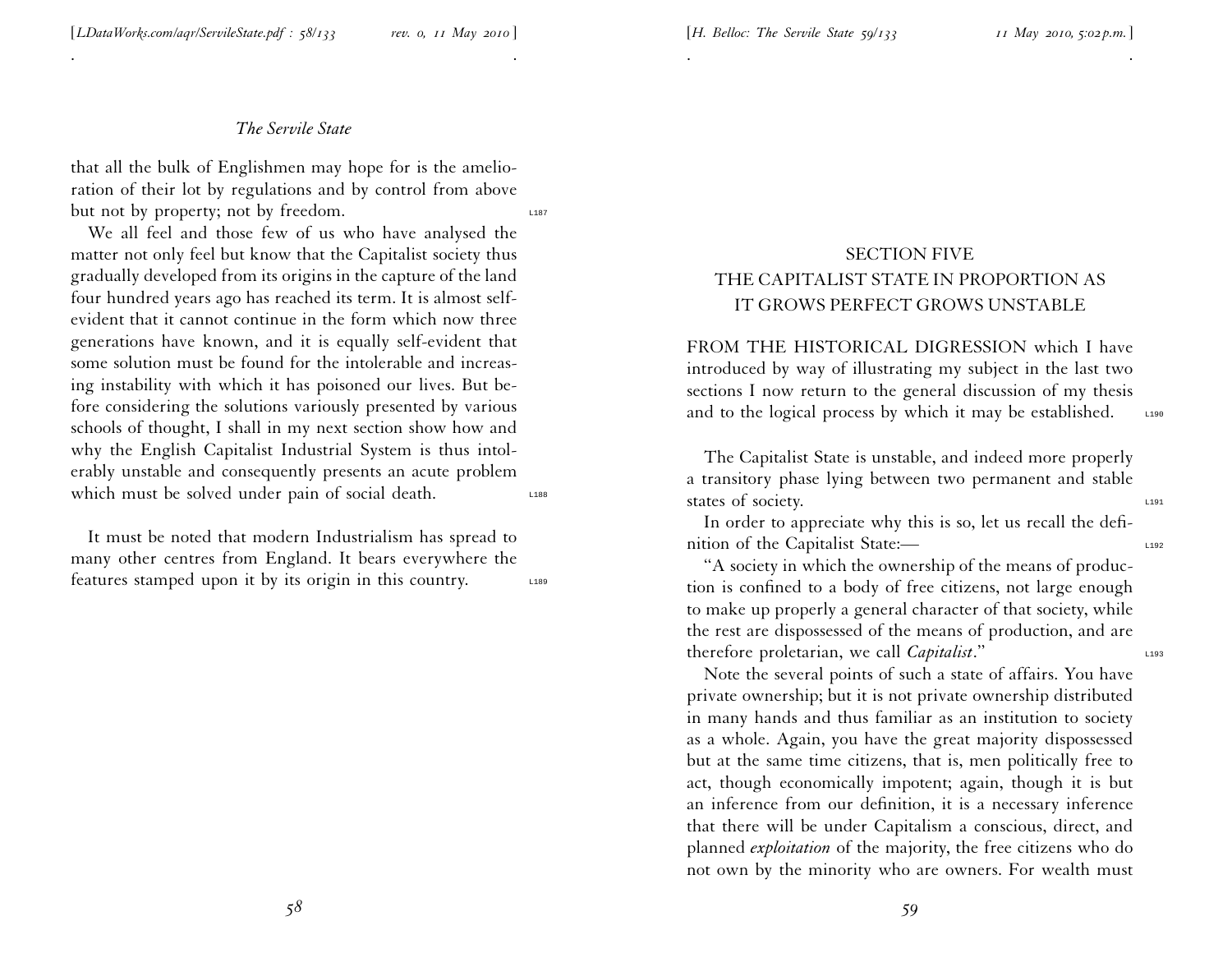. .

be produced: the whole of that community must live: and the possessors can make such terms with the non-possessors as shall make it certain that <sup>a</sup> portion of what the non-possessors have produced shall go to the possessors.  $\Box$ 194

A society thus constituted cannot endure. It cannot endure because it is subject to two very severe strains: strains which increase in severity in proportion as that society becomes more thoroughly Capitalist. The first of these strains arises from the divergence between the moral theories upon which the State reposes and the social facts which those moral theories attempt to govern. The second strain arises from the insecurity to which Capitalism condemns the grea<sup>t</sup> mass of society, and the general character of anxiety and peril which it imposes upon all citizens, but in particular upon the majority, which consists, under Capitalism, of dispossessed free men. L195

Of these two strains it is impossible to say which is the gravest. Either would be enough to destroy <sup>a</sup> social arrangement in which it was long present. The two combined make that destruction certain; and there is no longer any doubt that Capitalist society must transform itself into some other and more stable arrangement. It is the object of these pages to discover what that stable arrangement will probably be. L196

We say that there is <sup>a</sup> moral strain already intolerably severe and growing more severe with every perfection of Capitalism. L197

This moral strain comes from <sup>a</sup> contradiction between the realities of Capitalist and the moral base of our laws and traditions.

The moral base upon which our laws are still administered and our conventions raised presupposes <sup>a</sup> state composed of free citizens. Our laws defend property as <sup>a</sup> normal institution with which all citizens are acquainted, and which all citizens respect. It punishes theft as an abnormal incident only oc-

#### *The Capitalist State Grows Unstable*

. .

curring when, through evil motives, one free citizen acquires the property of another without his knowledge and against his will. It punishes fraud as another abnormal incident in which, from evil motives, one free citizen induces another to par<sup>t</sup> with his property upon false representations. It enforces contract, the sole moral base of which is the freedom of the two contracting parties, and the power of either, if it so <sup>p</sup>lease him, not to enter into <sup>a</sup> contract which, once entered into, must be enforced. It <sup>g</sup>ives to an owner the power to leave his property by will, under the conception that such ownership and such passage of property (to natural heirs as <sup>a</sup> rule, but exceptionally to any other whom the testator may point out) is the normal operation of <sup>a</sup> society generally familiar with such things, and finding them par<sup>t</sup> of the domestic life lived by the mass of its citizens. It casts one citizen in damages if by any wilful action he has caused loss to another—for it presupposes him able to pay.

The sanction upon which social life reposes is, in our moral theory, the legal punishment enforceable in our Courts, and the basis presupposed for the security and material happiness of our citizens is the possession of goods which shall guaran tee us from anxiety and permit us an independence of action in the midst of our fellowmen.

Now contrast all this, the moral theory upon which society is still perilously conducted, the moral theory to which Capitalism itself turns for succour when it is attacked, contrast, I say, its formulae and its presuppositions with the social reality of <sup>a</sup> Capitalist State such as is England to-day. L201

Property remains as an instinct perhaps with most of the citizens; as an experience and <sup>a</sup> reality it is unknown to nine teen out of twenty. One hundred forms of fraud, the necessary corollary of unrestrained competition between <sup>a</sup> few and of unrestrained avarice as the motive controlling production, are

*60*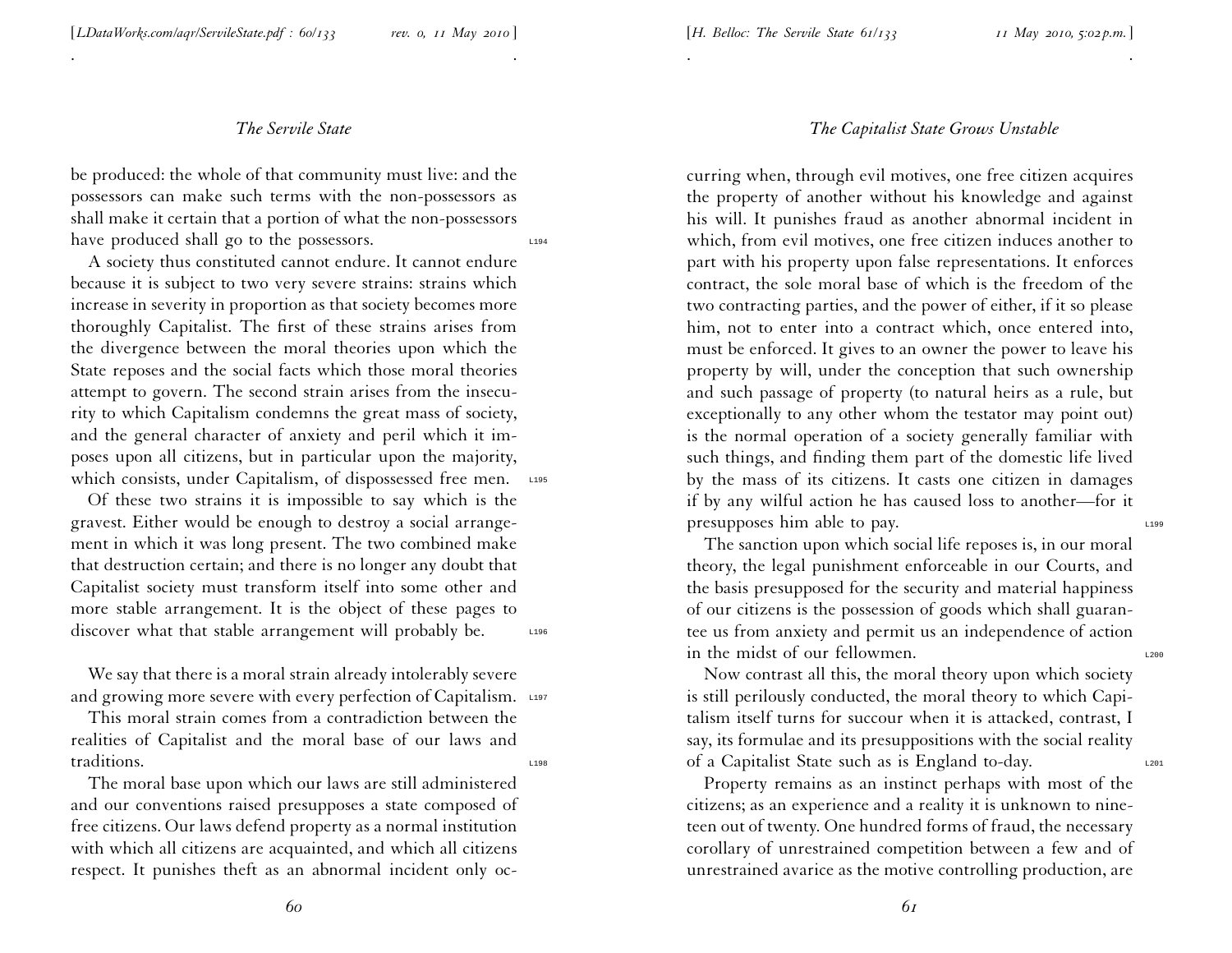. .

not or cannot be punished: petty forms of violence in theft an d of cunning in fraud the laws can deal with, but they cannot deal with these alone. Our legal machinery has become little more than an engine for protecting the few owners against the necessities, the demands, or the hatred of the mass of their dispossessed fellow-citizens. The vast bulk of so-called ''free'' contracts are to-day leonine contracts: arrangements whic h one man was free to take or to leave, but which the other man was not free to take or to leave, because the second had for his alternative starvation.

Most important of all, the fundamental social fact of our movement, far more important than any security afforded by law, or than any machinery which the State can pu<sup>t</sup> into action, is the fact that *livelihood* is at the will of the possessors. It can be granted by the possessors to the non-possessors, or it can be withheld. The real sanction in our society for the arrangements by which it is conducted is not punishment enforceable by the Courts, but the withholding of livelihoo d from the dispossessed by the possessors. Most men now fear the loss of employment more than they fear legal punishment, and the discipline under which men are coerced in their modern forms of activity in England is the fear of dismissal. The true master of the Englishman to-day is not the Sovereign nor the officers of State, nor, save indirectly, the laws; his true master is the Capitalist.

Of these main truths everyone is aware; and anyone who sets out to deny them does so to-day at the peril of his reputation either for honesty or for intelligence.

If it be asked why things have come to <sup>a</sup> head so late (Capitalism having been in growth for so long), the answer is that England, even now the most completely Capitalist State of the modern world, did not itself become <sup>a</sup> completely Capitalist State until the presen<sup>t</sup> generation. Within the memor y

## *The Capitalist State Grows Unstable*

of men now living half England was agricultural, with relations domestic rather than competitive between the various human factors to production.

. .

This moral strain, therefore, arising from the divergence between what our laws and moral <sup>p</sup>hrases pretend, and what our society actually is, makes of that society an utterly unstable thing.  $\frac{1206}{200}$ 

This spiritual thesis is of far greater gravity than the narrow materialism of <sup>a</sup> generation now passing might imagine. Spiritual conflict is more fruitful of instability in the State than conflict of any other kind, and there is acute spiritual conflict, conflict in every man's conscience and ill-ease throughout the commonwealth when the realities of society are divorced fro m the moral base of its institution.

The second strain which we have noted in Capitalism, its second element of instability, consists in the fact that Capitalism destroys security.

Experience is enough to save us any delay upon this main point of our matter. But even without experience we could reason with absolute certitude from the very nature of Capitalism that its chief effect would be the destruction of security in human life.

Combine these two elements: the ownership of the means of production by <sup>a</sup> very few; the political freedom of owners and non-owners alike. There follows immediately from that combination <sup>a</sup> competitive market wherein the labour of the non-owner fetches just what it is worth, not as full productive power, but as productive power which will leave <sup>a</sup> surplus to the Capitalist. It fetches nothing when the labourer cannot work, more in proportion to the pace at which he is driven; less in middle age than in youth; less in old age than in middle age; nothing in sickness; nothing in despair.

*62*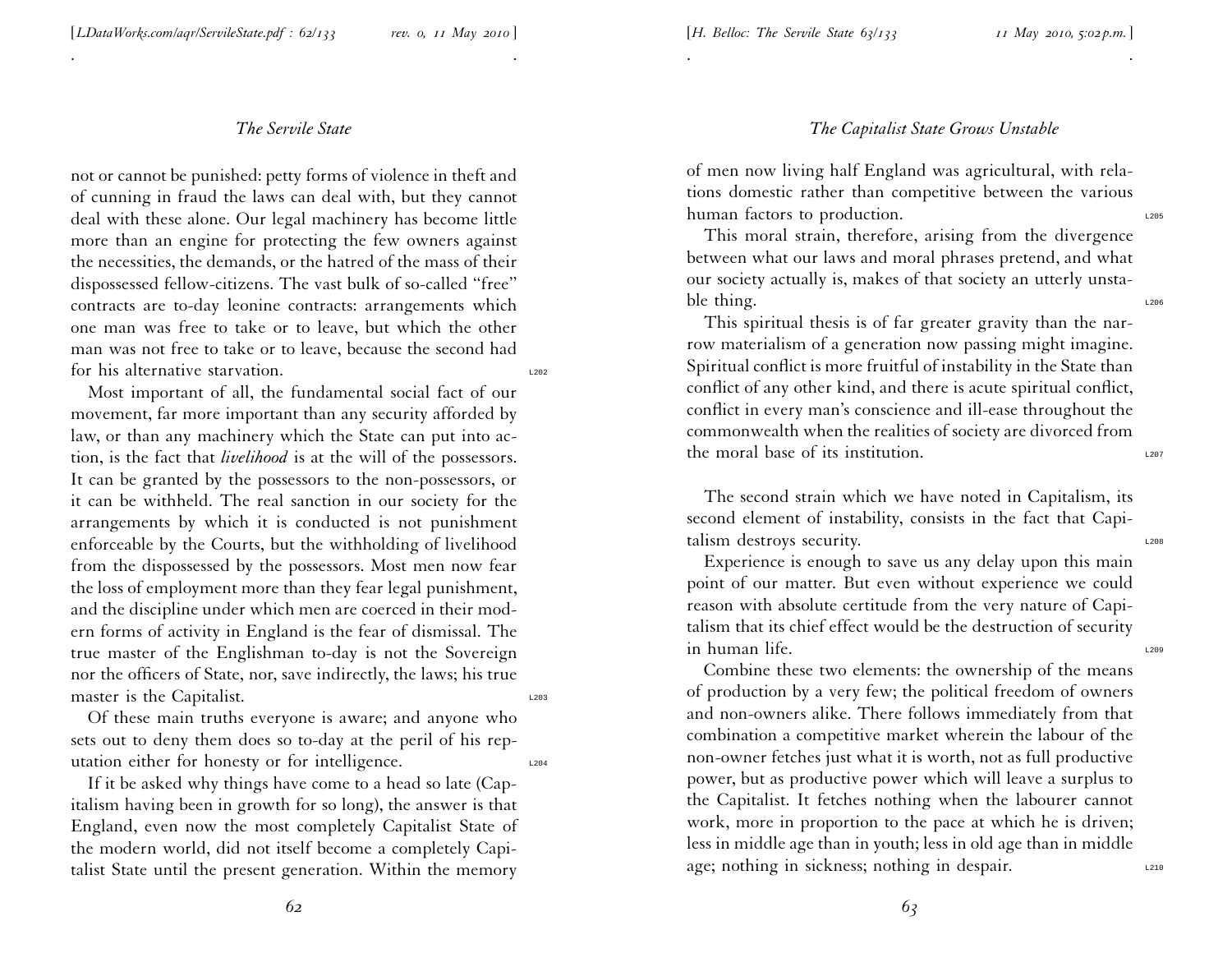. .

A man in <sup>a</sup> position to accumulate (the normal result of human labour), <sup>a</sup> man founded upon property in sufficient amount and in established form is no more productive in his non-productive moments than is <sup>a</sup> proletarian; but his life is balanced and regulated by his reception of rent and interest as well as wages. Surplus values come to him, and are the fly-wheel balancing the extremes of his life and carrying him over his bad times. With <sup>a</sup> proletarian it cannot be so. The aspec<sup>t</sup> from Capital looks at <sup>a</sup> human being whose labour it proposes to purchase cuts right across that normal aspec<sup>t</sup> of human life from which we all regard our own affections, duties, and character. A man thinks of himself, of his chances and of his security along the line of his own individual existence from birth to death. Capital purchasing his labour (and not the man himself) purchases but <sup>a</sup> cross-section of his life, his moments of activity. For the rest, he must fend for himself; but to fend for yourself when you have nothing is to starve. L211

As <sup>a</sup> matter of fact, where <sup>a</sup> few possess the means of production perfectly free political conditions are impossible. <sup>A</sup> perfect Capitalist State cannot exist, though we have come nearer to it in modern England than other and more fortunate nations had thought possible. In the perfect Capitalist State there would be no food available for the non-owner save when he was actually engaged in Production, and that absurdity would, by quickly ending all human lives save those of the owners, pu<sup>t</sup> <sup>a</sup> term to the arrangement. If you left men completely free under <sup>a</sup> Capitalist system, there would be so heavy <sup>a</sup> mortality from starvation as would dry up the sources of labour in a very short time.

Imagine the dispossessed to be ideally perfect cowards, the possessors to consider nothing whatsoever excep<sup>t</sup> the buying of their labour in the cheapest market—and the system would break down from the death of children and of out-o'-

### *The Capitalist State Grows Unstable*

works and of women. You would not have <sup>a</sup> State in mere decline such as ours is. You would have <sup>a</sup> State manifestly and patently perishing.

. .

As <sup>a</sup> fact, of course, Capitalism cannot proceed to its own logical extreme. So long as the political freedom of all citi zens is granted [the freedom of the few possessors of food to gran<sup>t</sup> or withhold it, of the many non-possessors to strike any bargain at all, lest they lack it]: to exercise such freedom fully is to starve the very young, the old, the impotent, and the despairing to death. Capitalism must keep alive, by non-Capitalist methods, grea<sup>t</sup> masses of the population who would otherwise starve to death; and that is what Capitalism was careful to do to an increasing extent as it go<sup>t</sup> <sup>a</sup> stronger and <sup>a</sup> stronger grip upon the English people. Elizabeth's Poor Law at the beginning of the business, the Poor Law of 1834, coming at <sup>a</sup> moment when nearly half England had passed into the grip of Capitalism, are original and primitive instances: there are to-day a hundred others.  $L_{214}$ 

Though this cause of insecurity the fact that the possessors have no direct incentive to keep men alive—is logically the most obvious, and always the most enduring under <sup>a</sup> Capitalist system, there is another cause more poignant in its effect upon human life. That other cause is the competitive anarchy in production which restricted ownership coupled with free dom involves. Consider what is involved by the very process of production where the implements and the soil are in the hands of <sup>a</sup> few whose motive for causing the proletariat to produce is not the use of the wealth created but the enjoyment by those possessors of surplus value or "profit."

If full political freedom be allowed to any two such possessors of implements and stores, each will actively watch his market, attempt to undersell the other, tend to overproduce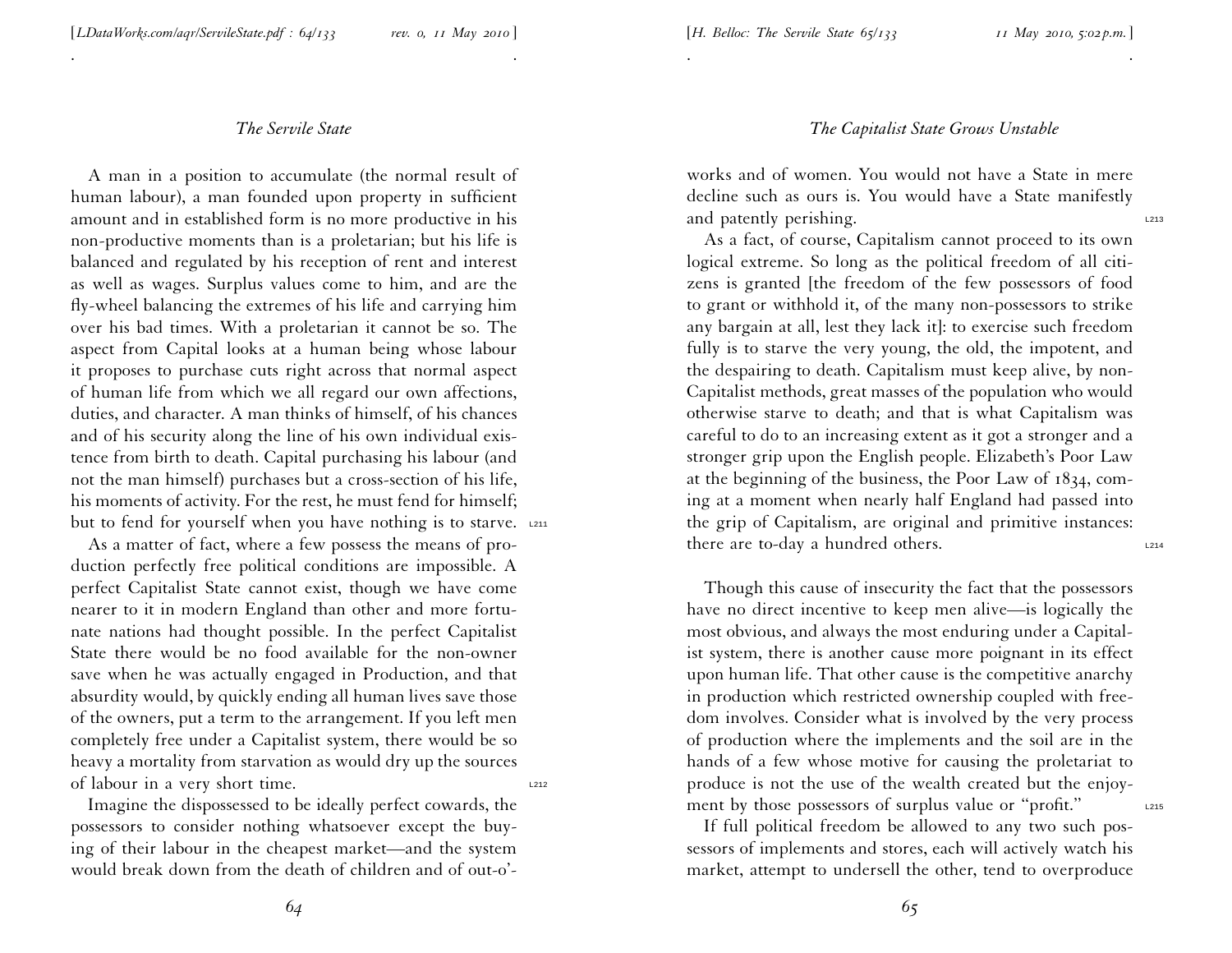. .

at the end of some season of extra demand for his article, thus <sup>g</sup>lut the market only to suffer <sup>a</sup> period of depression afterwards and so forth. Again, the Capitalist, free, individual director of production, will miscalculate; sometimes he will fail, and his works will be shut down. Again, <sup>a</sup> mass of isolated, imperfectly instructed competing units cannot but direct their clashing efforts at an enormous waste, and that waste will fluctuate. Most commissions, most advertisements, most parades, are examples of this waste. If this waste of effort could be made <sup>a</sup> constant, the parasitical employment it afforded would be <sup>a</sup> constant too. But of its nature it is <sup>a</sup> most inconstant thing, and the employment it affords is therefore necessarily precarious. The concrete translation of this is the insecurity of the commercial traveller, the advertising agent, the insurance agent, and every form of touting and cozening which competitive Capitalism carries with it.

Now here again, as in the case of the insecurity produced by age and sickness, Capitalism cannot be pursued to its logical conclusion, and it is the element of freedom which suffers. Competition is, as <sup>a</sup> fact, restricted to an increasing extent by an understanding between the competitors, accompanied, es pecially in this country, by the ruin of the smaller competitor through secret conspiracies entered into by the larger men, and supported by the secret political forces of the State.<sup>1</sup> In a word, Capitalism, proving almost as unstable to the owners as to the non-owners, is tending towards stability by losing its essential character of political freedom. No better proof of the instability of Capitalism as a system could be desired. L2217

#### *The Capitalist State Grows Unstable*

. The contract of the contract of the contract of the contract of the contract of the contract of the contract of the contract of the contract of the contract of the contract of the contract of the contract of the contrac

Take any one of the numerous Trusts which now control English industry, and have made of modern England the type, quoted throughout the Continent, of artificial monopolies. If the full formula of Capitalism were accepted by our Courts and our executive statesmen, anyone could start <sup>a</sup> rival busi ness, undersell those Trusts and shatter the comparative se curity they afford to industry within their field. The reason that no one does this is that political freedom is not, as <sup>a</sup> fact, protected here by the Courts in commercial affairs. A man attempting to compete with one of our grea<sup>t</sup> English Trusts would find himself at once undersold. He might, by all the spirit of European law for centuries, indict those who would ruin him, citing them for <sup>a</sup> conspiracy in restraint of trade; of this conspiracy he would find the judge and the politicians most heartily in support.

But it must always be remembered that these conspiracies in restraint of trade which are the mark of modern England are in themselves <sup>a</sup> mark of the transition from the true Capitalist phase to another.

Under the essential conditions of Capitalism—under <sup>a</sup> perfect political freedom—such conspiracies would be punished by the Courts for what they are: to wit, <sup>a</sup> contravention of the fundamental doctrine of political liberty. For this doc trine, while it <sup>g</sup>ives any man the right to make any contract he chooses with any labourer and offer the produce at such prices as he sees fit, also involves the protection of that liberty by the punishment of any conspiracy that may have monopoly for its object. If such perfect freedom is no longer attempted, if monopolies are permitted and fostered, it is because the unnatural strain to which freedom, coupled with restricted ownership, <sup>g</sup>ives rise, the insecurity of its mere competition, the anarchy of its productive methods have at last proved intolerable.

 $1$  Before any trust is established in this country, the first step is to "interest'' one of our politicians. The Telephones, the South Wales Coal Trust, the happily defeated Soap Trust, the Soda, Fish, and Fruit Trusts, are examples in point.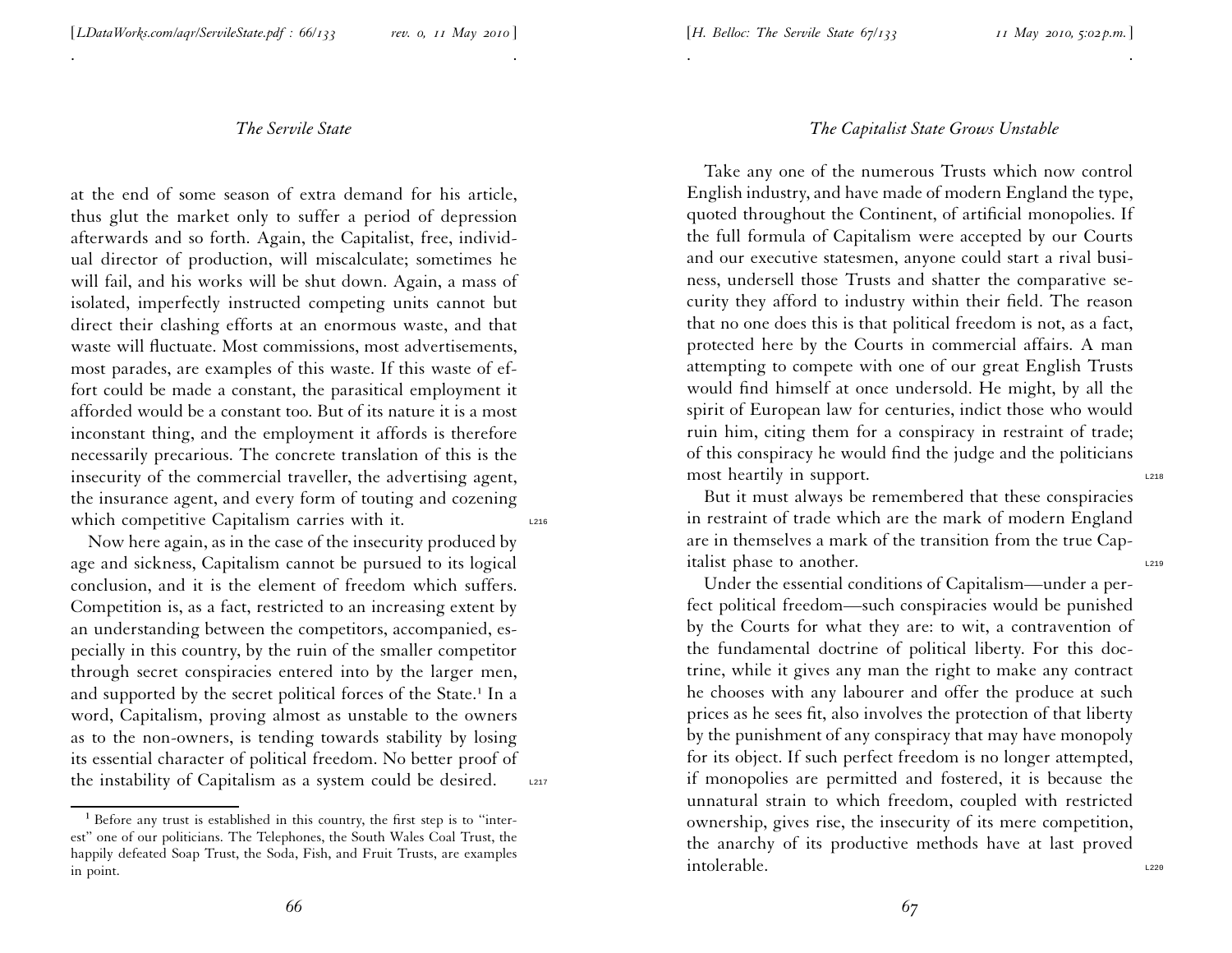. .

<sup>I</sup> have already delayed more than was necessary in this section upon the causes which render <sup>a</sup> Capitalist State essentially unstable.

<sup>I</sup> might have treated the matter empirically, taking for granted the observation which all my readers must have made, that Capitalism is as <sup>a</sup> fact doomed, and that the Capitalist State has already passed into its first phase of transition. L222

We are clearly no longer possessed of that absolutely political freedom which true Capitalism essentially demands. The insecurity involved, coupled with the divorce between our traditional morals and the facts of society, have already in troduced such novel features as the permission of conspiracy among both possessors and non-possessors, the compulsory provision of security through State action, and all these re forms, implicit or explicit, the tendency of which <sup>I</sup> am about to examine.  $\frac{1223}{2}$ 

# SECTION SIX THE STABLE SOLUTIONS OF THIS INSTABILITY

. .

GIVEN A CAPITALIST STATE, OF ITS nature unstable, it will tend to reach stability by some method or another. L224

It is the definition of unstable equilibrium that <sup>a</sup> body in unstable equilibrium is seeking <sup>a</sup> stable equilibrium. For instance, <sup>a</sup> pyramid balanced upon its apex is in unstable equilibrium; which simply means that <sup>a</sup> slight force one way or the other will make it fall into <sup>a</sup> position where it will repose. Similarly, certain chemical mixtures are said to be in unstable equilibrium when their constituent parts have such affinity one for another that <sup>a</sup> slight shock may make them combine and transform the chemical arrangemen<sup>t</sup> of the whole. Of this sort are explosives.

If the Capitalist State is in unstable equilibrium, this only means that it is seeking <sup>a</sup> stable equilibrium, and that Capitalism cannot but be transformed into some other arrangemen<sup>t</sup> wherein Society may repose.

There are but three social arrangements which can replace Capitalism: Slavery, Socialism, and Property.

<sup>I</sup> may imagine <sup>a</sup> mixture of any two of these three or of all the three, but each is <sup>a</sup> dominant type, and from the very nature of the problem no fourth arrangement can be devised. L228

The problem turns, remember, upon the control of the means of production. Capitalism means that this control is vested in the hands of few, while political freedom is the appanage of all. If this anomaly cannot endure, from its insecu rity and from its own contradiction with its presumed moral

*68*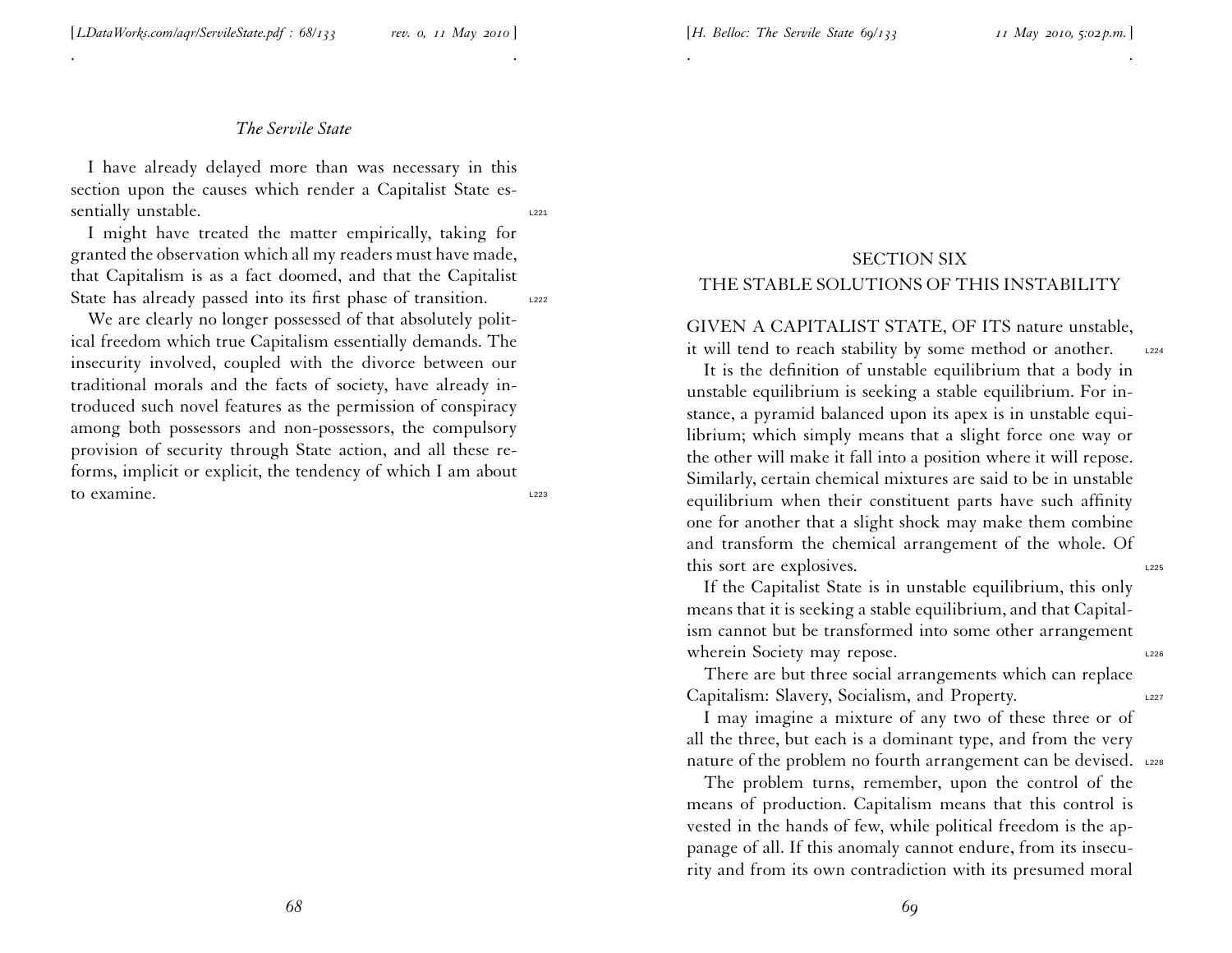. .

basis, you must either have <sup>a</sup> transformation of the one or of the other of the two elements which combined have been found unworkable. These two factors are (1) The ownership of the means of Production by <sup>a</sup> few; ( <sup>2</sup>) The Freedom of all. To solve Capitalism you must ge<sup>t</sup> rid of restricted ownership, or of freedom, or of both. Now there is only one alternative to freedom, which is the negation of it. Either <sup>a</sup> man is free to work and not to work as he <sup>p</sup>leases, or he may be liable to <sup>a</sup> legal compulsion to work, backed by the forces of the State. In the first he is <sup>a</sup> free man; in the second he is by definition <sup>a</sup> slave. We have, therefore, so far as this factor of freedom is concerned, no choice between <sup>a</sup> number of changes, but only the opportunity of one, to wit, the establishment of slavery in <sup>p</sup>lace of freedom. Such <sup>a</sup> solution, the direct, immediate, an d conscious re-establishment of slavery, would provide <sup>a</sup> true solution of the problems which Capitalism offers. It would guarantee, under workable regulations, sufficiency and security for the dispossessed. Such <sup>a</sup> solution, as <sup>I</sup> shall show, is the probable goal which our society will in fact approach. To its immediate and conscious acceptance, however, there is <sup>a</sup> n obstacle. L<sub>229</sub> and L<sub>229</sub> and L<sub>229</sub> and L<sub>229</sub> and L<sub>229</sub> and L<sub>229</sub> and L<sub>229</sub>

A direct and conscious establishment of slavery as <sup>a</sup> solutio n to the problem of Capitalism, the surviving Christian tradition of our civilisation compels men to reject. No reformer will advocate it; no prophet dares take it as ye<sup>t</sup> for granted. All theories of <sup>a</sup> reformed society will therefore attempt, at first, to leave untouched the factor of *Freedom* among the elements which make up Capitalism, and will concern themselves with some change in the factor of  $Property.<sup>1</sup>$ 

Now, in attempting to remedy the evils of Capitalism by remedying that one of its two factors which consists in an ill

#### *The Stable Solutions of this Instability*

distribution of property, you have two, and only two, courses open to you.

. The contract of the contract of the contract of the contract of the contract of the contract of the contract of the contract of the contract of the contract of the contract of the contract of the contract of the contrac

If you are suffering because property is restricted to <sup>a</sup> few, you can alter that factor in the problem *either* by putting property into the hands of many, *or* by putting it into the hands of none. There is no third course.

In the concrete, to pu<sup>t</sup> property in the hands of ''none'' means to vest it as <sup>a</sup> trust in the hands of political officers. If you say that the evils proceeding from Capitalism are due to the institution of property itself, and not to the dispossession of the many by the few, then you must forbid the private possession of the means of production by any particular and private par<sup>t</sup> of the community: but someone must control the means of production, or we should have nothing to eat. So in practice this doctrine means the managemen<sup>t</sup> of the means of production by those who are the public officers of the community. Whether these public officers are themselves controlled by the community or no has nothing to do with this solution on its economic side. The essential point to grasp is that the only alternative to private property is public property. Somebody must see to the <sup>p</sup>loughing and must control the ploughs; otherwise no ploughing will be done.

It is equally obvious that if you conclude property in itself to be no evil but only the small number of its owners, then your remedy is to increase the number of those owners. L234

So much being grasped, we may recapitulate and say that <sup>a</sup> society like ours, disliking the name of "slavery," and avoiding <sup>a</sup> direct and conscious re-establishment of the slave status, will necessarily contemplate the reform of its ill-distributed ownership on one of two models. The first is the negation of private property and the establishment of what is called Col lectivism: that is, the managemen<sup>t</sup> of the means of productio n by the political officers of the community. The second is the

<sup>&</sup>lt;sup>1</sup> By which word "*property*" is meant, of course, property in the means of Production.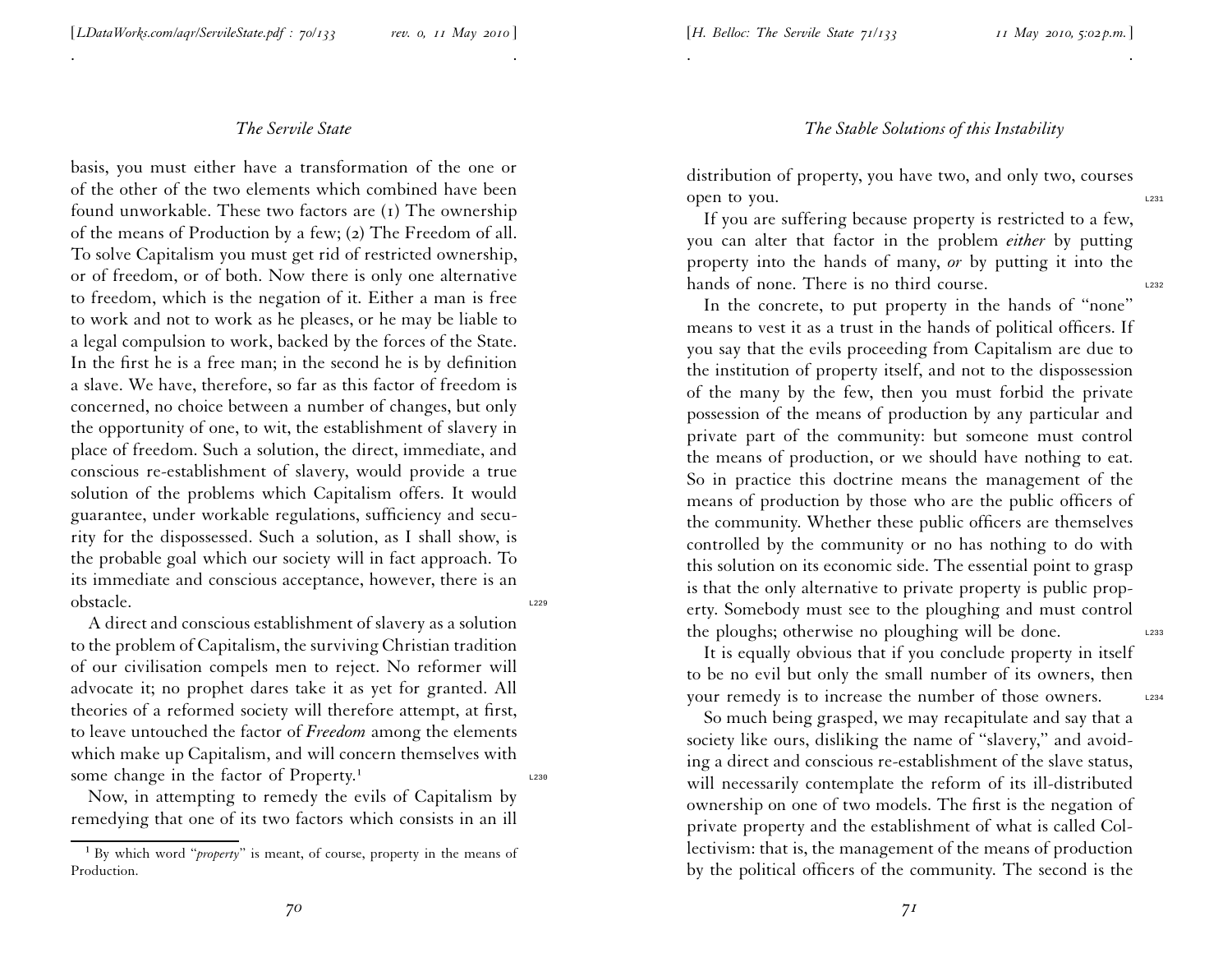. .

wider distribution of property until that institution shall become the mark of the whole State, and until free citizens are normally found to be possessors of capital or land, or both. L235

The first model we call *Socialism* or the Collectivist State; the second we call the Proprietary or Distributive State. L236

With so much elucidated, <sup>I</sup> will proceed to show in my next section why the second model, involving the redistribu tion of property, is rejected as impracticable by our existing Capitalist Society, and why, therefore, the model chosen by reformers is the first model, that of a Collectivist State. L237

<sup>I</sup> shall then proceed to show that at its first inception all Collectivist Reform is necessarily deflected and evolves, in the <sup>p</sup>lace of what it had intended, <sup>a</sup> new thing: <sup>a</sup> society wherein the owners remain few and wherein the proletarian mass accepts security at the expense of servitude.  $L_{238}$ 

#### Have I made myself clear? L239

If not, <sup>I</sup> will repea<sup>t</sup> for the third time, and in its briefest terms, the formula which is the kernel of my whole thesis. L240

The Capitalist State breeds <sup>a</sup> Collectivist Theory which *in action* produces something utterly different from Collectivism: to wit, the SERVILE STATE.

# SECTION SEVEN SOCIALISM IS THE EASIEST APPARENT SOLUTION OF THE CAPITALIST CRUX

. .

I SAY THAT THE LINE OF LEAST RESISTANCE, if it be followed, leads <sup>a</sup> Capitalist State to transform itself into <sup>a</sup> Servile State.

<sup>I</sup> propose to show that this comes about from the fact that not <sup>a</sup> *Distributive* but <sup>a</sup> *Collectivist* solution is the easiest for <sup>a</sup> Capitalist State to aim at, and that yet, in the very act of attempting *Collectivism*, what results is not Collectivism at all, but the servitude of the many, and the confirmation in their present privilege of the few; that is, the Servile State.

Men to whom the institution of slavery is abhorrent propose for the remedy of Capitalism one of two reforms.

Either they would pu<sup>t</sup> property into the hands of most citizens, so dividing land and capital that <sup>a</sup> determining number of families in the State were possessed of the means of production; or they would pu<sup>t</sup> those means of production into the hands of the political officers of the community, to be held in trust for the advantage of all.

The first solution may be called the attempted establishment of the DISTRIBUTIVE STATE. The second may be called the attempted establishment of the COLLECTIVIST STATE.

Those who favour the first course are the Conservatives or Traditionalists. They are men who respec<sup>t</sup> and would, if possible, preserve the old forms of Christian European life.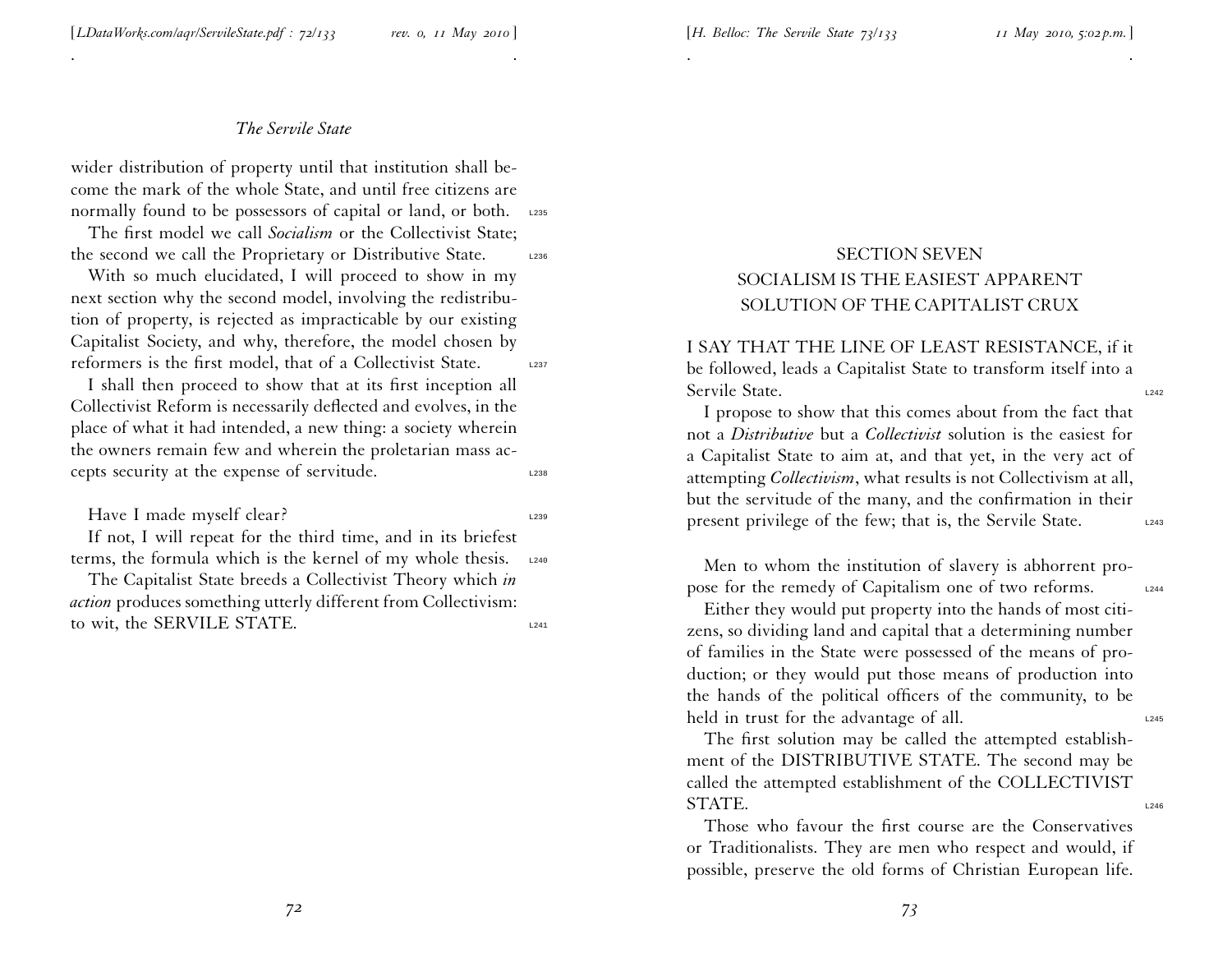. .

They know that property was thus distributed throughout the State during the happiest periods of our pas<sup>t</sup> history; they also know that where it is properly distributed to-day, you have greater social sanity and ease than elsewhere. In general, those who would re-establish, if possible, the Distributive State in the <sup>p</sup>lace of, and as <sup>a</sup> remedy for, the vices and unrest of Capitalism, are men concerned with known realities, and having for their ideal <sup>a</sup> condition of society which experience has tested and proved both stable and good. They are then, of the two schools of reformers, the more *practical* in the sense that they deal more than do the Collectivists (called also Socialists) with things which either are or have been in actual existence. But they are less practical in another sense (as we shall see in <sup>a</sup> moment) from the fact that the stage of the disease with which they are dealing does not readily lend itself to such a reaction as they propose.  $L_{247}$ 

The Collectivist, on the other hand, proposes to pu<sup>t</sup> land and capital into the hands of the political officers of the com munity, and this on the understanding that they shall hold such land and capital in trust for the advantage of the community. In making this proposal he is evidently dealing with <sup>a</sup> state of things hitherto imaginary, and his ideal is not one that has been tested by experience, nor one of which our race and history can furnish instances. In this sense, therefore, he is the *less* practical of the two reformers. His ideal cannot be discovered in any past, known, and recorded <sup>p</sup>hase of our society. We cannot examine Socialism in actual working, nor can we say (as we can say of well-divided property): ''On such and such an occasion, in such and such <sup>a</sup> period of European history, Collectivism was established and produced both stability and happiness in society."

In this sense, therefore, the Collectivist is far less practical than the reformer who desires well-distributed property.  $\frac{1249}{2}$ 

# *Socialism Is the Easiest Apparent Solution*

On the other hand, there is <sup>a</sup> sense in which this Socialist is more practical than that other type of reformer, from the fact that the stage of the disease into which we have fallen apparently admits of his remedy with less shock than it admits of a reaction towards well-divided property.

. .

For example: the operation of buying out some grea<sup>t</sup> tract of private ownership to-day (as <sup>a</sup> railway or <sup>a</sup> harbour company) with public funds, continuing its administration by publicly paid officials and converting its revenue to public use, is <sup>a</sup> thing with which we are familiar and which seemingly might be indefinitely multiplied. Individual examples of such transformation of waterworks, gas, tramways, from <sup>a</sup> Capitalist to <sup>a</sup> Collectivist basis are common, and the change does not disturb any fundamental thing in our society. When <sup>a</sup> private Water company or Tramway line is bought by some town and worked thereafter in the interests of the public, the transaction is effected without any perceptible friction, disturbs the life of no private citizen, and seems in every way normal to the society in which it takes place.

Upon the contrary, the attempt to create <sup>a</sup> large number of shareholders in such enterprises and artificially to substitute many partners, distributed throughout <sup>a</sup> grea<sup>t</sup> number of the population, in the <sup>p</sup>lace of the original few capitalist owners, would prove lengthy and at every step would arouse opposition, would create disturbance, would work at an expense of grea<sup>t</sup> friction, and would be imperilled by the power of the new and many owners to sell again to a few.

In <sup>a</sup> word, the man who desires to re-establish property as an institution normal to most citizens in the State is *working against the grain* of our existing Capitalist society, while <sup>a</sup> man who desires to establish Socialism—that is Collectivism—is working *with* the grain of that society. The first is like <sup>a</sup> <sup>p</sup>hysician who should say to <sup>a</sup> man whose limbs were par-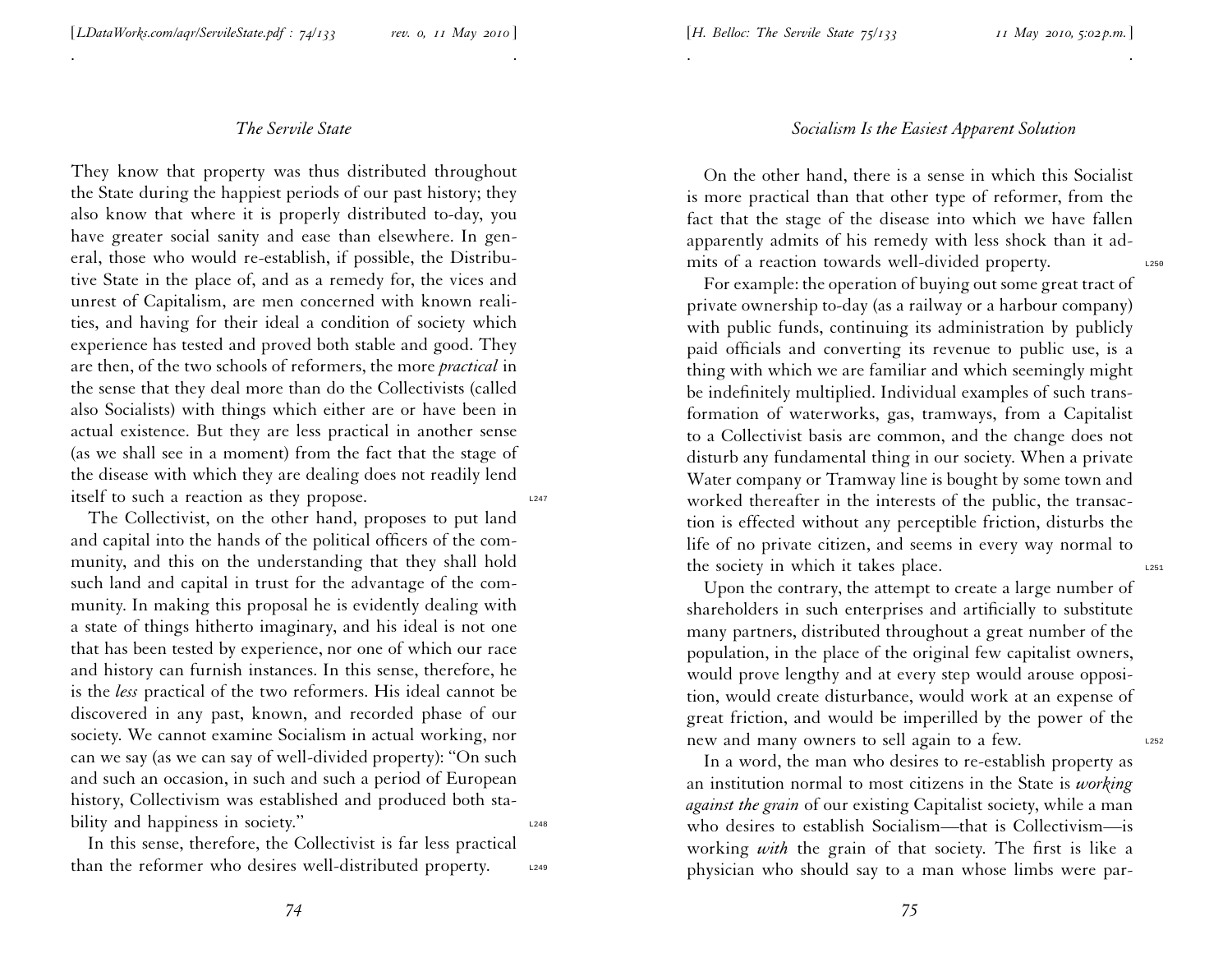. .

tially atrophied from disuse: ''Do this and that, take such and such exercise, and you will recover the use of your limbs.'' The second is like <sup>a</sup> <sup>p</sup>hysician who should say: ''You cannot go on as you are. Your limbs are atrophied from lack of use. Your attempt to conduct yourself as though they were not is useless and painful; you had better make up your mind to be wheeled about in <sup>a</sup> fashion consonant to your disease.'' The Physician is the Reformer, his Patient the Proletariat.

It is not the purpose of this book to show how and under what difficulties <sup>a</sup> condition of well-divided property might be restored and might take the <sup>p</sup>lace (even in England) of that Capitalism which is now no longer either stable or tolerable; but for the purposes of contrast and to emphasise my argumen<sup>t</sup> <sup>I</sup> will proceed, before showing how the Collectivist unconsciously makes for the Servile State, to show what diffi culties surround the Distributive solution and why, therefore, the Collectivist solution appeals so much more readily to men living under Capitalism.

If I desire to substitute <sup>a</sup> number of small owners for <sup>a</sup> few large ones in some particular enterprise, how shall <sup>I</sup> set to work?

<sup>I</sup> might boldly confiscate and redistribute at <sup>a</sup> blow. But by what process should <sup>I</sup> choose the new owners? Even supposing that there was some machinery whereby the justice of the new distribution could be assured, how could I avoid the enor mous and innumerable separate acts of injustice that would attach to general redistributions? To say ''none shall own'' and to confiscate is one thing; to say ''all should own'' and apportion ownership is another. Action of this kind would so disturb the whole network of economic relations as to bring ruin at once to the whole body politic, and particularly to the smaller interests indirectly affected. In <sup>a</sup> society such as

### *Socialism Is the Easiest Apparent Solution*

ours <sup>a</sup> catastrophe falling upon the State from outside might indirectly do good by making such <sup>a</sup> redistribution possible. But no one working from within the State could provoke that catastrophe without ruining his own cause.  $\frac{1256}{256}$ 

. The contract of the contract of the contract of the contract of the contract of the contract of the contract of the contract of the contract of the contract of the contract of the contract of the contract of the contrac

If, then, <sup>I</sup> proceed more slowly and more rationally and canalise the economic life of society so that small property shall gradually be built up within it, see against what forces of inertia and custom <sup>I</sup> have to work to-day in <sup>a</sup> Capitalist society!

If <sup>I</sup> desire to benefit small savings at the expense of large, <sup>I</sup> must reverse the whole economy under which interest is paid upon deposits to-day. It is far easier to save £<sup>100</sup> out of <sup>a</sup> revenue of £<sup>1000</sup> than to save £<sup>10</sup> out of <sup>a</sup> revenue of £<sup>100</sup>. It is infinitely easier to save £10 out of a revenue of £100 than £5 out of <sup>a</sup> revenue of £50. To build up small property through thrift when once the Mass have fallen into the proletarian trough is impossible unless you deliberately subsidise small savings, offering them <sup>a</sup> reward which, in competition, they could never obtain; and to do this the whole vast arrangement of credit must be worked backwards. Or, let the policy be pursued of penalising undertakings with few owners, of heavily taxing large blocks of shares and of subsidising with the produce small holders in proportion to the smallness of their holding. Here again you are met with the difficulty of a vast majority who cannot even bid for the smallest share. L258

One might multiply instances of the sort indefinitely, but the strongest force against the distribution of ownership in <sup>a</sup> society already permeated with Capitalist modes of thought is still the moral one: Will men want to own? Will officials, administrators, and law-makers be able to shake off the power which under Capitalism seems normal to the rich? If <sup>I</sup> approach, for instance, the works of one of our grea<sup>t</sup> Trusts, purchase it with public money, bestow, even as <sup>a</sup> <sup>g</sup>ift, the shares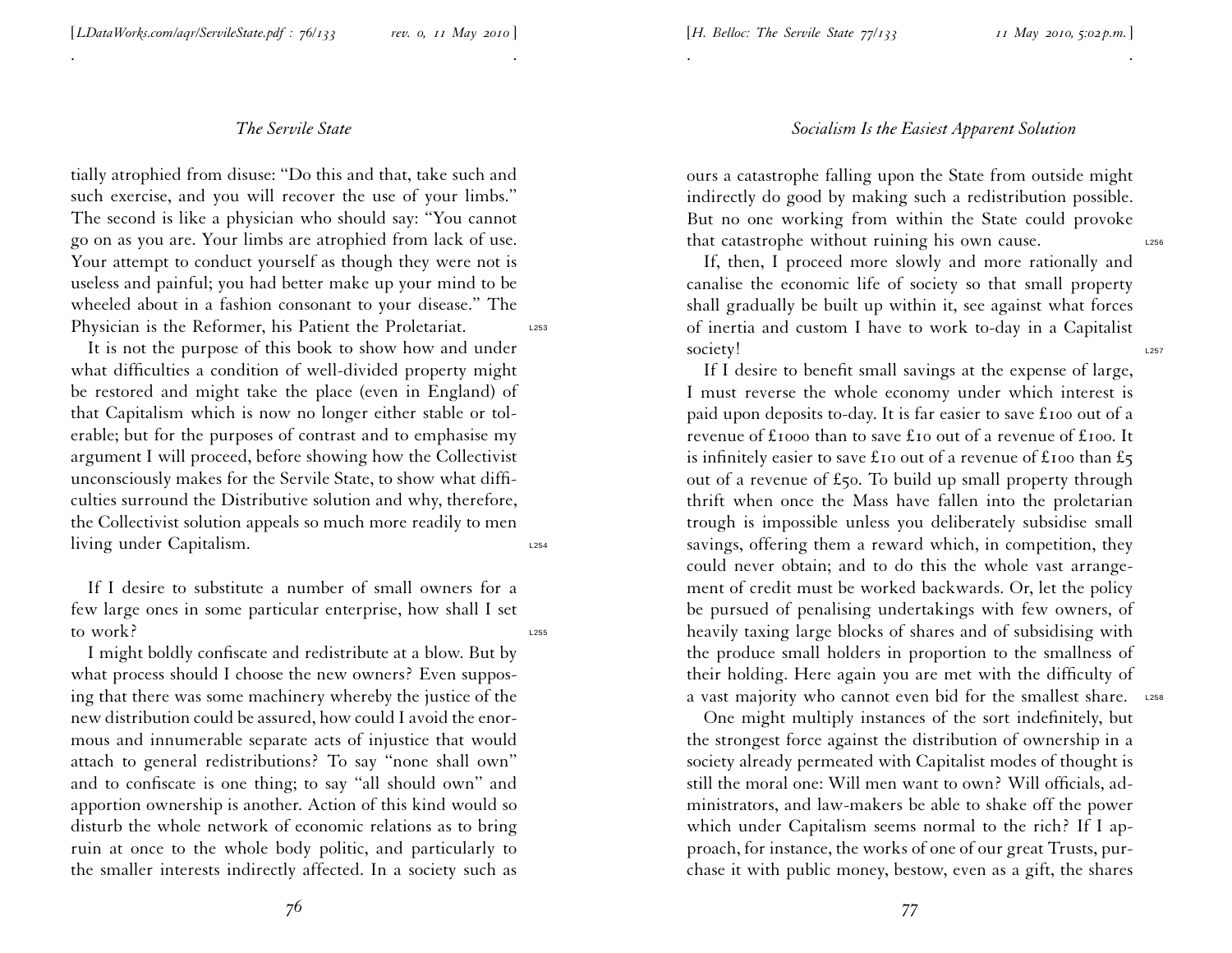. .

thereof to its workmen, can <sup>I</sup> count upon any tradition of property in their midst which will preven<sup>t</sup> their squandering the new wealth? Can <sup>I</sup> discover any relics of the co-operative instinct among such men? Could <sup>I</sup> ge<sup>t</sup> managers and organisers to take <sup>a</sup> group of poor men seriously or to serve them as they would serve rich men? Is not the whole psychology of <sup>a</sup> Capitalist society divided between the proletarian mass which thinks in terms not of property but of ''employment,'' and the few owners who are alone familiar with the machinery of administration? L259

<sup>I</sup> have touched but very briefly and superficially upon this matter, because it needs no elaboration. Though it is evident that with <sup>a</sup> sufficient will and <sup>a</sup> sufficient social vitality property could be restored, it is evident that all efforts to restore it have in <sup>a</sup> Capitalist society such as our own <sup>a</sup> note of oddity, of doubtful experiment, of being unco-ordinated with other social things around them, which marks the heavy handicap under which any such attempt must proceed. It is like recommending elasticity to the aged.

On the other hand, the Collectivist experiment is thoroughly suited (in appearance at least) to the Capitalist society which it proposes to replace. It works with the existing machinery of Capitalism, talks and thinks in the existing terms of Capitalism, appeals to just those appetites which Capitalism has aroused, and ridicules as fantastic and unheard-of just those things in society the memory of which Capitalism has killed among men wherever the blight of it has spread. L261

So true is all this that the stupider kind of Collectivist will often talk of <sup>a</sup> ''Capitalist <sup>p</sup>hase'' of society as the necessary precedent to <sup>a</sup> ''Collectivist <sup>p</sup>hase.'' A trust or monopoly is welcomed because it ''furnishes <sup>a</sup> mode of transition from private to public ownership.'' Collectivism promises employment to the grea<sup>t</sup> mass who think of production only in terms of

#### *Socialism Is the Easiest Apparent Solution*

. .

employment. It promises to its workmen the security which <sup>a</sup> grea<sup>t</sup> and well-organised industrial Capitalist unit (like one of our railways) can <sup>g</sup>ive through <sup>a</sup> system of pensions, regular promotion, etc., but that security vastly increased through the fact that it is the State and not <sup>a</sup> mere unit of the State which guarantees it. Collectivism would administer, would pay wages, would promote, would pension off, would fine and all the rest of it—exactly as the Capitalist State does to day. The proletarian, when the Collectivist (or Socialist) State is pu<sup>t</sup> before him, perceives nothing in the <sup>p</sup>icture save certain ameliorations of his presen<sup>t</sup> position. Who can imagine that if, say, two of our grea<sup>t</sup> industries, Coal and Railways, were handed over to the State to-morrow, the armies of men organised therein would find any change in the character of their lives, save in some increase of security and possibly in a very slight increase of earnings?

The whole scheme of Collectivism presents, so far as the proletarian mass of <sup>a</sup> Capitalist State is concerned, nothing unknown at all, but <sup>a</sup> promise of some increment in wages and a certainty of far greater ease of mind.

To that small minority of <sup>a</sup> Capitalist society which owns the means of production, Collectivism will of course appear as an enemy, but, even so, it is an enemy which they understand and an enemy with whom they can treat in terms common both to that enemy and to themselves. If, for instance, the State proposes to take over such and such <sup>a</sup> trust now paying <sup>4</sup> per cent., and believes that under State managemen<sup>t</sup> it will make the trust pay 5 per cent., then the transference takes the form of <sup>a</sup> business proposition: the State is no harder to the Capitalists taken over than was Mr Yerkes to the Underground. Again, the State, having greater credit and longevity,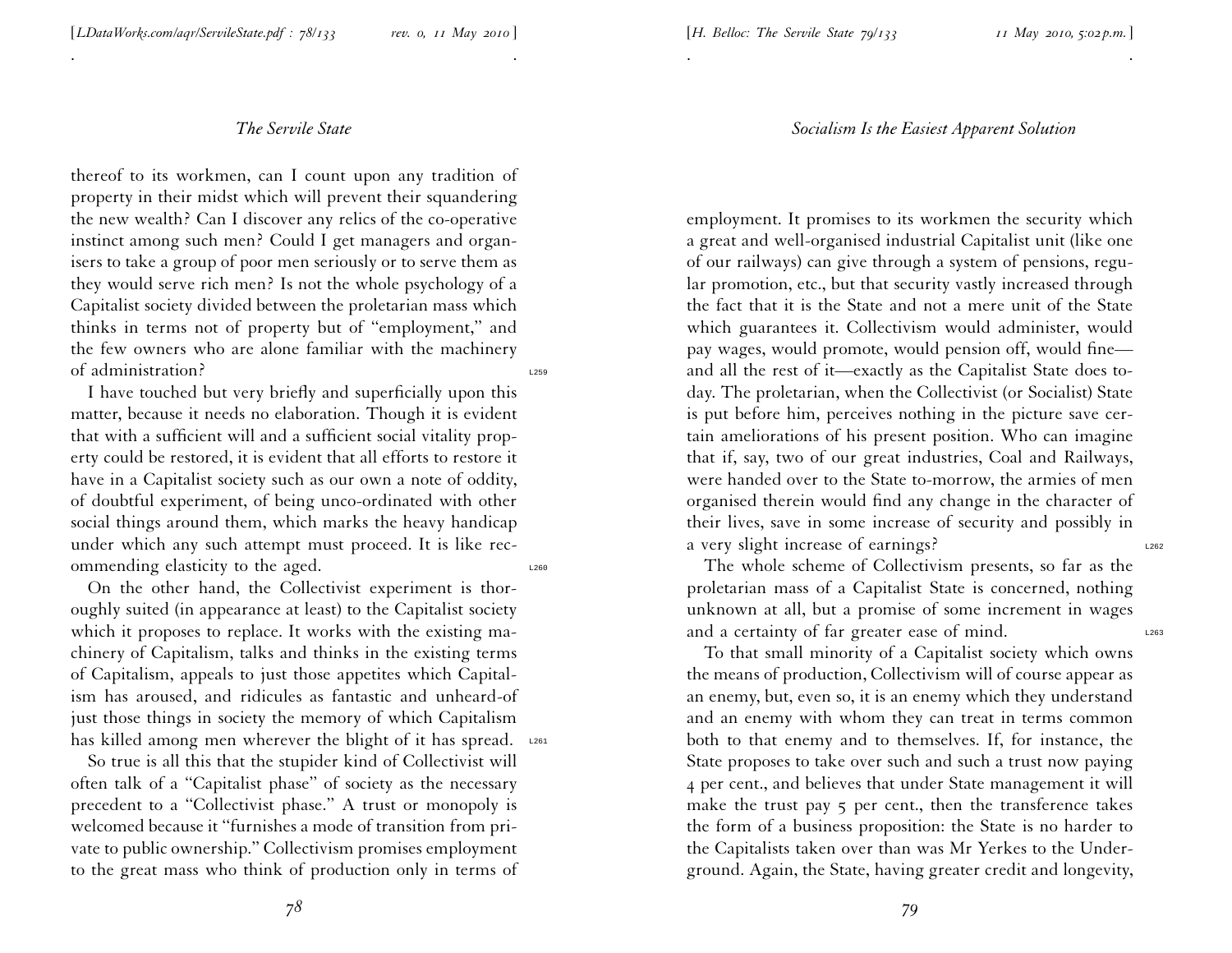. .

can (it would seem)<sup>1</sup> "buy out" any existing Capitalist body upon favourable terms. Again, the discipline by which the State would enforce its rules upon the proletariat it employed would be the same rules as those by which the Capitalist imposes discipline in his own interests to-day. L264

There is in the whole scheme which proposes to transform the Capitalist into the Collectivist State no element of reaction, the use of no term with which <sup>a</sup> Capitalist society is not familiar, the appeal to no instinct, whether of cowardice, greed, apathy, or mechanical regulation, with which <sup>a</sup> Capitalist community is not amply familiar.

In general, if modern Capitalist England were made by magic <sup>a</sup> State of small owners, we should all suffer an enormous revolution. We should marvel at the insolence of the poor, at the laziness of the contented, at the strange diversities of task, at the rebellious, vigorous personalities discernible upon every side. But if this modern Capitalist England could, by <sup>a</sup> process sufficiently slow to allow for the readjustment of individual interests, be transformed into <sup>a</sup> Collectivist State, the apparen<sup>t</sup> change at the end of that transition would not be conspicuous to the most of us, and the transition itself should have met with no shocks that theory can discover. The insecure and hopeless margin below the regularly paid ranks of labour would have disappeared into isolated workplaces of <sup>a</sup> penal kind: we should hardly miss them. Many incomes now involving considerable duties to the State would have been replaced by incomes as large or larger, involving much the same duties and bearing only the newer name of salaries. The small shop-keeping class would find itself in par<sup>t</sup> absorbed under public schemes at <sup>a</sup> salary, in par<sup>t</sup> engaged in the old work of distribution at secure incomes; and such small own-

# *Socialism Is the Easiest Apparent Solution*

. The contract of the contract of the contract of the contract of the contract of the contract of the contract of the contract of the contract of the contract of the contract of the contract of the contract of the contrac

ers as are left, of boats, of farms, even of machinery, would perhaps know the new state of things into which they had survived through nothing more novel than some increase in the irritating system of inspection and of onerous petty tax ation: they are already fairly used to both.

This <sup>p</sup>icture of the natural transition from Capitalism to Collectivism seems so obvious that many Collectivists in <sup>a</sup> generation immediately pas<sup>t</sup> believed that nothing stood be tween them and the realisation of their ideal save the unintelligence of mankind. They had only to argue and expound patiently and systematically for the grea<sup>t</sup> transformation to become possible. They had only to continue arguing and expounding for it at last to be realised.

<sup>I</sup> say, ''of the last generation.'' To-day that simple and superficial judgment is getting woefully disturbed. The most sincere and single-minded of Collectivists cannot but note that the practical effect of their propaganda is not an approach towards the Collectivist State at all, but towards somethin g very different. It is becoming more and more evident that with every new reform and those reforms commonly promoted by particular Socialists, and in <sup>a</sup> puzzled way blessed by Socialists in general another state emerges more and more clearly. It is becoming increasingly certain that the attempted transformation of Capitalism into Collectivism is resulting not in Collectivism at all, but in some third thing which the Collectivist never dreamt of, or the Capitalist either; and that third thing is the SERVILE State: <sup>a</sup> State, that is, in which the mass of men shall be constrained by law to labour to the profit of <sup>a</sup> minority, but, as the price of such constraint, shall enjoy a security which the old Capitalism did not give them. L268

Why is the apparently simple and direct action of Collectivist reform diverted into so unexpected <sup>a</sup> channel? And in what new laws and institutions does modern England in par-

<sup>&</sup>lt;sup>1</sup> That this is an illusion I shall attempt to show on a later page.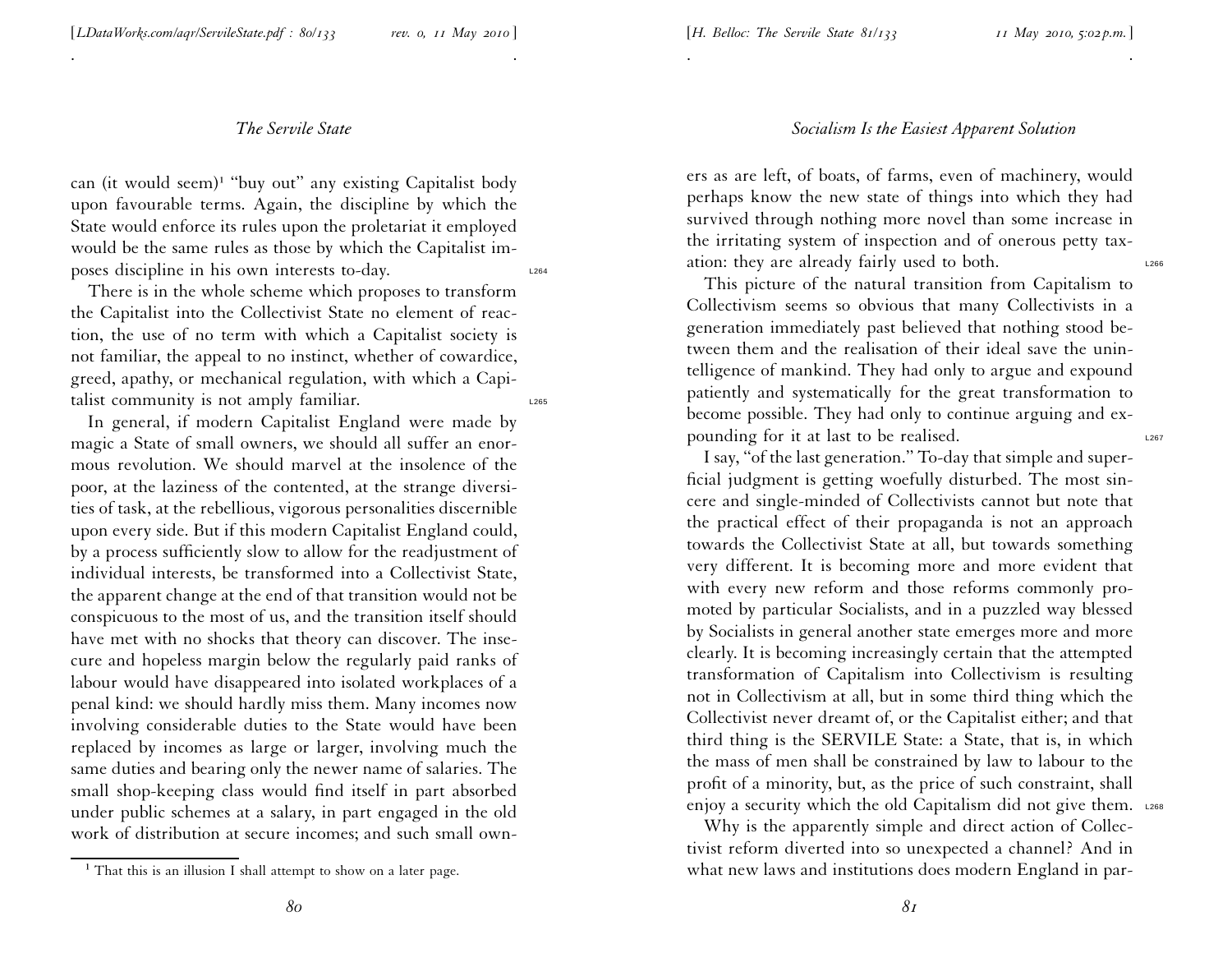. .

ticular and industrial society in general show that this new form of the State is upon us?

To these two questions <sup>I</sup> will attempt an answer in the two  $\alpha$  concluding divisions of this book.

# SECTION EIGHT THE REFORMERS AND THE REFORMED ARE ALIKE MAKING FOR THE SERVILE STATE

. .

I PROPOSE IN THIS SECTION TO SHOW how the three interests which between them account for nearly the whole of the forces making for social change in modern England are all necessarily drifting towards the Servile State.

Of these three interests the first two represen<sup>t</sup> the Reformers the third the people to be Reformed.

These three interests are, first, the *Socialist*, who is the theoretical reformer working along the line of least resistance; secondly, the ''*Practical Man*,'' who as <sup>a</sup> ''practical'' reformer depends on his shortness of sight, and is therefore to-day <sup>a</sup> powerful factor; while the third is that grea<sup>t</sup> proletarian mass for whom the change is being effected, and on whom it is being imposed. What *they* are most likely to accept, the way in which *they* will react upon new institutions is the most important factor of all, for they are the material with and upon which the work is being done.

#### (1) Of the *Socialist* Reformer: L274

<sup>I</sup> say that men attempting to achieve Collectivism or Socialism as the remedy for the evils of the Capitalist State find themselves drifting not towards <sup>a</sup> Collectivist State at all, but towards a Servile State.

The Socialist movement, the first of the three factors in this drift, is itself made up of two kinds of men: there is (*a*) the man who regards the public ownership of the means of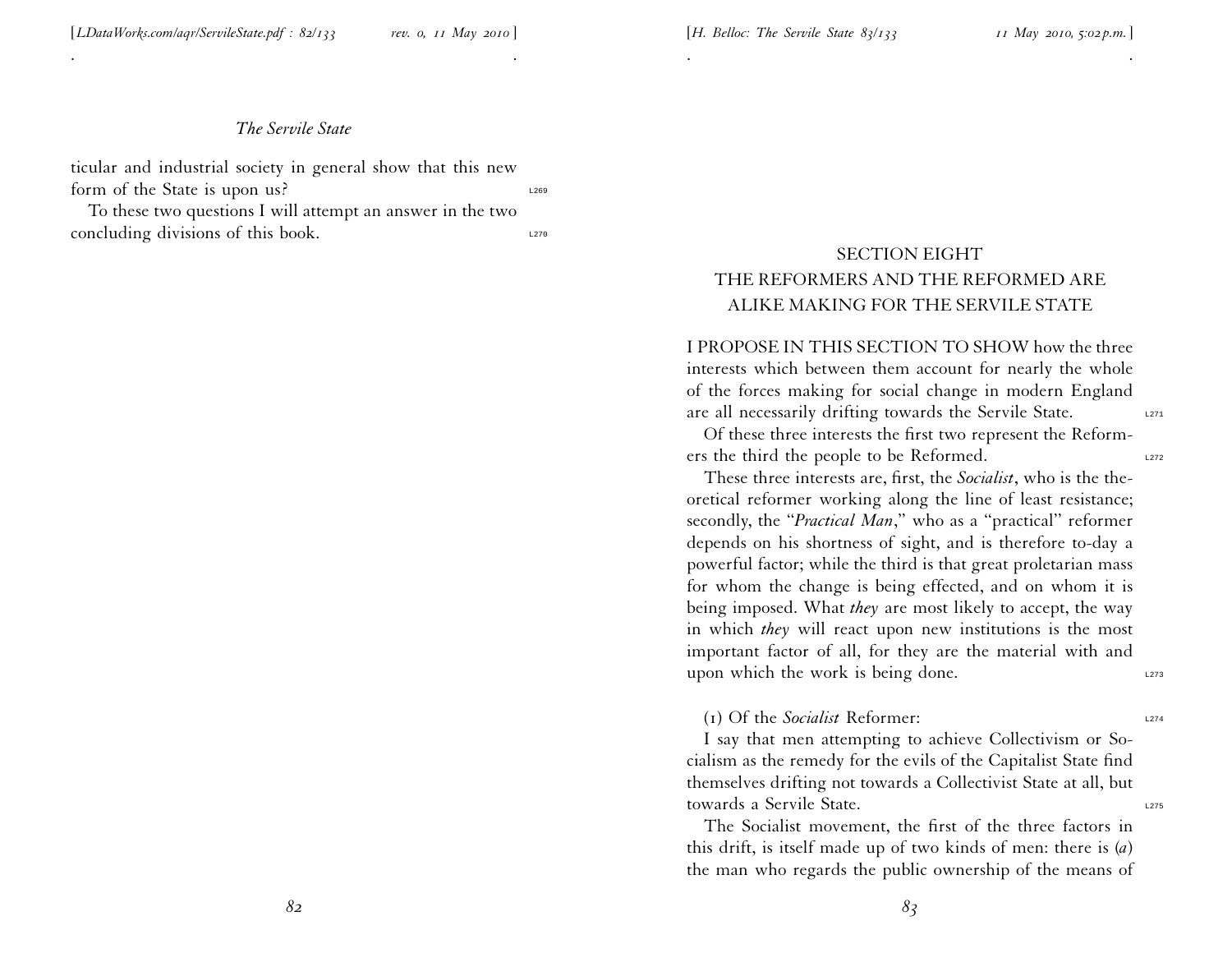. .

production (and the consequen<sup>t</sup> compulsion of all citizens to work under the direction of the State) as the only feasible solution of our modern social ills. There is also (*b*) the man who loves the Collectivist ideal in itself, who does not pursue it so much because it is <sup>a</sup> solution of modern Capitalism, as because it is an ordered and regular form of society which appeals to him in itself. He loves to consider the ideal of <sup>a</sup> State in which land and capital shall be held by public officials who shall order other men about and so preserve them from the consequences of *their* vice, ignorance, and folly.

These types are perfectly distinct, in many respects antagonistic, and between them they cover the whole Socialist movement.

Now imagine either of these men at issue with the existing state of Capitalist society and attempting to transform it. Along what line of least resistance will either be led?  $\qquad \qquad 278$ 

(*a*) The first type will begin by demanding the confiscation of the means of production from the hands of their presen<sup>t</sup> owners, and the vesting of them in the State. But wait <sup>a</sup> moment. That demand is an exceedingly hard thing to accom<sup>p</sup>lish. The presen<sup>t</sup> owners have between them and confiscation <sup>a</sup> stony moral barrier. It is what *most* men would call the moral basis of property (the instinct that property is <sup>a</sup> *right*), and what *all* men would admit to be at least <sup>a</sup> deeply rooted tradition. Again, they have behind them the innumerable complexities of modern ownership.  $\frac{1279}{2}$ 

To take <sup>a</sup> very simple case. Decree that all common lands enclosed since so late <sup>a</sup> date as 1760 shall revert to the public. There you have <sup>a</sup> very moderate case and <sup>a</sup> very defensible one. But conceive for <sup>a</sup> moment how many small freeholds, what <sup>a</sup> nexus of obligation and benefit spread over millions, what thousands of exchanges, what purchases made upon the difficult savings of small men such <sup>a</sup> measure would wreck!

## *Making for the Servile State*

. .

It is conceivable, for, in the moral sphere, society can do anything to society; but it would bring crashing down with it twenty times the wealth involved and all the secure credit of our community. In <sup>a</sup> word, the thing is, in the conversational use of that term, impossible. So your best type of Socialist reformer is led to an expedient which <sup>I</sup> will here only mention as it must be separately considered at length later on account of its fundamental importance the expedient of ''*buying out*'' the present owner.

It is enough to say in this <sup>p</sup>lace that the attempt to ''buy out'' without confiscation is based upon an economic error. This <sup>I</sup> shall prove in its proper <sup>p</sup>lace. For the moment <sup>I</sup> assume it and pass on to the rest of my reformer's action.

He does not confiscate, then; at the most he ''buys out'' (or attempts to ''buy out'') certain sections of the means of production.

But this action by no means covers the whole of his motive. By definition the man is out to cure what he sees to be the grea<sup>t</sup> immediate evils of Capitalist society. He is out to cure the destitution which it causes in grea<sup>t</sup> multitudes and the harrowing insecurity which it imposes upon all. He is out to substitute for Capitalist society <sup>a</sup> society in which men shall all be fed, clothed, housed, and in which men shall not live in a perpetual jeopardy of their housing, clothing, and food. L283

Well, there is a way of achieving that without confiscation. L284

This reformer rightly thinks that the ownership of the means of production by <sup>a</sup> few has caused the evils which arouse his indignation and <sup>p</sup>ity. But they have only been so caused on account of <sup>a</sup> combination of such limited ownership with universal freedom. The combination of the two is the very definition of the Capitalist State. It is difficult indeed to dispossess the possessors. It is by no means so difficult (as

*84*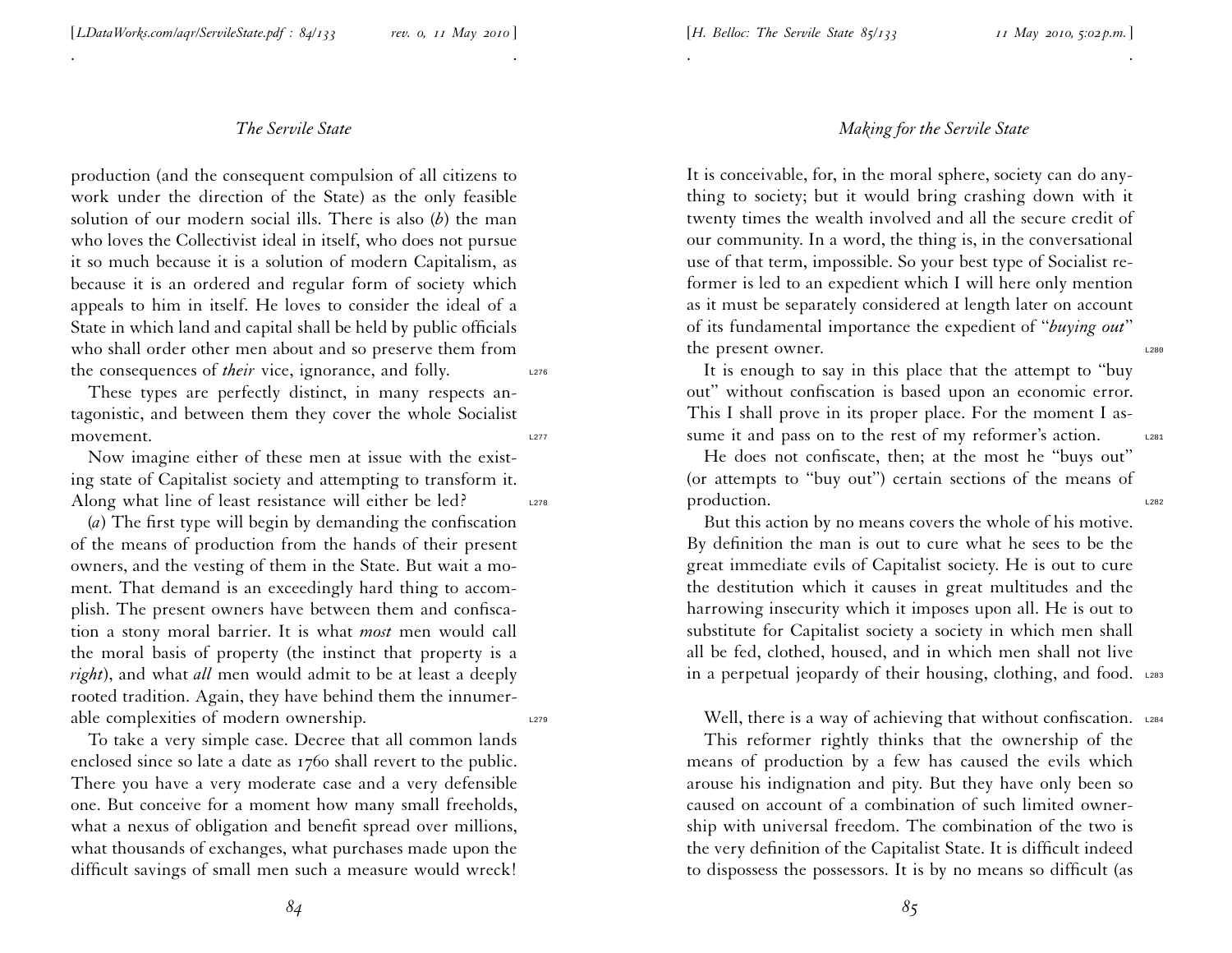#### [*H. Belloc: The Servile State 87/133 <sup>11</sup> May 2010, 5:02 p.m.*]

#### *The Servile State*

. .

we shall see again when we are dealing with the mass whom these changes will principally affect) to modify the factor of freedom.

You can say to the Capitalist: "I desire to dispossess you, and meanwhile <sup>I</sup> am determined that your employees shall live tolerable lives.'' The Capitalist replies: ''I refuse to be dispossessed, and it is, short of catastrophe, impossible to dispossess me. But if you will define the relation between my em<sup>p</sup>loyees and myself, <sup>I</sup> will undertake particular responsibilities due to my position. Subject the proletarian, as <sup>a</sup> proletarian, and because he is <sup>a</sup> proletarian, to special laws. Clothe me, the Capitalist, as <sup>a</sup> Capitalist, and because <sup>I</sup> am <sup>a</sup> Capitalist, with special converse duties under those laws. <sup>I</sup> will faithfully see that they are obeyed; <sup>I</sup> will compel my employees to obey them, and <sup>I</sup> will undertake the new role imposed upon me by the State. Nay, <sup>I</sup> will go further, and <sup>I</sup> will say that such <sup>a</sup> novel arrangemen<sup>t</sup> will make my own profits perhaps larger and certainly more secure."

This idealist social reformer, therefore, finds the current of his demand canalised. As to one par<sup>t</sup> of it, confiscation, it is checked and barred; as to the other, securing human conditions for the proletariat, the gates are open. Half the river is dammed by <sup>a</sup> strong weir, but there is <sup>a</sup> sluice, and that sluice can be lifted. Once lifted, the whole force of the current will run through the opportunity so afforded it; there will it scour and deepen its channel; there will the main stream learn to  $run.$ 

To drop the metaphor, all those things in the true Socialist's demand which are compatible with the Servile State can certainly be achieved. The first steps towards them are already achieved. They are of such <sup>a</sup> nature that upon them can be based <sup>a</sup> further advance in the same direction, and the whole Capitalist State can be rapidly and easily transformed into

#### *Making for the Servile State*

the Servile State, satisfying in its transformation the more immediate claims and the more urgen<sup>t</sup> demands of the social reformer whose ultimate objective indeed may be the public ownership of capital and land, but whose driving power is <sup>a</sup> burning pity for the poverty and peril of the masses.

. .

When the transformation is complete there will be no ground left, nor any demand or necessity, for public ownership. The reformer only asked for it in order to secure security and sufficiency: he has obtained his demand. L289

Here are security and sufficiency achieved by another and much easier method, consonant with and proceeding from the Capitalist <sup>p</sup>hase immediately preceding it: there is no need to go further.

In this way the Socialist whose motive is human good and not mere organisation is being shepherded in spite of himself *away* from his Collectivist ideal and *towards* <sup>a</sup> society in which the possessors shall remain possessed, the dispossessed shall remain dispossessed, in which the mass of men shall still work for the advantage of <sup>a</sup> few, and in which those few shall still enjoy the surplus values produced by labour, but in which the special evils of insecurity and insufficiency, in the main the product of freedom, have been eliminated by the destruction of freedom.

At the end of the process you will have two kinds of men, the owners economically free, and controlling to their peace and to the guarantee of their livelihood the economically un free non-owners. But that is the Servile State.

(*b*) The second type of socialist reformer may be dealt with more briefly. In him the exploitation of man by man excites no indignation. Indeed, he is not of <sup>a</sup> type to which indignation or any other lively passion is familiar. Tables, statistics, an exact framework for life these afford him the food that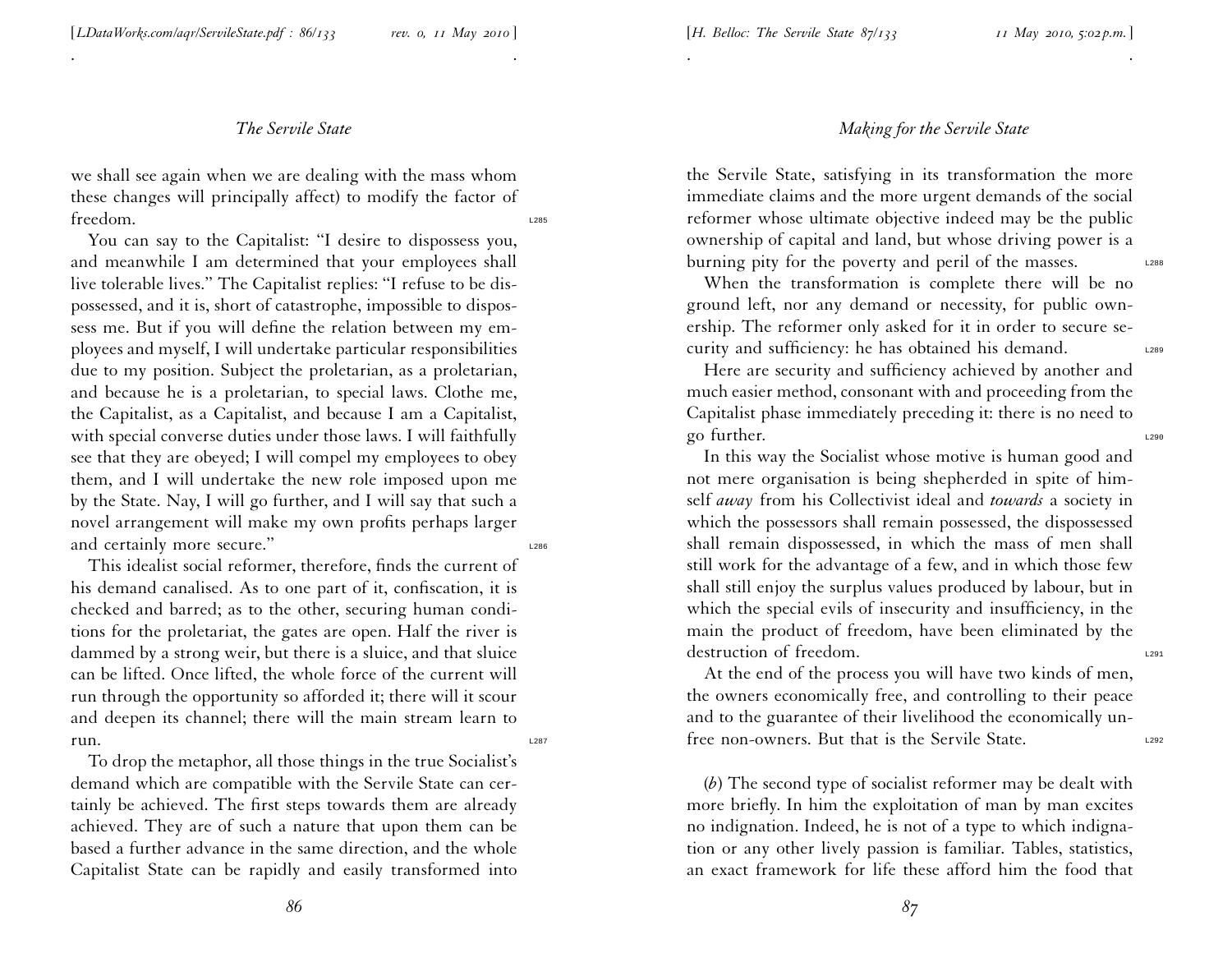. .

satisfies his moral appetite; the occupation most congenial to him is the "running" of men: as a machine is run.

To such a man the Collectivist ideal particularly appeals.  $L_{294}$ 

It is orderly in the extreme. All that human and organic complexity which is the colour of any vital society offends him by its infinite differentiation. He is disturbed by multitudinous things; and the prospec<sup>t</sup> of <sup>a</sup> vast bureaucracy wherein the whole of life shall be scheduled and appointed to certain simple schemes deriving from the co-ordinate work of public clerks and marshalled by powerful heads of departments gives his small stomach a final satisfaction.

Now this man, like the other, would prefer to begin with public property in capital and land, and upon that basis to erect the formal scheme which so suits his peculiar temperament. (It need hardly be said that in his vision of <sup>a</sup> future society he conceives of himself as the head of at least <sup>a</sup> department and possibly of the whole State but that is by the way.) But while he would prefer to begin with <sup>a</sup> Collectivist scheme ready-made, he finds in practice that he cannot do so. He would have to confiscate just as the more hearty Socialist would; and if that act is very difficult to the man burning at the sight of human wrongs, how much more difficult is it to <sup>a</sup> man impelled by no such motive force and directed by nothing more intense than a mechanical appetite for regulation? L296

He cannot confiscate or begin to confiscate. At the best he will "buy out" the Capitalist.

Now, in his case, as in the case of the more human Socialist, ''buying out'' is, as <sup>I</sup> shall show in its proper <sup>p</sup>lace, <sup>a</sup> system impossible of general application.

#### *Making for the Servile State*

. .

nation of all private power to react against his Department, all these are immediately obtainable without disturbing the existing arrangemen<sup>t</sup> of society. With him, precisely as with the other socialist, what he desires can be reached without any dispossession of the few existing possessors. He has but to secure the registration of the proletariat; next to ensure that neither they in the exercise of their freedom, nor the employer in the exercise of his, can produce insufficiency or insecurity—and he is content. Let laws exist which make the proper housing, feeding, clothing, and recreation of the proletarian mass be incumbent upon the possessing class, and the observance of such rules be imposed, by inspection and punishment, upon those whom he pretends to benefit, and all that he really cares for will be achieved.

To such <sup>a</sup> man the Servile State is hardly <sup>a</sup> thing towards which he drifts, it is rather <sup>a</sup> tolerable alternative to his ideal Collectivist State, which alternative he is quite prepared to accep<sup>t</sup> and regards favourably. Already the greater par<sup>t</sup> of such reformers who, <sup>a</sup> generation ago, would have called themselves ''Socialists'' are now less concerned with any scheme for socialising Capital and Land than with innumerable schemes actually existing, some of them possessing already the force of laws, for regulating, "running," and drilling the proletariat without trenching by an inch upon the privilege in implements, stores, and land enjoyed by the small Capitalist class. L300

The so-called ''Socialist'' of this type has not fallen into the Servile State by <sup>a</sup> miscalculation. He has fathered it; he welcomes its birth, he foresees his power over its future.

So much for the Socialist movement, which <sup>a</sup> generation ago proposed to transform our Capitalist society into one where the community should be the universal owner and all men equally economically free or unfree under its tutelage.

But all those other things for which such <sup>a</sup> man cares much more than he does for the socialisation of the means of production tabulation, detailed administration of men, the co ordination of many efforts under one schedule, the elimi-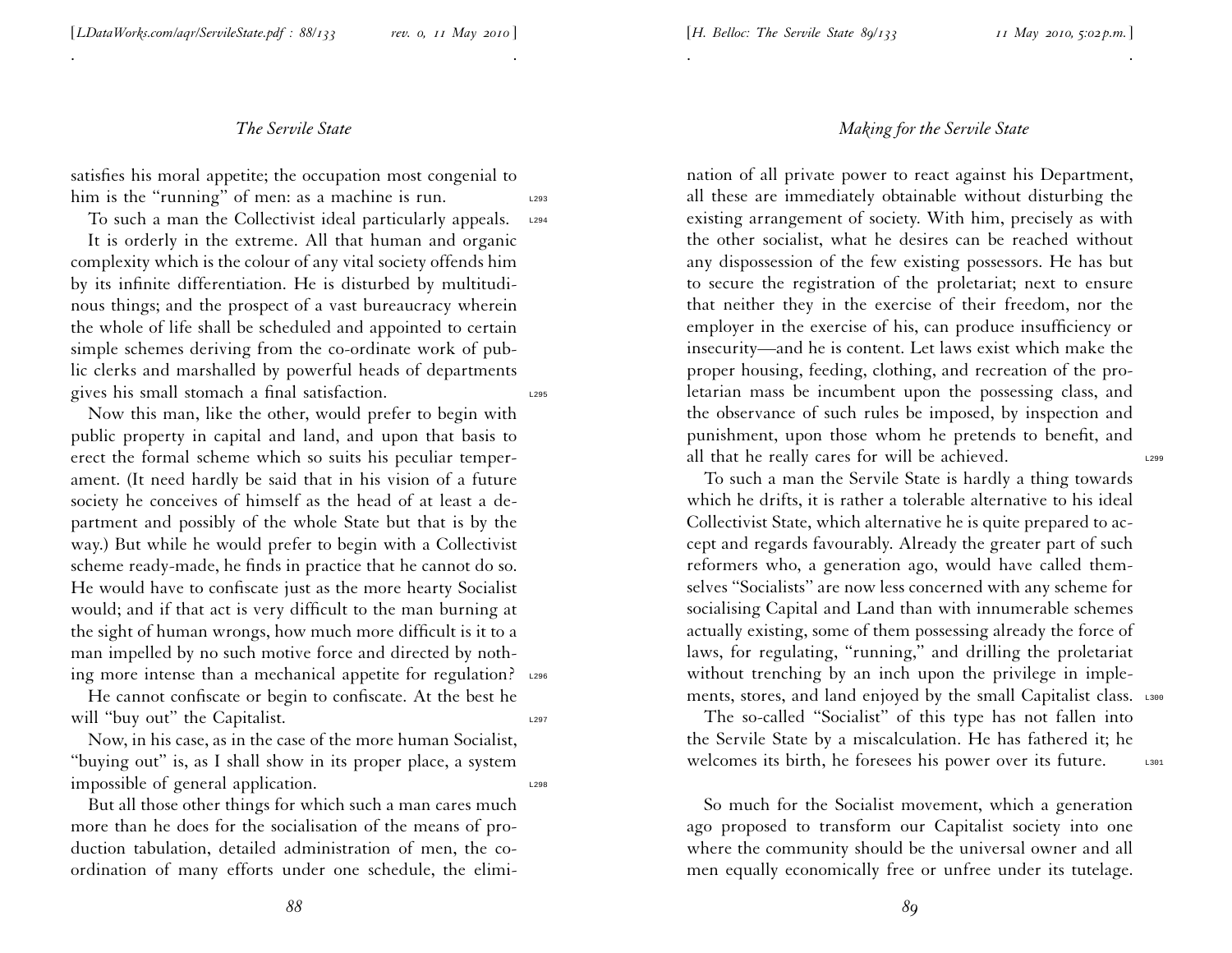. .

To-day their ideal has failed, and of the two sources whence their energy proceeded, the one is reluctantly, the other <sup>g</sup>ladly, acquiescent in the advent of <sup>a</sup> society which is not Socialist at all but Servile.

#### (2) Of the *Practical* Reformer:

There is another type of Reformer, one who prides himself on *not* being <sup>a</sup> socialist, and one of the greatest weight to-day. He also is making for the Servile State. This second factor in the change is the ''Practical Man''; and this fool, on account of his grea<sup>t</sup> numbers and determining influence in the details of legislation, must be carefully examined. L304

It is your ''Practical Man'' who says: ''Whatever you theorists and doctrinaires may hold with regard to this proposal (which <sup>I</sup> support), though it may offend some abstract dogma of yours, ye<sup>t</sup> *in practice* you must admit that it does good. If you had *practical* experience of the misery of the Jones' family, or had done *practical* work yourself in Pudsey, you would have seen that a *practical* man," etc.

It is not difficult to discern that the Practical Man in social reform is exactly the same animal as the Practical Man in every other department of human energy, and may be discovered suffering from the same twin disabilities which stamp the Practical Man where-ever found: these twin disabilities are an inability to define his own first principles and an inability to follow the consequences proceeding from his own action. Both these disabilities proceed from one simple and deplorable form of impotence, the inability to think.

Let us help the Practical Man in his weakness and do <sup>a</sup> little thinking for him.

As <sup>a</sup> social reformer he has of course (though he does not know it) first principles and dogmas like all the rest of us, and *his* first principles and dogmas are exactly the same as

## *Making for the Servile State*

. .

those which his intellectual superiors hold in the matter of social reform. The two things intolerable to him as <sup>a</sup> decent citizen (though <sup>a</sup> very stupid human being) are *insufficiency* and *insecurity*. When he was ''working'' in the slums of Pudsey or raiding the proletarian Jones's from the secure base of Toynbee Hall, what shocked the worthy man most was "unemployment" and "destitution": that is, insecurity and insufficiency in flesh and blood.

Now, if the Socialist who has thought out his case, whether as <sup>a</sup> mere organiser or as <sup>a</sup> man hungering and thirsting after justice, is led away from Socialism and towards the Servile State by the force of modern things in England, how much more easily do you not think the ''Practical Man'' will be con ducted towards that same Servile State, like any donkey to his grazing ground? To those dull and short-sighted eyes the immediate solution which even the beginnings of the Servile State propose are what <sup>a</sup> declivity is to <sup>a</sup> <sup>p</sup>iece of brainless matter. The <sup>p</sup>iece of brainless matter rolls down the declivity, and the Practical Man lollops from Capitalism to the Servile State with the same inevitable ease. Jones has not go<sup>t</sup> enough. If you <sup>g</sup>ive him something in charity, that something will be soon consumed, and then Jones will again not have enough. Jones has been seven weeks out of work. If you ge<sup>t</sup> him work "under our unorganised and wasteful system, etc.," he may lose it just as he lost his first jobs. The slums of Pudsey, as the Practical Man knows by Practical experience, are often unemployable. Then there are ''the ravages of drink'': more fatal still the dreadful habit mankind has of forming families and breeding children. The worthy fellow notes that ''as <sup>a</sup> practical matter of fact such men do not work unless you make them."

He does not, because he cannot, co-ordinate all these things. He knows nothing of <sup>a</sup> society in which free men were once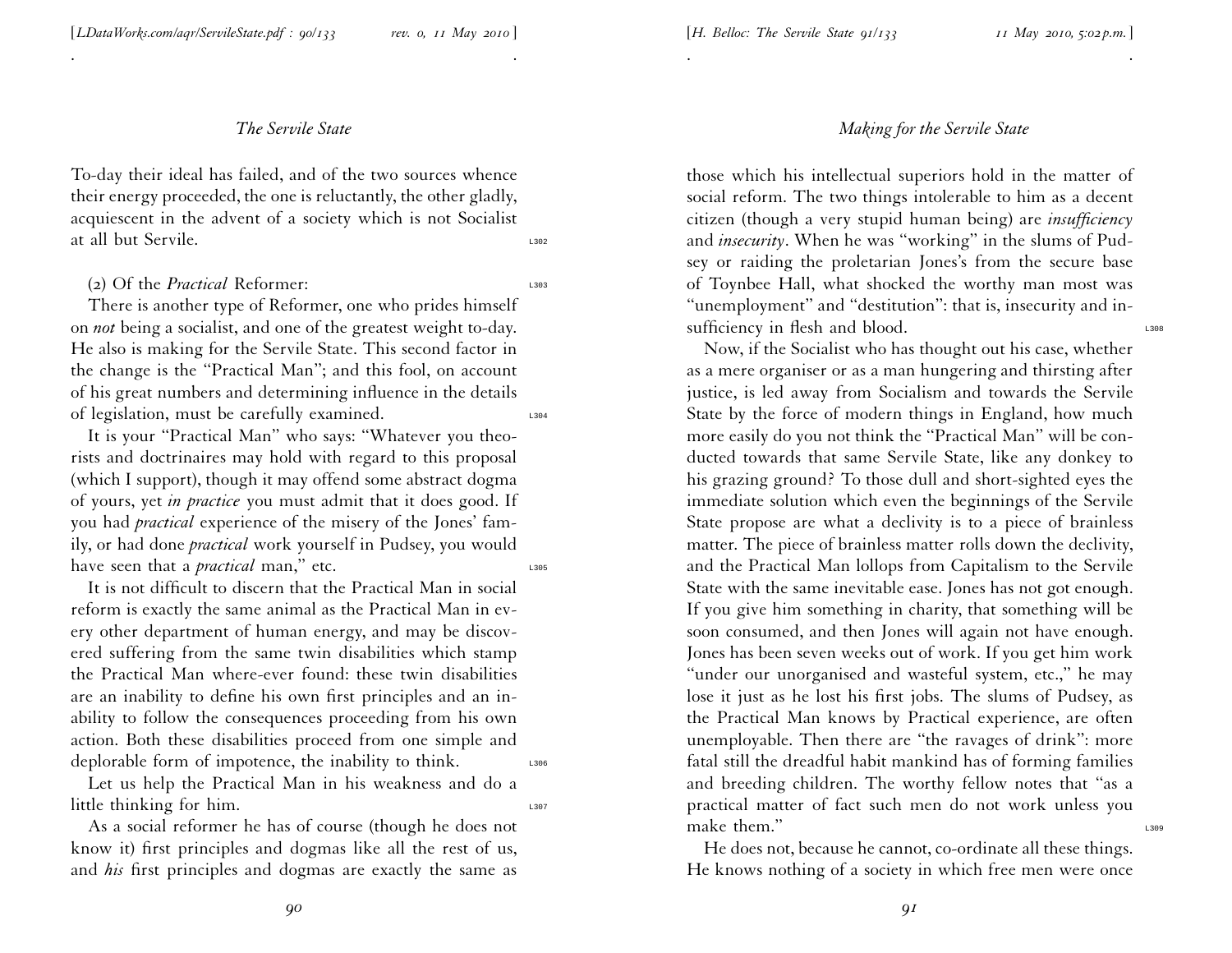### *Making for the Servile State*

cessity for lucid thought in those who govern, will certainly eliminate him.

. .

Our reformers, then, both those who think and those who do not, both those who are conscious of the process and those who are unconscious of it, are making directly for the Servile State.  $\overline{\phantom{a}}$ 

(3) What of the third factor? What of the people about to be reformed? What of the millions upon whose carcasses the reformers are at work, and who are the subject of the grea<sup>t</sup> experiment? Do they tend, as material, to accep<sup>t</sup> or to reject that transformation from free proletarianism to servitude which is the argument of this book?

The question is an important one to decide, for upon whether the material is suitable or unsuitable for the work to which it is subjected, depends the success of every experiment making for the Servile State.

The mass of men in the Capitalist State is proletarian. As <sup>a</sup> matter of definition, the actual number of the proletariat and the proportion that number bears to the total number of families in the State may vary, but must be sufficient to determine the general character of the State before we can call that State *Capitalist*.

But, as we have seen, the Capitalist State is not <sup>a</sup> stable, and therefore not <sup>a</sup> permanent, condition of society. It has proved ephemeral; and upon that very account the proletariat in any Capitalist State retains to <sup>a</sup> greater or less degree some memories of <sup>a</sup> state of society in which its ancestors were possessors of property and economically free.

The strength of this memory or tradition is the first element we have to bear in mind in our problem, when we examine how far <sup>a</sup> particular proletariat, such as the English

## *The Servile State*

. .

owners, nor of the co-operative and instinctive institutions for the protection of ownership which such <sup>a</sup> society spontaneously breeds. He ''takes the world as he finds it'' and the consequence is that whereas men of greater capacity may admit with different degrees of reluctance the general principles of the Servile State, *he*, the Practical Man, positively <sup>g</sup>loats on every new detail in the building up of that form of society. And the destruction of freedom by inches (though he does not see it to be the destruction of freedom) is the one panacea so obvious that he marvels at the doctrinaires who resist or suspect the process.

It has been necessary to waste so much time on this de<sup>p</sup>lorable individual because the circumstances of our generation <sup>g</sup>ive him <sup>a</sup> peculiar power. Under the conditions of modern exchange <sup>a</sup> man of that sort enjoys grea<sup>t</sup> advantages. He is to be found as he never was in any other society before our own, possessed of wealth, and political as never was any such citizen until our time. Of history with all its lessons; of the grea<sup>t</sup> schemes of <sup>p</sup>hilosophy and religion, of human nature itself he is blank.

The Practical Man left to himself would not produce the Servile State. He would not produce anything but <sup>a</sup> welter of anarchic restrictions which would lead at last to some kind of revolt.

Unfortunately, he is not left to himself. He is but the ally or flanking party of grea<sup>t</sup> forces which he does nothing to oppose, and of particular men, able and prepared for the work of general change, who use him with gratitude and contempt. Were he not so numerous in modern England, and, under the extraordinary conditions of <sup>a</sup> Capitalist State, so economically powerful, <sup>I</sup> would have neglected him in this analysis. As it is, we may console ourselves by remembering that the advent of the Servile State, with its powerful organisation and ne-

*92*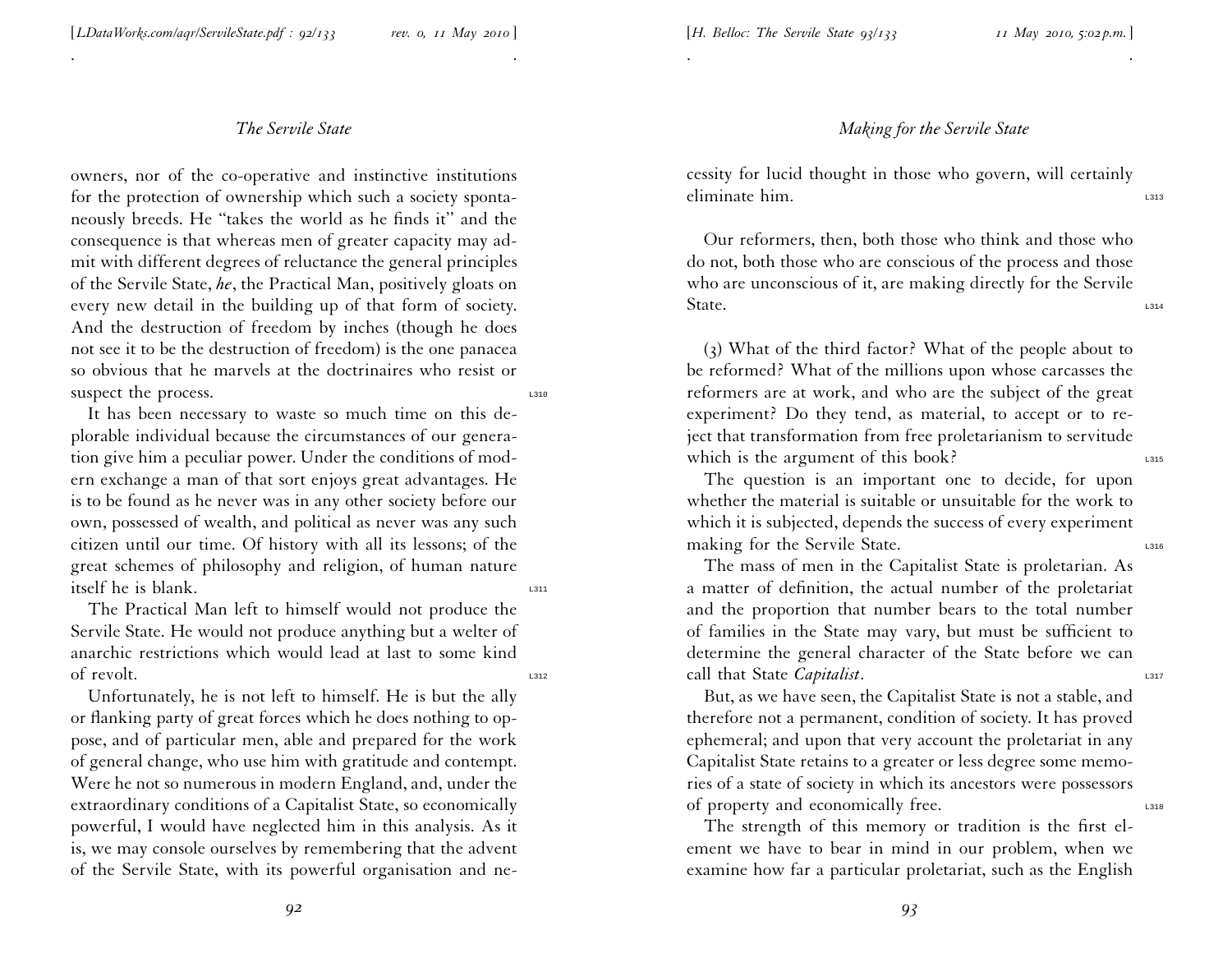. .

proletariat to-day, is ready to accep<sup>t</sup> the Servile State, which would condemn it to <sup>a</sup> perpetual loss of property and of all the free habit which property engenders.

Next be it noted that under conditions of freedom the Capitalist class may be entered by the more cunning or the more fortunate of the proletariat class. Recruitment of the kind was originally sufficiently common in the first development of Capitalism to be <sup>a</sup> standing feature in society and to impress the imagination of the general. Such recruitment is still possible. The proportion which it bears to the whole proletariat, the chance which each member of the proletariat may think he has of escaping from his proletarian condition in <sup>a</sup> particular <sup>p</sup>hase of Capitalism such as is ours to-day, is the second factor in the problem.

The third factor, and by far the greatest of all, is the appetite of the dispossessed for that security and sufficiency of which Capitalism, with its essential condition of freedom, has deprived them.

Now let us consider the interplay of these three factors in the English proletariat as we actually know it at this moment. That proletariat is certainly the grea<sup>t</sup> mass of the State: it covers about nineteen-twentieths of the population if we exclude Ireland, where, as <sup>I</sup> shall point out in my concluding pages, the reaction against Capitalism, and therefore against its development towards a Servile State, is already successful. 1322

As to the first factor, it has changed very rapidly within the memory of men now living. The traditional rights of property are still strong in the minds of the English poor. All the moral connotations of that right are familiar to them. They are familiar with the conception of theft as <sup>a</sup> wrong; they are tenacious of any scraps of property which they may acquire. They could all explain what is meant by ownership, by legacy,

#### *Making for the Servile State*

by exchange, and by <sup>g</sup>ift, and even by contract. There is not one but could pu<sup>t</sup> himself in the position, mentally, of an owner.

. .

But the actual experience of ownership, and the effect which that experience has upon character and upon one's view of the State is <sup>a</sup> very different matter. Within the memory of people still living <sup>a</sup> sufficient number of Englishmen were owning (as small freeholders, small masters, etc.) to <sup>g</sup>ive to the institution of property coupled with freedom <sup>a</sup> very vivid effect upon the popular mind. More than this, there was <sup>a</sup> living tradition proceeding from the lips of men who could still bear living testimony to the relics of <sup>a</sup> better state of things. <sup>I</sup> have myself spoken, when <sup>I</sup> was <sup>a</sup> boy, to old labourers in the neighbourhood of Oxford who had risked their skins in armed protest against the enclosure of certain commons, and who had of course suffered imprisonment by <sup>a</sup> wealthy judge as the reward of their courage; and <sup>I</sup> have my self spoken in Lancashire to old men who could retrace for me, either from their personal experience the last <sup>p</sup>hases of small ownership in the textile trade, or, from what their fathers had told them, the conditions of <sup>a</sup> time when small and well-divided ownership in cottage looms was actually common.

All that has passed. The last chapter of its passage has been singularly rapid. Roughly speaking, it is the generation brought up under the Education Acts of the last forty years which has grown up definitely and hopelessly proletarian. The presen<sup>t</sup> instinct, use, and meaning of property is lost to it: and this has had two very powerful effects, each strongly inclining our modern wage-earners to ignore the old barriers which lay between <sup>a</sup> condition of servitude and <sup>a</sup> condition of freedom. The first effect is this: that property is no longer what they seek, nor what they think obtainable for themselves. The second effect is that they regard the possessors of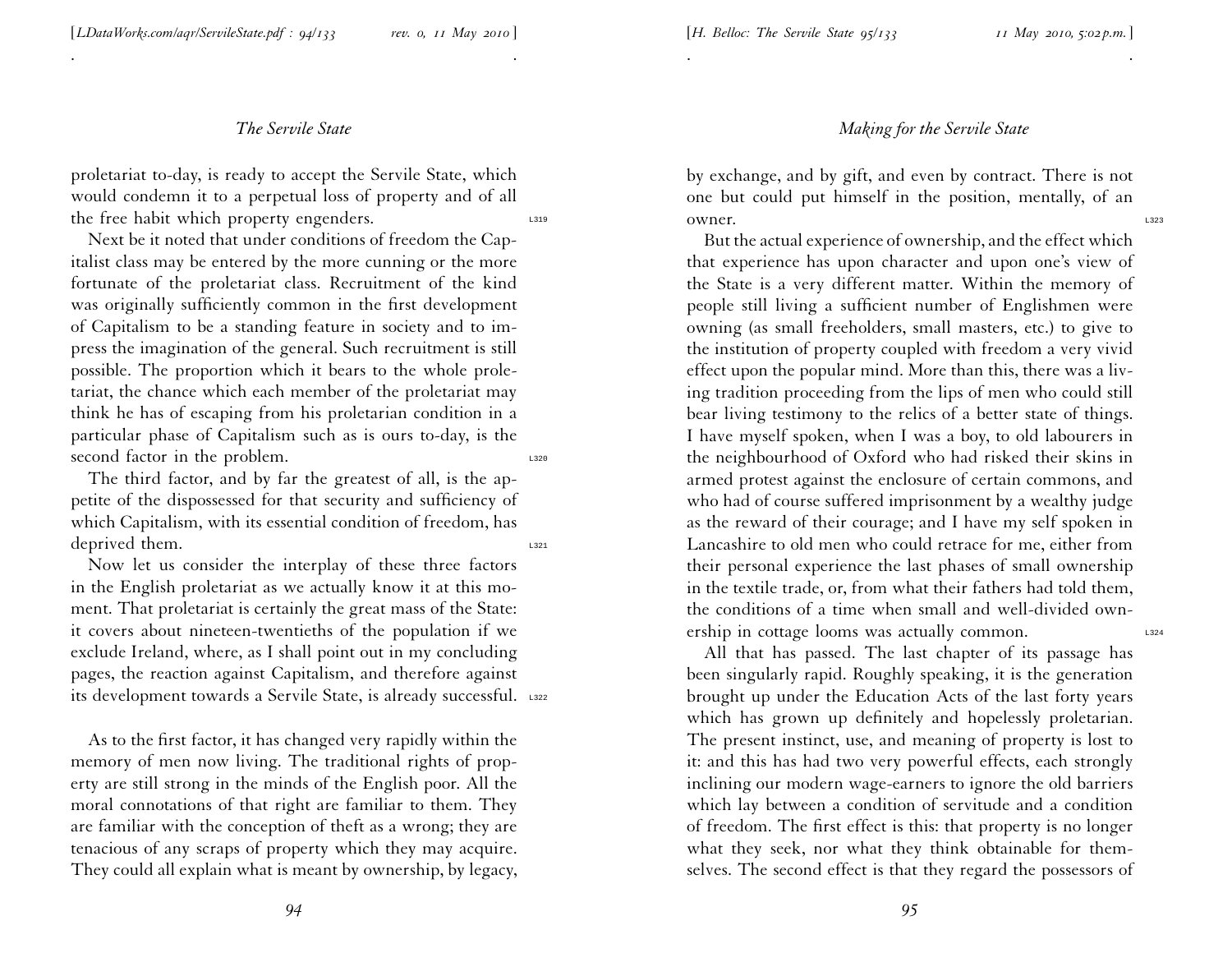. .

property as <sup>a</sup> class apart, whom they always must ultimately obey, often envy, and sometimes hate; whose moral right to so singular <sup>a</sup> position most of them would hesitate to concede, and many of them would now strongly deny, but whose position they, at any rate, accep<sup>t</sup> as <sup>a</sup> known and permanen<sup>t</sup> social fact, the origins of which they have forgotten, and the foundations of which they believe to be immemorial. L325

To sum up: The attitude of the proletariat in England to-day (the attitude of the overwhelming majority, that is, of English families) towards property and towards that freedom which is alone obtainable through property is no longer an attitude of experience or of expectation. They think of them selves as wage-earners. To increase the weekly stipend of the wage-earner is an object which they vividly appreciate and pursue. To make him cease to be <sup>a</sup> wage-earner is an object that would seem to them entirely outside the realities of life. L326

What of the second factor, the gambling chance which the Capitalist system, with its necessary condition of freedom, of the legal power to bargain fully, and so forth, permits to the proletarian of escaping from his proletariat surroundings? L327

Of this gambling chance and the effect it has upon men's minds we may say that, while it has not disappeared, it has very greatly lost in force during the last forty years. One of ten meets men who tell one, whether they are speaking in defence of or against the Capitalist system, that it still blinds the proletarian to any common consciousness of class, because the proletarian still has the example before him of members of his class, whom he has known, rising (usually by various forms of villainy) to the position of capitalist. But when one goes down among the working men themselves, one discovers that the hope of such <sup>a</sup> change in the mind of any individual worker is now exceedingly remote. Millions of men in grea<sup>t</sup> groups of industry, notably in the transport industry

### *Making for the Servile State*

. .

and in the mines, have quite <sup>g</sup>iven up such an expectation. Tiny as the chance ever was, exaggerated as the hopes in <sup>a</sup> lottery always are, that tiny chance has fallen in the general opinion of the workers to be negligible, and that hope which <sup>a</sup> lottery breeds is extinguished. The proletarian now regards himself as definitely proletarian, nor destined within human likelihood to be anything but proletarian.

These two factors, then, the memory of an older condition of economic freedom, and the effect of <sup>a</sup> hope individuals might entertain of escaping from the wage-earning class, the two factors which might act most strongly *against* the acceptation of the Servile State by that class, have so fallen in value that they offer but little opposition to the third factor in the situation which is making so strongly *for* the Servile State, and which consists in the necessity all men acutely feel for sufficiency and for security. It is this third factor alone which need be seriously considered to-day, when we ask ourselves how far the material upon which social reform is working, that is, the masses of the people, may be ready to accep<sup>t</sup> the  $\alpha$  change.

The thing may be pu<sup>t</sup> in many ways. <sup>I</sup> will pu<sup>t</sup> it in what I believe to be the most conclusive of all.

If you were to approach those millions of families now living at <sup>a</sup> wage, with the proposal for <sup>a</sup> contract of service for life, guaranteeing them employment at what each regarded as his usual full wage, how many would refuse?

Such <sup>a</sup> contract would, of course, involve <sup>a</sup> loss of freedom: <sup>a</sup> life-contract of the kind is, to be accurate, no contract at all. It is the negation of contract and the acceptation of status. It would lay the man that undertook it under an obligation of forced labour, coterminous and coincident with his power to labour. It would be <sup>a</sup> permanen<sup>t</sup> renunciation of his right (if such <sup>a</sup> right exists) to the surplus values created by his

*96*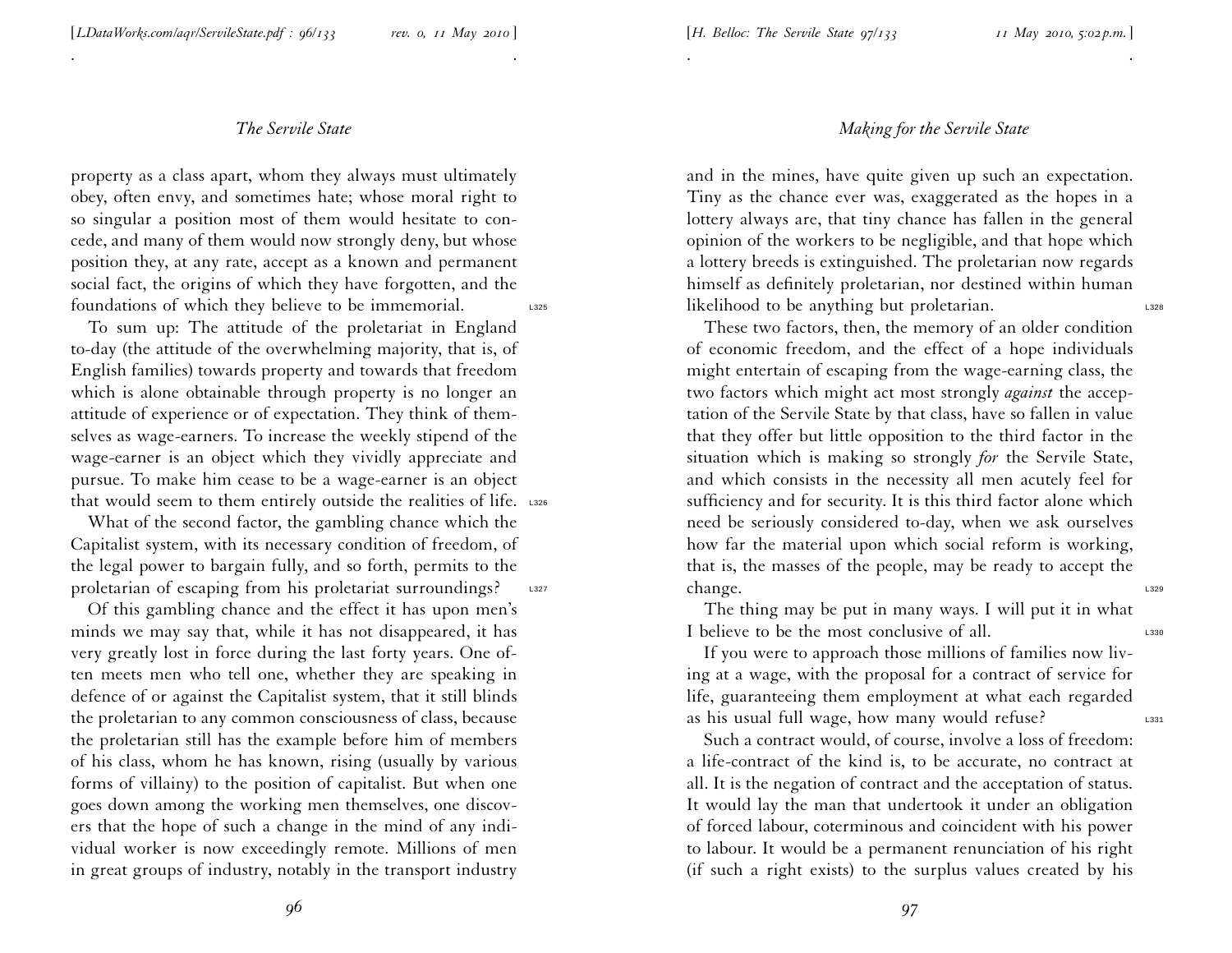. .

labour. If we ask ourselves how many men, or rather how many families, would prefer freedom (with its accompaniments of certain insecurity and possible insufficiency) to such <sup>a</sup> life-contract, no one can deny that the answer is: ''Very few would refuse it." That is the key to the whole matter.

What proportion would refuse it no one can determine; but <sup>I</sup> say that even as <sup>a</sup> voluntary offer, and not as <sup>a</sup> compulsory obligation, <sup>a</sup> contract of this sort which would for the future destroy contract and re-erect status of <sup>a</sup> servile sort would be thought a boon by the mass of the proletariat to-day.  $\qquad \qquad 2333$ 

Now take the truth from another aspec<sup>t</sup> by considering it thus from one point of view and from another we can appreciate it best—Of what are the mass of men now most afraid in <sup>a</sup> Capitalist State? Not of the punishments that can be inflicted by a Court of Law, but of "the sack."

You may ask <sup>a</sup> man why he does not resist such and such <sup>a</sup> legal infamy; why he permits himself to be the victim of fines and deductions from which the Truck Acts specifically protect him; why he cannot assert his opinion in this or that matter; why he has accepted, without <sup>a</sup> blow, such and such an insult.

Some generations ago <sup>a</sup> man challenged to tell you why he forswore his manhood in any particular regard would have answered you that it was because he feared punishment at the hands of the law; to-day he will tell you that it is because he fears unemployment.

Private law has for the second time in our long European story overcome public law, and the sanctions which the Capitalist can call to the aid of his private rule, by the action of his private will, are stronger than those which the public Courts can impose.

In the seventeenth century <sup>a</sup> man feared to go to Mass lest the judges should punish him. To-day a, man fears to speak

## *Making for the Servile State*

. .

in favour of some social theory which he holds to be just and true lest his master should punish him. To deny the rule of public powers once involved public punishments which most men dreaded, though some stood out. To deny the rule of private powers involves to-day <sup>a</sup> private punishment against the threat of which very few indeed dare to stand out. L338

Look at the matter from ye<sup>t</sup> another aspect. A law is passed (let us suppose) which increases the total revenue of <sup>a</sup> wageearner, or guarantees him against the insecurity of his position in some small degree. The administration of that law requires, upon the one hand, <sup>a</sup> close inquisition into the man's circumstances by public officials, and, upon the other hand, the administration of its benefits by that particular Capitalist or group of Capitalists whom the wage-earner serves to enrich. Do the Servile conditions attaching to this material benefit preven<sup>t</sup> <sup>a</sup> proletarian in England to-day from preferring the benefit to freedom? It is notorious that they do not. L339

No matter from what angle you approach the business, the truth is always the same. That grea<sup>t</sup> mass of wage-earners upon which our society now reposes understands as <sup>a</sup> presen<sup>t</sup> good all that will increase even to some small amount their presen<sup>t</sup> revenue and all that may guarantee them against those perils of insecurity to which they are perpetually subject. They understand and welcome <sup>a</sup> good of this kind, and they are perfectly willing to pay for that good the corresponding price of control and enregimentation, exercised in gradually increasing degree by those who are their paymasters. L340

It would be easy by substituting superficial for fundamental things, or even by proposing certain terms and <sup>p</sup>hrases to be used in the <sup>p</sup>lace of terms and <sup>p</sup>hrases now current it would be easy, <sup>I</sup> say, by such methods to ridicule or to oppose the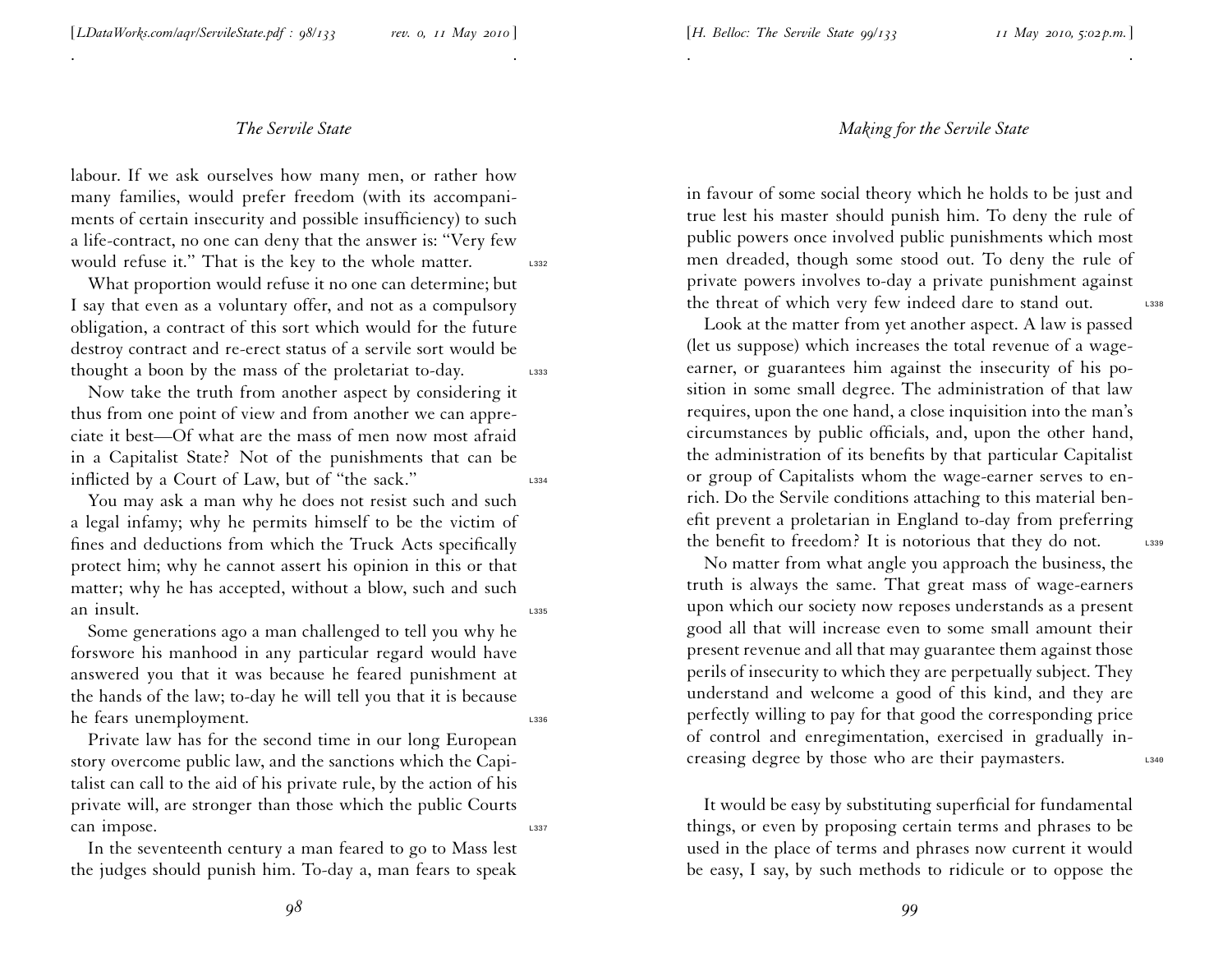It may be objected that however true all this may be, no one can, upon such theoretical grounds, regard the Servile State as something really approaching us. We need not believe in its advent (we shall be told) until we see the first effects of its action.

To this <sup>I</sup> answer that the first effects of its action are already apparen<sup>t</sup> The Servile State is, in industrial England to-day, no longer <sup>a</sup> menace but something in actual existence. It is in

prime truths which <sup>I</sup> am here submitting. They none the less remain truths.

. .

*The Servile State*

Substitute for the term ''employee'' in one of our new laws the term ''serf,'' even do so mild <sup>a</sup> thing as to substitute the traditional term "master" for the word "employer," and the blunt words might breed revolt. Impose of <sup>a</sup> sudden the full conditions of <sup>a</sup> Servile State upon modern England, and it would certainly breed revolt. But my point is that when the foundations of the thing have to be laid and the first grea<sup>t</sup> steps taken, there is no revolt; on the contrary, there is acquiescence and for the most par<sup>t</sup> gratitude upon the par<sup>t</sup> of the poor. After the long terrors imposed upon them through <sup>a</sup> freedom unaccompanied by property, they see, at the expense of losing <sup>a</sup> mere legal freedom, the very real prospec<sup>t</sup> of *having enough* and *not losing it*. L342

All forces, then, are making for the Servile State in this the final <sup>p</sup>hase of our evil Capitalist society in England. The generous reformer is canalised towards it; the ungenerous one finds it <sup>a</sup> very mirror of his ideal; the herd of ''practical'' men meet at every stage in its inception the ''practical'' steps which they expected and demanded; while that proletarian mass upon whom the experiment is being tried have lost the tradition of property and of freedom which might resist the change, and are most powerfully inclined to its acceptance by the positive benefits which it confers.

#### *Making for the Servile State*

process of construction. The first main lines of it are already plotted out; the corner-stone of it is already laid.

. .

To see the truth of this it is enough to consider laws and projects of law, the first of which we already enjoy, while the last will pass from project to positive statute in due process of time. L346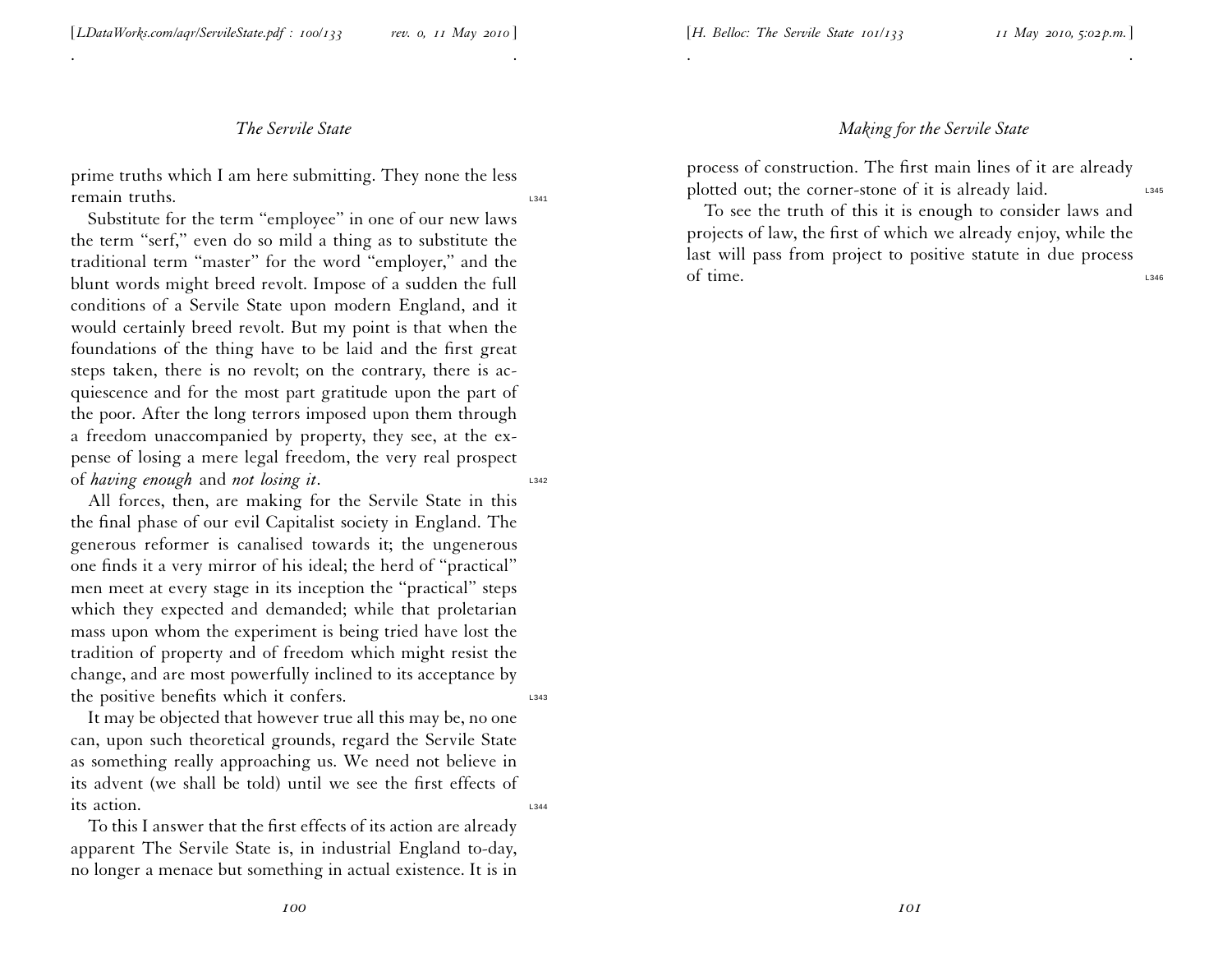. .

# APPENDIX ON ''BUYING-OUT''

There is an impression abroad among those who propose to expropriate the Capitalist class for the benefit of the State, but who appreciate the difficulties in the way of direct confis cation, that by spreading the process over <sup>a</sup> sufficient number of years and pursuing it after <sup>a</sup> certain fashion bearing all the outward appearances of <sup>a</sup> purchase, the expropriation could be effected without the consequences and attendant difficul ties of direct confiscation. In other words, there is an impression that the State could ''buy-out'' the Capitalist class without their knowing it, and that in <sup>a</sup> sort of painless way this class can be slowly conjured out of existence.

The impression is held in <sup>a</sup> confused fashion by most of those who cherish it, and will not bear <sup>a</sup> clear analysis.

It is impossible by any jugglery to ''buy-out'' the universality of the means of production without confiscation.  $\qquad \qquad 1348$ 

To prove this, consider <sup>a</sup> concrete case which puts the problem in the simplest terms:—

A community of twenty-two families lives upon the produce of two farms, the property of only two families out of that twenty-two. The same state of the state of the state of the state of the state of the state of the state of the state of the state of the state of the state of the state of the state of the state of the state of the s

The remaining twenty families are Proletarian. The two families, with their ploughs, stores, land, etc., are Capitalist, L351

The labour of the twenty proletarian families applied to the land and capital of these two capitalist families produces <sup>300</sup> measures of wheat, of which <sup>200</sup> measures, or <sup>10</sup> measures each, form the annual suppor<sup>t</sup> of the twenty proletarian families; the remaining <sup>100</sup> measures are the surplus value retained as rent, interest, and profit by the two Capitalist families, each of which has thus a yearly income of 50 measures. L352

The State proposes to produce, after <sup>a</sup> certain length of time, <sup>a</sup> condition of affairs such that the surplus values shall *Making for the Servile State*

. .

no longer go to the two Capitalist families, but shall be distributed to the advantage of the whole community, while it, the State, shall itself become the unembarrassed owner of both  $\int$ arms.

Now capital is accumulated with the object of <sup>a</sup> certain return as the reward of accumulation. Instead of spending his money, <sup>a</sup> man saves it with the object of retaining as the result of that saving <sup>a</sup> certain yearly revenue. The measure of this does not fall in <sup>a</sup> particular society at <sup>a</sup> particular time below <sup>a</sup> certain level. In other words, if <sup>a</sup> man cannot ge<sup>t</sup> <sup>a</sup> certain minimum reward for his accumulation, he will not accumulate but spend.

What is called in economics ''The Law of Diminishing Returns'' acts so that continual additions to capital, other things being equal (that is, the methods of production remaining the same), do not provide <sup>a</sup> corresponding increase of revenue. <sup>A</sup> thousand measures of capital applied to <sup>a</sup> particular area of natural forces will produce, for instance, <sup>40</sup> measures yearly, or <sup>4</sup> per cent.; but <sup>2000</sup> measures applied in the same fashion will not produce 80 measures. They will produce more than the thousand measures did, but not more in proportion; not double. They will produce, say, 60 measures, or <sup>3</sup> per cent., upon the capital. The action of this universal principle automatically checks the accumulation of capital when it has reached such <sup>a</sup> point that the proportionate return is the least which <sup>a</sup> man will accept. If it falls below that he will spend rather than accumulate. The limit of this minimum in any particular society at any particular time <sup>g</sup>ives the measure to what we call ''*the Effective Desire of Accumulation*.'' Thus in England to-day it is <sup>a</sup> little over <sup>3</sup> per cent. The minimum which limits the accumulation of capital is <sup>a</sup> minimum return of about one-thirtieth yearly upon such capital, and this

*102*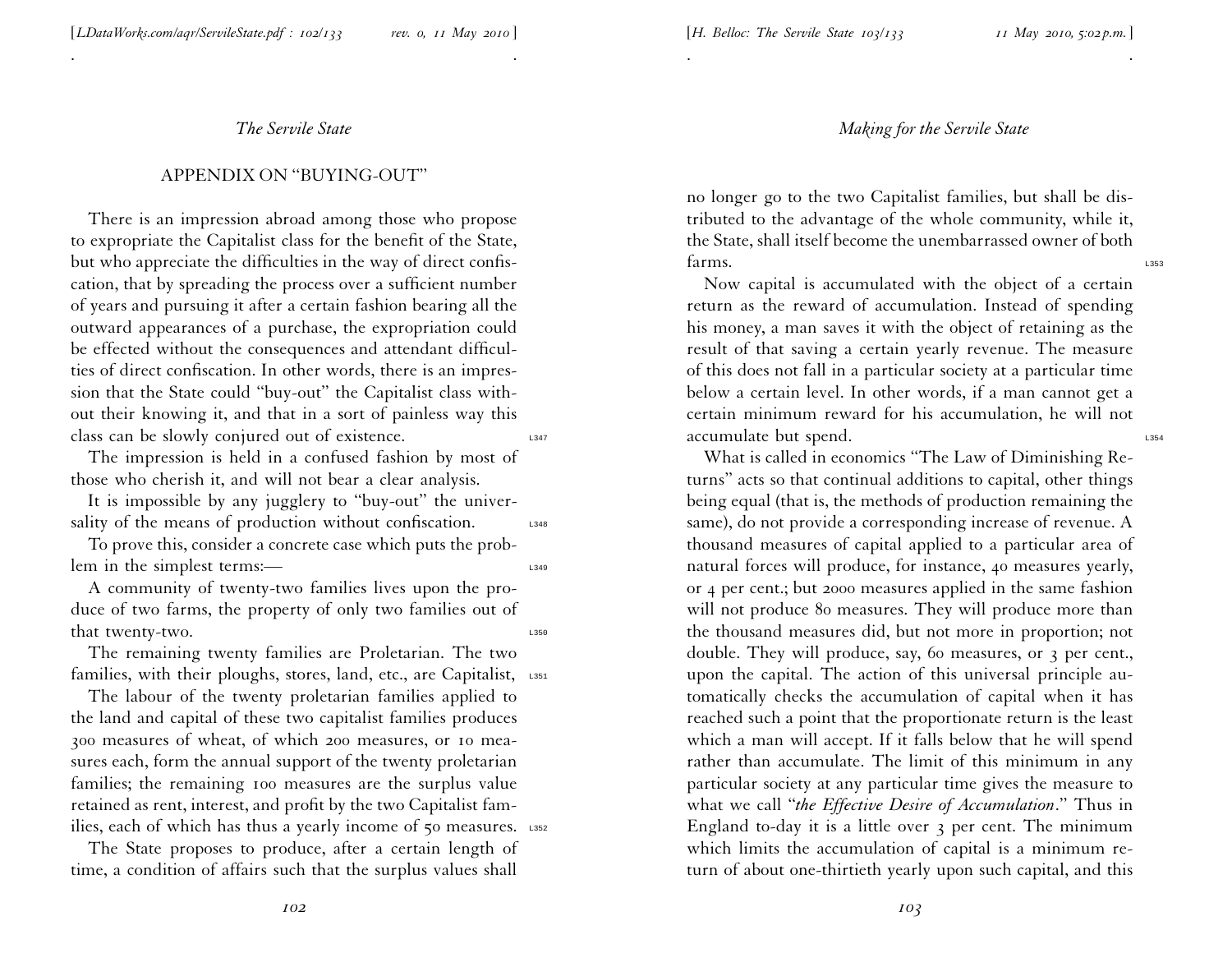. .

we may call for shortness the ''E.D.A.'' of our society at the present time.

When, therefore, the Capitalist estimates the full value of his possessions, he counts them in "so many years' purchase."<sup>1</sup> And that means that he is willing to take in <sup>a</sup> lump sum down for his possessions so many times the yearly revenue which he at presen<sup>t</sup> enjoys. If his E.D.A. is one-thirtieth, he will take a lump sum representing thirty times his annual revenue. L356

So far so good. Let us suppose the two Capitalists in our example to have an E.D.A. of one-thirtieth. They will sell to the State if the State can put up 3000 measures of wheat. L357

Now, of course, the State can do nothing of the kind. The accumulations of wheat being already in the hands of the Capitalists, and those accumulations amounting to much less than 3000 measures of wheat, the thing appears to be a deadlock. L358

But it is not <sup>a</sup> deadlock if the Capitalist is <sup>a</sup> fool. The State can go to the Capitalists and say: ''Hand me over your farms, and against them <sup>I</sup> will <sup>g</sup>ive you guarantee that you shall be paid *rather more than* <sup>100</sup> measures of wheat <sup>a</sup> year for the thirty years. In fact, <sup>I</sup> will pay you half as much again until these extra payments amount to <sup>a</sup> purchase of your original  $stock.^"$ 

Out of what does this extra amount come? Out of the State's power to tax.

The State can levy <sup>a</sup> tax upon the profits of both Capitalists A and B, and pay them the extra with their own money.  $L_{361}$ 

#### *Making for the Servile State*

In so simple an example it is evident that this "ringing of the changes'' would be spotted by the victims, and that they would bring against it precisely the same forces which they would bring against the much simpler and more straightforward process of immediate confiscation.

. The contract of the contract of the contract of the contract of the contract of the contract of the contract of the contract of the contract of the contract of the contract of the contract of the contract of the contrac

But it is argued that in <sup>a</sup> complex State, where you are dealing with myriads of individual Capitalists and thousands of particular forms of profit, the process can be masked. L363

There are two ways in which the State can mask its action (according to this policy). It can buy out first one small area of land and capital out of the general taxation and then another, and then another, until the whole has been transferred; or it can tax with peculiar severity certain trades which the rest who are left immune will abandon to their ruin, and with the general taxation <sup>p</sup>lus this special taxation buy out those unfortunate trades which will, of course, have sunk heavily in value under the attack.

The second of these tricks will soon be apparen<sup>t</sup> in any society, however complex; for after one unpopular trade had been selected for attack the trying on of the same methods in another less unpopular field will at once rouse suspicion.<sup>2</sup>

The first method, however, might have some chance of success, at least for <sup>a</sup> long time after it was begun, in <sup>a</sup> highl y complex and numerous society were it not for <sup>a</sup> certain check which comes in of itself. That check is the fact that the Capitalist only takes more than his old yearly revenue with the object of reinvesting the surplus.

<sup>I</sup> have <sup>a</sup> thousand pounds in Brighton railway stock, <sup>y</sup>ielding me <sup>3</sup> per cent.: £<sup>30</sup> <sup>a</sup> year. The Government asks me to exchange my bit of paper against another bit of paper guaran-

<sup>&</sup>lt;sup>1</sup> By an illusion which clever statesmanship could use to the advantage of the community, he even estimates the natural forces he controls (which need no accumulation, but are always present) on the analogy of his capital, and will part with them at "so many years' purchase." It is by taking advantage of this illusion that land purchase schemes (as in Ireland) happily work to the advantage of the dispossessed.

 $^2$  Thus you can raid the brewers in a society half-Puritan where brewing is thought immoral by many, but proceed to railway stock and it will be <sup>a</sup> very different matter.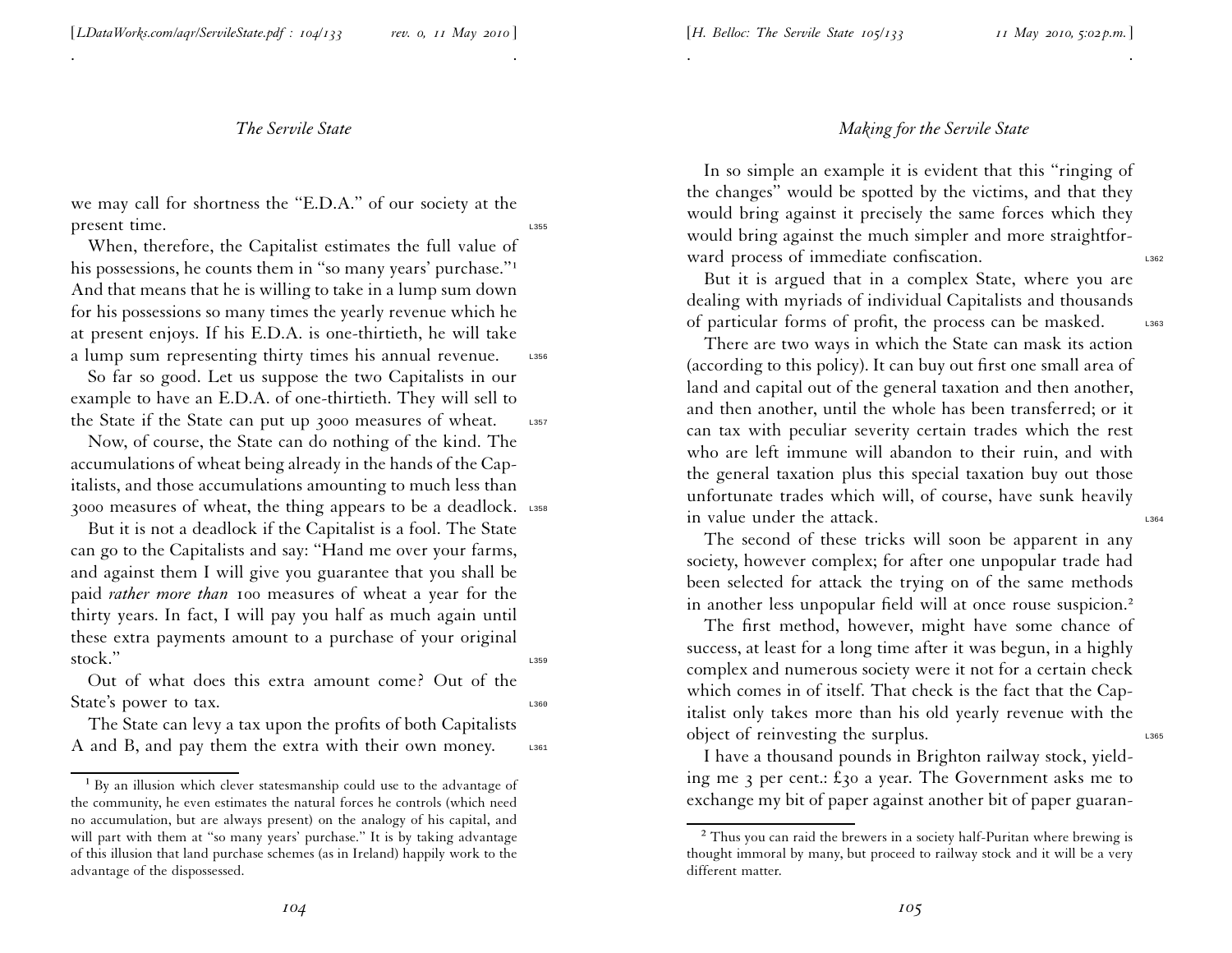[*H. Belloc: The Servile State 107/133 <sup>11</sup> May 2010, 5:02 p.m.*]

*The Servile State*

. .

teeing the paymen<sup>t</sup> of £50 <sup>a</sup> year, that is, an extra rate <sup>a</sup> year, for so many years as will represen<sup>t</sup> over and above the regular interest paid <sup>a</sup> purchase of my stock. The Government's bit of paper promises to pay to the holder £50 <sup>a</sup> year for, say, thirty-eight years. <sup>I</sup> am delighted to make the exchange, not because <sup>I</sup> am such <sup>a</sup> fool as to enjoy the prospec<sup>t</sup> of my property being extinguished at the end of thirty-eight years, but because <sup>I</sup> hope to be able to reinvest the extra £<sup>20</sup> every year in something else that will bring me in <sup>3</sup> per cent. Thus, at the end of the thirty-eight years <sup>I</sup> shall (or my heirs) be better off than <sup>I</sup> was at the beginning of the transaction, and I shall have enjoyed during its maturing my old  $\pounds$ 30 a year all the same.

The State can purchase thus on <sup>a</sup> small scale by subsidising purchase out of the general taxation. It can, therefore, <sup>p</sup>lay this trick over <sup>a</sup> small area and for <sup>a</sup> short time with success. But the moment this area passes <sup>a</sup> very narrow limit the ''market for investment'' is found to be restricted, Cap ital automatically takes alarm, the State can no longer offer its paper guarantees save at an enhanced price. If it tries to turn the position by further raising taxation to what Capital regards as ''confiscatory'' rates, there will be opposed to its action just the same forces as would be opposed to frank and open expropriation.

The matter is one of <sup>p</sup>lain arithmetic, and all the confusion introduced by the complex mechanism of ''finance'' can no more change the fundamental and arithmetical principles in volved than can the accumulation of triangles in an ordnance survey reduce the internal angles of the largest triangle to less *Making for the Servile State*

than 180 degrees.<sup>³</sup> In fine: *if you desire to confiscate, you must confiscate*.

. The contract of the contract of the contract of the contract of the contract of the contract of the contract of the contract of the contract of the contract of the contract of the contract of the contract of the contrac

You cannot outflank the enemy, as Financiers in the city and sharpers on the race-course outflank the simpler of mankind, nor can you conduct the general process of expropriation upo n <sup>a</sup> muddle-headed hope that somehow or other something will come out of nothing in the end.

There are, indeed, two ways in which the State could expropriate without meeting the resistance that must be presen<sup>t</sup> against any attempt at confiscation. But the first of these ways is precarious, the second insufficient.

They are as follows:

(1) The State can promise the Capitalist <sup>a</sup> larger yearly revenue than he is getting in the expectation that it, the State, can manage the business better than the Capitalist, or that some future expansion will come to its aid. In other words, if the State makes <sup>a</sup> bigger profit out of the thing than the Capitalist, it can buy out the Capitalist just as <sup>a</sup> private individual with a similar business proposition can buy him out. L372

But the converse of this is that if the State has calculated badly, or has bad luck, it would find itself *endowing* the Capitalists of the future instead of gradually extinguishing them. L373

In this fashion the State could have ''socialised'' without confiscation the railways of this country if it had taken them over fifty years ago, promising the then owners more than they were then obtaining. But if it had socialised the hansom cab in the nineties, it would now be supporting in perpetuity that worthy but extinct type the cab-owner (and his children for ever) at the expense of the community.  $L_{374}$ 

 $3$  In using this metaphor I at once record my apologies to those who believe in elliptical and hyperbolic universes, and confess myself an old-fashioned parabolist. Further, <sup>I</sup> admit that the triangles in question are spherical.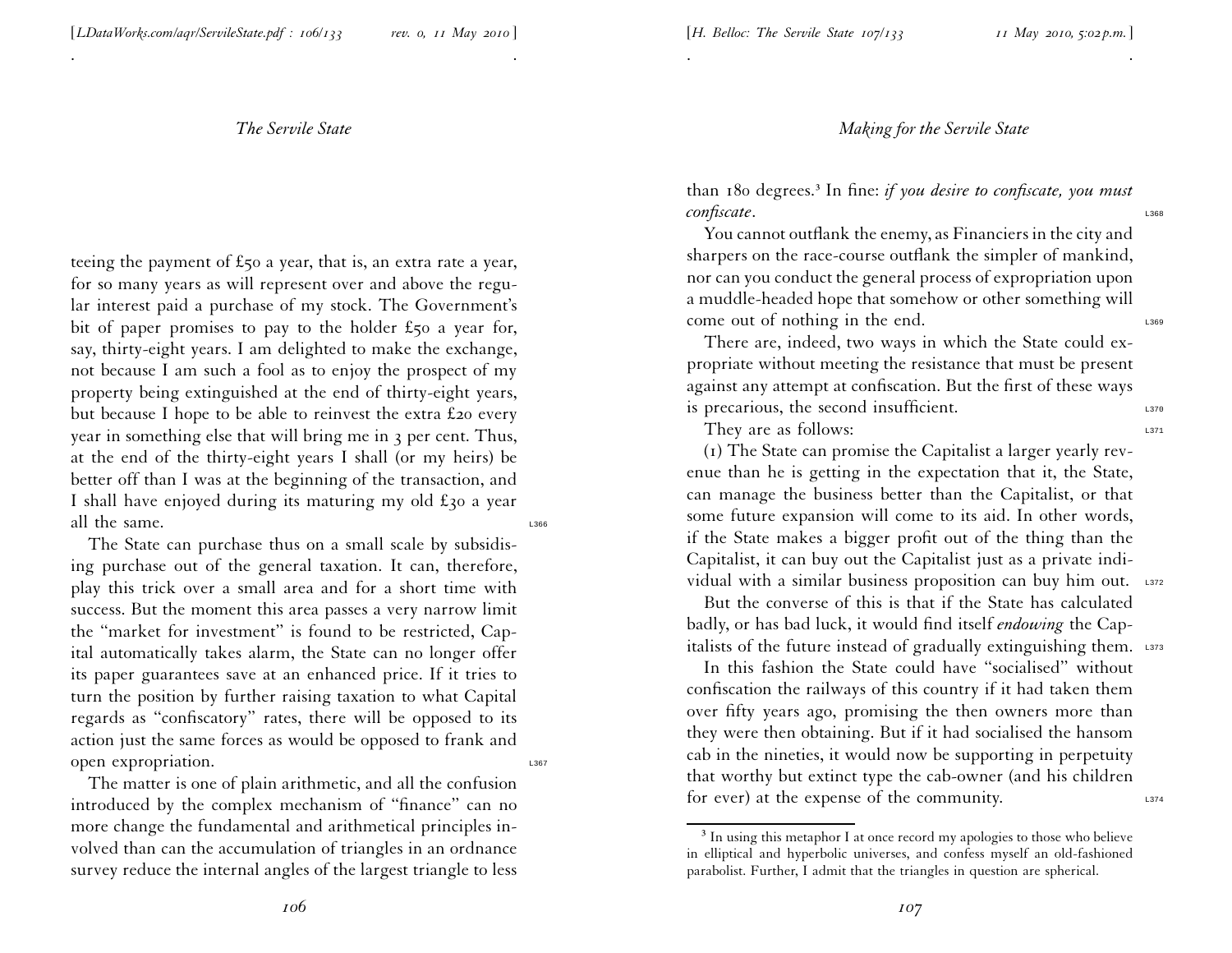. .

The second way in which the State can expropriate without confiscation is by annuity. It can say to such Capitalists as have no heirs or care little for their fate if they have: ''You have only go<sup>t</sup> so much time to live and to enjoy your £30, will you take £50 until you die?'' Upon the bargain being accepted the State will, in process of time, though not immediately upon the death of the annuitant, become an unembarrassed owner of what had been the annuitant's share in the means of production. But the area over which this method can be exercised is <sup>a</sup> very small one. It is not of itself <sup>a</sup> sufficient instrument for the expropriation of any considerable field.  $L_{375}$ 

<sup>I</sup> need hardly add that as <sup>a</sup> matter of fact the so-called ''Socialist'' and confiscatory measures of our time have nothing to do with the problem here discussed. The State is indeed confiscating, that is, it is taxing in many cases in such <sup>a</sup> fashion as to impoverish the tax-payer and is lessening his capital rather than shearing his income. But it is not puttin g the proceeds into the means of production. It is either using them for immediate consumption in the shape of new official salaries or handing them over to another set of Capitalists.<sup>4</sup> L376

But these practical considerations of the way in which sham Socialist experiments are working belong rather to my next section, in which <sup>I</sup> shall deal with the actual beginnings of the Servile State in our midst.

# SECTION NINE THE SERVILE STATE HAS BEGUN

. The contract of the contract of the contract of the contract of the contract of the contract of the contract of the contract of the contract of the contract of the contract of the contract of the contract of the contrac

IN THIS LAST DIVISION OF MY BOOK I deal with the actual appearance of the Servile State in certain laws an d proposals now familiar to the Industrial Society of modern England. These are the patent objects, ''laws and projects of laws,'' which lend stuff to my argument, and show that it is based not upon <sup>a</sup> mere deduction, but upon an observation of things.  $\frac{1378}{2}$ 

Two forms of this proof are evident: first, the laws and proposals which subject the *Proletariat* to Servile conditions; next, the fact that the *Capitalist*, so far from being expropriated by modern ''Socialist'' experiments, is being confirme d in his power.

<sup>I</sup> take these in their order, and <sup>I</sup> begin by asking in what statutes or proposals the Servile State first appeared among  $\rm 11S.$ 

A false conception of our subject might lead one to find the origins of the Servile State in the restrictions imposed upo n certain forms of manufacture, and the corresponding duties laid upon the Capitalist in the interest of his workmen. The Factory Laws, as they are in this country, would seem to offer upon this superficial and erroneous view <sup>a</sup> starting point. They do nothing of the kind; and the view is superficial and erroneous because it neglects the fundamentals of the case. What distinguishes the Servile State is not the interference of law with the action of any citizen even in connection with industrial matters. Such interference may or may not indi-

<sup>&</sup>lt;sup>4</sup> Thus the money levied upon the death of some not very wealthy squire and represented by, say, locomotives in the Argentine, turns into two miles of palings for the <sup>p</sup>leasant back gardens of <sup>a</sup> thousand new officials under the Inebriates Bill, or is simply handed over to the shareholders of the Prudential under the Insurance Act. In the first case the locomotives have been <sup>g</sup>iven back to the Argentine, and after <sup>a</sup> long series of exchanges have been bartered against <sup>a</sup> grea<sup>t</sup> number of wood-palings from the Baltic—not exactly reproductive wealth. In the second case the locomotives which used to be the squire's hands become, or their equivalent becomes, means of production in the hands of the Sassoons.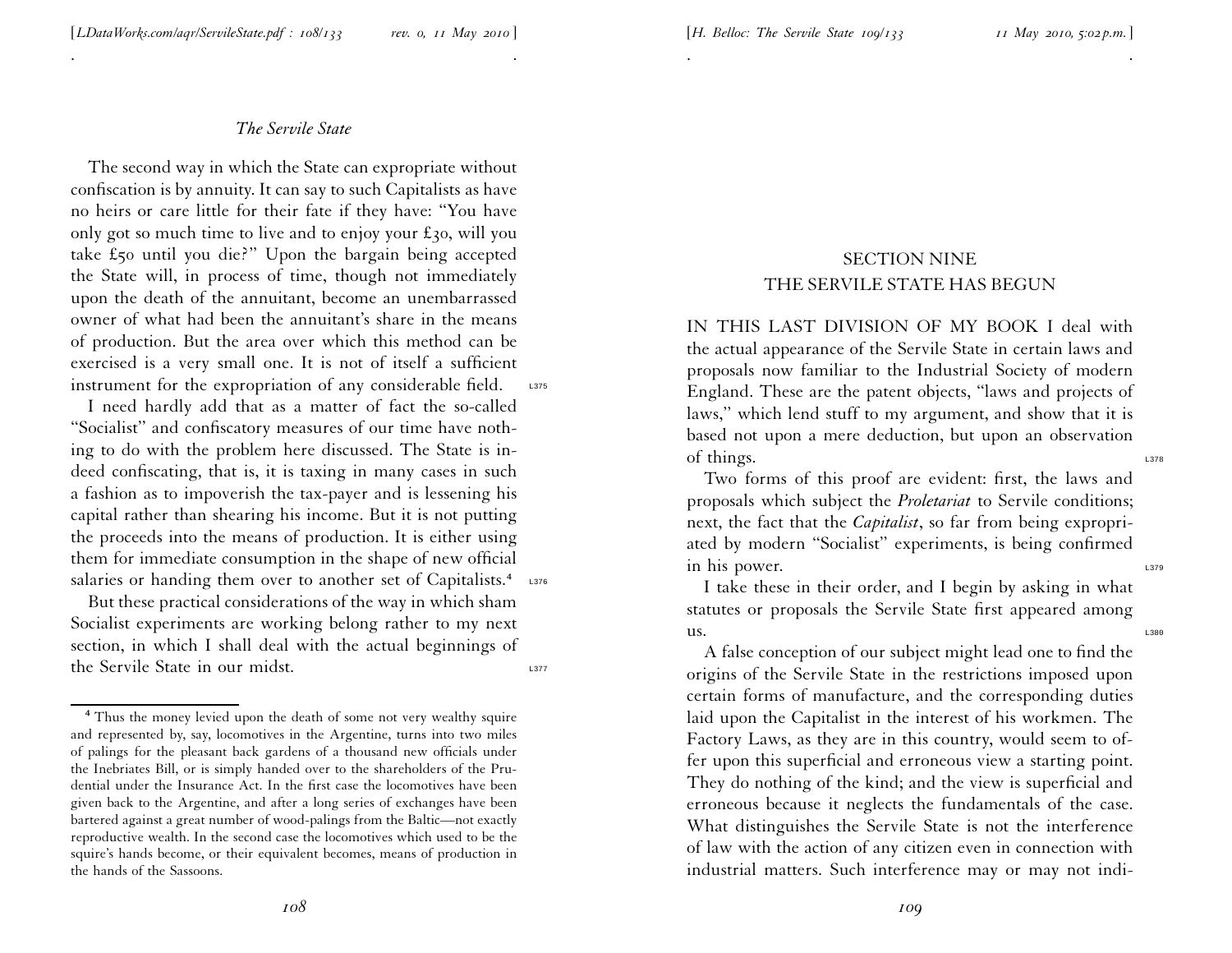. .

cate the presence of <sup>a</sup> Servile status. It in no way indicates the presence of that status when it forbids <sup>a</sup> particular kind of human action to be undertaken by the citizen as a citizen. L381

The legislator says, for instance, ''You may <sup>p</sup>luck roses; but as <sup>I</sup> notice that you sometimes scratch yourself, <sup>I</sup> will pu<sup>t</sup> you in prison unless you cut them with scissors at least <sup>122</sup> millimetres long, and <sup>I</sup> will appoint one thousand inspectors to go round the country seeing whether the law is observed. My brother-in-law shall be at the head of the Department at  $£2000$  a year."

We are all familiar with that type of legislation. We are all familiar with the arguments for and against it in any particular case. We may regard it as onerous, futile, or beneficent, or in any other light, according to our various temperaments. But it does not fall within the category of servile legislation, because it establishes no distinction between two classes of citizens, marking off the one as legally distinct from the other by a criterion of manual labour or of income.

This is even true of such regulations as those which compel <sup>a</sup> Cotton Mill, for instance, to have no less than such and such an amount of cubic space for each operative, and such and such protection for dangerous machinery. These laws do not concern themselves with the nature, the amount, or even the existence of <sup>a</sup> contract for service. The object, for example, of the law which compels one to fence off certain types of machinery is simply to protect human life, regardless of whether the human being so protected is rich or poor, Capitalist or Proletarian. These laws may in effect work in our society so that the Capitalist is made responsible for the Proletarian, but he is not responsible *qu<sup>â</sup>* Capitalist, nor is the Proletarian protected *quâ* Proletarian.

In the same way the law may compel me, if <sup>I</sup> am <sup>a</sup> Riparian owner, to pu<sup>t</sup> up <sup>a</sup> fence of statutory strength wherever the

#### *The Servile State has Begun*

. .

water of my river is of more than <sup>a</sup> statutory depth. Now it cannot compel me to do this unless <sup>I</sup> am the owner of the land. In <sup>a</sup> sense, therefore, this might be called the recognition of my *Status*, because, by the nature of the case, only landowners can be affected by the law, and landowners would be compelled by it to safeguard the lives of all, whether they were or were not owners of land.

But the category so established would be purely accidental. The object and method of the law do not concern themselves with a distinction between citizens.

A close observer might indeed discover certain points in the Factory laws, details and <sup>p</sup>hrases, which did distinctly con note the existence of <sup>a</sup> Capitalist and of <sup>a</sup> Proletarian class. But we must take the statutes as <sup>a</sup> whole and the order in which they were produced, above all, the general motive and expressions governing each main statute, in order to judge whether such examples of interference <sup>g</sup>ive us an origin or  $\overline{a}$  not consider the constant of  $\overline{a}$  and  $\overline{a}$  and  $\overline{a}$  and  $\overline{a}$  and  $\overline{a}$  and  $\overline{a}$  and  $\overline{a}$  and  $\overline{a}$  and  $\overline{a}$  and  $\overline{a}$  and  $\overline{a}$  and  $\overline{a}$  and  $\overline{a}$  and  $\overline{a}$  and

The verdict will be that they do not. Such legislation may be oppressive in any degree or necessary in any degree, but it does not establish status in the <sup>p</sup>lace of contract, and it is not, therefore, servile.

Neither are those laws servile which in practice attach to the poor and not to the rich. Compulsory education is in legal theory required of every citizen for his children. The state of mind which goes with <sup>p</sup>lutocracy exempts of course all above <sup>a</sup> certain standard of wealth from this law. But the law does apply to the universality of the commonwealth, and all families resident in Great Britain (not in Ireland) are subject to its provisions.

These are not origins. A true origin to the legislation <sup>I</sup> approach comes later. The first example of servile legislation to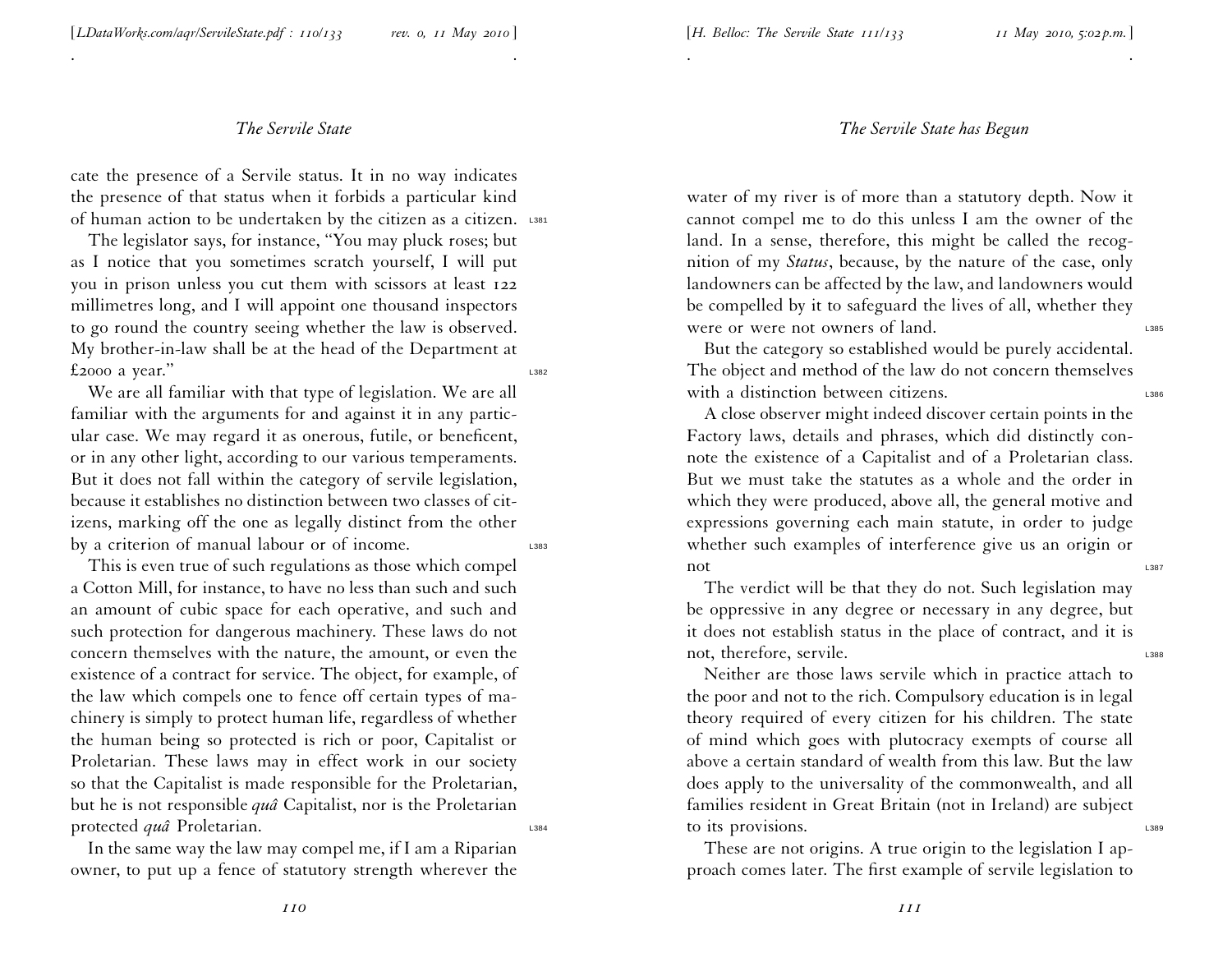. .

be discovered upon the Statute Book is that which establishes the present form of *Employer's Liability*.

<sup>I</sup> am far from saying that that law was passed, as modern laws are beginning to be passed, with the direct object of establishing <sup>a</sup> new status; though it was passed with some consciousness on the par<sup>t</sup> of the legislator that such <sup>a</sup> new status was in existence as <sup>a</sup> social fact. Its motive was merely humane, and the relief which it afforded seemed merely necessary at the time; but it is an instructive example of the way in which <sup>a</sup> small neglect of strict doctrine and <sup>a</sup> slight toler ation of anomaly admit great changes into the State.

There had existed from all time in every community, and there was founded upon common sense, the legal doctrine that if one citizen was so <sup>p</sup>laced with regard to another by contract that he must in the fulfilment of that contract perform certain services, and if those services accidentally involved damages to <sup>a</sup> third party, not the actual perpetrator of the damage, but he who designed the particular operation leading to it was responsible.

The point is subtle, but, as <sup>I</sup> say, fundamental. It involved no distinction of status between employer and employed. L393

Citizen A offered citizen B <sup>a</sup> sack of wheat down if citizen <sup>B</sup> would <sup>p</sup>lough for him <sup>a</sup> <sup>p</sup>iece of land which might or might not produce more than a sack of wheat.

Of course citizen A expected it would produce more, and was awaiting <sup>a</sup> surplus value, or he would not have made the contract with citizen B. But, at any rate, citizen <sup>B</sup> pu<sup>t</sup> his name to the agreement, and as <sup>a</sup> free man, capable of contracting, was correspondingly bound to fulfil it.

In fulfilling this contract the <sup>p</sup>loughshare <sup>B</sup> is driving destroys <sup>a</sup> <sup>p</sup>ipe conveying water by agreemen<sup>t</sup> through A's land to C. C suffers damage, and to recover the equivalent of that damage his action in justice and common sense can only be

#### *The Servile State has Begun*

. .

against A, for <sup>B</sup> was carrying out <sup>a</sup> <sup>p</sup>lan and instruction of which A was the author. C is <sup>a</sup> third party who had nothing to do with such <sup>a</sup> contract and could not possibly have justice save by his chances of getting it from A, who was the true author of the unintentional loss inflicted, since he designed the course of work.

But when the damage is not done to C at all, but to B, who is concerned with <sup>a</sup> work the risks of which are known and willingly undertaken, it is quite another matter.

Citizen A contracts with citizen B that citizen B, in consideration of <sup>a</sup> sack of wheat, shall <sup>p</sup>lough <sup>a</sup> bit of land. Certain known risks must attach to that operation. Citizen B, if he is <sup>a</sup> free man, undertakes those risks with his eyes open. For instance, he may sprain his wrist in turning the <sup>p</sup>lough, or one of the horses may kick him while he is having his bread-and-cheese. If upon such an accident A is compelled to pay damages to B, <sup>a</sup> difference of status is at once recognised. <sup>B</sup> undertook to do work which, by all the theory of free contract, was, with its risks and its expense of energy, the equivalent in B's own eyes of <sup>a</sup> sack of wheat; ye<sup>t</sup> <sup>a</sup> law is passed to say that <sup>B</sup> can have more than that sack of wheat if he is hurt.

There is no converse right of A against B. If the employer suffers by such an accident to the employee, he is not allowed to dock that sack of wheat, though it was regarded in the contract as the equivalent to <sup>a</sup> certain amount of labour to be performed which, as <sup>a</sup> fact, has not been performed. A has no action unless <sup>B</sup> has been *culpably* negligent or remiss. In other words, the mere fact that one man is *working* and the other not is the fundamental consideration on which the law is built, and the law says: ''You are not <sup>a</sup> free man making <sup>a</sup> free contract with all its consequences. You are <sup>a</sup> worker, and therefore an inferior: you are an *employee*; and that *status*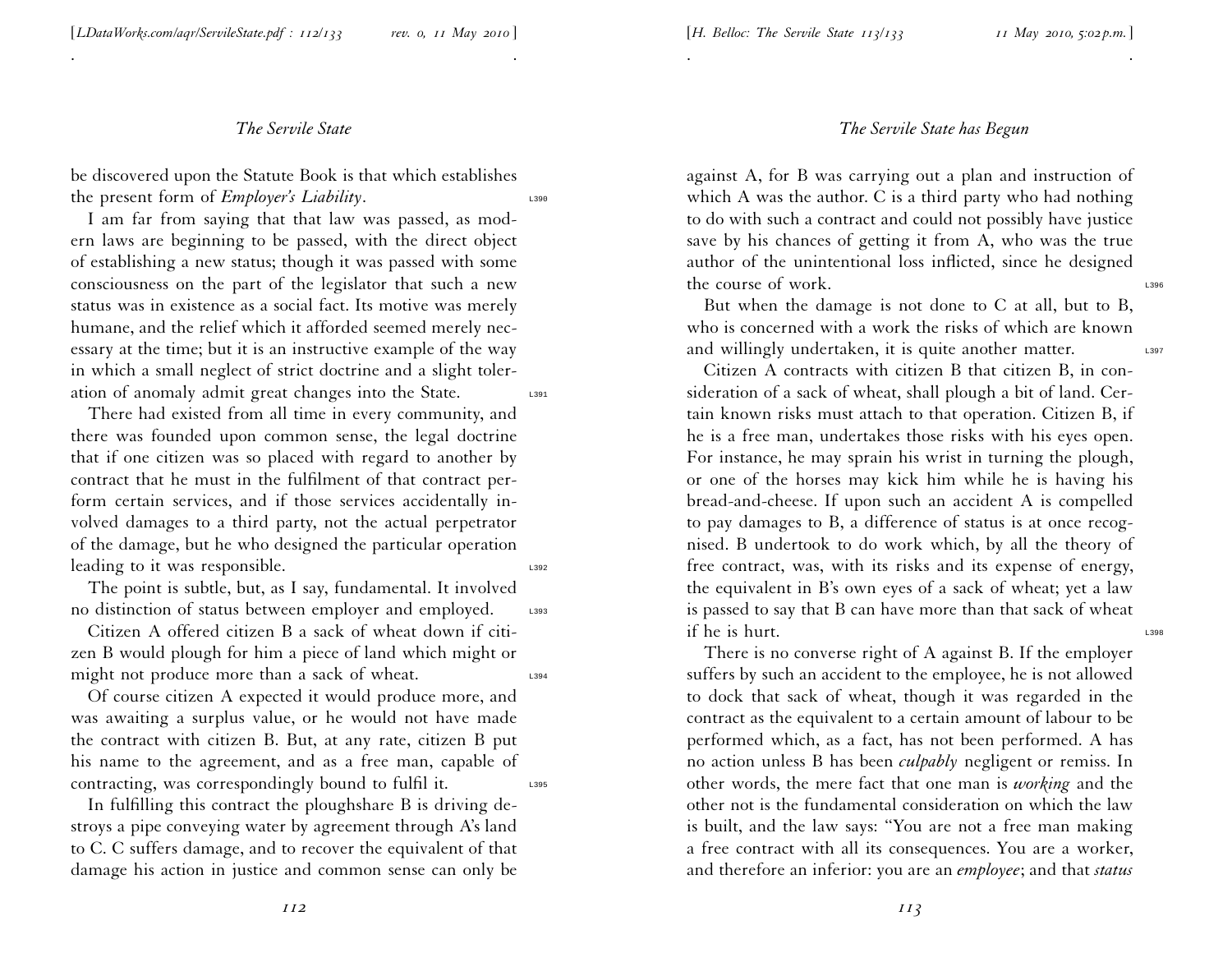an employer; and <sup>B</sup> and <sup>D</sup> have special claims on A, not because they are citizens, but because they are something less: *viz*. *employees*. They can *claim protection* from A, as inferiors of <sup>a</sup> superior in <sup>a</sup> State admitting such distinctions and patronage. It will occur at once to the reader that in our existing social

was innocent of the whole business.

state the employee will be very grateful for such legislation. One workman cannot recover from another simply because the other will have no goods out of which to pay damages. Let the burden, therefore, fall upon the rich man!

Now in all this it is quite clear that A has peculiar duties not because he is <sup>a</sup> citizen, but because he is something more:

Excellent. But that is not the point. To argue thus is to say that Servile legislation is necessary if we are to solve the problems raised by Capitalism. It remains servile legislation none the less. It is legislation that would not exist in <sup>a</sup> society

These last merit <sup>a</sup> very different consideration, for they will represen<sup>t</sup> to history the conscious and designed entry of Servile Institutions into the old Christian State. They are not ''origins,'' small indications of coming change which the historian will painfully discover as <sup>a</sup> curiosity. They are the admitted foundations of <sup>a</sup> new order, deliberately <sup>p</sup>lanned by <sup>a</sup> few, confusedly accepted by the many, as the basis upon which <sup>a</sup> novel and stable society shall arise to replace the un stable and passing phase of Capitalism.

They fall roughly into three categories:  $L_{406}$ 

(1) Measures by which the insecurity of the proletariat shall be relieved through the action of the employing class, or of the proletariat itself acting under compulsion.

#### *The Servile State has Begun*

where property was well divided and where <sup>a</sup> citizen could normally pay damages for the harm he had himself caused.<sup>1</sup>

. .

This first trickle of the stream, however, though it is of considerable historical interest as <sup>a</sup> point of departure, is not of very definite moment to our subject compared with the grea<sup>t</sup> bulk of later proposals, some of which are already law, others upon the point of becoming law, and which definitely recognise the Servile State, the re-establishment of status in the <sup>p</sup>lace of contract, and the universal division of citizens into two categories of employers and employed.

<sup>g</sup>ives you <sup>a</sup> special position which would not be recognised in the other party to the contract."

*The Servile State*

The principle is pushed still further when an employer is made liable for an accident happening to one of his employees at the hands of another employee.

A <sup>g</sup>ives <sup>a</sup> sack of wheat to <sup>B</sup> and <sup>D</sup> each if they will dig <sup>a</sup> well for him. All three parties are cognisant of the risks and accep<sup>t</sup> them in the contract. B, holding the rope on which <sup>D</sup> is lowered, lets it slip. If they were all three men of exactly equal status, obviously D's action would be against B. But they are not of equal status in England to-day. <sup>B</sup> and <sup>D</sup> are *employees*, and are therefore in <sup>a</sup> special and inferior position before the law compared with their employer A. D's action is, by this novel principle, no longer against B, who acciden tally injured him by <sup>a</sup> personal act, however involuntary, for which <sup>a</sup> free man would be responsible, but against A, who

. .

[*LDataWorks.com/aqr/ServileState.pdf : <sup>114</sup>/133 rev. 0, <sup>11</sup> May <sup>2010</sup>* ]

[*H. Belloc: The Servile State <sup>115</sup>/133 <sup>11</sup> May 2010, 5:02 p.m.*]

 $^1$  How true it is that the idea of status underlies this legislation can easily be tested by taking parallel cases, in one of which working men are concerned, in the other the professional class. If <sup>I</sup> contract to write for <sup>a</sup> publisher <sup>a</sup> complete History of the County of Rutland, and in the pursuit of that task, while examining some object of historical interest, fall down <sup>a</sup> <sup>p</sup>it, <sup>I</sup> should not be able to recover against the publisher. But if <sup>I</sup> dress in mean clothes, and the same publisher, deceived, <sup>g</sup>ives me <sup>a</sup> month's work at cleaning out his ornamental water and <sup>I</sup> am wounded in that occupation by <sup>a</sup> fierce fish, he will be mulcted to my advantage, and that roundly.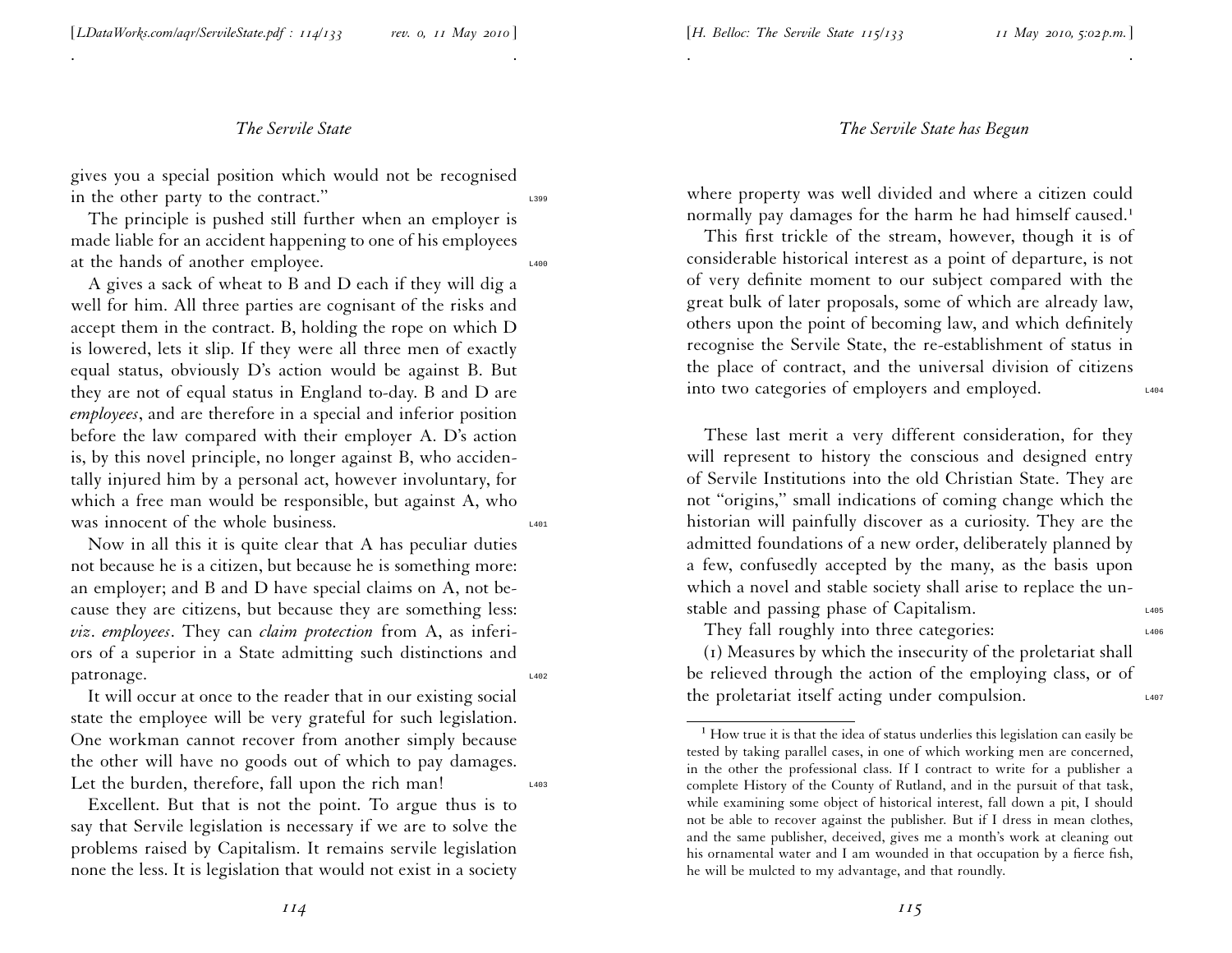[*LDataWorks.com/aqr/ServileState.pdf : 116/133 rev. 0, <sup>11</sup> May <sup>2010</sup>* ]

# *The Servile State*

. .

(2) Measures by which the employer shall be compelled to <sup>g</sup>ive not less than <sup>a</sup> certain minimum for any labour he may purchase, and  $\frac{1408}{2000}$ 

(3) Measures which compel <sup>a</sup> man lacking the means of production to labour, though he may have made no contract to that effect.

The last two, as will be seen in <sup>a</sup> moment, are complementary one of another.

As to the first: Measures to palliate the insecurity of the proletariat.

We have of this an example in actual law at this moment. And that law—the Insurance Act—(whose political source and motive <sup>I</sup> am not here discussing) follows in every particular the lines of a Servile State.

(*a*) Its fundamental criterion is employment. In other words, <sup>I</sup> am compelled to enter <sup>a</sup> scheme providing me against the mischances of illness and unemployment not because <sup>I</sup> am <sup>a</sup> citizen, but only if I am:

(1) Exchanging services for goods; and either  $\frac{1414}{414}$ 

(2) Obtaining less than <sup>a</sup> certain amount of goods for those services, or

(3) A vulgar fellow working with his hands. The law carefully excludes from its provisions those forms of labour to which the educated and therefore powerful classes are subject, and further excludes from compulsion the mass of those who are for the moment earning enough to make them <sup>a</sup> class to be reckoned with as economically free. <sup>I</sup> may be <sup>a</sup> writer of books who, should he fall ill, will leave in the greatest distress the family which he supports. If the legislator were concerned for the morals of citizens, <sup>I</sup> should most undoubtedly come under this law, under the form of <sup>a</sup> compulsory insurance added to my income tax. But the legislator is not concerned with people of my sort. He is concerned with <sup>a</sup> new status

#### *The Servile State has Begun*

which he recognises in the State, to wit, the proletariat. He envisages the proletariat not quite accurately as men either poor, or, if they are not poor, at any rate vulgar people working with their hands, and he legislates accordingly.

. .

(*b*) Still more striking, as an example of status taking the <sup>p</sup>lace of contract, is the fact that this law puts the duty of controlling the proletariat and of seeing that the law is obeyed not upon the proletariat itself, but upon the *Capitalist* class. L417

Now this point is of an importance that cannot be exaggerated. The contract of the contract of the contract of the contract of the contract of the contract of the contract of the contract of the contract of the contract of the contract of the contract of the contract of the con

The future historian, whatever his interest in the first indi cations of that profound revolution through which we are so rapidly passing, will most certainly fix upon that one point as the cardinal landmark of our times. The legislator surveying the Capitalist State proposes as <sup>a</sup> remedy for certain of its evils the establishment of two categories in the State, compels the lower man to registration, to <sup>a</sup> tax, and the rest of it, and further compels the upper man to be the instrument in enforcing that registration and in collecting that tax. No one acquainted with the way in which any one of the grea<sup>t</sup> changes of the pas<sup>t</sup> has taken <sup>p</sup>lace, the substitution of tenure for the Roman proprietary right in land, or the substitution of the mediaeval peasan<sup>t</sup> for the serf of the Dark Ages, can possibly misunderstand the significance of such <sup>a</sup> turning point in our history.

Whether it will be completed or whether <sup>a</sup> reaction will destroy it is another matter. Its mere proposal is of the greatest possible moment in the inquiry we are here pursuing.  $\frac{1420}{2}$ 

Of the next two groups, the fixing of <sup>a</sup> Minimum Wage and the Compulsion to Labour (which, as <sup>I</sup> have said, and will shortly show, are complementary one to the other), neither has ye<sup>t</sup> appeared in actual legislation, but both are <sup>p</sup>lanned,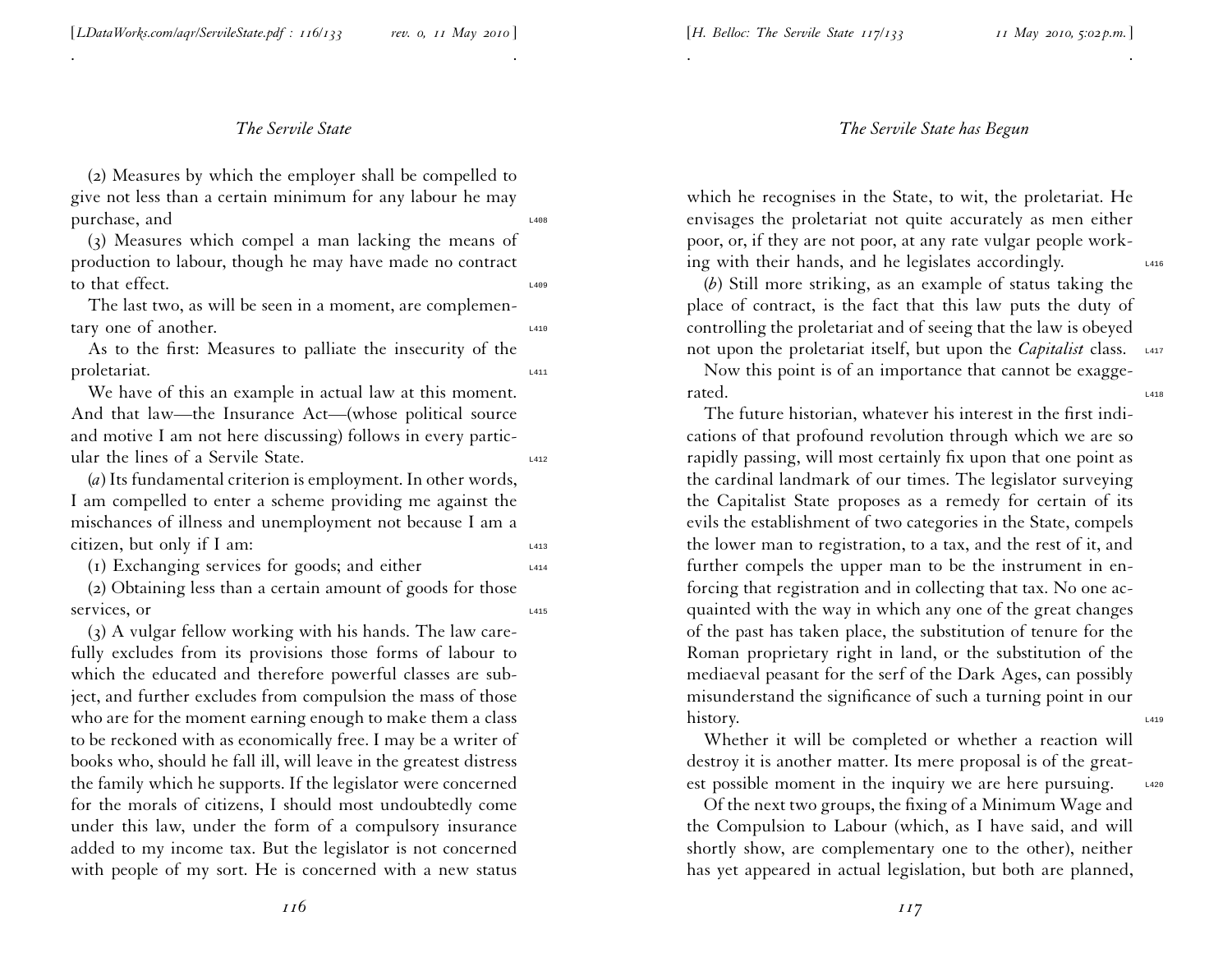. .

both thought out, both possessed of powerful advocates, and both upon the threshold of positive law.

The fixing of <sup>a</sup> Minimum Wage, with <sup>a</sup> definite sum fixed by statute, has not ye<sup>t</sup> entered our laws, but the first step towards such <sup>a</sup> consummation has been taken in the shape of <sup>g</sup>iving legal sanction to some hypothetical Minimum Wage which shall be arrived at after discussion within <sup>a</sup> particular trade. That trade is, of course, the mining industry. The law does not say: ''No Capitalist shall pay <sup>a</sup> miner less than so many shillings for so many hours' work.'' But it does say: ''Figures having been arrived at by local boards, any miner working within the area of each board can claim by force of law the minimum sum established by such boards.'' It is evident that from this step to the next, which shall define some sliding scale of remuneration for labour according to prices and the profits of capital, is an easy and natural transition. It would <sup>g</sup>ive both parties what each immediately requires: to capital <sup>a</sup> guarantee against disturbance; to labour sufficiency and security. The whole thing is an excellent object lesson in little of that general movement from free contract to status, and from the Capitalist to the Servile State, which is the tide of our time. L422

The neglect of older principles as abstract and doctrinaire; the immediate need of both parties immediately satisfied; the unforeseen but necessary consequence of satisfying such needs in such <sup>a</sup> fashion all these, which are apparen<sup>t</sup> in the settlement the mining industry has begun, are the typical forces producing the Servile State.

Consider in its largest aspect the nature of such a settlement. L424

The Proletarian accepts <sup>a</sup> position in which he produces for the Capitalist <sup>a</sup> certain total of economic values, and retains out of that total <sup>a</sup> portion only, leaving to the Capitalist all

#### *The Servile State has Begun*

. .

surplus value. The Capitalist, on his side, is guaranteed in the secure and permanen<sup>t</sup> expectation of that surplus value through all the perils of social envy; the Proletarian is guaranteed in <sup>a</sup> sufficiency and <sup>a</sup> security for that sufficiency; but by the very action of such <sup>a</sup> guarantee there is withdrawn from him the power to refuse his labour and thus to aim at putting himself in possession of the means of production. L425

Such schemes definitely divide citizens into two classes, the Capitalist and the Proletarian. They make it impossible for the second to combat the privileged position of the first. They introduce into the positive laws of the community <sup>a</sup> recognition of social facts which already divide Englishmen into two groups of economically more free and economically less free, and they stamp with the authority of the State <sup>a</sup> new constitution of society. Society is recognised as no longer consisting of free men bargaining freely for their labour or any other commodity in their possession, but of two contrasting status, owners and non-owners. The first must not be allowed to leave the second without subsistence; the second must not be allowed to obtain that grip upon the means of production which is the privilege of the first. It is true that this first experiment is small in degree and tentative in quality; but to judge the movement as <sup>a</sup> general whole we must not only consider the expression it has actually received so far in positive law, but the mood of our time.

When this first experiment in <sup>a</sup> minimum wage was being debated in Parliament, what was the grea<sup>t</sup> issue of debate? Upon what did those who were the most ardent reformers particularly insist? *Not* that the miners should have an avenue open to them for obtaining possession of the mines; not even that the State should have an avenue open to it for obtaining such possession; *but that the minimum wage should be fixed at <sup>a</sup> certain satisfactory level*! That, as our recent experience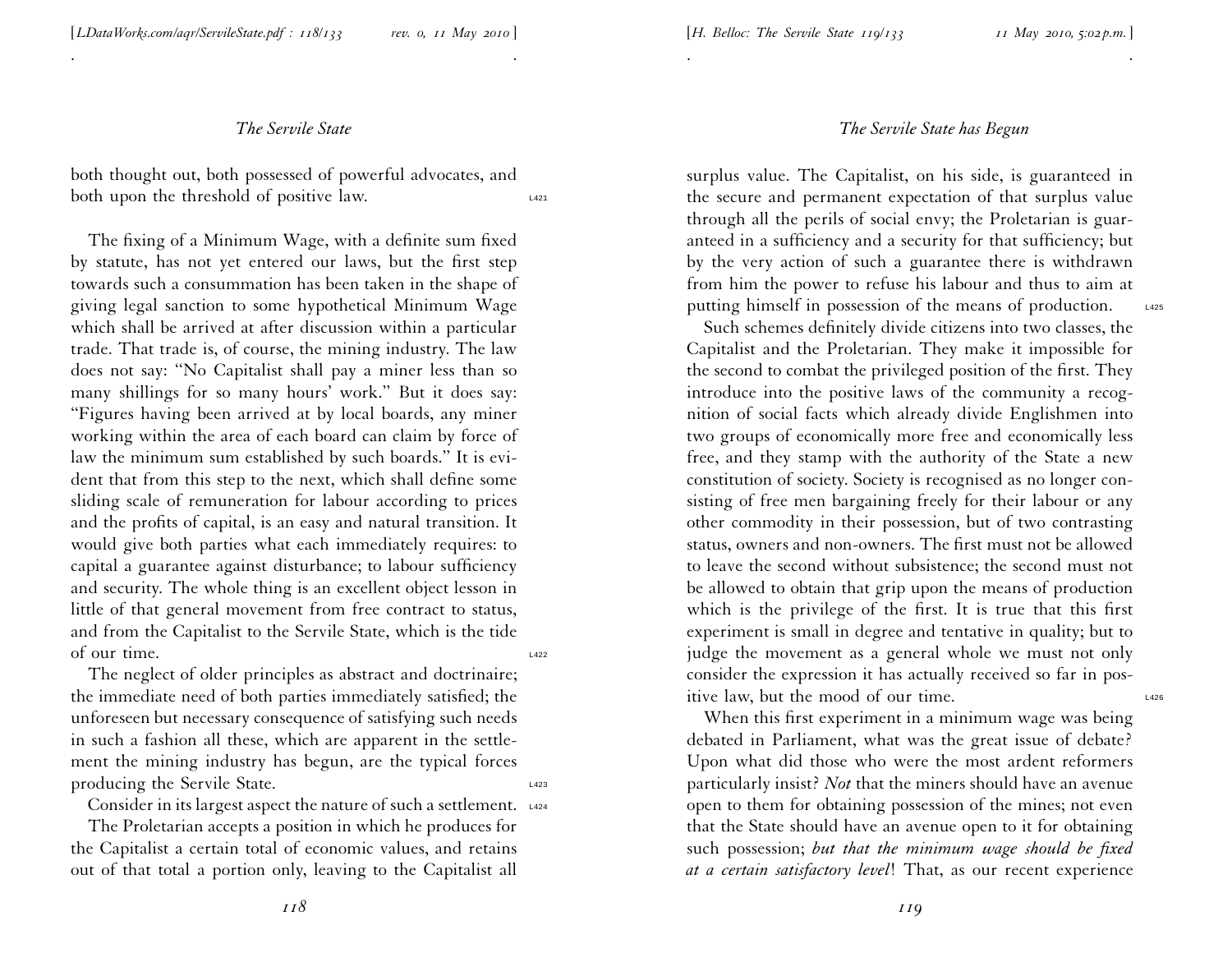. .

testifies for all of us, was the crux of the quarrel. And that such <sup>a</sup> point should be the crux, not the socialisation of the mines, nor the admission of the proletariat to the means of production, but only <sup>a</sup> sufficiency and <sup>a</sup> security of wage, is amply significant of the perhaps irresistible forces which are making in the direction for which I argue in this book.  $\qquad 1427$ 

There was here no attempt of the Capitalist to impose Servile conditions nor of the Proletarian to resist them. Both parties were agreed upon that fundamental change. The discussion turned upon the minimum limit of subsistence to be securely provided, <sup>a</sup> point which left aside, because it took for granted, the establishment of *some* minimum in any case. Next, let it be noted (for it is of moment to <sup>a</sup> later par<sup>t</sup> of my argument) that experiments of this sort promise to extend <sup>p</sup>iecemeal. There is no likelihood, judging by men's actions and speech, of some grand general scheme for the establishment of <sup>a</sup> minimum wage throughout the community. Such <sup>a</sup> scheme would, of course, be as truly an establishment of the Servile State as <sup>p</sup>iecemeal schemes. But, as we shall see in <sup>a</sup> moment, the extension of the principle <sup>p</sup>iecemeal has <sup>a</sup> considerable effect upon the forms which compulsion may take. The set of  $\sum_{1428}$ 

The miners' refusal to work, with the exaggerated panic it caused, bred this first tentative appearance of the minimum wage in our laws. Normally, capital prefers free labour with its margin of destitution; for such an anarchy, ephemeral though it is of its nature, while it lasts provides cheap labour; from the narrowest point of view it provides in the still competitive areas of Capitalism <sup>a</sup> better chance for profits. L429

But as one group of workmen after another, concerned with trades immediately necessary to the life of the nation, and therefore tolerating but little interruption, learn the power which combination <sup>g</sup>ives them, it is inevitable that the leg-

#### *The Servile State has Begun*

islator (concentrated as he is upon momentary remedies for difficulties as they arise) should propose for one such trade after another the remedy of a minimum wage.  $\frac{1430}{2}$ 

. .

There can be little doubt that, trade by trade, the principle will extend. For instance, the two and <sup>a</sup> half millions now guaranteed against unemployment are guaranteed against it for <sup>a</sup> certain weekly sum. That weekly sum must bear some relation to their estimated earnings when they are in employment.

It is <sup>a</sup> short step from the calculation of unemployment benefit (its being fixed by statute at <sup>a</sup> certain level, and that level determined by something which is regarded as the just remuneration of labour in that trade); it is <sup>a</sup> short step, <sup>I</sup> say, from that to <sup>a</sup> statutory fixing of the sums paid during employment.

The State says to the Serf: ''I saw to it that you should have so much when you were unemployed. <sup>I</sup> find that in some rare cases my arrangemen<sup>t</sup> leads to your getting more when you are unemployed than when you are employed. <sup>I</sup> further find that in many cases, though you ge<sup>t</sup> more when you are em<sup>p</sup>loyed, ye<sup>t</sup> the difference is not sufficient to tempt <sup>a</sup> lazy man to work, or to make him take any particular trouble to ge<sup>t</sup> work. I must see to this."

The provision of <sup>a</sup> fixed schedule during unemployment thus inevitably leads to the examination, the defining, and at last the imposition of <sup>a</sup> minimum wage during employment; and every compulsory provision for unemployed benefits is the seed of a minimum wage.  $\frac{1434}{2}$ 

Of still greater effect is the mere presence of State regulation in such <sup>a</sup> matter. The fact that the State has begun to gather statistics of wages over these large areas of industry, and to do so not for <sup>a</sup> mere statistical object, but <sup>a</sup> practical one, and the fact that the State has begun to immix the action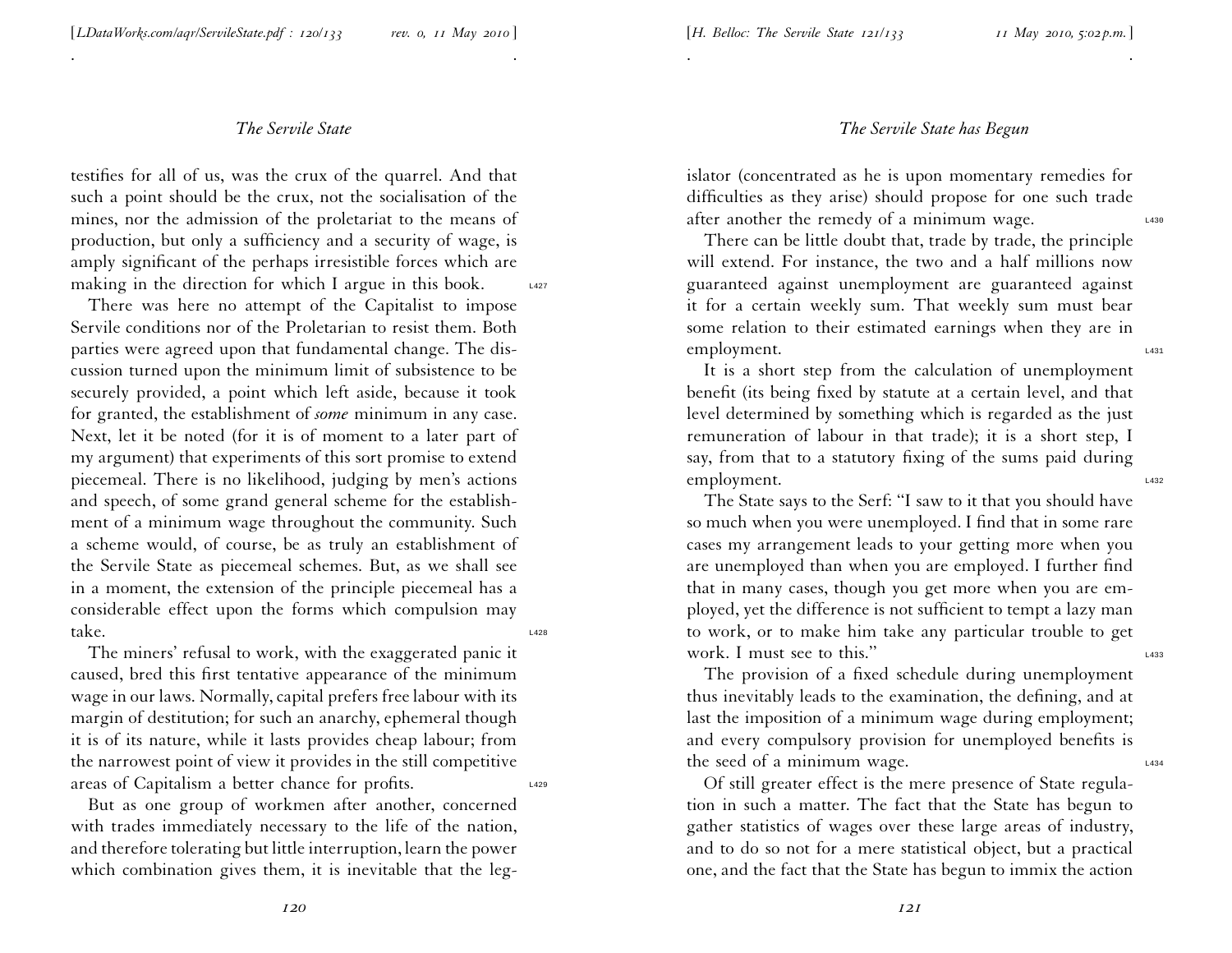. .

of positive law and constraint with the older system of free bargaining, mean that the whole weight of its influence is now in favour of regulation. It is no rash prophecy to assert that in the near future our industrial society will see <sup>a</sup> grad ually extending area of industry in which from two sides the fixing of wages by statute shall appear. From the one side it will come in the form of the State examining the conditions of labour in connection with its own schemes for establishing sufficiency and security by insurance. From the other side it will come through the reasonable proposals to make contracts between groups of labour and groups of capital enforceable in the Courts.

So much, then, for the Principle of <sup>a</sup> Minimum Wage. It has already appeared in our laws. It is certain to spread. But how does the presence of this introduction of <sup>a</sup> Minimum form part of the advance towards the Servile State?

<sup>I</sup> have said that the principle of <sup>a</sup> minimum wage involves as its converse the principle of compulsory labour. Indeed, most of the importance which the principle of <sup>a</sup> minimum wage has for this inquiry lies in that converse necessity of compulsory labour which it involves.

But as the connection between the two may not be clear at first sight, we must do more than take it for granted. We must establish it by process of reason.

There are two distinct forms in which the whole policy of enforcing security and sufficiency by law for the proletariat produce a corresponding policy of compulsory labour.

The first of these forms is the compulsion which the Courts will exercise upon either of the parties concerned in the <sup>g</sup>iv ing and in the receiving of the minimum wage. The second form is the necessity under which society will find itself, when once the principle of the minimum wage is conceded, cou-

#### *The Servile State has Begun*

<sup>p</sup>led with the principle of sufficiency and security, to maintain those whom the minimum wage excludes from the area of normal employment.

. .

As to the first form:—

A Proletarian group has struck <sup>a</sup> bargain with <sup>a</sup> group of Capitalists to the effect that it will produce for that capital ten measures of value in <sup>a</sup> year, will be content to receive six measures of value for itself, and will leave four measures as surplus value for the Capitalists. The bargain is ratified; the Courts have the power to enforce it. If the Capitalists by some trick of fines or by bluntly breaking their word pay out in wages less than the six measures, the Courts must have some power of constraining them. In other words, there must be some sanction to the action of the law. There must be some power of punishment, and, through punishment, of compulsion. Conversely, if the men, having struck this bargain, go back upon their word; if individuals among them or sections among them cease work with <sup>a</sup> new demand for seven measures instead of six, the Courts must have the power of constraining and of punishing *them*. Where the bargain is ephemeral or at any rate extended over only reasonable limits of time, it would be straining language perhaps to say that each individual case of constraint exercised against the workmen would be <sup>a</sup> case of compulsory labour. But extend the system over <sup>a</sup> long period of years, make it normal to industry and accepted as <sup>a</sup> habit in men's daily conception of the way in which their lives should be conducted, and the method is necessarily transformed into <sup>a</sup> system of compulsory labour. In trades where wages fluctuate little this will obviously be the case. ''You, the agricultural labourers of this district, have taken fifteen shillings <sup>a</sup> week for <sup>a</sup> very long time. It has worked perfectly well. There seems no reason why you should have more. Nay, you pu<sup>t</sup> your hands to it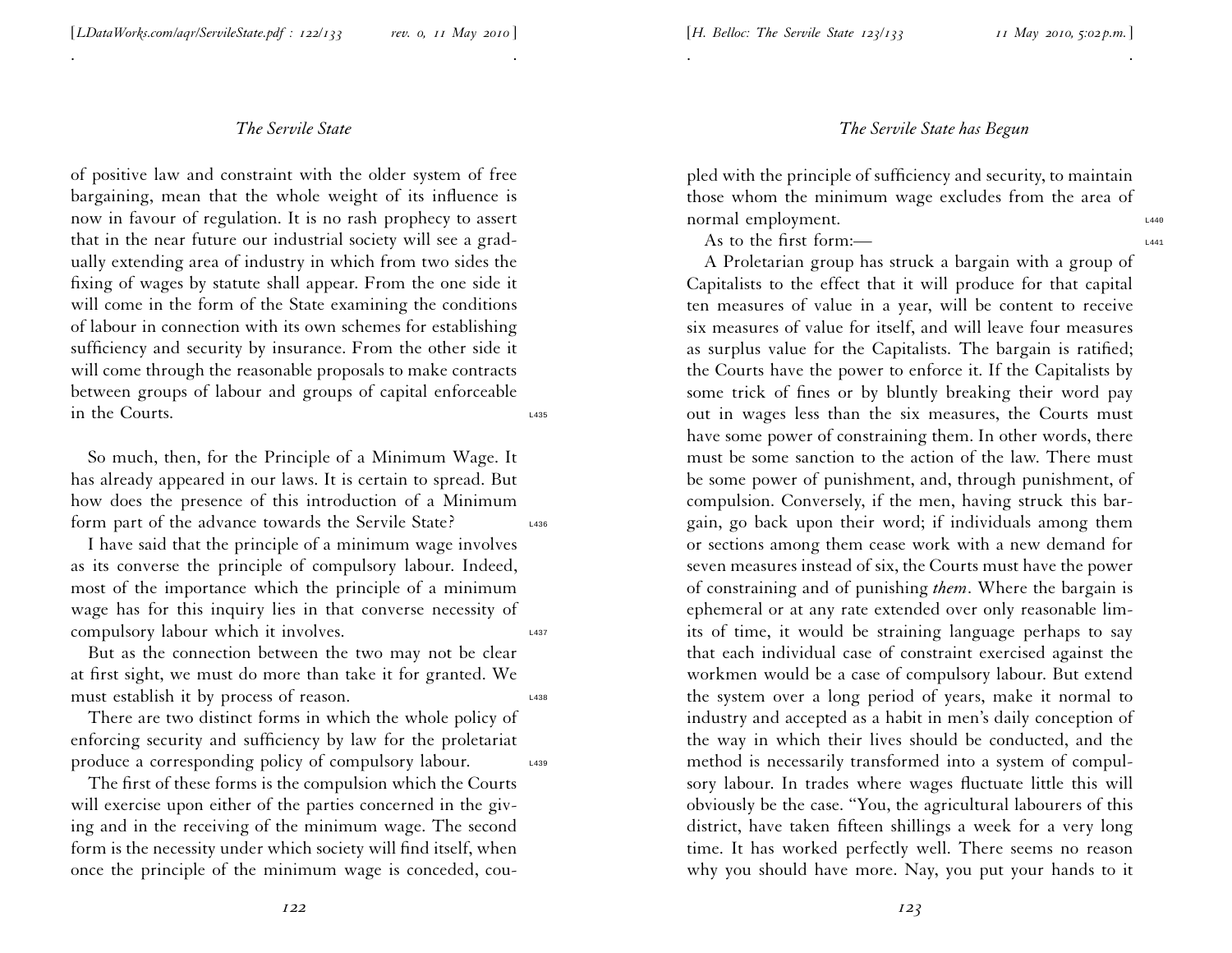. .

through your officials in the year so and so that you regarded that sum as sufficient. Such and such of your members are now refusing to perform what this Court regards as <sup>a</sup> contract. They must return within the limits of that contract or suffer the consequences."

Remember what power analogy exercises over men's minds, and how, when systems of the sort are common to many trades, they will tend to create <sup>a</sup> general point of view for all trades. Remember also how comparatively slight <sup>a</sup> threat is already sufficient to control men in our industrial society, the proletarian mass of which is accustomed to live from week to week under peril of discharge, and has grown readily amenable to the threat of any reduction in those wages upon which it can but just subsist.

Nor are the Courts enforcing such contracts or quasicontracts (as they will come to be regarded) the only induce $m$ ent.  $\frac{1}{4444}$ 

<sup>A</sup> man has been compelled by law to pu<sup>t</sup> aside sums from his wages as insurance against unemployment. But he is no longer the judge of how such sums shall be used. They are not in his possession; they are not even in the hands of some society which he can really control. They are in the hands of <sup>a</sup> Government official. ''Here is work offered you at twentyfive shillings <sup>a</sup> week. If you do not take it you certainly shall not have <sup>a</sup> right to the money you have been compelled to pu<sup>t</sup> aside. If you will take it the sum shall still stand to your credit, and when next in my judgment your unemployment is not due to your recalcitrance and refusal to labour, <sup>I</sup> will permit you to have some of your money: not otherwise.'' Dovetailing in with this machinery of compulsion is all that mass of registration and docketing which is accumulating throug h the use of Labour Exchanges. Not only will the Official have the power to enforce special contracts, or the power to coerce

## *The Servile State has Begun*

individual men to labour under the threat of <sup>a</sup> fine, but he will also have <sup>a</sup> series of dossiers by which the record of each workman can be established. No man, once so registered and known, can escape; and, of the nature of the system, the numbers caught in the net must steadily increase until the whole mass of labour is mapped out and controlled.

. .

These are very powerful instruments of compulsion indeed. They already exist. They are already a part of our laws.  $L_{446}$ 

Lastly, there is the obvious bludgeon of ''compulsory arbitration'': <sup>a</sup> bludgeon so obvious that it is revolting even to our proletariat. Indeed, <sup>I</sup> know of no civilised European state which has succumbed to so gross <sup>a</sup> suggestion. For it is <sup>a</sup> frank admission of servitude at one step, and for good and all, such as men of our culture are not yet prepared to swallow.<sup>2</sup> L447

So much, then, for the first argumen<sup>t</sup> and the first form in which compulsory labour is seen to be <sup>a</sup> direct and necessary consequence of establishing <sup>a</sup> minimum wage and of scheduling employment to a scale.

The second is equally clear. In the production of wheat the healthy and skilled man who can produce ten measures of wheat is compelled to work for six measures, and the Capitalist is compelled to remain content with four measures for his share. The law will punish him if he tries to ge<sup>t</sup> out of his legal obligation and to pay his workmen less than six measures of wheat during the year. What of the man who is not sufficiently strong or skilled to produce even six measures? Will the Capitalist be constrained to pay him more than the values he can produce? Most certainly not. The whole structure of production as it was erected during the Capitalist <sup>p</sup>hase of our industry has been left intact by the new laws and cus-

 $^2$  But it has twice been brought forward in due process as a Bill in Parliament!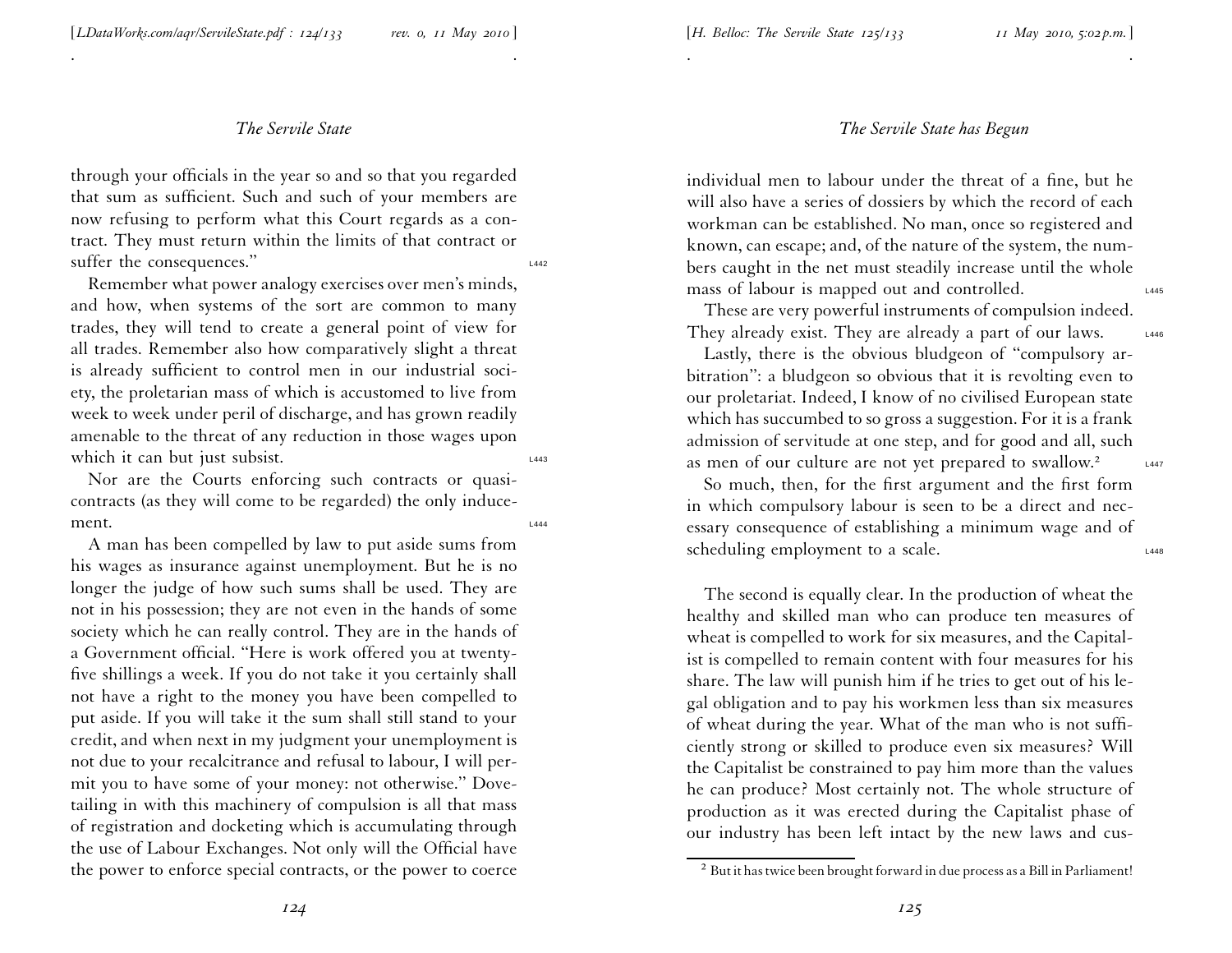. .

toms. Profit is still left <sup>a</sup> necessity. If it were destroyed, still more if <sup>a</sup> loss were imposed by law, that would be <sup>a</sup> contradiction of the whole spirit in which all these reforms are being undertaken. They are being undertaken with the object of establishing stability where there is now instability, and of ''reconciling,'' as the ironic <sup>p</sup>hrase goes, ''the interests of capital and labour.'' It would be impossible, without <sup>a</sup> general ruin, to compel capital to lose upon the man who is not worth even the minimum wage. How shall that element of insecurity and instability be eliminated? To suppor<sup>t</sup> the ma n gratuitously because he cannot earn <sup>a</sup> minimum wage, when all the rest of the commonwealth is working for its guaranteed wages, is to pu<sup>t</sup> <sup>a</sup> premium upon incapacity and sloth. The man must be made to work. He must be taught, if possible, to produce those economic values, which are regarded as the minimum of sufficiency. He must be kept at that work even if he cannot produce the minimum, lest his presence as <sup>a</sup> free labourer should imperil the whole scheme of the minimum wage, and introduce at the same time <sup>a</sup> continuous element of instability. Hence he is necessarily <sup>a</sup> subject for forced labour. We have not ye<sup>t</sup> in this country, established by force of law, the right to this form of compulsion, but it is an inevitable consequence of those other reforms which have just been reviewed. The ''Labour Colony'' (a prison so called because euphemism is necessary to every transition) will be erected to absorb this surplus, and that last form of compulsion will crown the edifice of these reforms. They will then be complete so far as the subject classes are concerned, and even though this particular institution of the ''Labour Colony'' (logically the last of all) precede in time other forms of compulsion, it will make the advent of those other forms of compulsion more certain, facile, and rapid. L449

### *The Servile State has Begun*

There remains one last remark to be made upon the concrete side of my subject. <sup>I</sup> have in this last section illustrated the tendency towards the Servile State from actual laws and actual projects with which all are to-day familiar in Englis h industrial society, and <sup>I</sup> have shown how these are certainly establishing the proletariat in <sup>a</sup> novel, but to them satisfactory, Servile Status. Latin and the status of the status of the status of the status of the status of the status of the status of the status of the status of the status of the status of the status of the status of the status of

. .

It remains to point out in <sup>a</sup> very few lines the complementary truth that what should be the very essence of Collectivist Reform, to wit, the translation of the means of production from the hands of private owners to the hands of public officials, is nowhere being attempted. So far from its being attempted, all so-called ''Socialistic'' experiments in municipalisation and nationalisation are merely increasing the dependence of the community upon the Capitalist class. To prove this, we need only observe that every single one of these experiments is effected by a loan.

Now what is meant in economic reality by these municipal loans and national loans raised for the purpose of purchasin g certain small sections of the means of production? L452

Certain Capitalists own <sup>a</sup> number of rails, cars, etc. They pu<sup>t</sup> to work upon these certain Proletarians, and the result is <sup>a</sup> certain total of economic values. Let the surplus values obtainable by the Capitalists after the subsistence of the proletarians is provided for amount to £<sup>10</sup>,<sup>000</sup> <sup>a</sup> year. We all know how <sup>a</sup> system of this sort is ''Municipalised.'' A ''loan'' is raised. It bears ''interest.'' It is saddled with <sup>a</sup> ''sinking  $\mathsf{fund."}$   $\blacksquare$ 

Now this loan is not really made in money, though the terms of it are in money. It is, at the end of <sup>a</sup> long string of exchanges, nothing more nor less than the loan of the cars, the rails, etc., by the Capitalists to the Municipality. And the Capitalists require, before they will strike the bargain,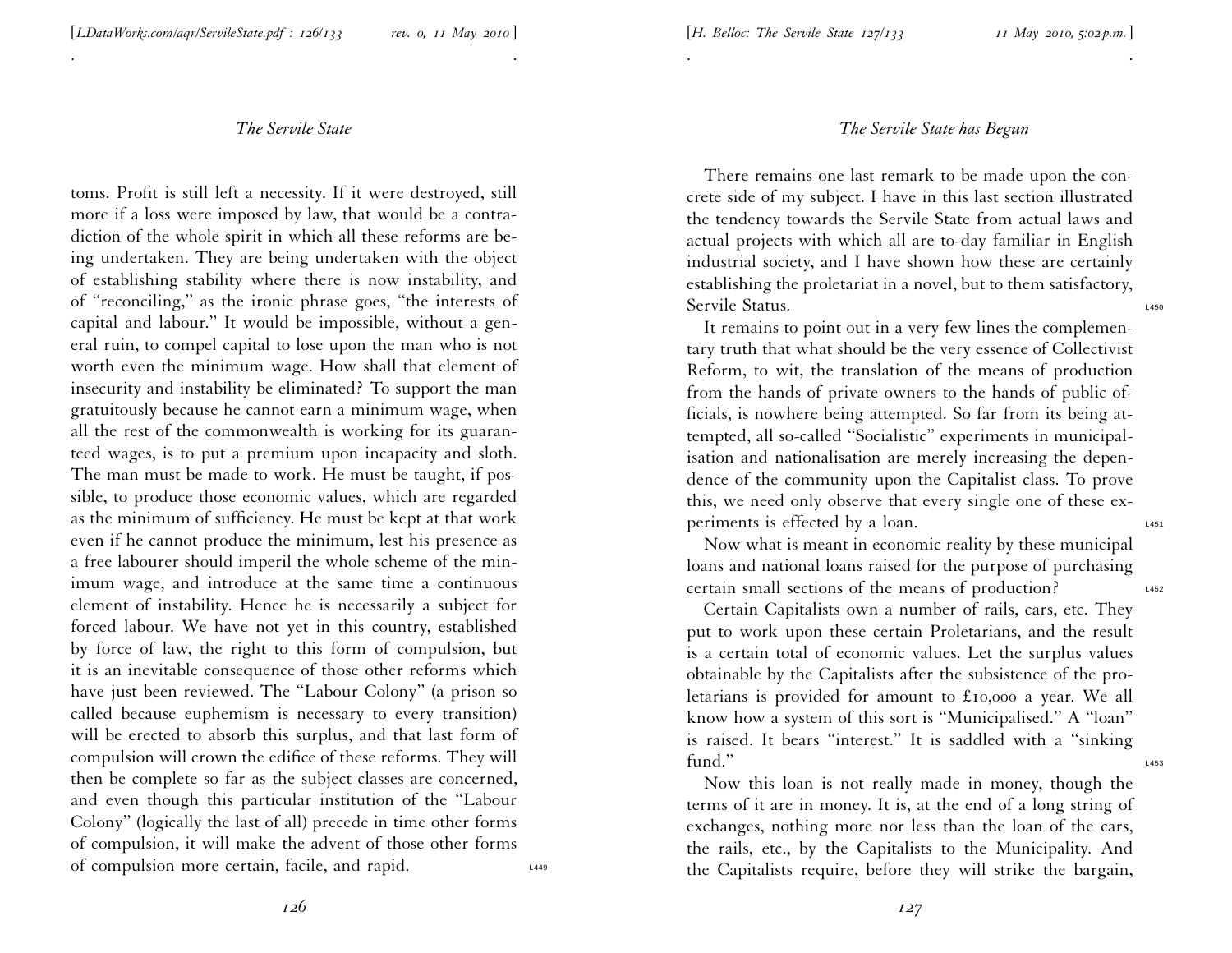. .

<sup>a</sup> guarantee that the whole of their old profit shall be paid to them, together with <sup>a</sup> further yearly sum, which after <sup>a</sup> certain number of years shall represen<sup>t</sup> the original value of the concern when they handed it over. These last additional sums are called the "sinking fund"; the continued payment of the old surplus values is called the ''interest.'' L454

In theory certain small sections of the means of production might be acquired in this way. That particular section would have been "socialised." The "Sinking Fund" (that is, the paying of the Capitalists for their <sup>p</sup>lant by instalments) might be met out of the general taxation imposed on the community, considering how large that is compared with any one experiment of the kind. The "interest" may by good management be met out of the true profits of the tramways. At the end of <sup>a</sup> certain number of years the community will be in possession of the tramways, will no longer be exploited in this particular by Capitalism, will have bought out Capitalism from the general taxes, and, in so far as the purchase money paid has been consumed and not saved or invested by the Capitalists, a small measure of "socialisation" will have been achieved. L455

As a fact things are never so favourable.

In practice three conditions militate against even these tiny experiments in expropriation: the fact that the implements are always sold at much more than their true value; the fact that the purchase includes non-productive things; and the fact that the rate of borrowing is much faster than the rate of repayment. These three adverse conditions lead in practice to nothing but the riveting of Capitalism more securely round the body of the State.

For what is it that is paid for when <sup>a</sup> tramway, for instance, is taken over? Is it the true capital alone, the actual <sup>p</sup>lant, which is paid for, even at an exaggerated price? Far from it! Over and above the rails and the cars, there are all the com-

## *The Servile State has Begun*

. .

missions that have been made, all the champagne luncheons, all the lawyers' fees, all the compensations to this man and <sup>t</sup> o that man, all the bribes. Nor does this exhaust the argument. Tramways represen<sup>t</sup> <sup>a</sup> productive investment. What about <sup>p</sup>leasure gardens, wash-houses, baths, libraries, monuments, and the rest? The greater par<sup>t</sup> of these things are the product of ''loans.'' When you pu<sup>t</sup> up <sup>a</sup> public institution you borrow the bricks and the mortar and the iron and the wood and the tiles from Capitalists, *and you pledge yourself to pay interest,* and to produce a sinking fund precisely as though a town hall or *<sup>a</sup> bath were <sup>a</sup> piece of reproductive machinery*. L458

To this must be added the fact that <sup>a</sup> considerable proportion of the purchases are failures: purchases of things just before they are driven out by some new invention; while on the top of the whole business you have the fact that the borrowing goes on at a far greater rate than the repayment. L459

In <sup>a</sup> word, all these experiments up and down Europe during our generation, municipal and national, have resulted i n an indebtedness to capital increasing rather more than twice, but not three times, as fast as the rate of repayment. The interest which capital demands with <sup>a</sup> complete indifference as to whether the loan is productive or non-productive amounts to rather more than <sup>1</sup>-<sup>1</sup>/<sup>2</sup> per cent, excess over the produce of the various experiments, even though we count in the most lucrative and successful of these, such as the state railways of many countries, and the thoroughly successful municipal enterprises of many modern towns.

Capitalism has seen to it that it shall be <sup>a</sup> winner and not <sup>a</sup> loser by this form of sham Socialism, as by every other. And the same forces which in practice forbid confiscation see to it that the attempt to mask confiscation by purchase shall not only fail, but shall turn against those who have not had the courage to make a frontal attack upon privilege.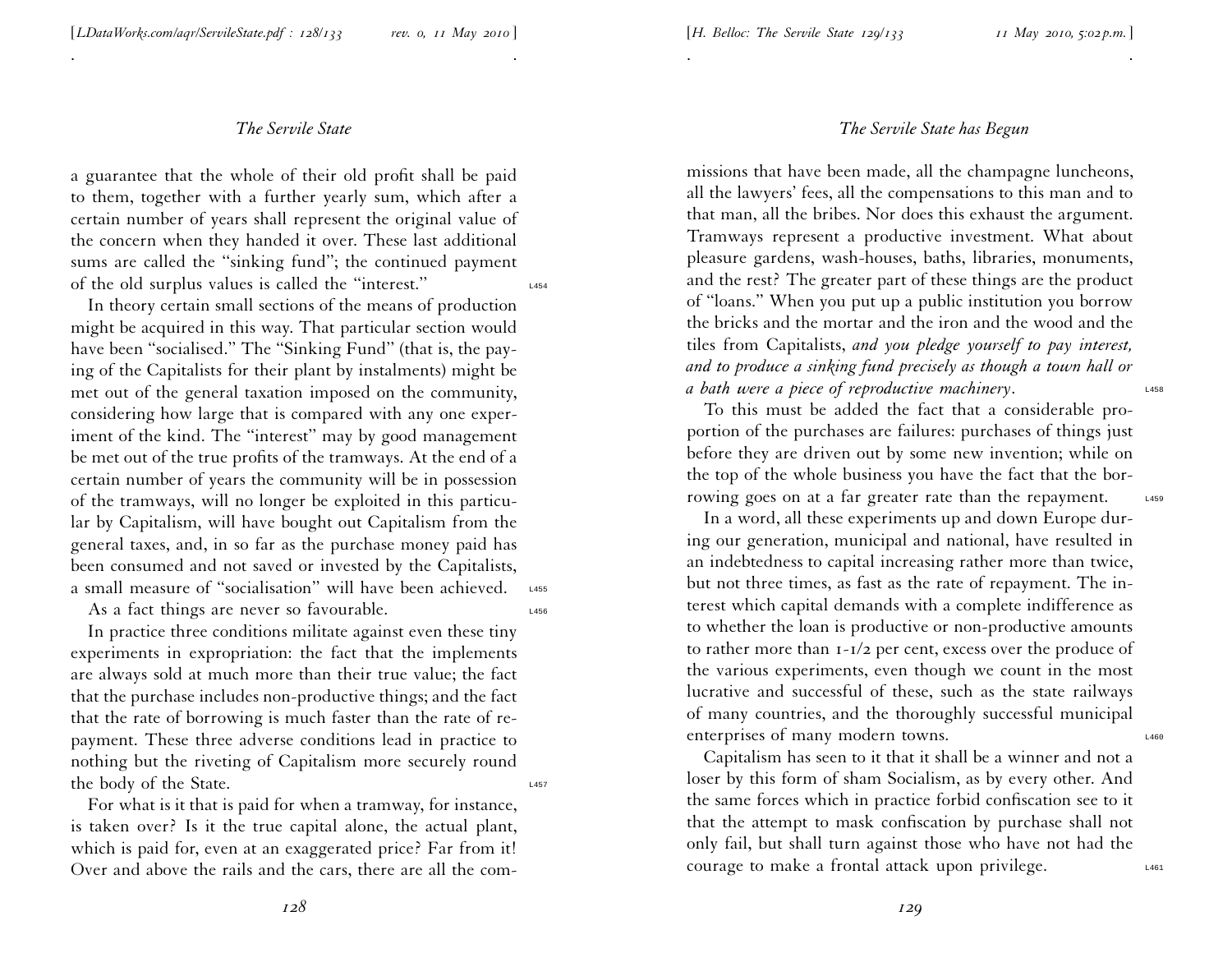. .

With these concrete examples showing how Collectivism, in attempting its practice, does but confirm the Capitalist position, and showing how our laws have already begun to impose <sup>a</sup> Servile Status upon the Proletariat, <sup>I</sup> end the argumentative thesis of this book.

I believe I have proved my case.

The future of industrial society, and in particular of English society, left to its own direction, is <sup>a</sup> future in which subsistence and security shall be guaranteed for the Proletariat, but shall be guaranteed at the expense of the old political freedom and by the establishment of that Proletariat in <sup>a</sup> status really, though not nominally, servile. At the same time, the Owners will be guaranteed in their profits, the whole machinery of production in the smoothness of its working, and that stabil ity which has been lost under the Capitalist <sup>p</sup>hase of society will be found once more.

The internal strains which have threatened society during its Capitalist <sup>p</sup>hase will be relaxed and eliminated, and the community will settle down upon that Servile basis which was its foundation before the advent of the Christian faith, from which that faith slowly weaned it, and to which in the decay of that faith it naturally returns.

#### **CONCLUSION**

. .

IT IS POSSIBLE TO PORTRAY A GREAT social movement of the pas<sup>t</sup> with accuracy and in detail if one can spare to the task the time necessary for research and further bring to it <sup>a</sup> certain power of co-ordination by which <sup>a</sup> grea<sup>t</sup> mass of detail can be integrated and made one whole.

Such <sup>a</sup> task is rarely accomplished, but it does not exceed the powers of history.

With regard to the future it is otherwise. No one can say even in its largest aspec<sup>t</sup> or upon its chief structural line what that future will be. He can only presen<sup>t</sup> the main tendencies of his time: he can only determine the equation of the curve and presume that that equation will apply more or less to its next developments.

So far as <sup>I</sup> can judge, those societies which broke with the continuity of Christian civilisation in the sixteenth century which means, roughly, North Germany and Great Britain tend at presen<sup>t</sup> to the re-establishment of <sup>a</sup> Servile Status. It will be diversified by local accident, modified by local character, hidden under many forms. But it will come.

That the mere Capitalist anarchy cannot endure is patent to all men. That only <sup>a</sup> very few possible solutions to it exist should be equally patent to all. For my part, as <sup>I</sup> have said in these pages, <sup>I</sup> do not believe there are more than two: <sup>a</sup> reaction towards well-divided property, or the re-establishment of servitude. I cannot believe that theoretical Collectivism, now so plainly failing, will ever inform a real and living society.  $\frac{1}{470}$ 

*130*